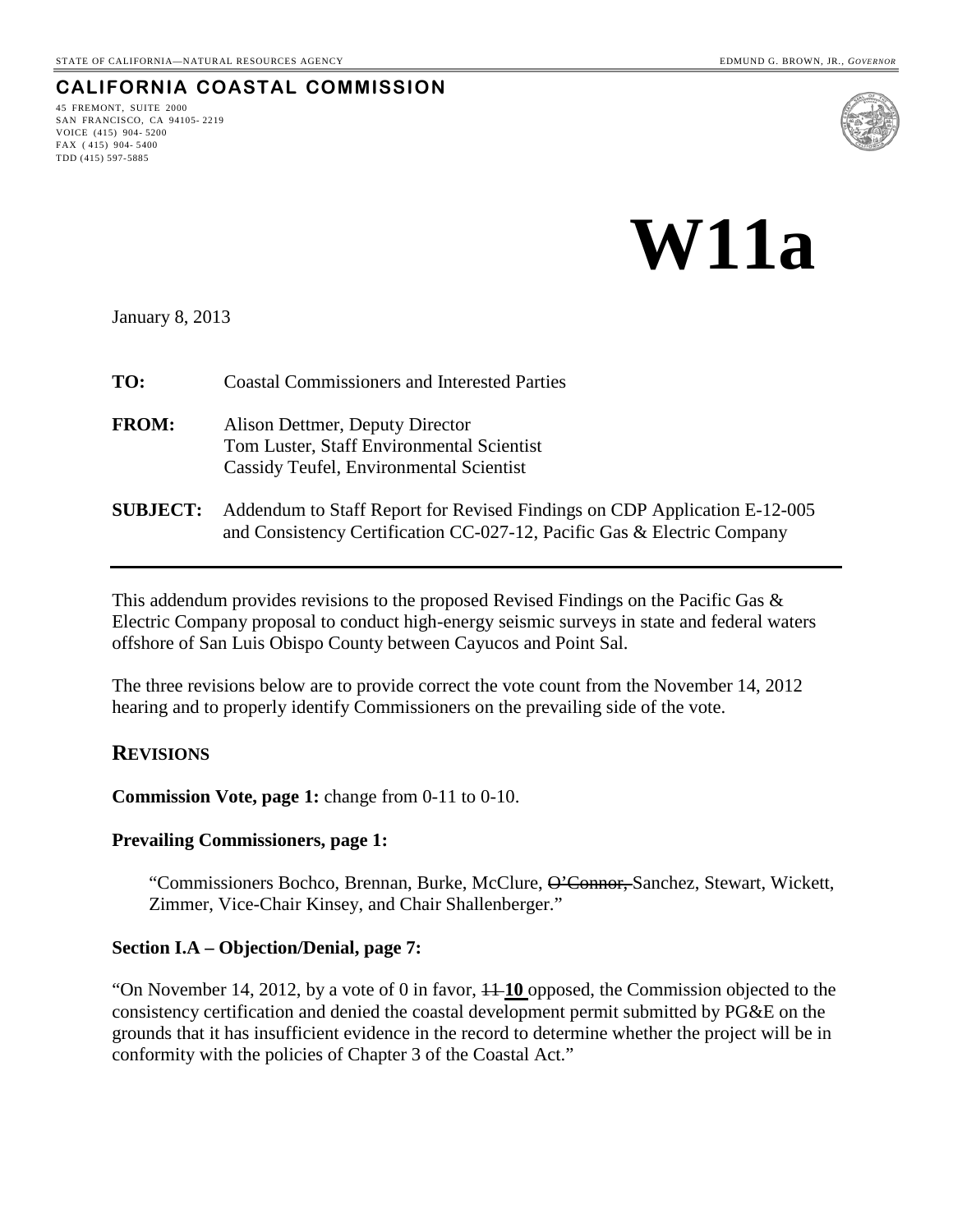# **CALIFORNIA COASTAL COMMISSION**

45 FREMONT, SUITE 2000 SAN FRANCISCO, CA 94105- 2219 VOICE (415) 904- 5200 FAX ( 415) 904- 5400 TDD (415) 597-5885



# **W11a**

| CDP Filed:              | 10/19/2012   |
|-------------------------|--------------|
| $180^{th}$ Day:         | 4/17/2013    |
| CC Filed:               | 9/7/2012     |
| 3 Months:               | 12/7/2012    |
| 6 Months:               | 3/7/2013     |
| Staff:                  | C. Teufel-SF |
| <b>Staff Report:</b>    | 11/2/2012    |
| <b>Commission Vote:</b> | $0 - 11$     |
| Hearing on Findings:    | 1/9/13       |
|                         |              |

# **REVISED FINDINGS ON COMBINED CONSISTENCY CERTIFICATION AND COASTAL DEVELOPMENT PERMIT APPLICATION**

| <b>Application No.:</b>           | $E-12-005$                                                                                                                                                                                                     |  |  |  |
|-----------------------------------|----------------------------------------------------------------------------------------------------------------------------------------------------------------------------------------------------------------|--|--|--|
| <b>Consistency Certification:</b> | $CC-027-12$                                                                                                                                                                                                    |  |  |  |
| Applicant:                        | <b>Pacific Gas and Electric Company</b>                                                                                                                                                                        |  |  |  |
| <b>Agents:</b>                    | Padre Associates, Inc.; DB Neish & Associates                                                                                                                                                                  |  |  |  |
| Location:                         | State and federal waters offshore San Luis Obispo County.                                                                                                                                                      |  |  |  |
| <b>Project Description:</b>       | Conduct high energy seismic survey operations in state and<br>federal waters between Cayucos and Point Sal and<br>temporarily install and operate an array of seismic activity<br>monitoring devices on shore. |  |  |  |
| <b>Commission Action:</b>         | Denial/Objection                                                                                                                                                                                               |  |  |  |
| <b>Prevailing</b>                 |                                                                                                                                                                                                                |  |  |  |
| <b>Commissioners:</b>             | Commissioners Bochco, Brennan, Burke, McClure,<br>O'Connor, Sanchez, Stewart, Wickett, Zimmer, Vice-Chair<br>Kinsey, and Chair Shallenberger.                                                                  |  |  |  |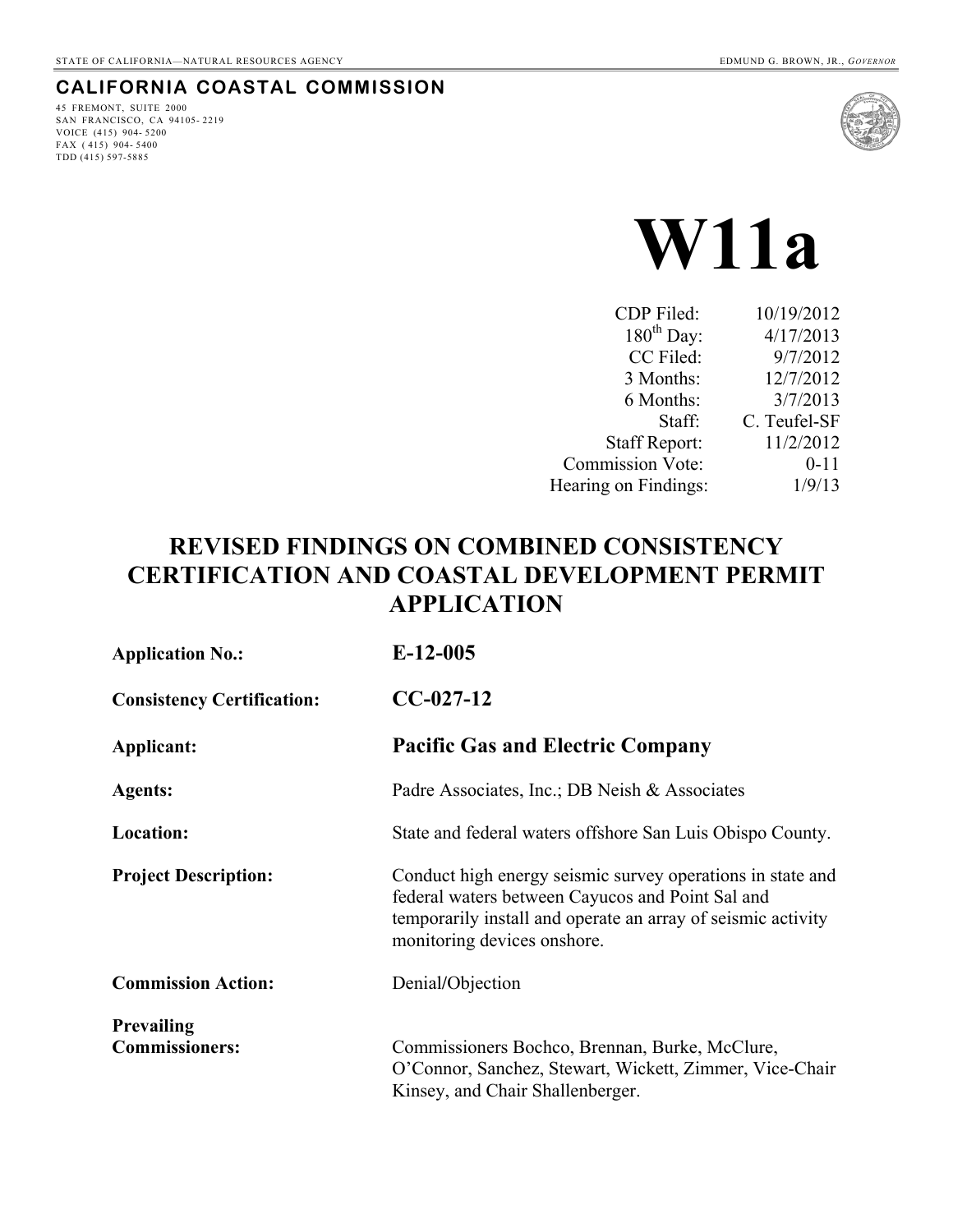**Note:** To accurately reflect the Commission's action, staff's modifications to the November 2012 Recommended Findings are shown herein as strikethrough and **bold underline** text. The recommended modifications are in the following sections:

- **Section II. E Necessary Information**, pages 16-17.
- **Section II. M Coastal Dependent Override**, pages 70-79.

# **SUMMARY OF STAFF RECOMMENDATION COMMISSION ACTION**

 $\frac{1}{2}$ 

Pacific Gas and Electric Company (PG&E) submitted a coastal development permit application and a consistency certification for the first phase of a potential two phase series of high-energy three-dimensional seismic imaging surveys ("seismic surveys") employing acoustic pulsegenerating air guns to study active faults offshore and adjacent to the Diablo Canyon Power Plant (DCPP). The survey would occur in state and federal waters offshore of San Luis Obispo County between Cambria and Pismo Beach.

The seismic surveys rely on the use of air guns to generate high energy acoustic pulses capable of passing through ocean waters and penetrating from six to nine miles into the seafloor.<sup>[1](#page-2-0)</sup> The survey would be carried out by a 235-foot research vessel—the National Science Foundation's *R/V Marcus G. Langseth* —towing two arrays consisting of 18 40- to 360-cubic-inch air guns with a combined total discharge volume of 3,300 cubic inches. The array would be towed at a depth of approximately 30 feet at a speed of 4 to 5 nautical miles per hour. The air gun array would generate an acoustic pulse of approximately 230 to 252 decibels at the source (dB re 1  $\mu$ Pa at one meter) every 11 to 20 seconds. The air gun array would be towed approximately 460 feet behind the research vessel. The research vessel would also make use of two shallow imaging devices, a multi-beam echosounder sonar device and a sub-bottom profiler.

In order for the acoustic pulses created by the air guns to generate sub-surface imagery, the *R/V Langseth* would tow four "streamers" – each one approximately 3.7 miles long and spaced 300 to 500-feet apart. Each "streamers" would be comprised of a cable supporting a series of seven hydrophones capable of detecting the air gun generated acoustic pulses after they penetrate into the each and reflect back to the surface. The rate and manner in which these reflected pulses are detected by the hydrophones allows computer generated images to be created of sub-surface geological formations. The proposed phase one geophysical survey would be carried out in a single survey area, known as "Box Four." Box Four would cover approximately 130 square miles offshore of Morro Bay and be comprised of 880 miles of survey lines. PG&E proposes to conduct the survey between mid-November and the end of December 2012, with the period of active air gun operations limited to approximately 17 days (9.25 days of surveys + 2 contingency  $days + 5$  days of equipment calibration and testing).

1

<span id="page-2-0"></span> $<sup>1</sup>$  A more detailed discussion of how air gun technology works can be found at:</sup> <http://www.dosits.org/technology/observingtheseafloor/airgun/>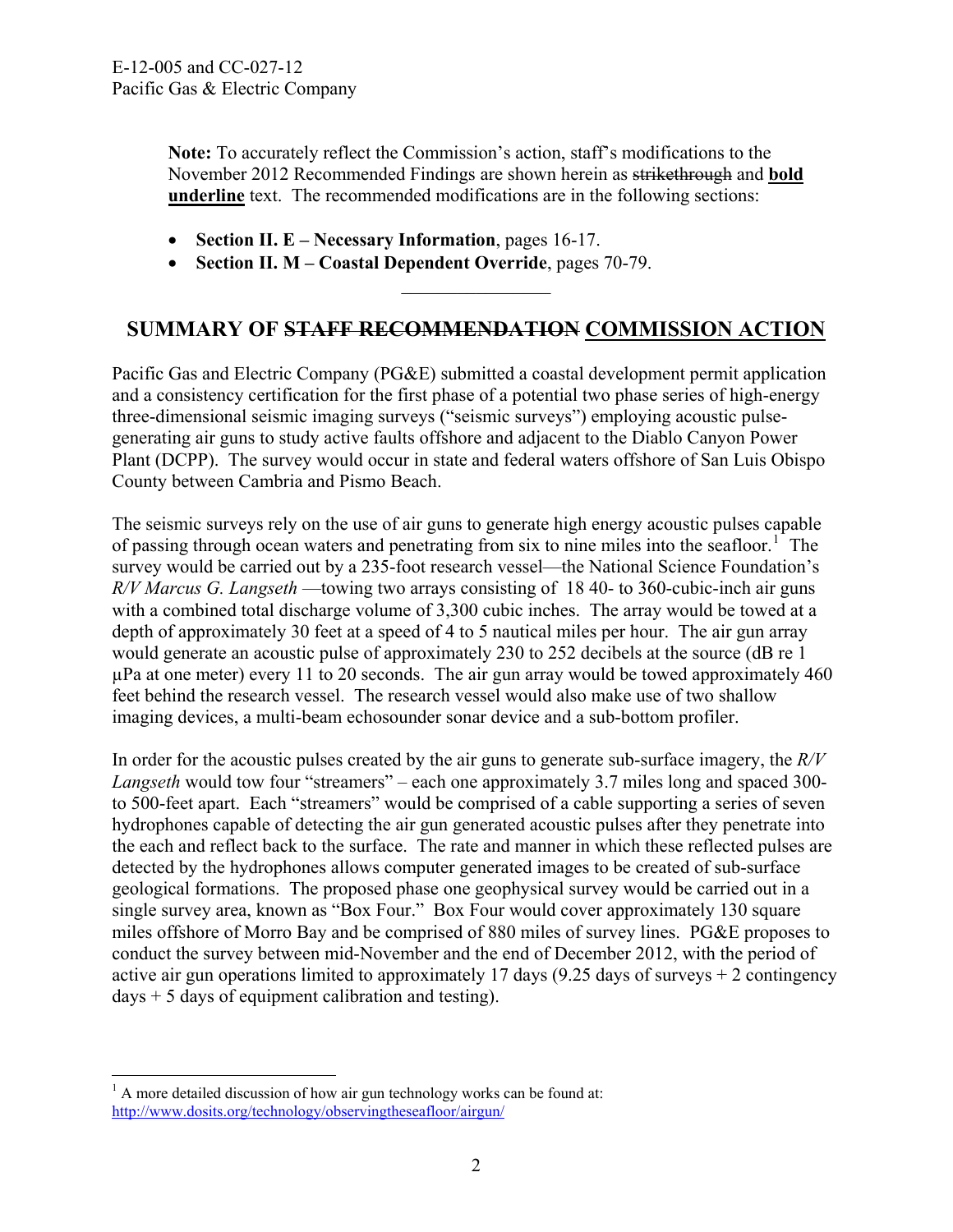The key Coastal Act issue of concern is this project's significant and unavoidable impacts to marine resources. Seismic surveys are among the very loudest anthropogenic underwater sound sources and can cause disturbance, injury, and loss of a large number of marine species due to air gun noise. Of particular concern are impacts to the harbor porpoise (Morro Bay stock), whose range is limited to the general project area, and the entire population of which is likely to be subject to behavioral harassment. The project would also adversely affect Marine Protected Areas, fish and other invertebrates, involving both physiological impacts as well as economic impacts to commercial and recreational fishing by precluding fishing and potentially affecting fish behavior and biology. While PG&E proposes to fund a monitoring program and implement measures to minimize effects, including cessation of air gun use if marine mammals are near enough to the sound source to be subject to greater than behavioral effects, a number of limitations (including the proposed use of air guns at night time and in potentially high seas and windy conditions that would make it difficult to detect marine mammals) would cause these measures to be ineffective much of the time.

Thus, even with extensive monitoring, and implementation of measures to minimize impacts, the Commission believes this project would still result in significant disturbance, injury and loss of marine biological resources and is therefore inconsistent with the Coastal Act's marine resource protection policies (Sections 30230 and 30231). However, because the project is meant to extend the operational life of a coastal-dependent industrial facility, it qualifies for special consideration under the Coastal Act's coastal-dependent industrial<sup>[2](#page-3-0)</sup> development "override" policy (Coastal Act Section 30260). Section 30260 provides that if a coastal-dependent industrial development such as the proposed survey is inconsistent with any Chapter 3 policy of the Coastal Act, the Commission may nonetheless approve such development if it finds that the proposal meets all three tests of that policy: (1) alternative locations are infeasible or more environmentally damaging; (2) to do otherwise would adversely affect the public welfare; and (3) adverse environmental effects are mitigated to the maximum extent feasible.

In applying the first test, staff**the Commission** assessed whether alternative survey locations or configurations could provide a feasible and less environmentally damaging way to obtain the expected seismic data. Under the Commission's CEQA obligations, staff**the Commission** additionally evaluated a reasonable range of alternatives that might avoid or reduce the project's significant adverse environmental effects. Because the survey's adverse effects are largely related to the extent and duration of survey activities, staff**the Commission** focused its assessment of alternatives on whether PG&E could obtain the necessary data using methods that would decrease the extent and/or duration of those activities. Alternatives considered included (1) using alternative equipment, such as seafloor geophones that would reduce the number or length of high-energy survey lines; (2) conducting more extensive analysis of the data collected during previous seismic surveys to either eliminate the need for the current survey or reduce its size or duration; (3) completing the evaluation of PG&E's 2011 and 2012 collection of 2D onshore seismic data and offshore low-energy 3D seismic data, and using those data to reduce and more precisely target areas that may need to be the focus of a future high-energy offshore

 $\overline{a}$ 

<span id="page-3-0"></span> $2^2$  The Commission has previously determined that the DCPP is a coastal-dependent industrial facility because it requires seawater for cooling and therefore requires a site on or adjacent to the sea in order to function at all. The proposed seismic survey is meant to gather additional seismic data as part of PG&E's effort to re-license, and therefore extend the operation of, the DCPP.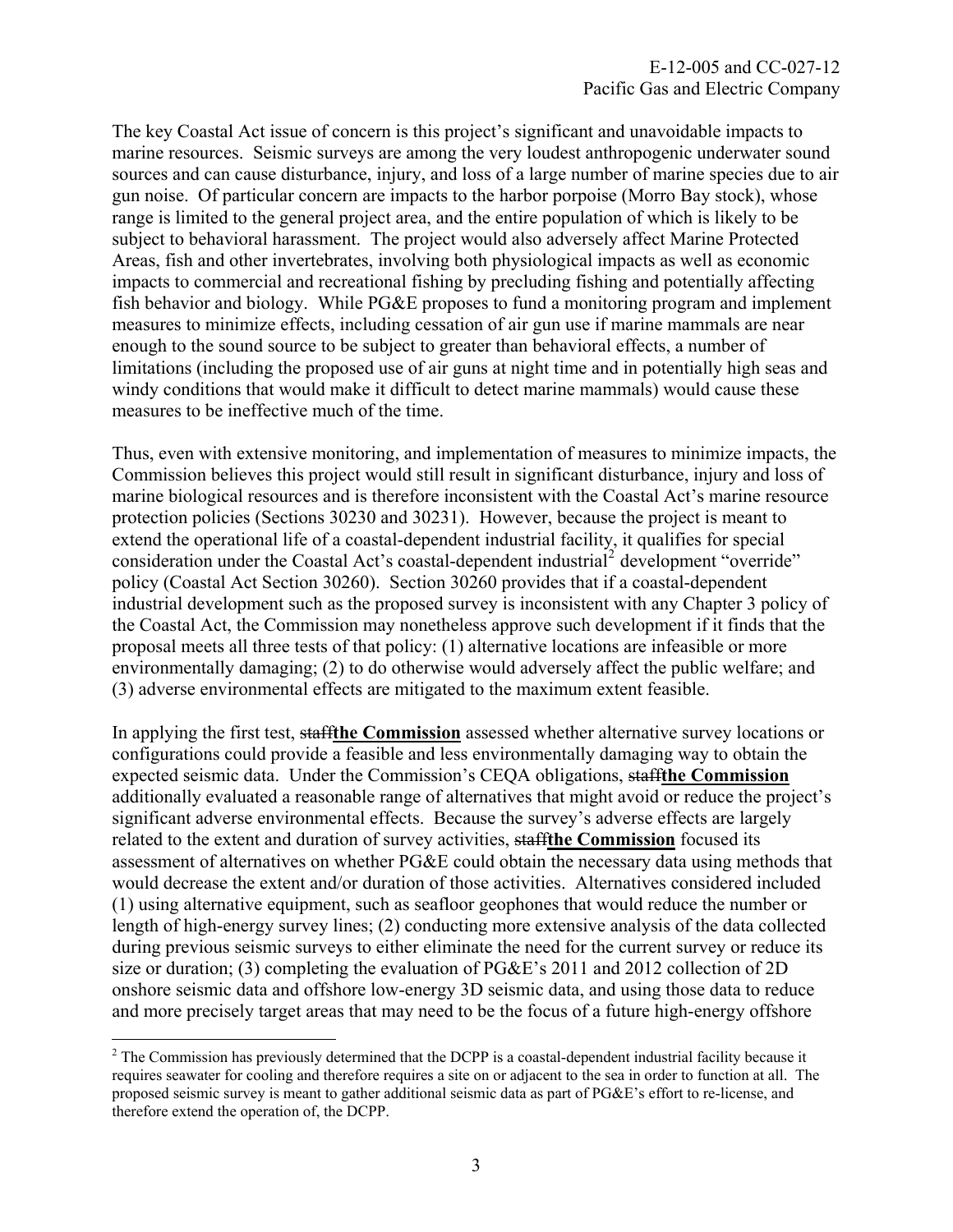survey; and (4) using alternative survey techniques  $-e.g., a$  different streamer configuration, marine vibroseis, etc. – that might reduce the extent and duration of impacts. Staff**The Commission** also evaluated "no project" and "no project at this time" alternatives in recognition of the ongoing data collection and analysis by PG&E, the Nuclear Regulatory Commission, and U.S. Geological Survey, which may also serve to more precisely target any future needed survey work.

In assessing these alternatives, staff**the Commission** determined that there was insufficient information available to the Commission at this time to conclude PG&E's proposed project is the least damaging feasible alternative, due largely to the need to complete ongoing data acquisition and analysis that may allow for a reduced survey or no survey and other deficiencies in available information. Regarding the use of alternative equipment, staff**the Commission** determined that PG&E has not provided sufficient information to show that additional geophones are infeasible or less environmentally damaging. Although PG&E stated that its evaluation showed additional geophones would not reduce the number or length of survey transects, PG&E did not provide that evaluation to staff**the Commission**. Regarding the additional analysis of previouslyobtained data, while PG&E has conducted some re-assessment of those data, most of that reassessment was done at least a decade ago and appears to have covered only part of the available data. Staff**The Commission** therefore believes additional analysis of the full set of available data using updated techniques may result in the opportunity for a smaller or shorter proposed survey.

Regarding the evaluation of the more recently-acquired data, staff**the Commission** notes that these data were collected as part of a coordinated seismic characterization effort that includes the currently proposed survey. During the past few months, PG&E has already modified its proposed survey in response to evaluating some of this recently-acquired data, and staff**the Commission** believes the currently proposed survey could be further reduced based on completing the full analysis of the recent data. Regarding the use of alternative survey techniques, the proposed project is subject to an investigation funded by the CPUC to independently evaluate the feasibility of alternative streamer and vessel configurations for conducting the survey. This independent review, which has not yet been completed, may lead to further reductions of the proposed survey extent or duration. However, without the results of this review, staff believes**the Commission** does not have sufficient information to determine whether the currently proposed survey is the least environmentally damaging alternative. Finally, regarding the "no project" or "no project at this time" alternatives, it appears premature to conduct the currently proposed survey during the fall of 2012, as other ongoing data collection and analysis efforts by PG&E, the NRC, and USGS are likely to provide even better seismic characterization of the DCPP area in the near future and thereby potentially reduce the need, extent, or duration of the proposed survey.

Based on the above, staff recommends the Commission find**s** that the proposed project does not meet the first test of Section 30260, since there is insufficient information to determine that alternative locations are infeasible or more environmentally damaging. Because applying Section 30260 requires that a proposed project meets all three tests in order to be approved, if the project fails to meet the first test there is no need for the Commission to apply the two remaining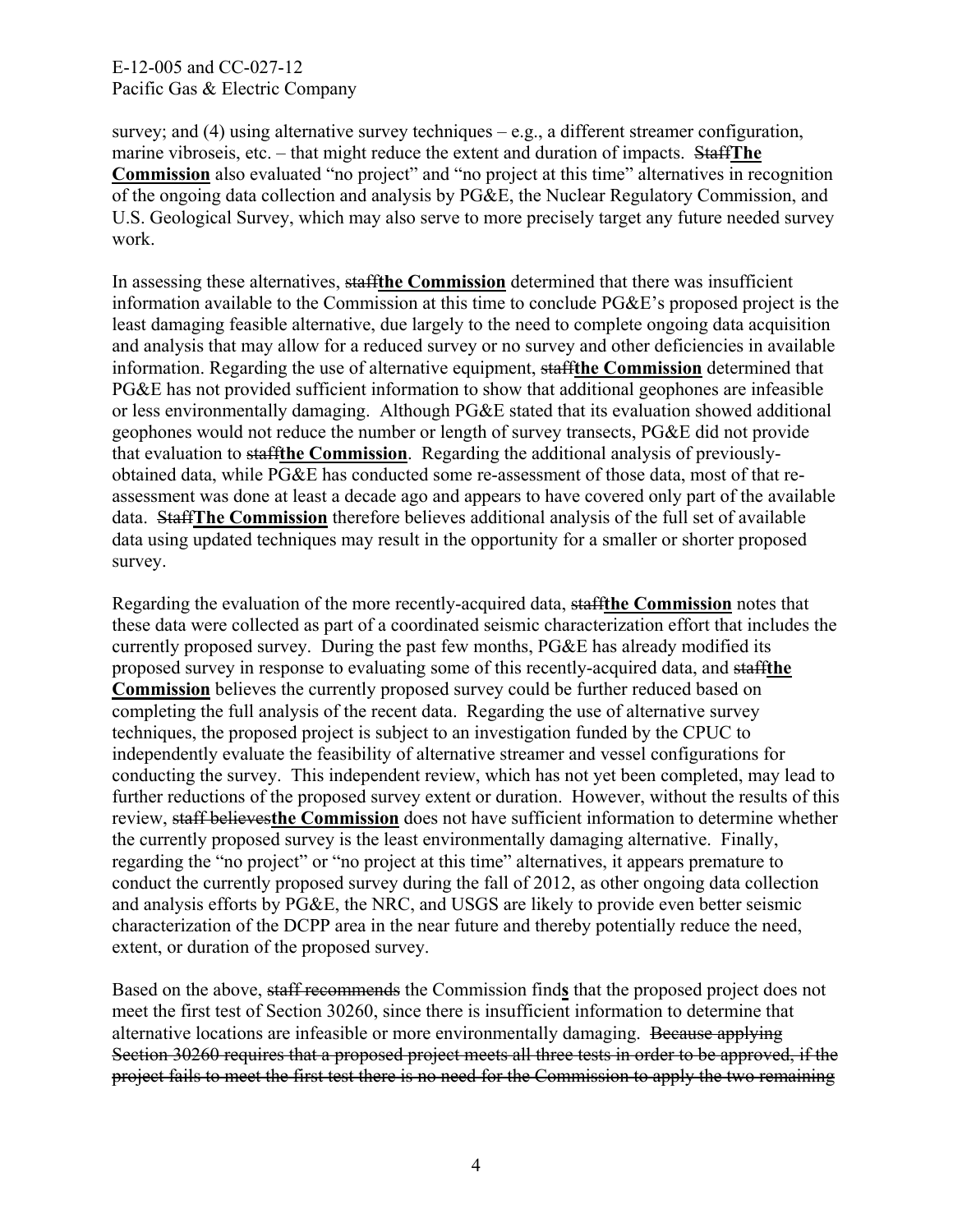# tests.**The Commission further finds that it has insufficient information to find that the proposed project meets the second and third tests of Section 30260.**

**The second test of Section 30260 involves public welfare considerations, and the question of whether** *not* **authorizing the project to proceed "would adversely affect the public welfare." In weighing the public welfare considerations, the Commission finds that the project's impacts on marine resources would be adverse and significant, for the reasons discussed in the body of this report, whereas the benefits to be gained from performing the surveys remain unclear. Therefore, given the evidence provided to date, the Commission is not convinced as to the benefits to be derived from the survey information, whereas the project's impacts to marine resources would be adverse and significant. The Commission therefore concludes that it has insufficient information at this time to determine that not authorizing the project would, on balance, adversely affect the public welfare, and thus that it has insufficient information available to find the project consistent with the second test of Section 30260.** 

**The third test of 30260 requires a finding that the adverse environmental impacts of a proposed project have been mitigated to the maximum extent feasible. As discussed in the marine biological resources, commercial and recreational fishing, and public access and recreation sections of this report, the Commission has determined that it has insufficient information to determine whether maximum feasible mitigation measures have been provided. The project is therefore inconsistent with the third test of Section 30260.** 

Staff therefore recommends t**T**he Commission deny**has therefore denied** the permit application and **objected** to the consistency certification.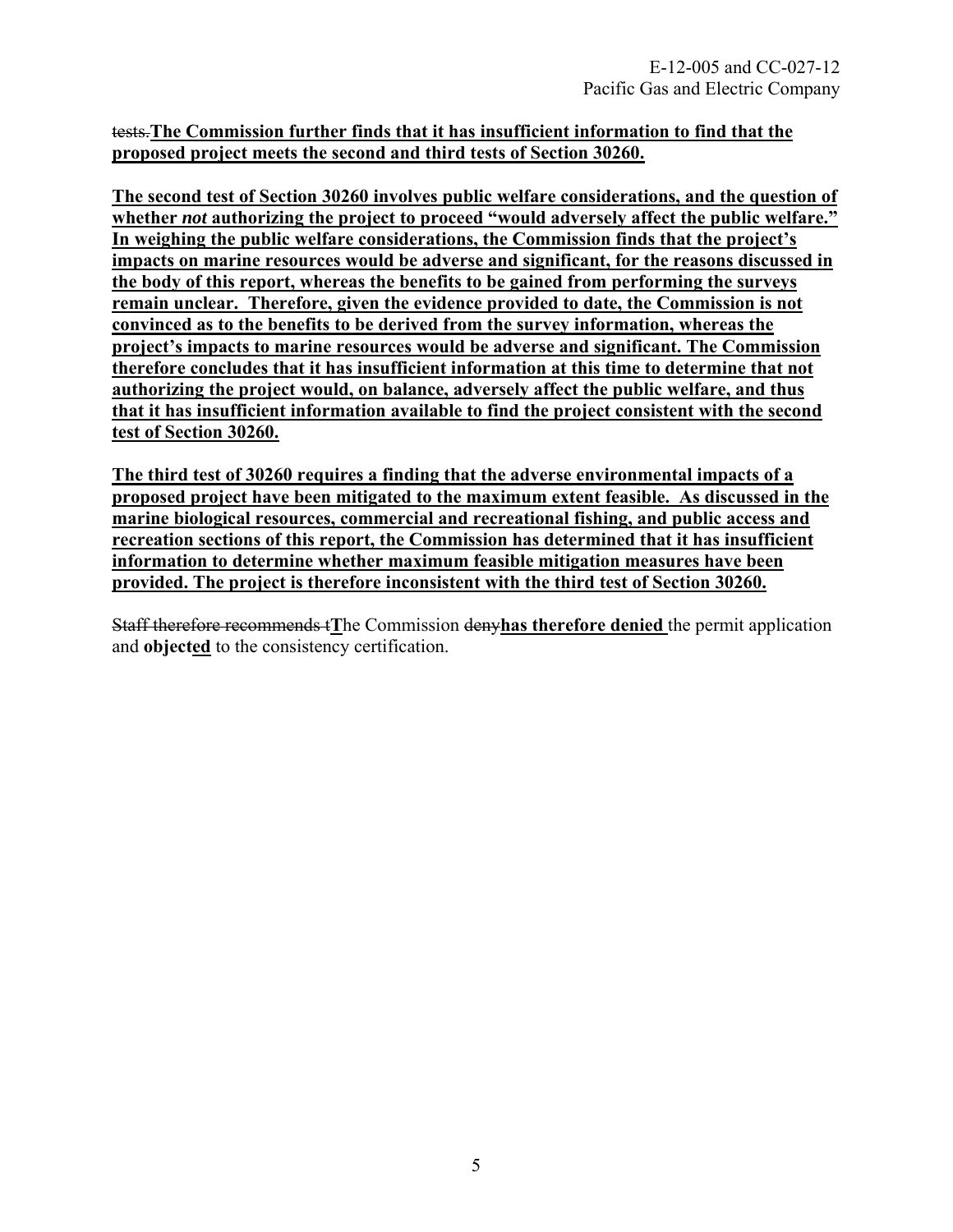# **TABLE OF CONTENTS**

| $\Pi$ . |  |
|---------|--|
|         |  |
|         |  |
|         |  |
|         |  |
|         |  |
|         |  |
|         |  |
|         |  |
|         |  |
|         |  |
|         |  |
|         |  |
|         |  |
|         |  |
|         |  |

**Note:** The Appendices and Exhibits listed below were provided as part of the November 2, 2012 Staff Report, which is available at the Commission's website: <http://documents.coastal.ca.gov/reports/2012/11/W13b-11-2012.pdf>

# **APPENDICES**

- Appendix A Substantive File Documents
- Appendix B History of Concerns over Offshore Seismic Surveys in California
- Appendix C Underwater Noise Background Information
- Appendix D Marine Mammal Mitigation Measures
- Appendix E -- Timeline

# **EXHIBITS**

- Exhibit 1 Project Locations
- Exhibit 2 Proposed Onshore Seismic Monitoring Array Location
- Exhibit 3 Onshore Seismic Monitoring Device
- Exhibit 4 Bathymetry Map
- Exhibit 5 Survey Vessel, Air Gun Array, and Streamer Configuration
- Exhibit 6 Core Habitat Area of the Morro Bay Stock of Harbor Porpoise
- Exhibit 7 Expected Sound Propagation Distances
- Exhibit 8 Previous Seismic Surveys in the Project Area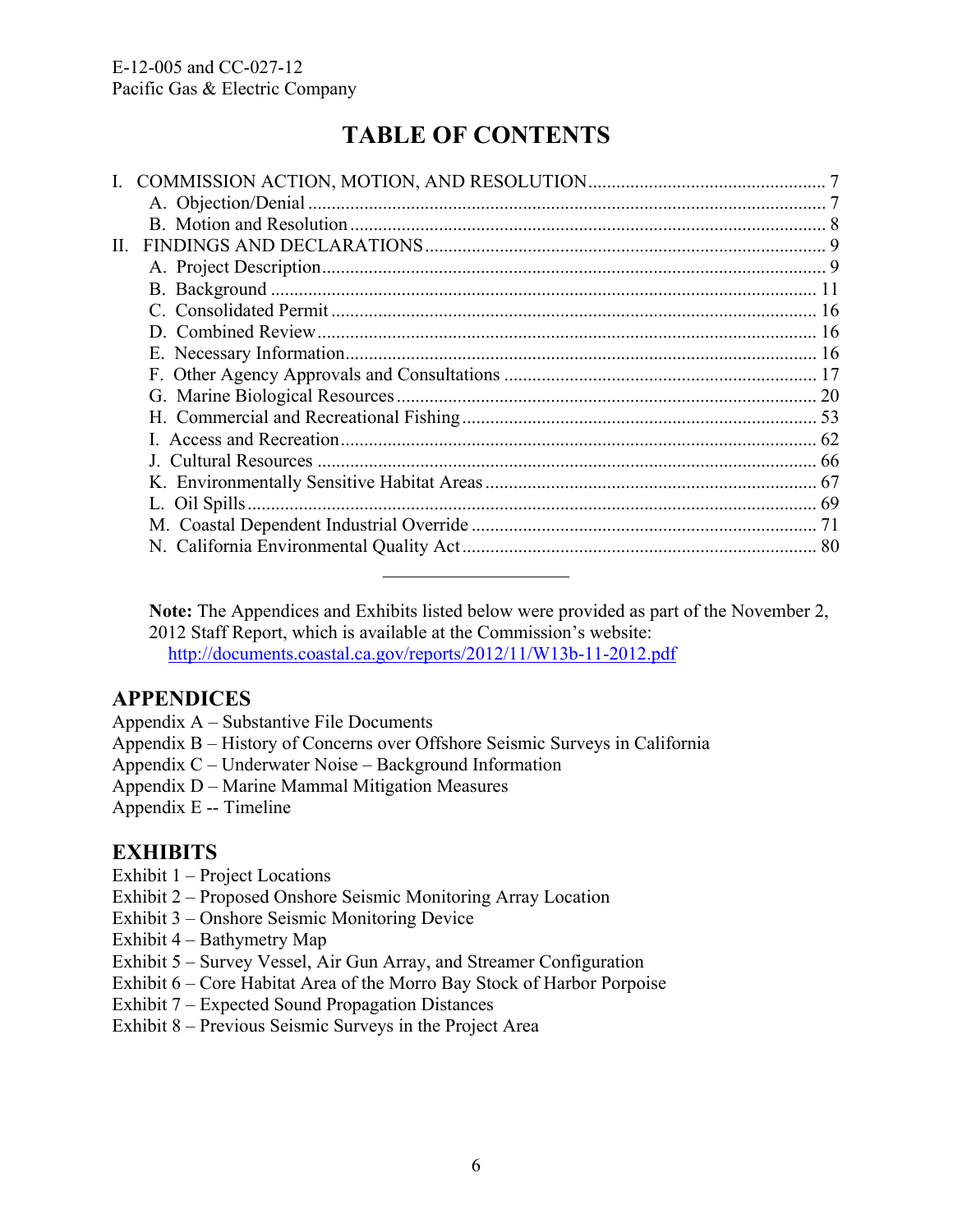# <span id="page-7-0"></span>**I. COMMISSION ACTION, MOTION, AND RESOLUTION**

# **A. COASTAL DEVELOPMENT PERMIT APPLICATION**

# **Motion:**

*I move that the Commission approve Coastal Development Permit E-12-005 subject to conditions set forth in the staff recommendation specified below.*

Staff recommends a **NO** vote on the foregoing motion. Passage of this motion will result in denial of the permit application and adoption of the following resolution and findings. The motion passes only by affirmative vote of a majority of Commissioners present.

## **Resolution:**

*The Commission hereby denies the Coastal Development Permit for the proposed project and adopts the findings set forth below on grounds that there is insufficient evidence in the record to determine whether the development will be in conformity with the policies of Chapter 3 of the Coastal Act.*

# **B. CONSISTENCY CERTIFICATION**

## **Motion:**

*I move that the Commission concur with consistency certification CC-027-12 that the project described therein is fully consistent with the enforceable policies of the California Coastal Management Program.*

Staff recommends a **NO** vote on the foregoing motion. Failure of this motion to pass will result in an objection to the certification and adoption of the following resolution and findings. An affirmative vote of a majority of the Commissioners present is required to pass the motion.

## **Resolution:**

*The Commission hereby objects to the consistency certification by the Pacific Gas and Electric Company finding that the consistency certification lacks information necessary to evaluate the project's consistency with the enforceable policies of the California Coastal Management Program.*

# <span id="page-7-1"></span>**A. OBJECTION/DENIAL**

**On November 14, 2012, by a vote of 0 in favor, 11 opposed, the Commission objected to the consistency certification and denied the coastal development permit submitted by PG&E on the grounds that it has insufficient evidence in the record to determine whether the project will be in conformity with the policies of Chapter 3 of the Coastal Act.**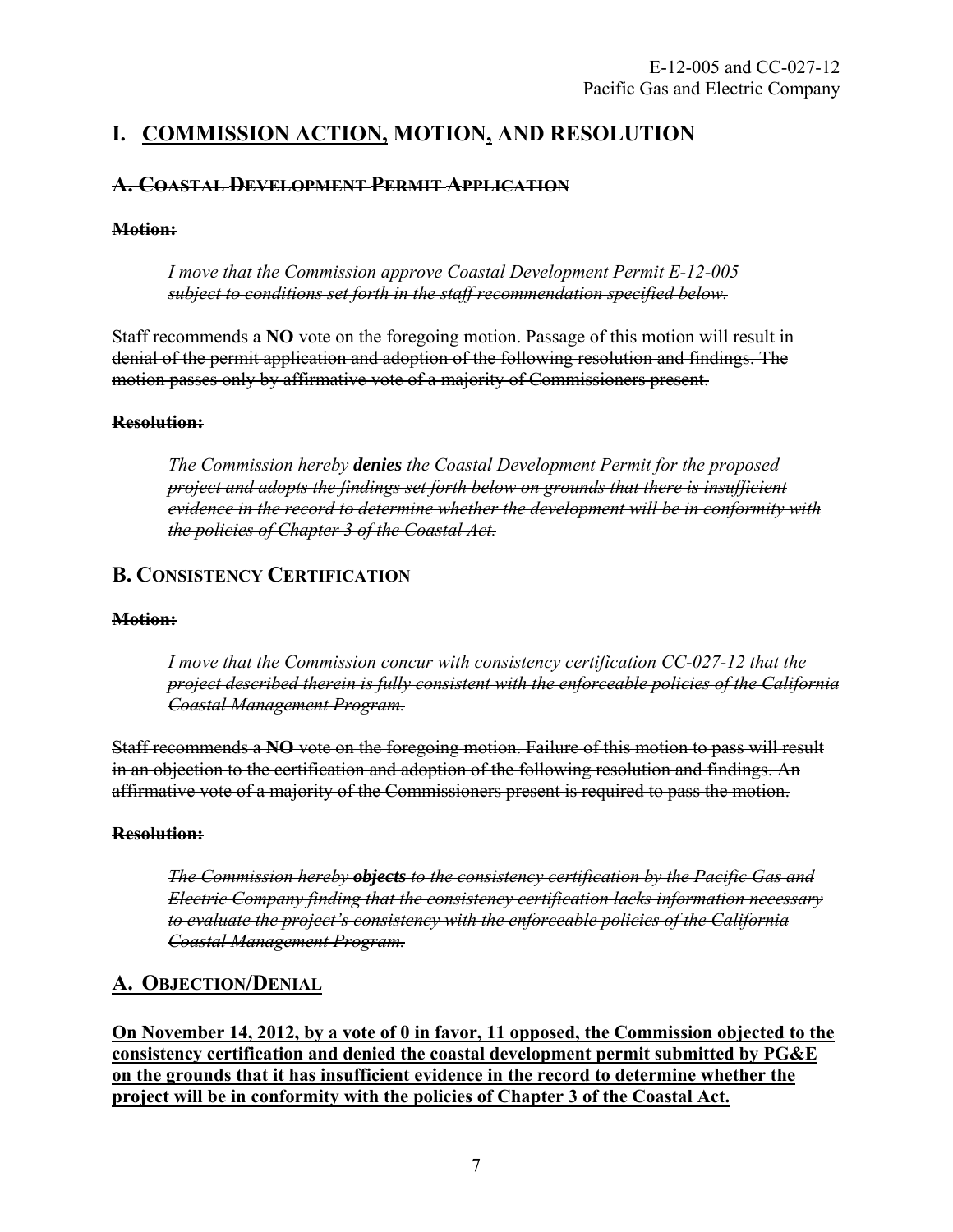# <span id="page-8-0"></span>**B. MOTION AND RESOLUTION**

# **Staff recommends that the Commission adopt the following motion in support of its decision:**

# **Motion**

*I move that the Commission adopt the following findings in support of its objection to PG&E's consistency certification CC-079-12 and denial of coastal development permit (CDP) application E-12-005.*

**The staff recommends a YES vote on this motion. Pursuant to section 30315.1 of the Coastal Act, adoption of findings requires a majority vote of the members of the prevailing side present at the November 14, 2012, hearing, with at least three of the prevailing members voting. Only those Commissioners on the prevailing side of the Commission's action on the consistency certification and CDP are eligible to vote. A majority vote by the prevailing Commissioners listed on page 1 of this report will result in adoption of the findings.**

# **Resolution to Adopt Revised Findings**

*The Commission hereby adopts the findings set forth below for consistency certification CC-027-12 (CDP) application E-12-005 submitted by PG&E for the proposed project on the grounds that the findings support and accurately reflect the reasons for the Commission's November 14, 2012, objection, denial, and determination that it lacks sufficient information to determine the project would be consistent with the CCMP.*

## **Right of Appeal**

Pursuant to 15 CFR Part 930, Subpart H, and within 30 days from receipt of the Commission's letter notifying PG&E of the Commission's action, PG&E may request that the Secretary of Commerce override the Commission's objection to consistency certification CC-027-12. In order to grant an override request, the Secretary must find that the activity is consistent with the objectives or purposes of the Coastal Zone Management Act, or is necessary in the interest of national security. A copy of the request and supporting information must be sent to the California Coastal Commission and the National Marine Fisheries Service. The Secretary may collect fees from PG&E for administering and processing its request.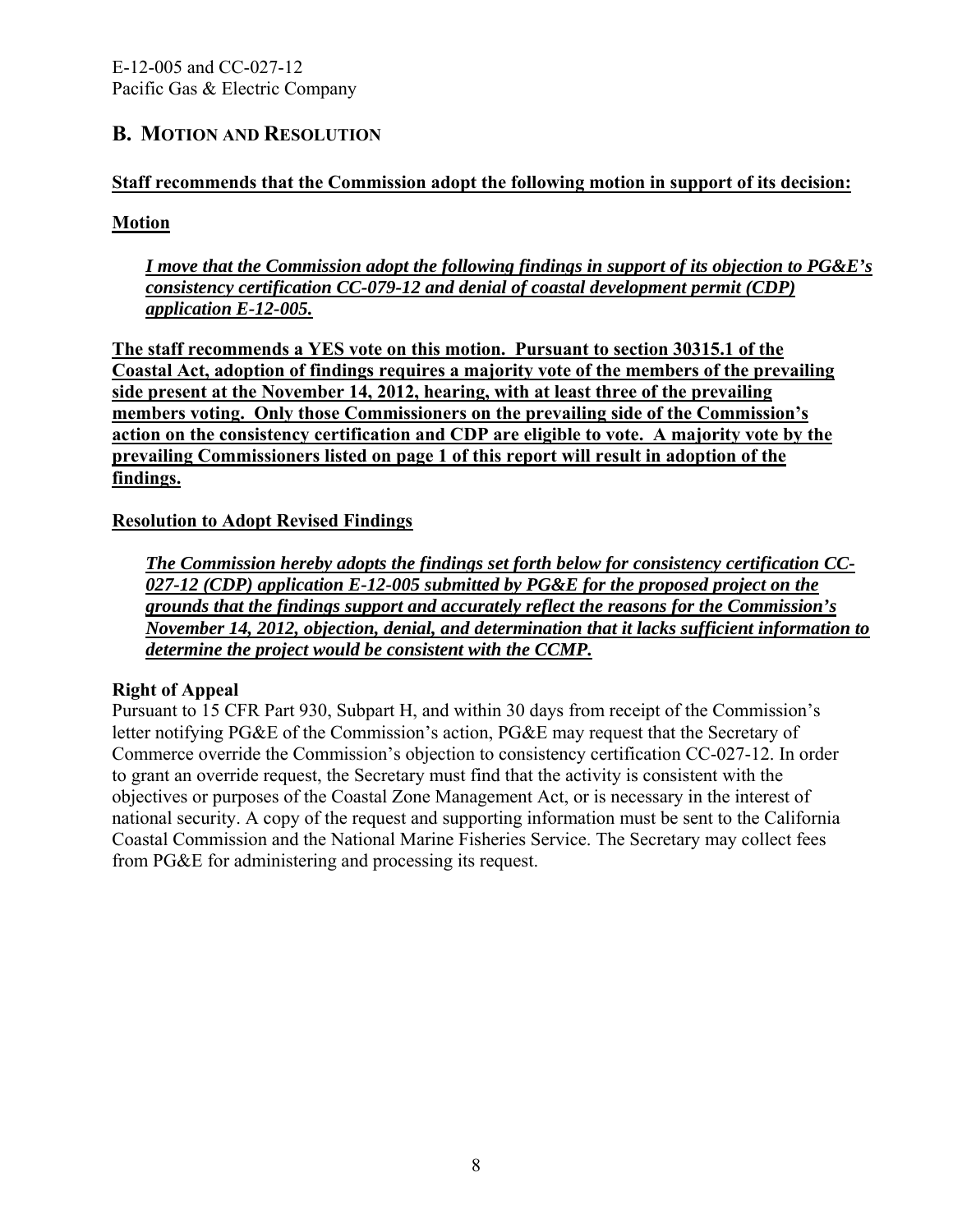# <span id="page-9-0"></span>**II. FINDINGS AND DECLARATIONS**

# <span id="page-9-1"></span>**A. PROJECT DESCRIPTION**

Pacific Gas and Electric Company (PG&E) is requesting authorization to perform the first phase of a potential multiple phase series of high-energy three-dimensional seismic imaging surveys employing acoustic pulse-generating air guns to study active faults offshore and adjacent to the Diablo Canyon Power Plant (DCPP). DCPP is a two-reactor nuclear power plant located near Avila Beach in San Luis Obispo County with an operating capacity of approximately 2200 MW. DCPP's two reactors have been in operation since 1985 and 1986, respectively, and are currently licensed by the Nuclear Regulatory Commission to continue until 2024 and 2025. If PG&E determines that an additional phase or phases of surveys is necessary, the first of these additional surveys would be scheduled for the fall of 2013 and would require additional review and approval by agencies including the California Coastal Commission (Commission), the California Department of Fish and Game, the National Marine Fisheries Service, and the U.S. Fish and Wildlife Service. The coastal development permit application and consistency certification for the proposed project were modified by PG&E on October 1, 2012 to reflect the substantial project revisions and refinements that had occurred subsequent to the initial submittal of these documents to Commission staff.

Three-dimensional seismic imaging is a tool used by geologists and geophysicists to image subsurface geologic formations. On land, vibrations caused by specialized vehicles equipped with tools such as "vibroseis" or "accelerated weight drop" devices are used to send shock waves into the earth where they can bounce off underground rock layers and be detected and recorded by ultra-sensitive instruments at the surface.<sup>[3](#page-9-2)</sup> In water, sound waves produced by pneumatic devices called "air guns," or by other means, are used for a similar purpose. The timing and intensity of these reflections are used to map the location of subsurface structures such as folds and faults. Low-energy 3-D techniques are typically used to image features within roughly a mile of the earth surface while high-energy techniques can image features at depths of up to about ten miles. Sophisticated 3-D seismic surveys are based on a grid of closely spaced survey lines that create a high-definition three-dimensional picture of the subsurface geology. Interpretation of these data provides useful information that can help discern new geologic features and constrain uncertainties associated with known fault zones, including geometry (i.e., fault length, width, and dip), location, and fault activity or slip rate. The effectiveness of the 3-D survey is largely dependent on how well the subsurface geology can be imaged.

Based on geological studies conducted prior to and since construction of DCPP, several fault zones including the Hosgri, Los Osos, San Luis Bay, and the recently discovered Shoreline (which was discovered approximately 0.6 miles offshore Diablo Canyon in 2008) fault zones are

<span id="page-9-2"></span> $\overline{a}$ <sup>3</sup> Such activities have been carried out extensively over the past several decades on land and have never been known to result in activation of faults or induction of seismic events. Similarly, the use of high-energy air gun arrays has also never been known to induce seismicity.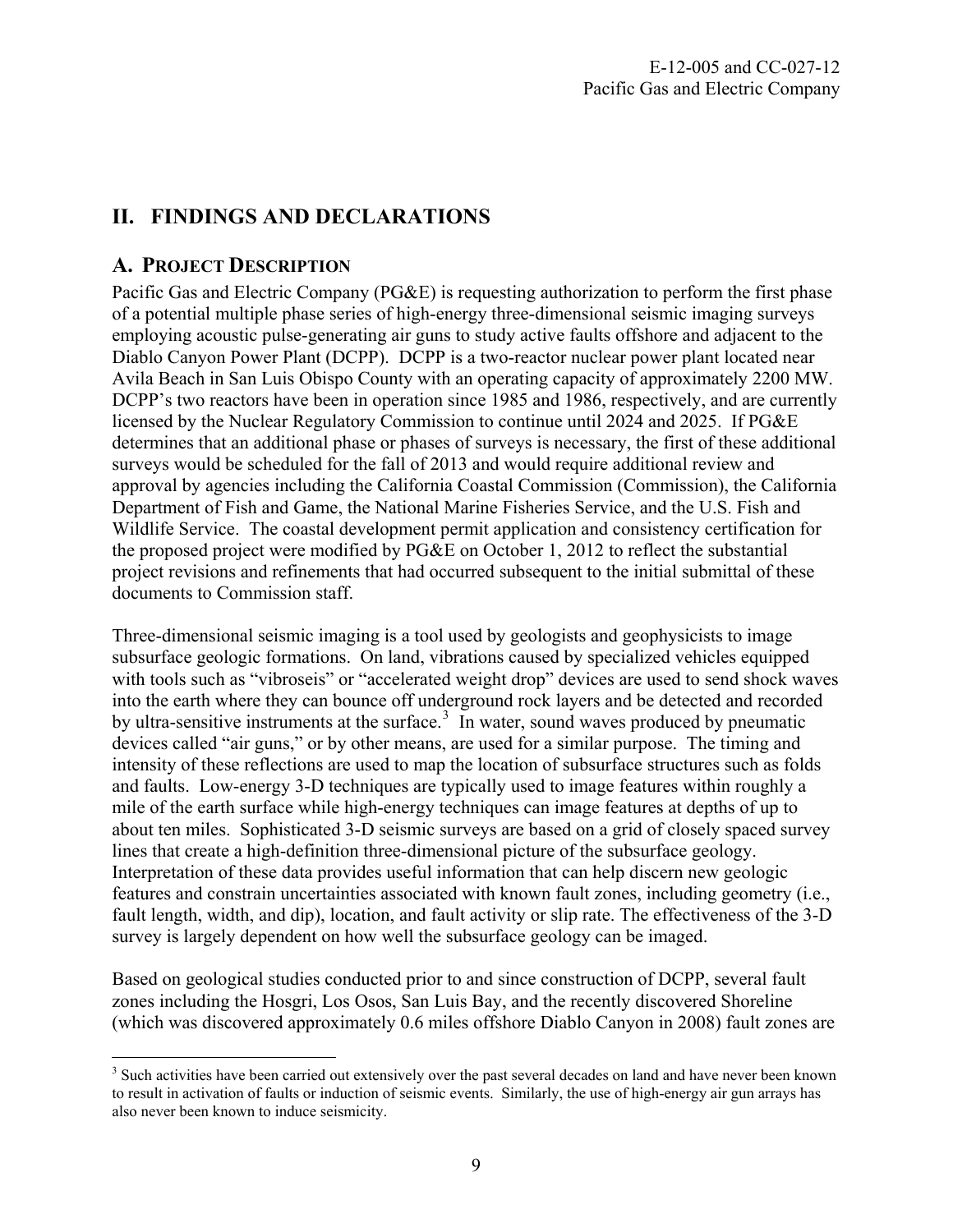known to be in the vicinity of DCPP. However, the specific geometries, lengths, and interconnections of these faults are not fully understood. Data gathered from the proposed survey would improve the characterizations of these fault zones and allow PG&E to refine current estimates of the frequency and intensity of earthquakes that are likely to occur in the area surrounding DCPP. This information may also improve assessments of the potential seismic hazard and ground motion at DCPP.

The phase one survey proposed by PG&E would occur in state and federal waters offshore of San Luis Obispo County between Cayucos and Point Sal (as shown on Exhibit 1) and would require the temporary placement of 90 seismic monitoring devices along the Morro Bay sandspit (Exhibit 2). The proposed onshore monitoring devices would be approximately six inches high, five inches in diameter, and would be buried by hand approximately 12-inches into the sand above the mean high tide line. These devices would be in place for the duration of the proposed surveys, approximately 17 days.

The proposed seismic surveys rely on the use of air guns (pneumatic sound sources that use highly compressed air to create bubbles of pressurized air underwater<sup>[4](#page-10-0)</sup>) to generate a high energy acoustic pulse capable of passing through ocean waters and penetrating from six to nine miles into the seafloor. The survey would be carried out by a 235-foot research vessel—the National Science Foundation's *R/V Marcus G. Langseth* —towing two arrays consisting of 18 40- to 360 cubic-inch air guns with a combined total discharge volume of 3,300 cubic inches. The array would be towed at a depth of approximately 30 feet at a speed of 4 to 5 nautical miles per hour. The air gun array would generate an acoustic pulse of approximately 230 to 250 decibels at the source (dB re 1 µPa at one meter) every 11 to 20 seconds and would be towed approximately 460 feet behind the research vessel. The research vessel would also make use of a multi-beam echosounder sonar device and a sub-bottom profiler. These devices would be in use throughout the proposed survey and would discharge continuous sound pulses of 242 dB (re  $1 \mu$ Pa at one meter) and 204 dB (re 1  $\mu$ Pa at one meter), respectively.

The *R/V Langseth* would also tow four "streamers" – each one approximately 3.7 miles long and spaced 300- to 500-feet apart. The "streamers" would be comprised of cables and each one would support a series of seven hydrophones (devices that detect the acoustic pulses generated by the air gun array as they reflect back towards the surface from underground and transmit them back to the towing vessel for analysis). Each streamer would be towed at a depth of roughly 30 feet and constant depth and spacing between the streamers would be maintained through the use of specialized diverter devices. Exhibit 5 provides a schematic diagram of the proposed air gun and hydrophone streamer configuration.

The proposed phase one geophysical survey would be conducted in a single section, called a survey "box." As shown in Exhibit 1, this box would be comprised of a series of adjacent survey tracks or transects positioned to provide complete coverage of the proposed geologic targets in the area. The proposed survey area, known as "Box Four," would cover approximately 130 square miles and be comprised of 880 miles of survey lines. Given the size of the research

<span id="page-10-0"></span><sup>&</sup>lt;sup>4</sup> A more detailed discussion of how air gun technology works can be found at: <http://www.dosits.org/technology/observingtheseafloor/airgun/>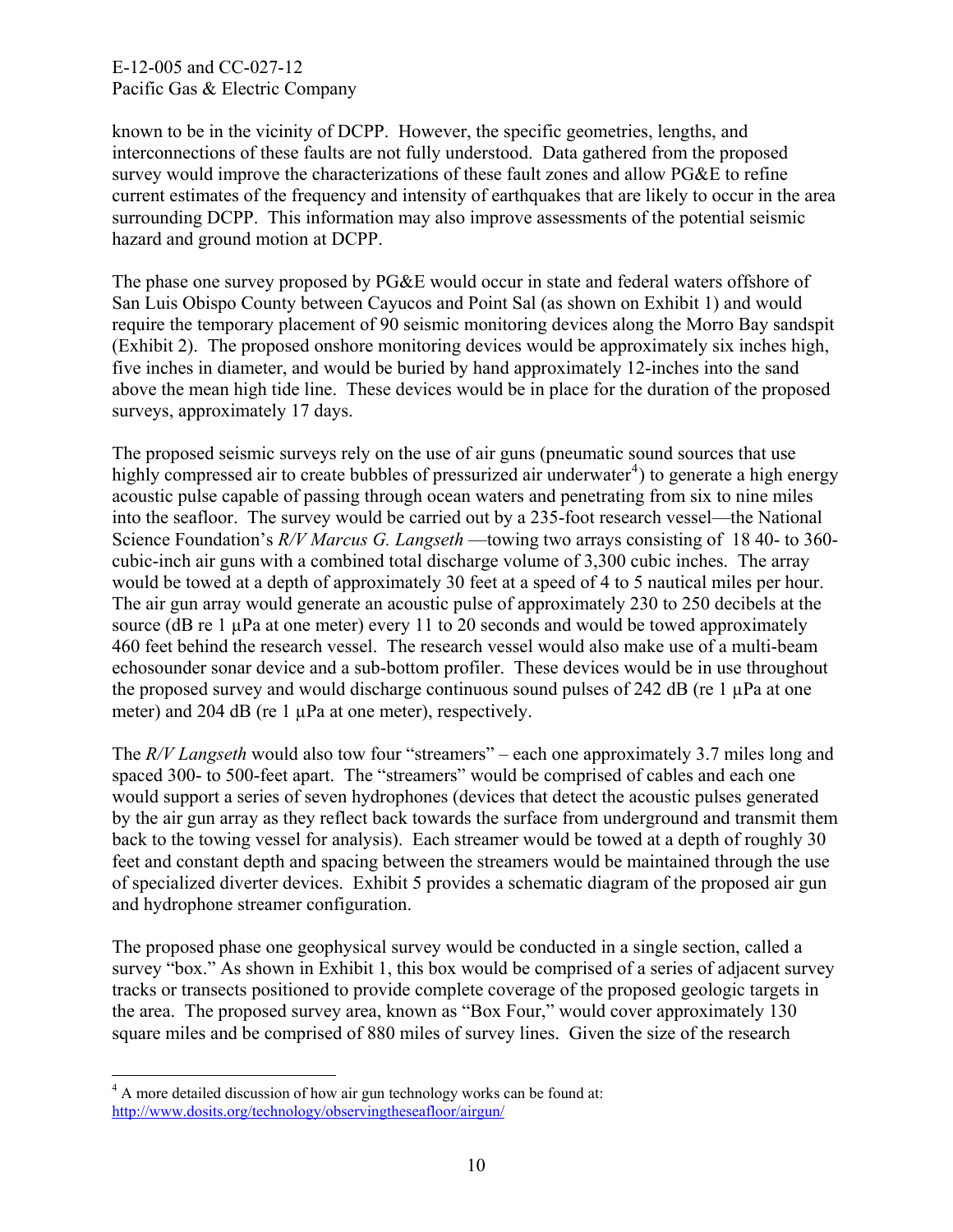vessel and length of the towed streamer array, the end of each transect line includes a wide turning radius. At the beginning of the survey, the *R/V Langseth* would begin moving along the first transect line while starting up a single small capacity air gun termed a "mitigation air gun." At a given point, the larger capacity air gun arrays (composed of 18 active air guns each) would begin emitting acoustic pulses and would then "ramp-up," starting at a low level and rising to full volume over a specified period. The acoustic pulses would continue as the vessel proceeds along a pre-established transect. Near the end of each transect, the full air gun arrays would be turned off and the vessel would make a turn in order to continue the next track parallel to the previous track. Given the large turning radius of the vessel, turns are anticipated to last between two and three hours. During these turns, the vessel would continue firing the mitigation air gun, generating pulses of 212 decibels, until the turn is complete and the full arrays are initiated once more. PG&E proposes to conduct the survey – including mobilization and demobilization – over an approximately 33-day period between mid-November and the end of December 2012. The proposed period of active air gun operations and surveying would be limited to approximately 17 days during this period. These 17 days would include two contingency days to address the possibility of needing to repeat sections of the survey and a five day period of limited air gun operations carried out in order to test the equipment and confirm and verify the sound propagation modeling used to estimate sound exposure levels and distances. Maintenance and operational delays (such as those caused by weather, equipment failures, or marine mammal shutdowns) would increase the number of active survey days beyond 17. During the most recent operation of the proposed survey vessel off the coast of Oregon in July 2012, mechanical and equipment failures and operational interruptions occurred with a fairly high frequency. However, information provided by the vessel operator, the National Science Foundation, subsequent to reporting of this information suggests that such occurrences are not typical.

# <span id="page-11-0"></span>**B. BACKGROUND**

This project can be traced back to Assembly Bill 1632 (also known as AB 1632 and codified as Pub. Resources Code, Section 25303). Among the provisions of AB 1632 is the requirement (Subpart (8)(A) of PRC Section 25303) that the California Energy Commission (CEC), as part of its energy forecasting and assessment activities, carry out a:

*compilation and assessment of existing scientific studies that have been performed by persons or entities with expertise and qualifications in the subject of the studies to determine the potential vulnerability to a major disruption due to aging or a major seismic event of large baseload generation facilities, of 1,700 megawatts or greater.* 

This assessment was required to include an analysis of the impact of a major disruption on public safety, the economy, and the reliability of the State's electrical generation and transmission system. AB 1632 therefore does not explicitly mandate geophysical surveys or require the current proposed project to be completed. Instead, AB 1632 requires that the effects upon the State's electric supplies of a seismic event at the Diablo Canyon Power Plant (DCPP) and San Onofre Nuclear Generating Station (SONGS) be evaluated by the CEC.

In response to this requirement, the CEC released a report which found that an extended shutdown at either DCPP or SONGS would have major economic, environmental, and system reliability implications, and recommended that PG&E and Southern California Edison update the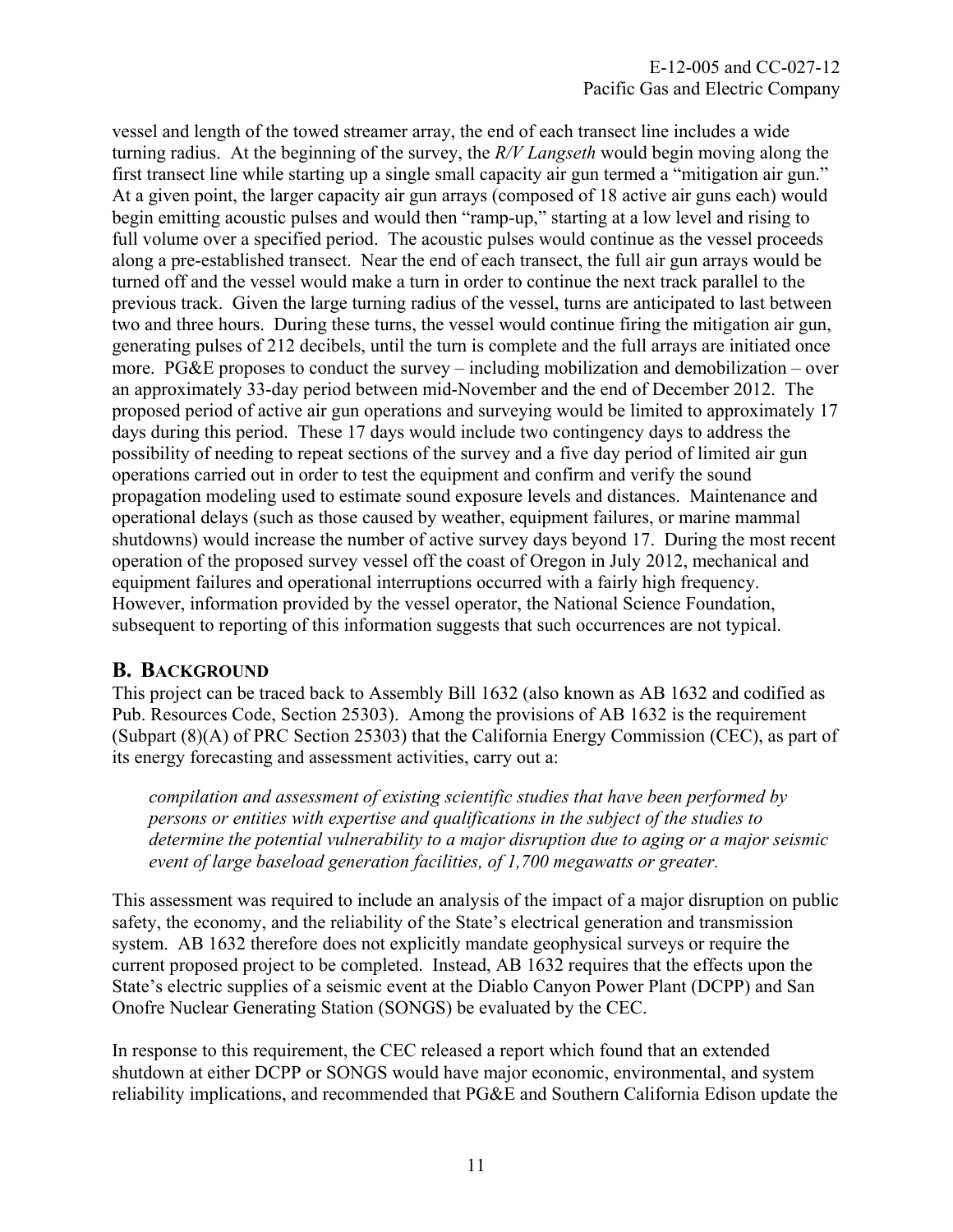seismic hazard assessments of the nuclear facilities they operate. The CEC report also recommended that PG&E use "3D geophysical seismic reflection mapping and other advanced techniques" to supplement previous and ongoing seismic research programs. In response to the CEC report's recommendations, the California Public Utilities Commission (CPUC) directed PG&E to complete 3D seismic studies and submit the results as part of the CPUC's review of the Nuclear Regulatory Commission (NRC) license renewal applications for the DCPP (although the current operating licenses for DCPP's generators would not expire for over 12 years and the NRC has determined that it will not issue final decisions regarding renewal until the issue of spent fuel storage is resolved, PG&E has initiated the license renewal process). Neither the CEC report nor the CPUC specified if the 3D seismic reflection mapping efforts they recommended should make use of high-energy sound sources, low-energy sound sources, or both. However, the CPUC supports the proposed project and convened an independent group of technical experts, called the Independent Peer Review Panel (IPRP), to review, evaluate, and report on the seismic study plans developed by PG&E in response to the CPUC directive. As noted in IPRP Report No. 3:

*PG&E is planning 2-D and 3-D seismic studies and analyses at its Diablo Canyon Power Plant. PG&E plans to perform these studies for on-shore and off-shore areas by using enhanced 2-D and 3-D seismic reflection mapping and other advanced geophysical techniques to explore fault zones in the vicinity of DCPP, as recommended by the CEC AB 1632 Report.* 

Additional detail regarding these and other relevant actions and a timeline is provided in Appendix E at the end of this report.

## **Independent Peer Review Panel**

As noted by State Senator Sam Blakeslee, author of AB 1632, in his 2012 testimony to the CPUC:

*In January 2010, PG&E applied to the Commission* [CPUC] *for funding to perform additional seismic studies per the AB 1632 report. In August 2010, the Commission issued a decision (D.10-08-003) granting \$16.73 million for the studies. However, as a condition of the approval, the Commission convened the IPRP and invited the Energy Commission, California Geologic Survey, the California Coastal Commission and the California Seismic Safety Commission to participate on the panel. The panel was convened to "conduct a peer review of the studies including independently reviewing and commenting on the study plan and completed study findings." The purpose of the IPRP is consistent with provisions of AB 42[5](#page-12-0) , which required the state's regulatory agencies to do more than simply accept PG&E's proposal, but to actively participate in the design of the studies to ensure that the concerns raised by the Energy Commission in the AB 1632 Report, and reaffirmed by the Commission, are addressed by the studies undertaken by PG&E. Per the Commission's own decision, the IPRP is tasked with providing comments on the design of the study.* 

The IPRP, after several organizational meetings, first met formally in January 2012 and has had several formal public meetings since, with the latest meeting occurring in October 2012. These

<span id="page-12-0"></span> 5 AB 42 was vetoed by Governor Schwarzenegger.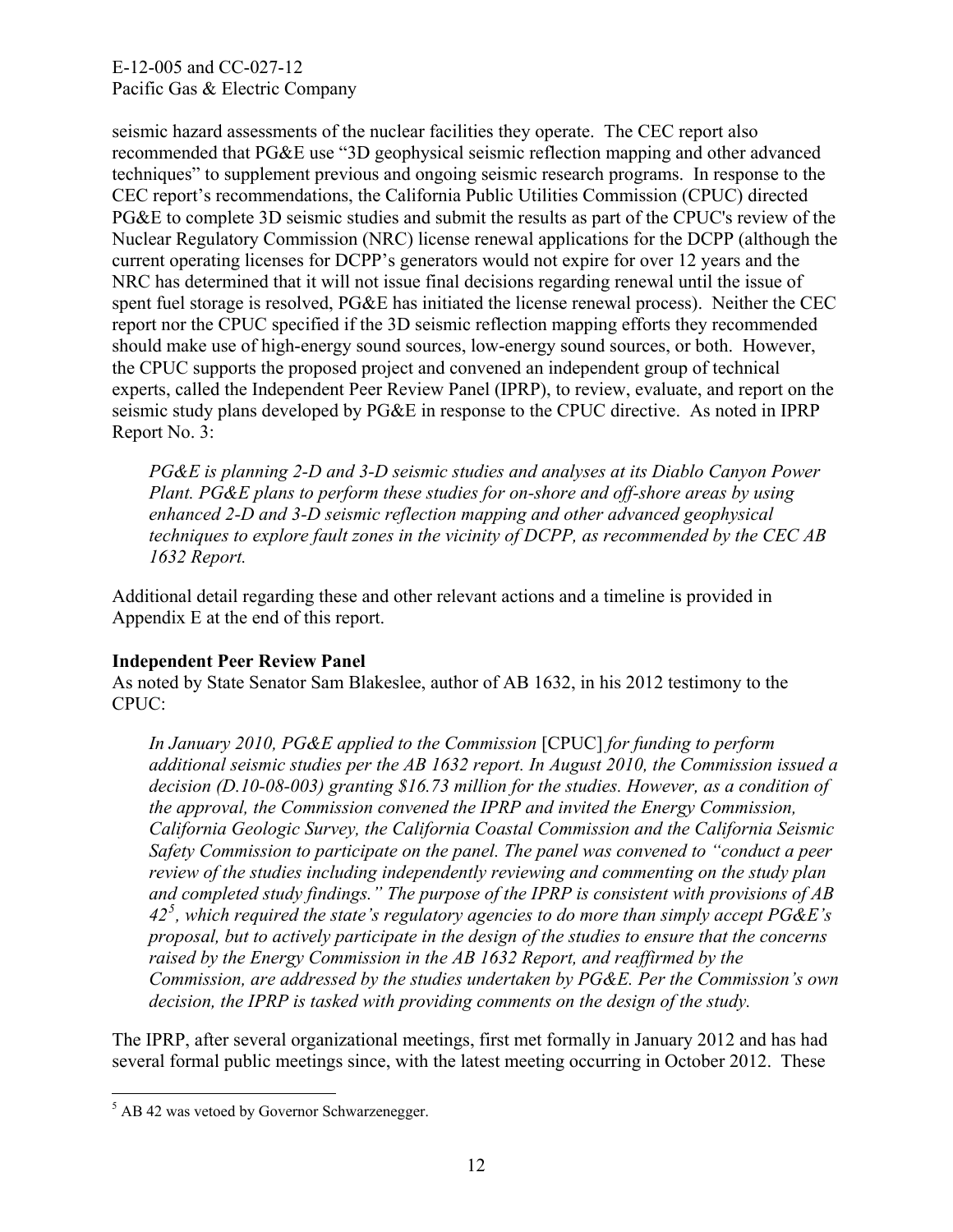meetings have included discussions of the scope, targets, and objectives of the seismic survey program proposed by PG&E as well as presentations of information by PG&E in response to specific questions and requests for clarification by the IPRP. The IPRP and its informal predecessor group have developed four reports describing the status of its review and summarizing particular issues that it has identified. These reports were released on September 30, 2010, September 7, 2011, April 6, 2012, and September 25, 2012. As described in these reports, much of the discussion and review effort by the IPRP has been directed at the proposed "seismic targets" identified by PG&E and the potential usefulness of the information expected to be gained from the surveys on the seismic hazard evaluation for the Diablo Canyon Power Plant. In addition, as noted in IPRP Report No. 3 from April 6, 2012:

*The IPRP's discussions of the high energy off-shore seismic surveys in January and February 2012 also focused on the need for detailed review of PG&E's proposed data acquisition and data processing techniques. The IPRP recognizes that the success of these surveys depends on the interaction and quality of data acquisition and data processing. The IPRP has therefore asked PG&E for a copy of their Request For Proposal (RFP) including the RFP for the high-energy off-shore seismic surveys, so that the IPRP can fully understand: 1) how the survey geologic targets have been characterized to potential bidders, and 2) how the specific parameters of the proposed survey acquisition and processing techniques were chosen. The IPRP received copies of the RFPs for the high energy off-shore seismic surveys on March 2, 2012. These RFPs provided needed information on the study approach and major parameters of the seismic studies. However, the members and staff of the IPRP do not have the expertise to review the techniques used in acquiring and processing the data from the high energy off-shore seismic surveys. These techniques are most commonly used by seismic exploration contractors working for the oil industry. The IPRP has suggested that CPUC consider an additional contract to review this aspect of the seismic studies for DCPP.* 

While the IPRP identified, in its April 6, 2012 and September 25, 2012 reports, the importance of a thorough review of PG&E's proposed data acquisition and processing plan and the need for additional expertise on the IPRP to carry out this review, this need has not yet been met and this review has not yet been carried out.

IPRP report number 4, dated September 25, 2012, notes that some of its concerns had been addressed, but the lack of independent review of the proposed data acquisition and processing component of PG&E's offshore survey plan continued to be a key piece of information that the IPRP found to be missing. It is also important to note that the IPRP only recently reviewed and commented on the October 1, 2012 revised project design proposed by PG&E in the CDP application and consistency certification currently before the Commission. These comments were provided to the Commission in a letter from the IPRP dated October 25, 2012 and include the following summary of the IPRP's review of PG&E's modified project proposal:

*The IPRP finds that PG&E has responded to the questions directed to them and has shown that the initial phase of the proposed high energy survey includes an area where important information regarding the geometry and intersections of several faults may be imaged. The IPRP reached consensus that a 3D high energy seismic survey of Box 4 could provide*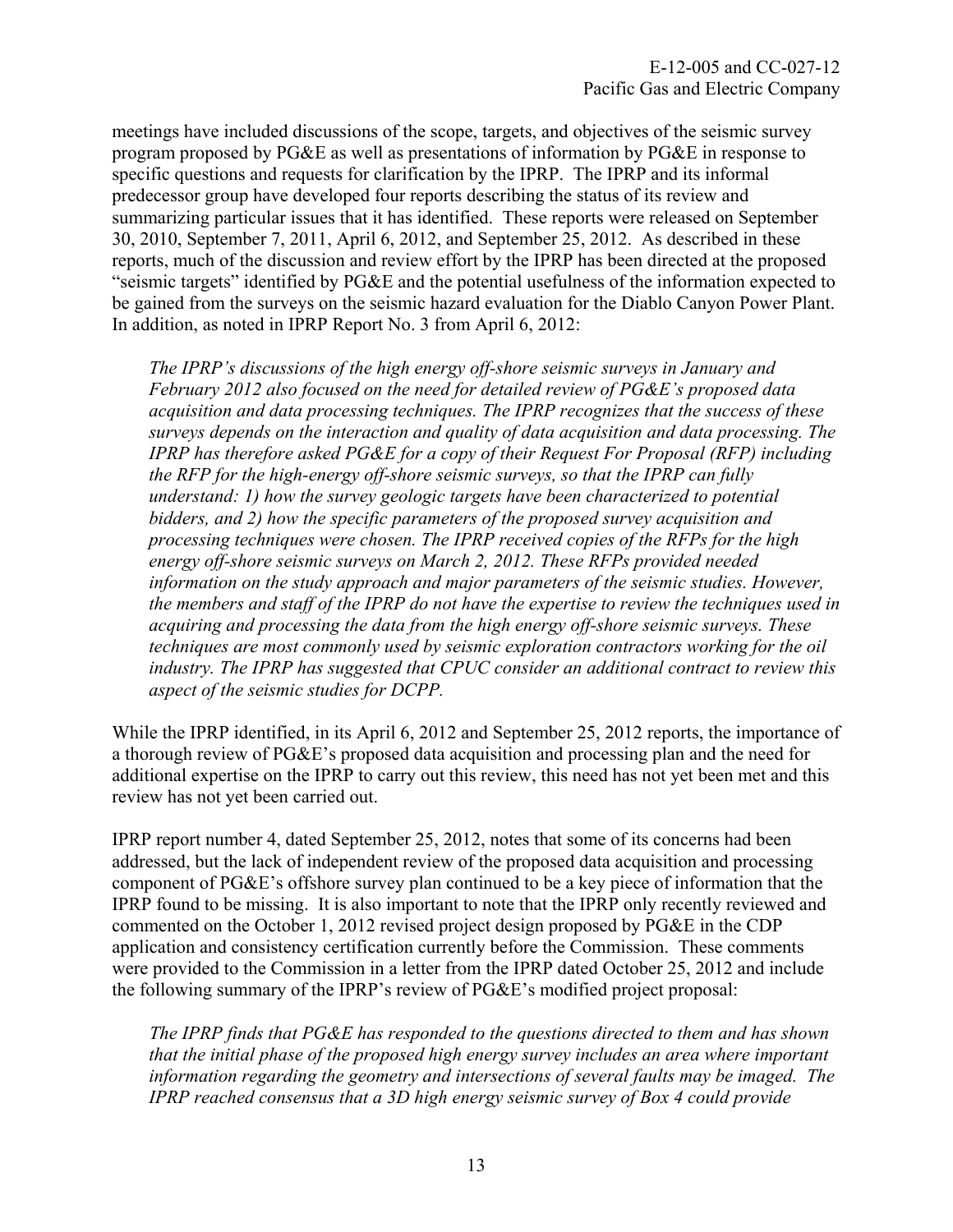*valuable information about the faults that pose the greatest seismic hazard to Diablo Canyon Nuclear Power Plant.* 

*The IPRP did not reach consensus on whether PG&E has demonstrated that the survey currently planned is optimally designed to provide the highest quality data. The IPRP membership, with one exception, support the proposed testing as designed. IPRP member Bruce Gibson has expressed general concerns regarding the overall survey planning and*  data processing approach selected by PG&E, and has not received responses that *demonstrate to him that the planned survey is state-of-the-art. In the proposal before the Coastal Commission, Dr. Gibson is specifically concerned that, 1) data quality over the most important targets (SE quadrant of Box 4) will be low, and 2) the data collected by the shore-based array will not provide an adequate image of the targeted features.* 

*The remainder of the IPRP members acknowledge Dr. Gibson's concerns, but believe that the currently planned survey is appropriate to provide preliminary answers to the primary questions it is designed to answer. The opportunity for additional review of survey design between surveys in 2012 and 2013, whether by an* [Independent Technical Reviewer] *hired by PG&E, or by contracted experts and the IPRP, give the IPRP greater confidence that high energy seismic surveys will yield valuable data to understand the seismic hazards at Diablo Canyon.* 

The consensus position of the IPRP expressed in its previous two reports regarding the importance of additional expert review of PG&E's proposed data acquisition and processing methodology therefore appears to have changed somewhat. This change appears to be at least partially in response to an offer of PG&E noted above and further described in the letter to the Commission from the IPRP - PG&E has offered to hire an additional expert, an Independent Technical Reviewer (ITR), as part of its internal Geoscience Department to provide input regarding the adequacy of the proposed data acquisition and processing methodology. However, as noted by the IPRP:

*The independent review of survey planning, acquisition, and data processing has been a concern of the IPRP as discussed in IPRP Reports No. 3 and 4. Because of these concerns, the IPRP has discussed hiring additional technical experts who would have a similar charge as the ITR assigned by PG&E. The IPRP notes that the level of independence of the ITR is of paramount importance to the quality of the technical review and public acceptance of survey results.*

Based on this discussion, it appears that while the IPRP still supports the independent third party review of the proposed data acquisition and processing methodology, most of its members do not feel that this review needs to be carried out prior to the initiation of survey activities.

## **Nuclear Regulatory Commission – 10 CFR 50.54(f) Letter**

In response to the previous year's earthquake and tsunami related nuclear facility disaster in Japan, the Nuclear Regulatory Commission (NRC) issued a March 12, 2012 letter to the holders of nuclear reactor operating licenses, including PG&E. This letter was also in response to Section 402 of the Consolidated Appropriations Act, Public Law 112-074, which stated that the "Nuclear Regulatory Commission shall require reactor licensees to re-evaluate the seismic, tsunami, flooding, and other external hazards at their sites against current applicable Commission requirements and guidance for such licensees as expeditiously as possible…" This letter (known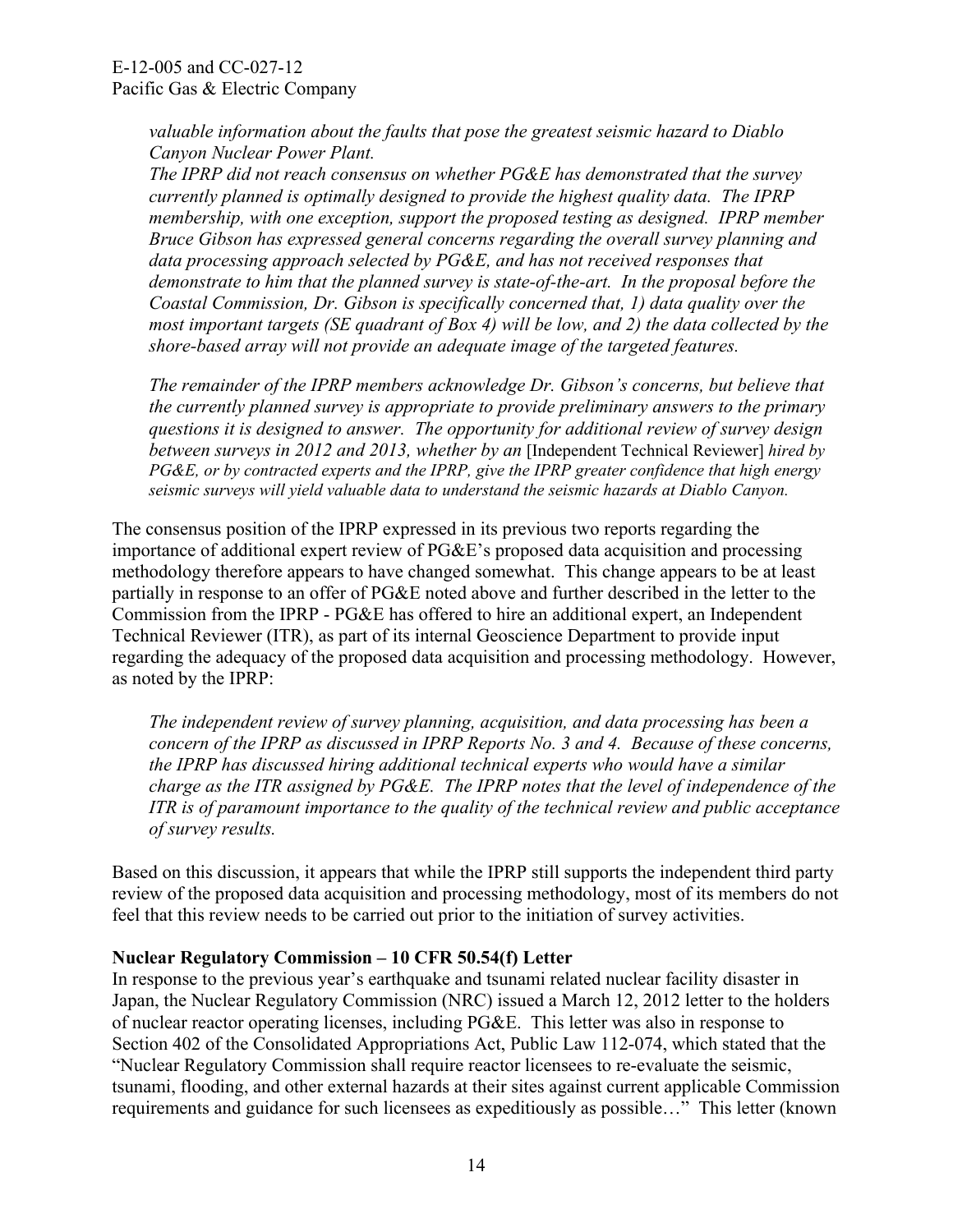as the 50.54(f) letter for the section of the NRC regulations which authorized it) requires PG&E and the other nuclear facility licensees:

*to provide further information to support the evaluation of the NRC staff recommendations for the Near-Term Task Force (NTTF) review of the accident at the Fukushima Dai-ichi nuclear facility. The review will enable the staff to determine whether the nuclear plant licenses under your responsibility should be modified, suspended, or revoked.* 

The NRC staff recommendations referred to in this letter include one requesting licensees to "reevaluate the seismic and flooding hazards at their sites using updated seismic and flooding hazard information and present-day regulatory guidance and methodologies and, if necessary… perform a risk evaluation."

As noted by PG&E:

*To comply with this NRC Order, PG&E is proposing to carry out the seismic survey to better characterize the seismic sources and associated ground motions of the area surrounding Diablo Canyon. Conducting this study will reduce the level of uncertainty associated with the models being used, thereby increasing the integrity of the assessment and reducing the overall "hazard level." The orders issued by the NRC provide a finite timeline in which to take information collected as part of the study and feed it into the NRC re-evaluation process, otherwise the data will be of limited use and will not be available for the review under the 50.54F orders. By March 11th 2015, all operators need to have all seismic sources and related ground motions evaluated by the NRC Senior Seismic Hazard Advisory Committee (SSHAC)* [study process]*. In order to meet this timeline, the seismic survey needs to be completed this Fall. After the data is collected, processing will be completed by December 2013 for use in the SSHAC process, which can take as long as a year or more from start to finish.* 

In reviewing the proposed project, Commission staff consulted with staff of the NRC regarding the requirements of the 50.54(f) letter, the submittal deadline for information provided in response to this letter, and the relationship between the proposed project and the NRC requirement for updated information. In email and phone conversations between Commission and NRC staff in September and October 2012, the NRC clarified that it is in no way requiring that PG&E carry out the proposed high-energy 3D seismic surveys. The NRC also noted that the current SSHAC process was initiated by PG&E in 2011 and that it relies on a series of public workshops and groups of independent experts to review existing information, identify key data, and make recommendations on crucial data needs. As recently noted by the NRC on its website:

*PG&E is now working with a team of independent experts to determine what should be included in its re-analysis for the NRC. The NRC doesn't yet know if that group will also recommend the high-energy offshore surveys, which cannot be done without state approval.* 

*If the offshore surveys are done, the NRC expects PG&E will include that information in its earthquake re-analysis. If not, the NRC expects PG&E will nonetheless assemble enough*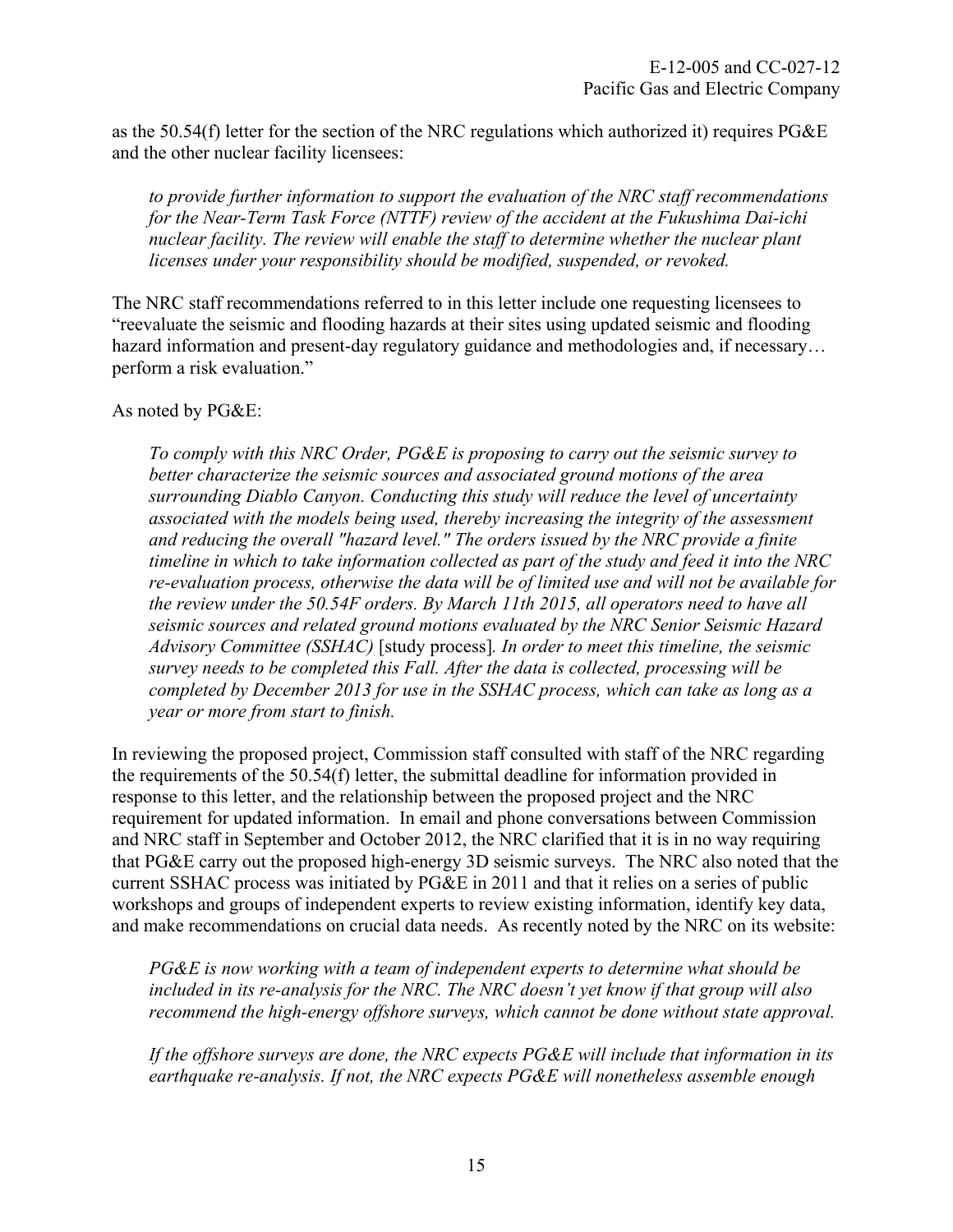*updated information to complete its re-analysis by early 2015. The results of all this work will ensure Diablo Canyon remains ready to safely shut down after an earthquake.* 

# **History of Offshore Seismic Surveys in California**

Please see Appendix B for a description of the Commission's review of previous offshore seismic survey projects.

# <span id="page-16-0"></span>**C. CONSOLIDATED PERMIT**

Coastal Act Section 30601.3 provides the Commission with the authority to act upon a consolidated permit for proposed projects that require a coastal development permit from both a local government with a certified local coastal program (LCP) and the Commission. This authority is triggered if the applicant, local government and Executive Director (or Commission) consent to consolidate the permit. For the proposed project, the temporary placement of 90 seismic monitoring devices on the Morro Bay sandspit, would take place within the jurisdiction of San Luis Obispo County under its certified Local Coastal Plan – San Luis Obispo County's LCP. On September 11, 2012, San Luis Obispo County, with the consent of the applicant and Executive Director, agreed to consolidate permit action for aspects of the proposed work that would be carried out in San Luis Obispo County's LCP jurisdiction with aspects that would be carried out within the Commission's retained jurisdiction, consistent with Coastal Act Section 30601.3.

# <span id="page-16-1"></span>**D. COMBINED REVIEW**

As discussed above, the offshore component of the proposed project would be located in both state and federal waters. As such, the Commission has authority to review this project under both the California Coastal Act and the federal Coastal Zone Management Act. PG&E has therefore submitted to the Commission both a coastal development permit application and a federal consistency certification. The review of these two submittals has been combined into this single staff report and recommendation.

# <span id="page-16-2"></span>**E. NECESSARY INFORMATION**

Section 930.63(c) of the federal consistency regulations (15 CFR Section 930.63(c)) requires that, if the Commission's objection is based on a lack of information, the Commission must identify the information necessary for it to assess the project's consistency with the CCMP. That section states:

*A State agency objection may be based upon a determination that the applicant has failed, following a written State agency request, to supply the information required pursuant to § 930.58 or other information necessary for the State agency to determine consistency. If the State agency objects on the grounds of insufficient information, the objection shall describe the nature of the information requested and the necessity of having such information to determine the consistency of the activity with the management program. The objection may describe alternative measures (if they exist) which, if adopted by the applicant, may permit the proposed activity to be conducted in a manner consistent with the enforceable policies of the management program.*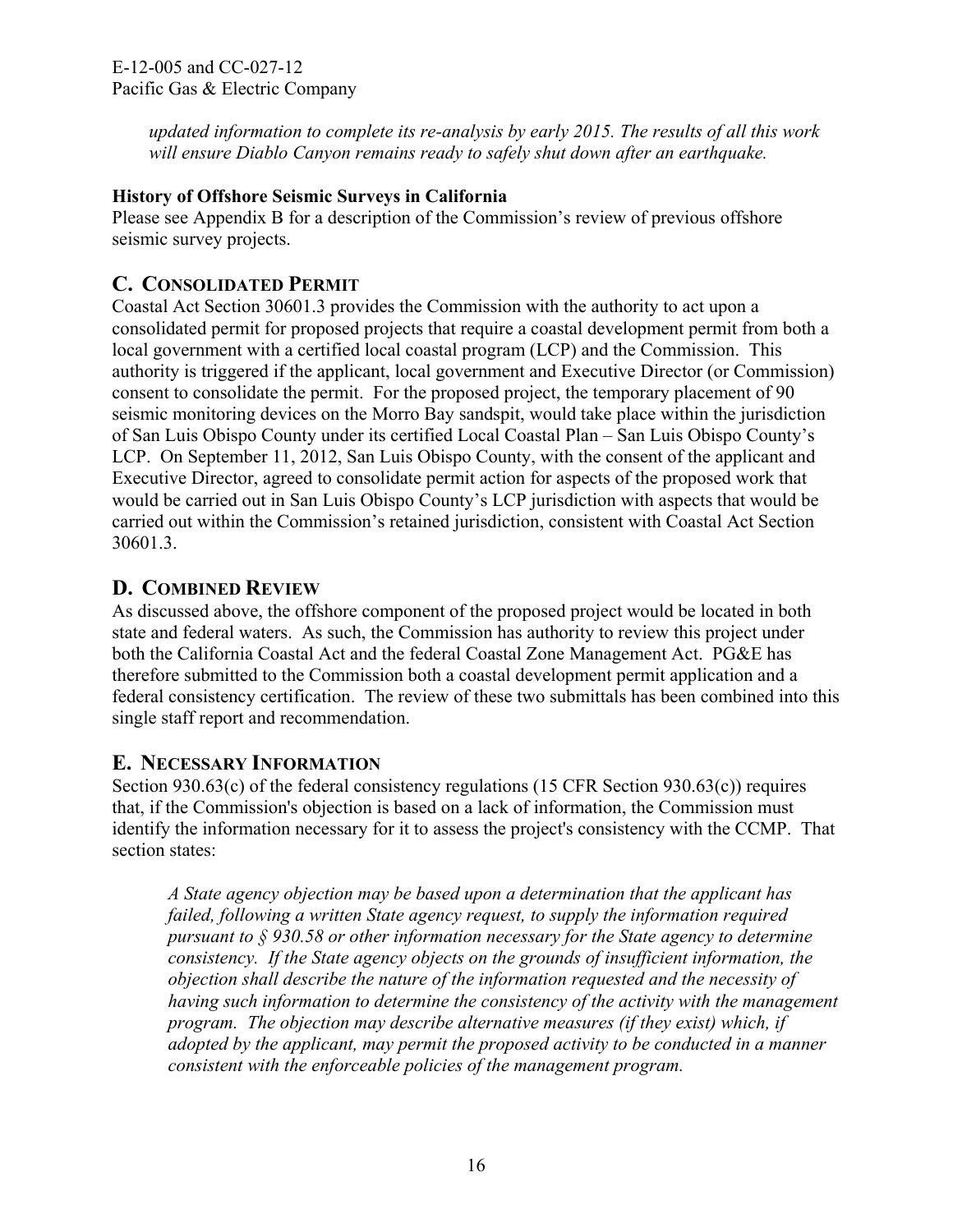As described fully in Section N of this report, the Commission has determined that it does not have sufficient information to enable it to determine whether the project is consistent with Chapter 3 of the Coastal Act, because PG&E has not provided the information necessary for the Commission to determine whether there are feasible and less environmentally damaging project alternatives**, whether denial of the project would adversely affect the public welfare, and whether the adverse impacts of the project have been mitigated to the maximum extent feasible**. In order to determine the project's consistency with the CCMP, the Commission has requested PG&E provide it with the necessary information identified in Section N of this report, which includes:

- Evaluation of whether placing additional seafloor geophones to collect data would allow the extent or duration of the proposed high energy survey to be reduced.
- Re-assessment using updated techniques of existing seismic data from the area to determine whether the extent or duration of the proposed survey might be reduced.
- Completion of currently-occurring seismic data collection and analysis to determine whether the survey could be reduced by focusing on a smaller or different target area.
- Evaluation of whether the use of alternative vessels or equipment could reduce the survey extent or duration.
- Incorporation of data and analyses from other ongoing seismic characterization programs (e.g., the Nuclear Regulatory Commission's Senior Seismic Hazard Analysis Committee, the U.S. Geological Survey, etc.) that would allow reduction or avoidance of survey activities.
- A third party review of proposed survey data acquisition and processing.

# <span id="page-17-0"></span>**F. OTHER AGENCY APPROVALS AND CONSULTATIONS**

# **San Luis Obispo County**

During the preparation of this report, the Commission staff coordinated with San Luis Obispo County Planning staff to address any potential concerns the County might have regarding the proposed project.

# **California State Lands Commission**

The proposed seismic survey requires from the California State Lands Commission (CSLC) a geophysical survey permit pursuant to Public Resources Code section 6826. The CSLC served as the "lead agency" for this project under the California Environmental Quality Act (CEQA). The original project description submitted by PG&E to the CSLC included proposed offshore surveys within an approximately 530 square nautical mile area over an 82 day period from September through December as well as substantial amounts of onshore survey work and the temporary placement of approximately 600 seismic monitoring devices on the seafloor. On March 16, 2012, the CSLC published a draft Environmental Impact Report (EIR) for public review and comment that concluded that the proposed project would result in significant unavoidable impacts in the areas of marine biological resources, commercial and recreational fishing, land use, recreation, air quality, and greenhouse gases. On August 14, 2012, following a public hearing, the CSLC certified the EIR, adopting as the environmentally preferred alternative a reduced project scope that would be limited to three of the four initially proposed survey areas. At the August 14 hearing, the CSLC requested additional information from PG&E and continued the hearing on the issuance of the geophysical survey permit until August 20, 2012.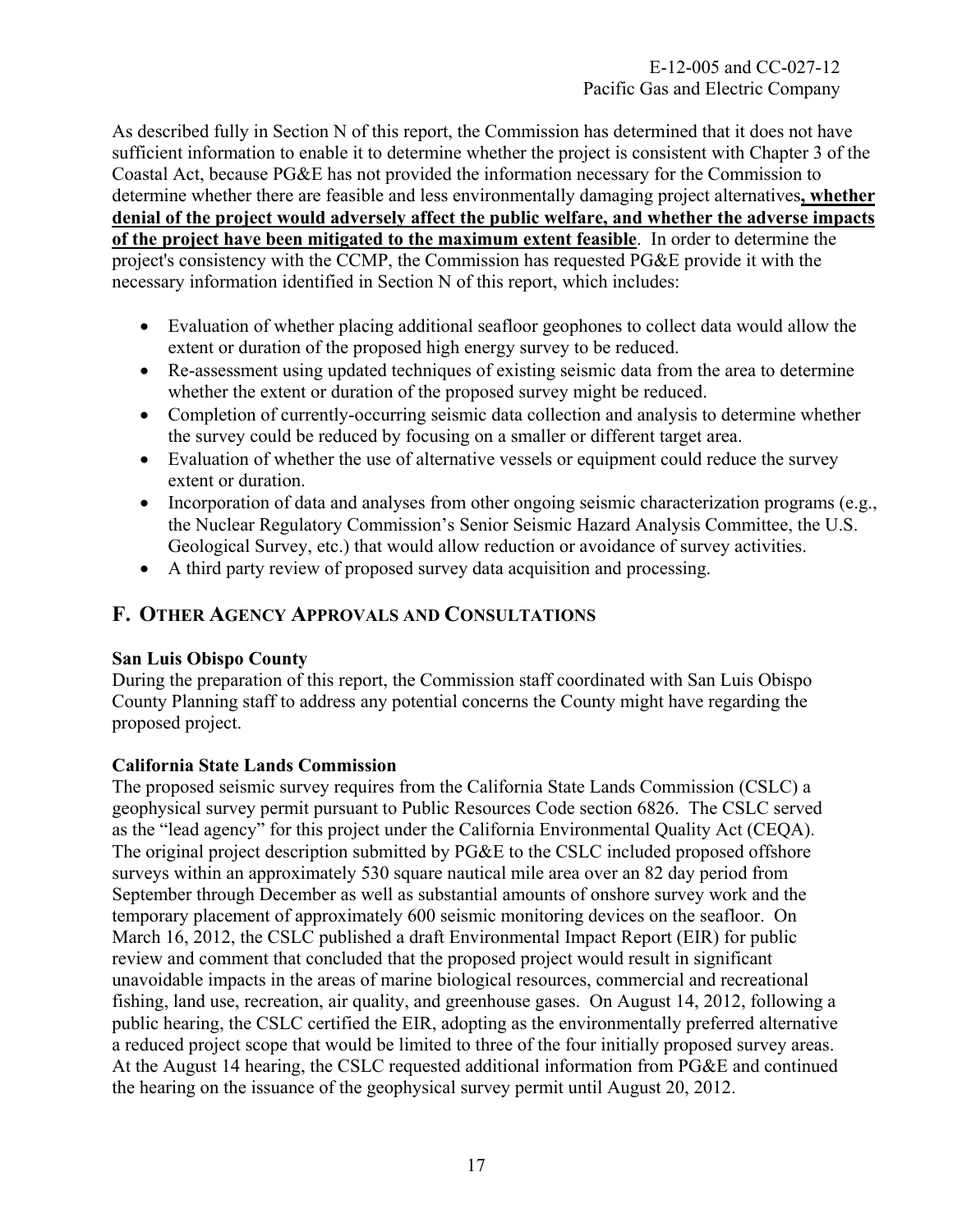At the beginning of the August 20, 2012 hearing, CSLC staff presented a revised version of the three area environmentally preferred alternative identified in the EIR which limited active survey activities to only the months of November and December and provided for a second year of survey activities if PG&E failed to complete its proposed work in the two month window provided in 2012. PG&E noted its acceptance of this temporally and spatially limited project at the beginning of the hearing. At that hearing, and after taking additional public comment, the CSLC approved a geophysical survey permit for the revised project and PG&E committed to fund an independent third party review process to evaluate the survey design and data acquisition methodology proposed by PG&E. In addition, the CSLC adopted a "Statement of Overriding Considerations" to be included in the EIR which concludes that "the benefits of the information expected to be obtained by implementing the Project outweigh and override the expected significant effects." Subsequent to the CSLC hearing, on August 30, 2012, PG&E further revised the project and limited it to only two of the four initially proposed survey areas. On October 1, 2012, PG&E again revised the project and limited it to only one of the four initially proposed survey areas. This revised project is the subject of this coastal development permit application and consistency certification.

The Commission staff coordinated closely with CSLC staff throughout their review process and during the development of the EIR and provided comments on the draft EIR.

## **California Department of Fish and Game/Fish and Game Commission**

Four areas designated as state Marine Protected Areas (specifically, Cambria State Marine Conservation Area, White Rock State Marine Protected Area, Point Buchon State Marine Reserve, and Point Buchon State Marine Conservation Area) are located near or adjacent to the proposed survey area. PG&E estimates that received sound levels within these Marine Protected Areas (MPAs) would vary from approximately 120 dB to 180 dB. Public Resources Code Section 36710 lists the restrictions applied to State Marine Reserves and State Marine Conservation Areas and states that the California Department of Fish and Game (DFG) may permit research activities that would result in the "take" of marine life within both types of MPA. PG&E has requested a Scientific Collecting Permit to authorize the proposed seismic survey.

Although the authority of the Fish and Game Commission is largely restricted to the establishment of policy for DFG and does not extend to the issuance of Scientific Collecting Permits, the Fish and Game Commission can provide recommendations to DFG regarding the issuance of such permits. At a public informational hearing on September 24, 2012, DFG staff presented the Fish and Game Commission with a draft version of the Scientific Collecting Permit it is considering for the proposed project. The Fish and Game Commission discussed the issuance of the Scientific Collecting Permit and recommended that DFG not approve the issuance of the permit if the project would result in adverse impacts to the biological resources of a designated State Marine Reserve or State Marine Conservation Area.

## **Northern Chumash Tribal Council**

During preparation of this report, the Commission staff solicited input from members of the Northern Chumash Tribal Council regarding their history in the project area, the cultural resources they have identified in the project area, and their concerns regarding potential adverse project-related impacts to these resources.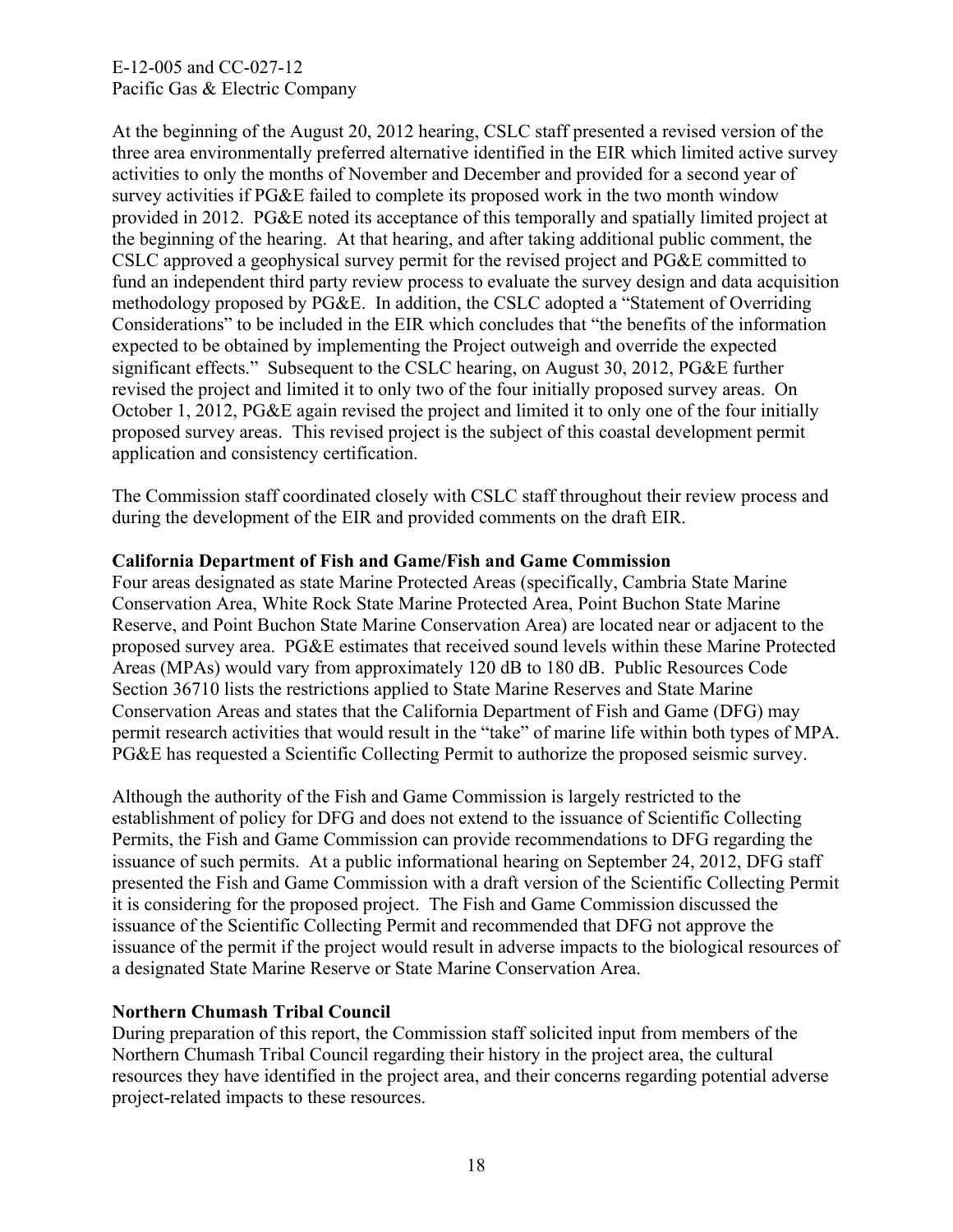## **National Marine Fisheries Service**

The National Marine Fisheries Service (NMFS) has responsibilities over the proposed project under the Marine Mammal Protection Act (MMPA), the Magnuson-Stevens Fisheries Conservation and Management Act (MSA), the Endangered Species Act (ESA), and the Fish and Wildlife Coordination Act. PG&E has submitted an application to NMFS for Incidental Harassment Authorization (IHA) under the MMPA. This authorization would allow the nonintentional, non-injurious "take by harassment" of small numbers of marine mammals during the proposed project. To be eligible for such authorization under the MMPA, the proposed "take" must not cause physical injury or death of marine mammals, must have negligible impacts on the species and stocks, must "take" no more than small numbers of those species or stocks, and must not have an unmitigable adverse impact on the availability of the species or stocks for legitimate subsistence uses. Pursuant to Section 307(c)(3)(A) of the Coastal Zone Management Act (CZMA), any applicant for a required federal permit to conduct an activity affecting any land or water use or natural resource in the coastal zone must obtain the Commission's concurrence in a certification to the permitting agency that the project will be conducted consistent with California's approved coastal management program. The subject consistency certification (CC-027-12) will serve as Commission review of the project under the CZMA. Should the Commission concur with the consistency certification for the proposed project, NMFS would then be able to consider, and if appropriate, issue an Incidental Harassment Authorization to PG&E. NMFS published a preliminary Incidental Harassment Authorization for public review and comment in the Federal Register on September 19, 2012. The comment period for this document closed on October 15, 2012. Commission staff coordinated closely with NMFS staff and scientists regarding potential adverse impacts of the project on marine mammals.

# **U.S. Fish and Wildlife Service**

The U.S. Fish and Wildlife Service has responsibility over the proposed project under the Endangered Species Act and is carrying out a consultation with NOAA under Section 7 of the Endangered Species Act and is considering the issuance of Incidental Harassment Authorization for the harassment of southern sea otters in the project area as a result of proposed project activities. The draft version of this Incidental Harassment Authorization was posted in the federal register for a 30 day public comment period on September 26, 2012. In addition, Commission staff has been in coordination with U.S. Fish and Wildlife Service staff regarding potential adverse impacts of the project on the southern sea otter.

## **National Science Foundation**

The National Science Foundation (NSF) owns and operates the proposed seismic survey vessel, the *R/V Langseth*. As the owner of the research vessel, the NSF needs to authorize the use of the vessel for this project and is therefore the lead agency under the National Environmental Quality Act (NEPA). NSF released a draft Environmental Assessment for the project under NEPA in June 2012.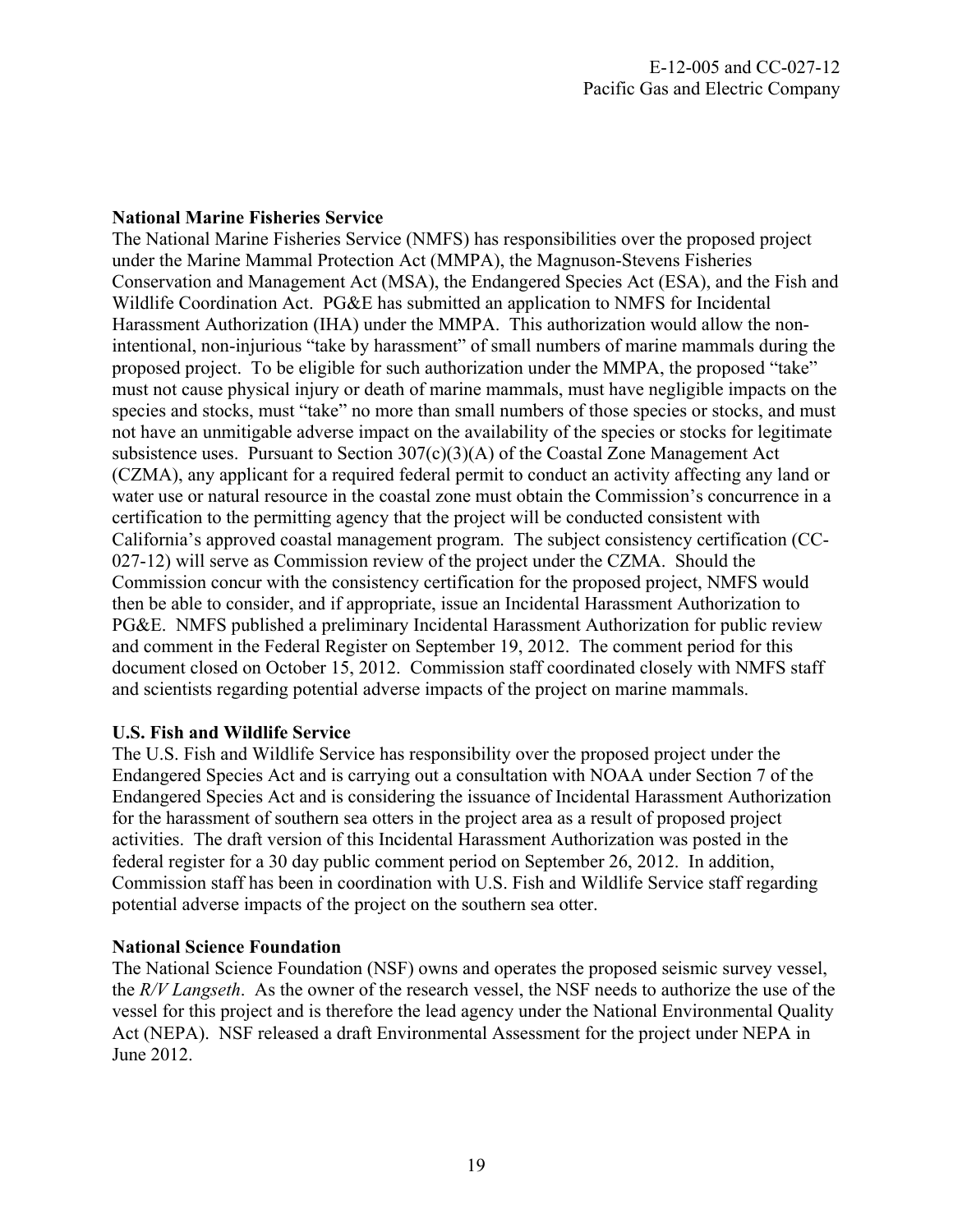# <span id="page-20-0"></span>**G. MARINE BIOLOGICAL RESOURCES**

Section 30230 of the Coastal Act states:

*Marine resources shall be maintained, enhanced, and where feasible, restored. Special protection shall be given to areas and species of special biological or economic significance. Uses of the marine environment shall be carried out in a manner that will sustain the biological productivity of coastal waters and that will maintain healthy populations of all species of marine organisms adequate for long-term commercial, recreational, scientific, and educational purposes.* 

# Section 30231 of the Coastal Act states:

*The biological productivity and the quality of coastal waters, streams, wetlands, estuaries, and lakes appropriate to maintain optimum populations of marine organisms and for the protection of human health shall be maintained and, where feasible, restored through, among other means, minimizing adverse effects of waste water discharges and entrainment, controlling runoff, preventing depletion of ground water supplies and substantial interference with surface water flow, encouraging waste water reclamation, maintaining natural vegetation buffer areas that protect riparian habitats, and minimizing alteration of natural streams.* 

Seismic surveys are among the very loudest anthropogenic underwater sound sources (Richardson et al. 1995). The proposed conduct of high-energy seismic surveys has the potential to adversely affect marine resources and the biological productivity of coastal waters by causing the disturbance, injury, and loss of marine organisms. Specifically, the generation of high-levels of underwater sound has the potential to injure and kill marine mammals, fish, and invertebrates; the towing of four approximately four-mile long cable streamers behind the research vessel has the potential to cause the entanglement of marine wildlife; and the movement of motorized project vessels to and through the project area has the potential to result in collisions with marine wildlife.

## **Underwater Sound**

The generation of high-levels of underwater sound from each proposed 3,300 cubic inch seismic air gun array, as well as the sub-bottom profiler, multibeam echosounder, and 40 cubic inch single air-gun has the potential to disturb, injure and kill marine mammals, fish, and invertebrates.

# *Fundamentals of Underwater Sound*

Four of the primary factors to consider when evaluating exposure to sound are the received sound intensity, pressure, frequency, and duration. Sound intensity is typically measured in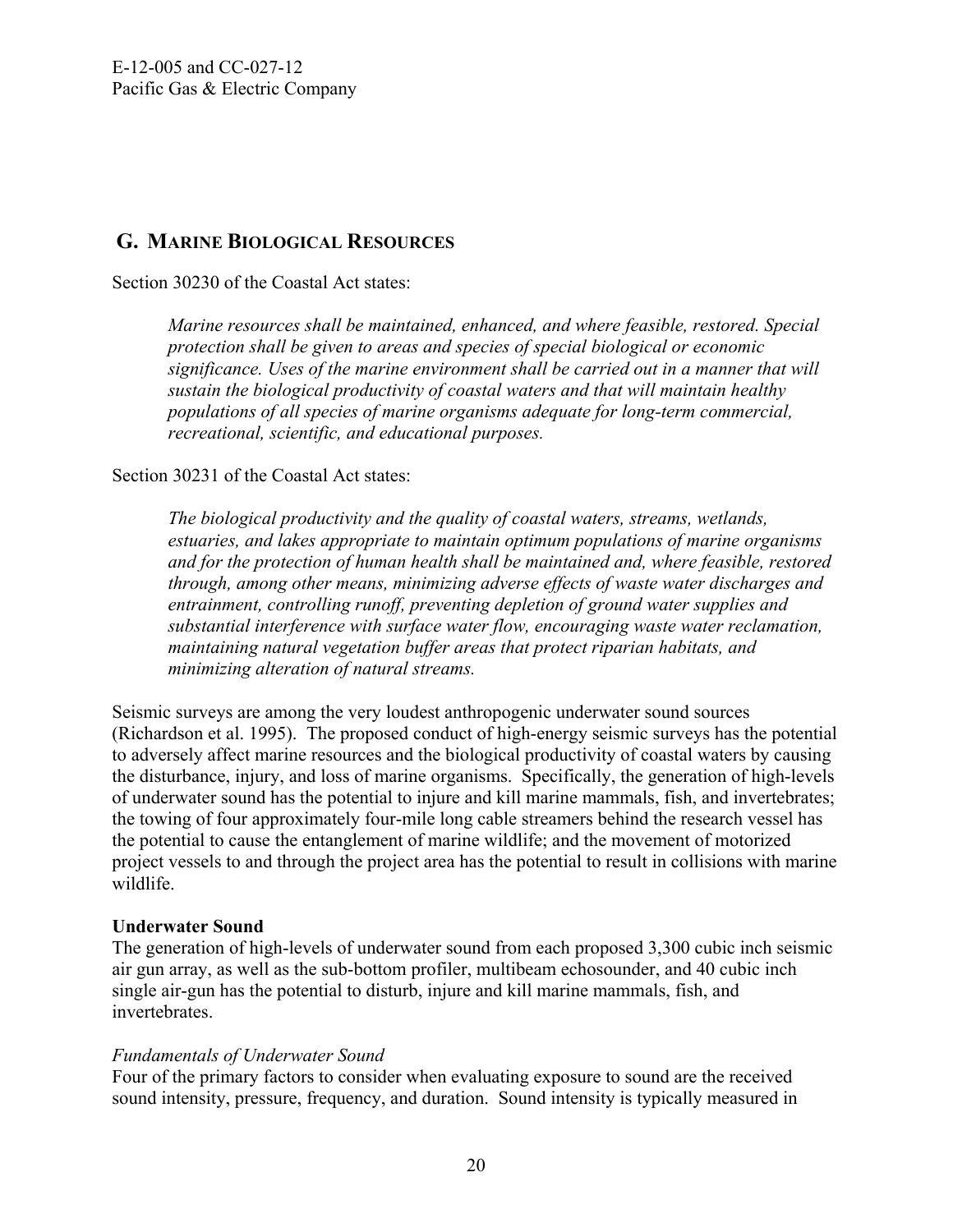decibels (dB). Most sound receivers are sensitive to sound pressure, which is measured in micropascals (μPa), as well as intensity. Received sound intensity, or dB level, is heavily influenced by the medium the sound is traveling through (for example, water vs. air) and the distance between the sound source and the receiver. For this reason, notations of sound intensity levels often include references to the distance from the sound source, and for underwater sound, the typical convention when describing a sound source is to note its intensity level at a distance of one meter (most commonly, x dB re 1  $\mu$ Pa  $\omega$ ) 1 meter (m)).

Differences in the movement and behavior of sound passing through air and water results in the use of different standard measurements for each medium. This means that underwater sound levels cannot be directly compared to sound levels in air, without a process of conversion and a consideration of the distance between the receiver and sound source (refer to Appendix C for a more detailed discussion of this conversion process).

For the equipment proposed to be used for this project, the source sound levels would be:

| 252 dB re 1 $\mu$ Pa $\omega$ 1 m;          |
|---------------------------------------------|
| 242 dB re 1 $\mu$ Pa $\omega$ 1 m;          |
| 204 dB re 1 $\mu$ Pa $\omega$ 1 m;          |
| 212 dB re 1 $\mu$ Pa $\omega$ 1 m (approx). |
|                                             |

An additional factor to consider when evaluating sound exposure is sound frequency (measured in Hz). While humans normally hear sounds ranging from 20 to 20,000 Hz, some animals including dolphins and porpoise, can detect ultrasonic frequencies (greater than 20,000 Hz) and others, including some baleen whales, can detect infrasonic sounds (less than 20 Hz). Sound frequencies for the equipment proposed to be used for this project would be:

| air gun arrays:        | 0 Hz to 188 Hz (dominant frequencies) |
|------------------------|---------------------------------------|
| multibeam echosounder: | 1200 Hz (approximate)                 |
| sub-bottom profiler:   | 350 Hz.                               |

The final important factor is duration – the period of exposure to a given sound level. This period of exposure can affect an individual's perception of (and physiological and behavioral response to) a given sound. Sound durations are usually divided into two categories – continuous and impulse sound. Each of the two 3,300 cubic inch air gun arrays would generate brief (0.1 second) pulses of sound every 11 to 20 seconds (the two arrays would trade off firing) along each of the proposed transect lines and would be characterized as an impulse sound source. While the single air gun would only be activated during vessel turns and would generate impulse sounds similar to those generated by the full arrays, the sub-bottom profiler and echosounder would be in use during both transects and turns. These devices would generate a new sound pulse every second or fraction of a second and are therefore considered continuous sound sources.

Please refer to Appendix C for a more detailed description of the acoustic process, the relevant measurements used to describe sound, and some of the key factors that affect exposure to sound.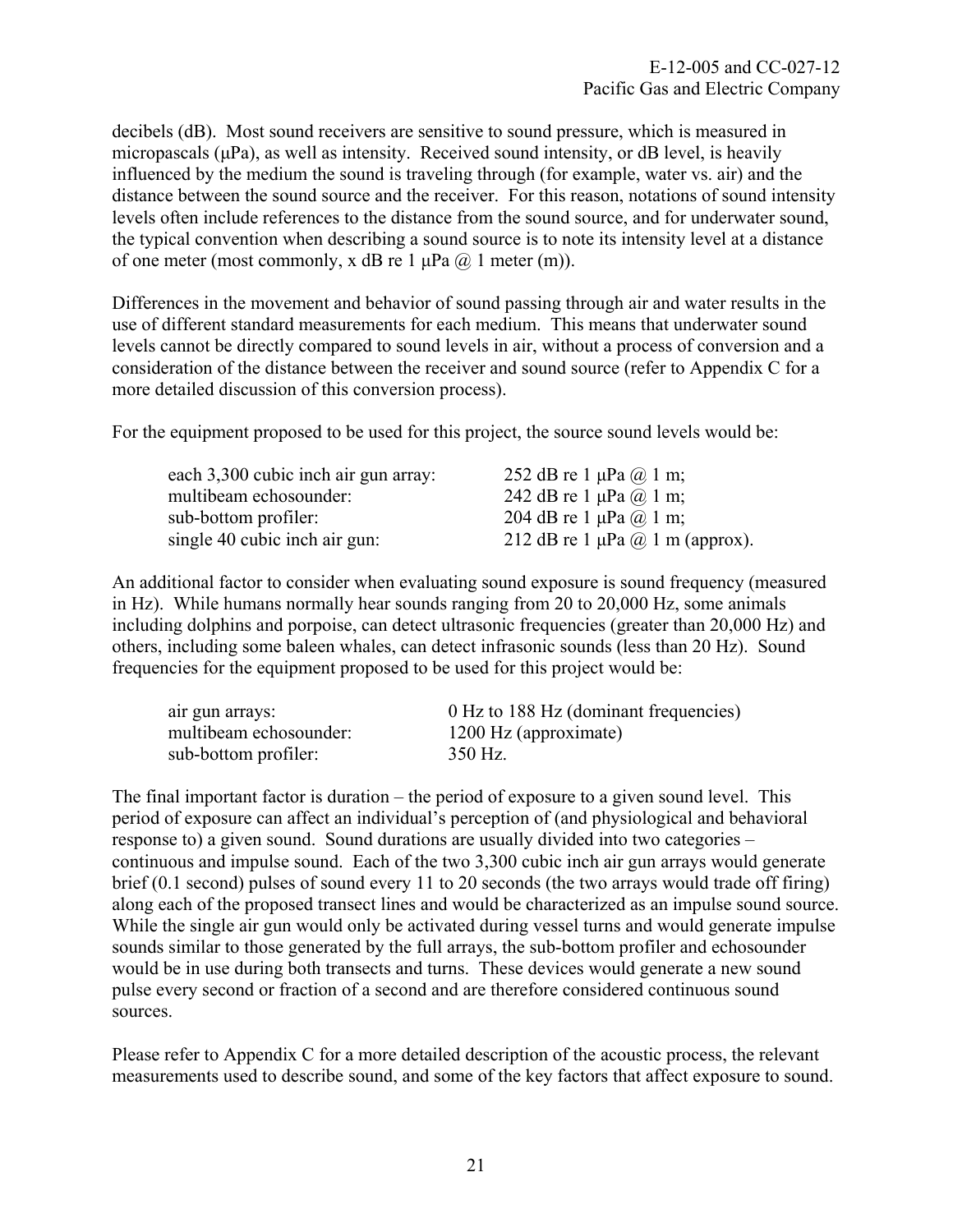# *Marine Mammals*

A wide variety of marine mammals are known to be present in the project area either permanently or seasonally. As noted in the project EIR at least 22 species of cetaceans (whales and dolphins), six species of pinnipeds (seals, fur seals and sea lions), and one species of fissiped (sea otter) are typically present along the central California coast. While the abundance of some of the whale species varies seasonally, many species including seals and sea lions, porpoise, sea otters, and dolphins, are year-round residents. Of the seasonal species, some such as gray whales (both eastern and western populations) are typically present during their predictable migration along the coast (moving southward in the late fall/winter and northward in the spring), while others such as blue whales, humpbacks and sperm whales are typically present during feeding aggregations in the summer months. However, marine mammal presence is difficult to predict and not all species and individuals follow these general trends. Predictions of marine mammal presence and density are typically based on average observations over many years and therefore may not reflect the actual behavior of all individuals within a species or the variation in abundance or occurrence that may occur in a single year or season. In other words, marine mammal species may be present in the project area even at times when they are not expected based on the average observations of previous years (e.g., PG&E's low-energy geophysical surveys carried out in the project area between December 2010 and February 2011 encountered 12 humpback whales, despite the fact that this species had not been predicted for this area during this period).

Many marine species, including marine mammals, rely on communication and sensing of their environment for a variety of critical life functions (traveling, finding mates or young, foraging, etc.). Although an animal may communicate and sense its environment in many ways and with a variety of different sensory organs, because seawater is relatively opaque to light and chemicals diffuse slowly in it, marine mammals have evolved to rely primarily on sound to sense their environment and communicate. Consequently, increased acoustic noise in the marine environment can have potentially serious implications for the basic life functions of marine mammals.

The project EIR includes a comprehensive discussion of the specific types of adverse impacts to marine mammals that may potentially result from the high-energy sound levels associated with the proposed survey. These impacts include masking, behavioral disturbance, temporary hearing loss, permanent hearing loss, and other physiological effects, including stranding and/or death. The discussion in the EIR draws heavily on a marine mammal technical report developed for the State Lands Commission by Wood et al. (2012) and included as Appendix H of the EIR (available on the Commission website at: [http://www.coastal.ca.gov/ energy/seismic/mm](http://www.coastal.ca.gov/%20energy/seismic/mm-technical-report-EIR.pdf)[technical-report-EIR.pdf](http://www.coastal.ca.gov/%20energy/seismic/mm-technical-report-EIR.pdf)). The Commission will be relying primarily on the methodology, analysis, and conclusions of this report and providing excerpts of key sections in this report. However, because PG&E substantially modified the project described in its CDP application and consistency certification after the development of this marine mammal technical report and certification of the EIR by the State Lands Commission, the Commission staff requested and received updates to the information provided in several of the tables included in the Wood et al. (2012) report, in order to evaluate the modified project. Information from these updated tables are referred to in the discussion below and provided for reference.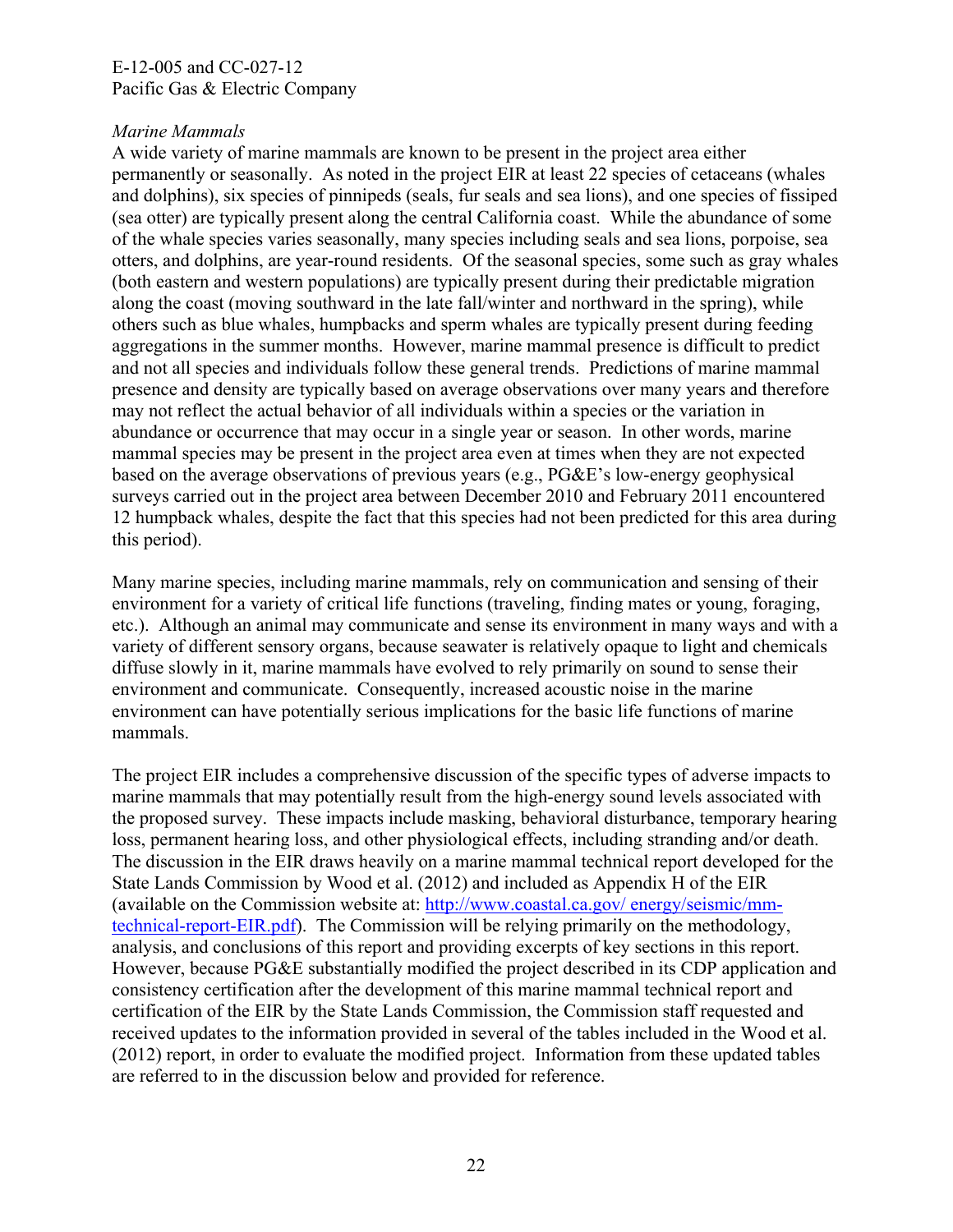The basic process developed to evaluate the likelihood and magnitude of adverse impacts to marine mammals occurring as a result of the underwater sound involves: (1) dividing the impacts into two categories based on severity and level of harm – roughly, death, injury, or permanent hearing threshold shift (Level A) and disturbance causing disruption of behavioral patterns or temporary hearing threshold shift (Level B); and (2) estimating the number of animals that would fall into each category based on the area of ocean exposed to sound levels associated with Level A and Level B impacts and the expected density of animals within those areas. The National Marine Fisheries Service (NMFS) has used this protocol for many years to evaluate and regulate underwater noise- generating activities under the Marine Mammal Protection Act (MMPA)<sup>[6](#page-23-0)</sup>. While the particular impact threshold sound levels selected by NMFS have changed over the years, NMFS evaluations carried out recently have considered the Level A harassment exposure threshold for cetaceans to be 180 dB re  $1\mu Pa$  (root mean square (rms), unweighted) (and 190 dB re 1µPa (rms, unweighted) for pinnipeds), and the Level B threshold for all types of marine mammals to be 160 dB re 1µPa (rms, unweighted).

The Commission believes the concept of separating Level A and Level B thresholds is a useful means of evaluating the potential impacts of underwater sound. However, the Commission has also disagreed with and expressed a number of concerns over NMFS' assumptions in the use of this approach over the past two decades – in particular over the assumptions used to establish the sound exposure thresholds for Level A and Level B impacts. Due to the paucity of data, the Commission has questioned: (1) the extrapolation of sound exposure research carried out on only a few select species to nearly all marine mammal species; (2) the extrapolation from conclusions based on studies carried out on animals in captive environments to use for animals in the wild; and (3) the use of a higher sound intensity threshold for pinnipeds than cetaceans. The Commission has also historically called for greater consideration of research carried out over the past decade that suggests that some marine mammal species and some individuals within populations have greater sensitivity to underwater sound and are more likely to be adversely affected by it.

As a result of these concerns, in case-by-case reviews, as well as its comments to the Marine Mammal Commission, the Commission has not agreed with the specific Level A and Level B impact thresholds applied by NMFS in the past; the Commission has found the use of lower, more conservative sound thresholds to be more appropriate for the evaluation of potential noise related impacts to marine mammals (e.g., in Navy consistency determinations CD-037-06 and CD-086-06). While NMFS currently uses lower sound thresholds that are closer to those that the Commission has supported in the past, its continued reliance on a "one size fits all" approach to estimating the number of animals and species that would be adversely affected by underwater sound may not reflect the current level of scientific understanding. Accordingly, the Commission believes that a second set of thresholds that more closely reflect the current state of science should also be considered.

 $\overline{a}$ 

<span id="page-23-0"></span><sup>&</sup>lt;sup>6</sup> The MMPA defines Level A harassment as harassment with the potential to injure a marine mammal or marine mammal stock in the wild, and Level B harassment as harassment with the potential to disturb a marine mammal or marine mammal stock in the wild by causing disruption of natural behavior patterns including, but not limited to, migration, breathing, breeding, nursing, feeding, or sheltering.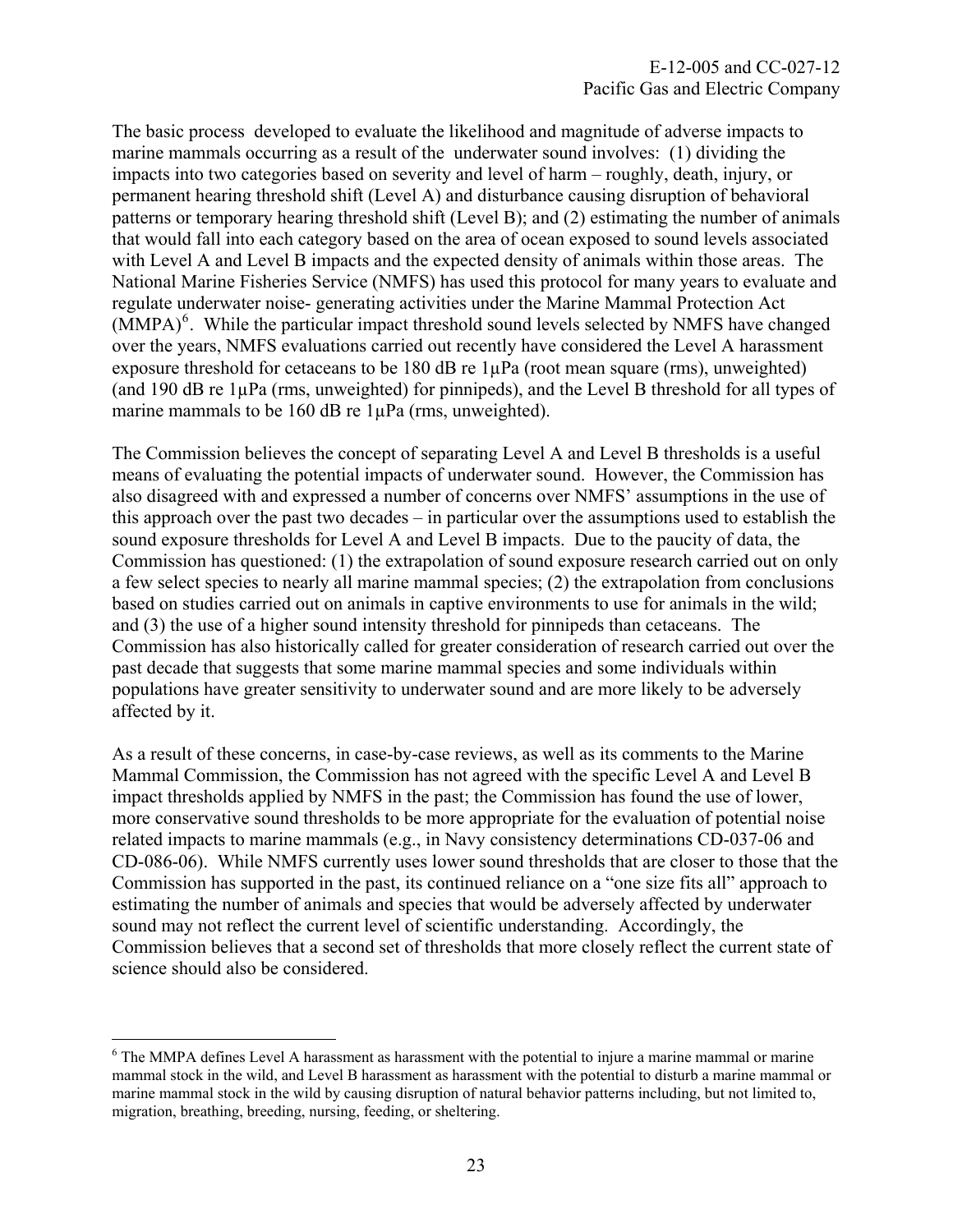In 2007, an expert panel was convened to summarize the current understanding of marine mammal hearing and behavioral and physiological responses to sound, and to propose new anthropogenic noise exposure thresholds for marine mammals. The work of this panel resulted in a scientific publication by Southall et al. (2007). In the five years since the work of this panel was completed, several additional studies have become available that modify some of the conclusions reached by Southall et al. (2007). The development of the EIR for this project for CSLC provided an opportunity for the work of Southall et al. (2007) to be considered along with this more recent research and used to develop a more refined set of thresholds and approach to estimating impact levels. This new methodology was developed for the EIR by Wood et al. (2012) and includes some modifications to the approach described in Southall et al. (2007). To compare this new approach with the older NMFS approach, the EIR also included impact estimates that were derived using the NMFS thresholds.

As noted by Wood et al. (2012):

 $\overline{a}$ 

*The Southall et al. (2007) noise exposure criteria, with some modifications based on more recent scientific data, are considered the current state-of-the-art standard in terms of marine mammal noise impacts. However, the more recent results must be considered and integrated as appropriate, in a current assessment of potential hearing and behavioral impacts. In the U.S., the NMFS has not undertaken a wholesale acceptance of the Southall et al. (2007) exposure criteria as a stated policy for all sound sources, although elements have been used in regulatory decision-making regarding military sonar (NOAA 2009a; 2009b). For impulse noise associated with seismic surveys, NMFS is currently using estimated thresholds derived earlier and incorporated into current regulations. For the CCCSIP Project EIR, we assess the potential impacts according to these current regulatory thresholds, as well as relative to a derivation of those proposed by Southall et al. (2007) that take into account some of the more recent scientific data…* 

The thresholds developed by Wood et al. (2012) and discussed in the EIR represent a substantial advancement in the evaluation and estimation of noise impacts to marine mammals and are responsive to previous Commission concerns over the need for precautionary measures to address uncertainty. The Commission therefore finds the use of a dual-threshold approach using the Wood et al. (2012) methodology in combination with the NMFS thresholds to be appropriate for evaluating potential impacts to marine mammals from the project's proposed use of underwater sound. The marine mammal technical report developed by Wood et al. (2012) and included as Appendix H of the EIR provides a detailed discussion of the particular dual threshold approach developed for the EIR and its application (specifically, see Section 3.7 on pages 44- 48).

The tables below provide Level A and Level B marine mammal impact estimates calculated by SMRU<sup>[7](#page-24-0)</sup> at the request of Commission staff using the Wood et al. (2012) approach developed for the EIR and based on the October 1, 2012 revised project submitted by PG&E. These estimates include three marine mammal density scenarios, referred to as "base," "upper," and "potential." These three scenarios have been included because marine mammal density is highly variable and difficult to accurately predict for short time periods (on the order of months) in an area the size

<span id="page-24-0"></span><sup>&</sup>lt;sup>7</sup> SMRU is the consultant group comprised of the Wood et al. (2012) researchers.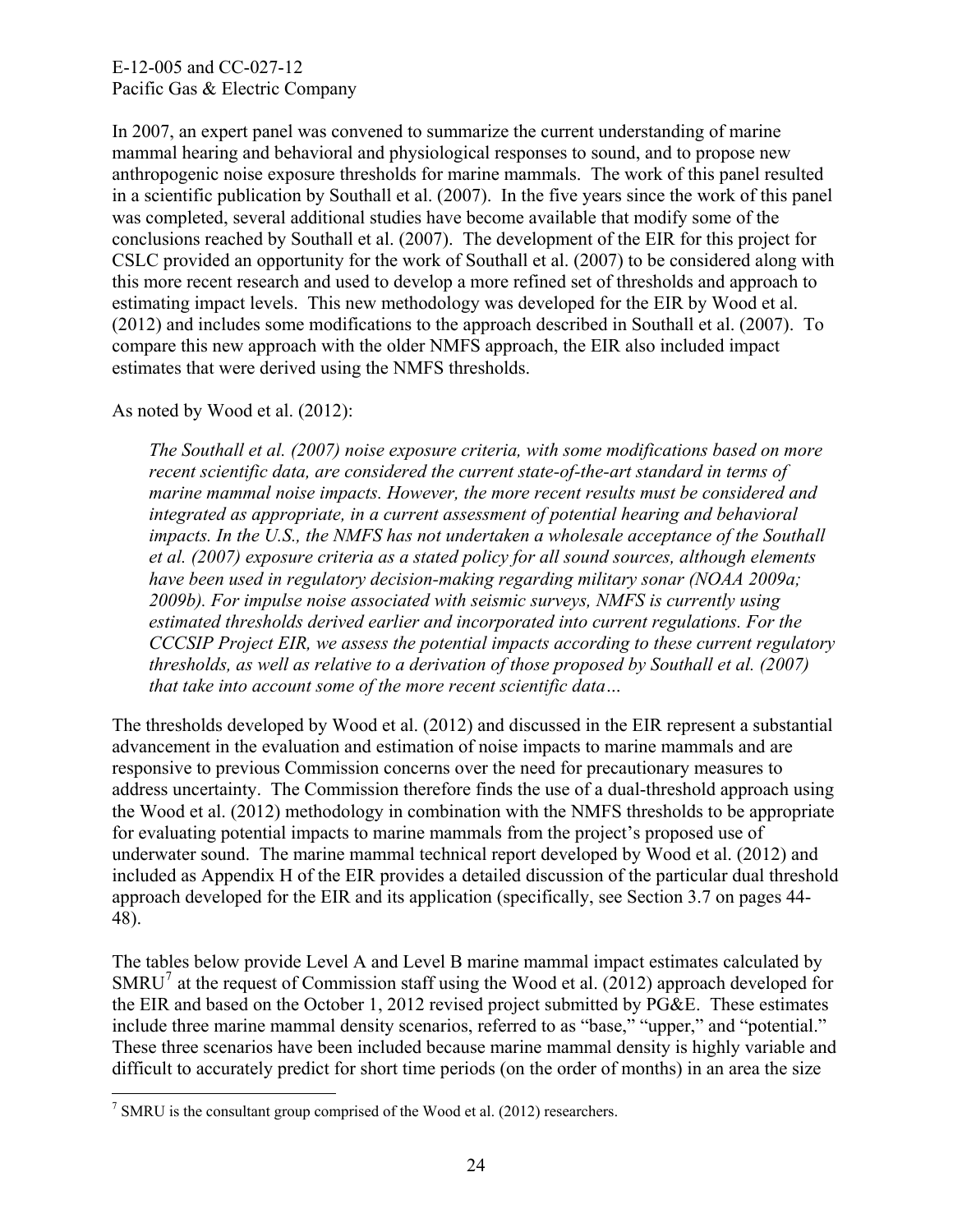of the project area. The available marine mammal density data for the project area most accurately predicts average densities over much larger areas and across multiple years. Therefore, the "upper" and "potential" density scenarios were included to address potential sources of underestimation in the base density scenario with a more precautionary approach.

In addition, the table for potential Level B impacts also includes estimates developed by PG&E for the National Science Foundation's June 2012 draft Environmental Assessment and the NMFS September 2012 proposed Incidental Harassment Authorization (IHA) for the project using the NMFS thresholds. PG&E did not develop estimates of Level A impacts because its application to NMFS for an IHA assumed that Level A impacts would not occur in association with the proposed project. PG&E took this approach based on the assumption that marine mammals would avoid the area exposed to sound levels at or above 180 dB, combined with the assumption that the use of marine mammal monitors and other impact avoidance measures, such as carrying out aerial surveys, would provide additional security if marine mammals did not avoid this area. In addition, under the Marine Mammal Protection Act, IHAs can only be used for relatively short-term activities that may incidentally harass marine mammals. The IHA process cannot be used where incidental take would likely result in serious injury or mortality to marine mammals (i.e., Level A impacts).

#### *Level A Impacts*

 $\overline{a}$ 

In its October 17, 2012 submittal of underwater sound impact estimates to Commission staff, SMRU provides the following introduction:

The following takes<sup>[8](#page-25-0)</sup> estimates were calculated for box 4 of the CCCSIP using the methods *in Appendix H (Marine Mammal Technical Report) of the CCSIP Final Environmental Impact Report. The Level A and Level B takes for cetaceans and pinnipeds are reported in Tables 1 & 2 respectively. Otter takes are reported in Table 3. Given the planned survey timing (Nov 19 – Dec 15), it is considered that upper and potential take estimates are unlikely to occur for Blue whales, Humpback whales and Fin whales. These species are at reduced densities at this time and substantial turnover of animals is unlikely to occur over the time period November-December given typical migration timing/patterns. The grey whale migration will have just started by December 15 and we estimate that 160 animals*  will have migrated through the study area by that time (Malme et al. 1984; Rugh et al. *1999; Rugh et al. 2001). This represents 0.8% of the estimated population of 19,126.* 

*We note that our Injury* [Sound Exposure Level (SEL)] *calculations (Level A) have a temporal component relating to the amount of track line shot and are thus sensitive to reductions in the number of boxes. In contrast, our Probabilistic rms (Level B) calculations are largely area based, with turnover corrections aiming to account for the length of the project. While the removal of box 1, 2 and 3 reduces the total area predicted to be ensonified, given the radii of the predicted disturbance zones (120 and 140 dB rms Mweighted), the relative reduction is small as a consequence, especially given the limits of harbor porpoise distribution offshore and coastally. NMFS Minimum estimates are also* 

<span id="page-25-0"></span><sup>&</sup>lt;sup>8</sup> Under the Marine Mammal Protection Act, adverse impacts (including harassment) to marine mammals are referred to as "take."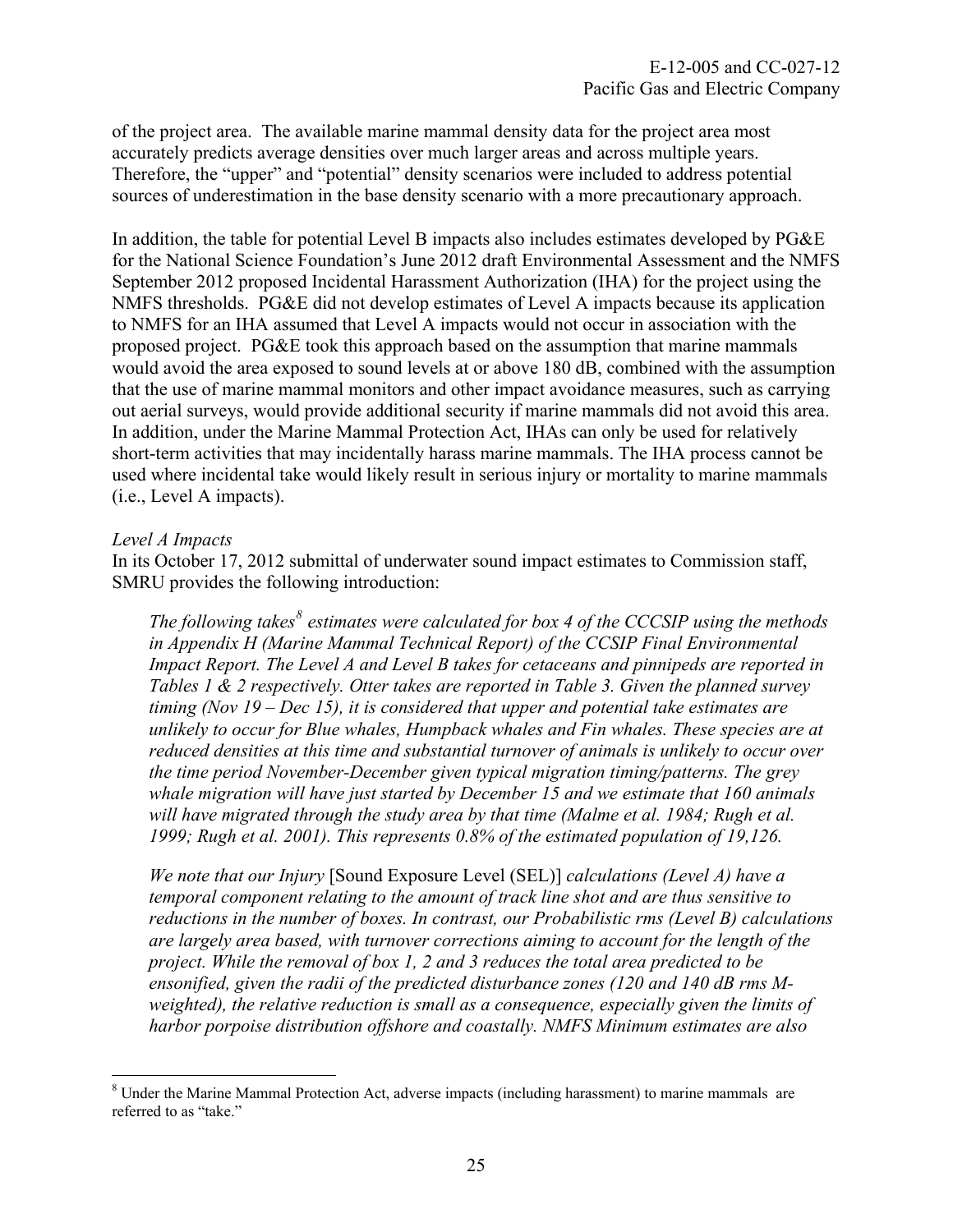$\overline{a}$ 

*largely area based, whereas NMFS Maximum has a temporal component relating to the amount of track line shot.* 

*Table 1 Proposed Project YEAR 1 (Box 4) Level A takes of special status species calculated using Injury SEL and NMFS rms thresholds under three density scenarios. Red cells highlight high magnitude (>100%), orange highlight medium magnitude (50-100%) and yellow low magnitude (10-50%), based on percentage of Residual Potential Biological Removal (PBR)* [see footnote 7]*. Endangered species are denoted in italics. Take estimates have been modified to take account of group-specific behavioral avoidance responses (range 90-99%) whereby animals avoid the area ensonified to the Level A threshold, as well as detection success of animals entering or within the exclusion zone using* [Marine Mammal Observers] *and* [Passive Acoustic Monitors]*.* 

| <b>Species</b>                     | <b>Residual</b><br><b>PBR</b> | <b>Marine Mammal Density</b><br><b>Scenarios</b> |              |                  |
|------------------------------------|-------------------------------|--------------------------------------------------|--------------|------------------|
|                                    |                               | <b>Base</b>                                      | <b>Upper</b> | <b>Potential</b> |
| Fin whale                          | 15                            | 0.3                                              | 0.4          | 0.9              |
| Humpback whale                     | 7.7                           | 0.1                                              | 0.2          | 1.2              |
| Blue whale                         | 2.1                           | 0.1                                              | 0.2          | 0.5              |
| Minke whale                        | $\overline{2}$                | 0.0                                              | 0.0          | 0.0              |
| Short-beaked common<br>dolphin     | 3,376                         | 2.7                                              | 4.1          | 5.1              |
| Long-beaked common<br>dolphin      | 151                           | 0.1                                              | 0.2          | 0.3              |
| Small beaked whale<br>species      | 25                            | 0.0                                              | 0.0          | 0.0              |
| Harbor porpoise                    | 15                            | 2.9                                              | 6.5          | 6.5              |
| Dall's porpoise                    | 257                           | 0.2                                              | 0.3          | 0.3              |
| Pacific white-sided<br>dolphin     | 178                           | 0.3                                              | 0.4          | 0.5              |
| Risso's dolphin                    | 39                            | 0.1                                              | 0.2          | 0.3              |
| Northern right whale<br>dolphin    | 43.2                          | 0.1                                              | 0.2          | $0.2\,$          |
| Bottlenose dolphin -<br>CA coastal | 2.4                           | 0.0                                              | 0.0          | 0.0              |
| Sperm whale                        | 1.5                           | 0.0                                              | 0.0          | 0.0              |
| Harbor seal                        | 1,569                         | 0.8                                              | 1.5          | 1.5              |
| California sea lion                | 8,766                         | 49.2                                             | 61.5         | 76.9             |
| Southern sea otter                 | 2,800                         | $11.4^9$                                         |              |                  |
| <b>TOTAL</b>                       |                               | 56.9                                             | 75.7         | 94.2             |

<span id="page-26-0"></span><sup>&</sup>lt;sup>9</sup> SMRU provided this estimate of the number of sea otters that would be exposed to sound levels of at least 180 dB re: 1 μPa rms and approached to less than 100 meters by the project vessel.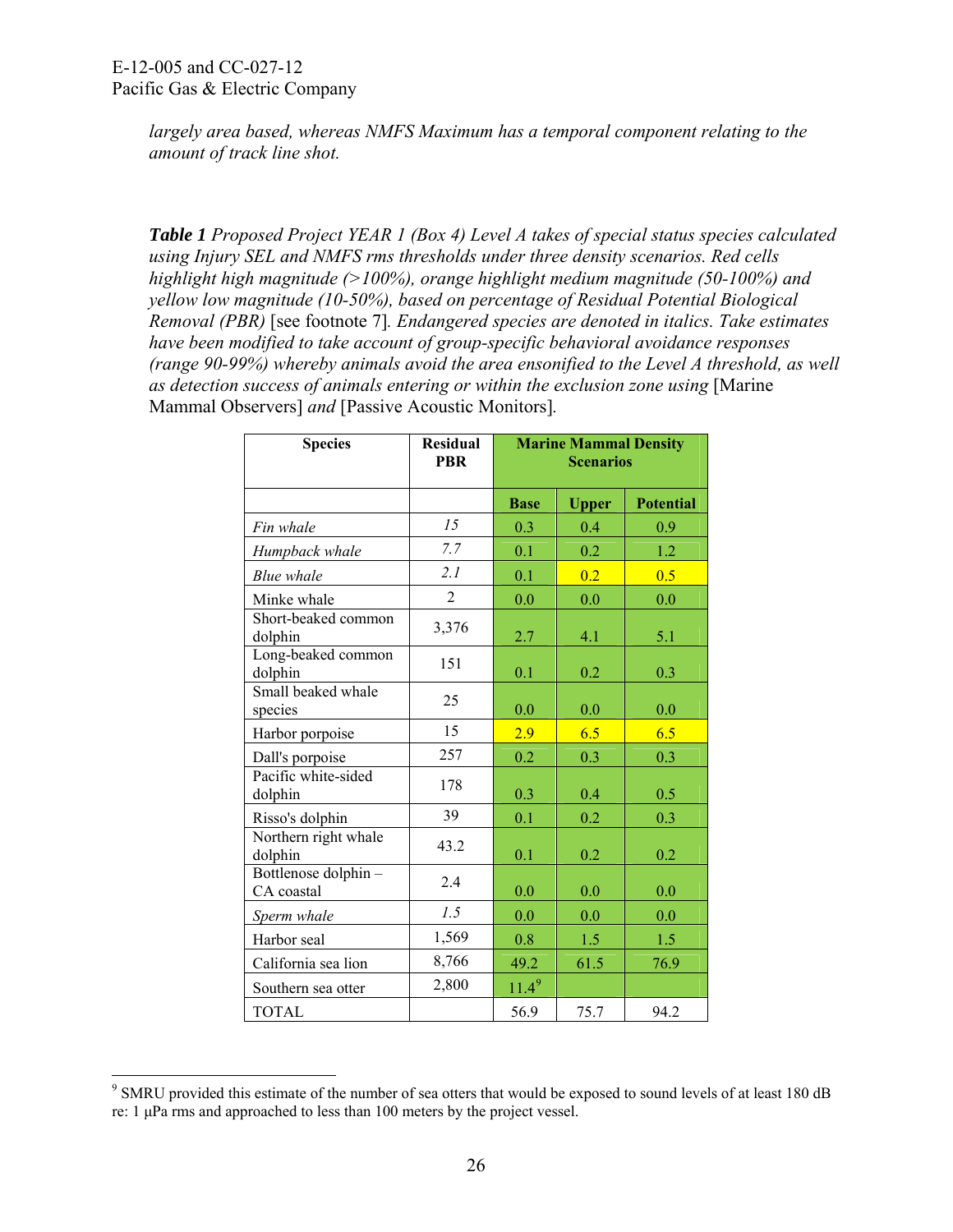As indicated by the data in the table above, 13 of the 17 marine mammal species known to inhabit the project area are expected to experience harassment with the potential to result in direct physical injury as a result of the proposed project (Level A impacts). The other four species – minke whale, sperm whale, coastal bottlenose dolphins, and small beaked whale species are not expected to experience Level A harassment due to the low anticipated densities of these animals in the project area during the proposed surveys. Under the highest of the three modeled density estimates, the number of animals that would be potentially injured in each species varies greatly, from 77 sea lions, 7 harbor porpoises, and 5 short-beaked common dolphins to between 0 and 1 for species such as the Dall's porpoise and northern right whale dolphin (the model used to generate these impact estimates relies heavily on marine mammal density data which includes tenths of animals so the impact estimates also include fractions). The Commission uses the highest density estimates to assess the potential impacts of the project due to the uncertainties inherent in the model and in order to analyze the full potential impact of the project. Under the highest density estimates, the underwater sound that would be generated by the proposed project has the potential to cause direct physical harm to approximately 94 individual marine mammals from 13 species.

In the table above, the residual "potential biological removal" level<sup>[10](#page-27-0)</sup> established by the National Marine Fisheries Service is included to provide a population scale context for the various Level A impact estimates. Essentially, the closer the estimated impact level for a particular species is to the potential biological removal (PBR) number, the more severe the impact would be expected to be on the overall population of that species. Among the 13 species for which potential Level A impacts are estimated, there is one – the Morro Bay stock of harbor porpoise – with estimated take levels (seven) that would reach nearly 50% of its residual PBR (15). Based on these estimates, therefore, the project could potentially threaten the long-term survival of the regional population of harbor porpoise by causing the loss of a high proportion of the animals that could be killed before the population falls below its estimated optimum population size. When considering the residual potential biological removal value included above – the adjusted number that takes into account other sources of human caused mortality that have already affected the stock this year – it is important to consider a series of eight harbor porpoise deaths that have occurred in the project area between late-September and late-October. These deaths are currently being evaluated by NMFS and if any of them are linked to human activities, the residual potential biological removal for harbor porpoise would need to be adjusted downward, thus further increasing the potential for the proposed project to cause this stock to fall below its optimum population size.

In addition, a review of the methodology and assumptions made by Wood et al. (2012) in the development of their impacts assessment model suggests that the Level A take estimates

 $\overline{a}$ 

<span id="page-27-0"></span> $10$  Potential biological removal (PBR) is an estimate of the maximum number of animals that can be removed from a population from human-caused mortality without causing the population to fall below its optimum size. Each year, NMFS releases stock assessment reports for all regional marine mammal populations in the Pacific Ocean that includes calculations of the PBR for each of these populations based on the most recent available data. The residual PBRs used in Table 1 are from the NMFS U.S. Pacific Marine Mammal Stock Assessments for 2011 and are corrected to include the reported annual anthropogenic mortality estimate for each stock. Residual PBR is an adjusted number that takes into consideration the human-caused mortality to the population that has already occurred in a given year.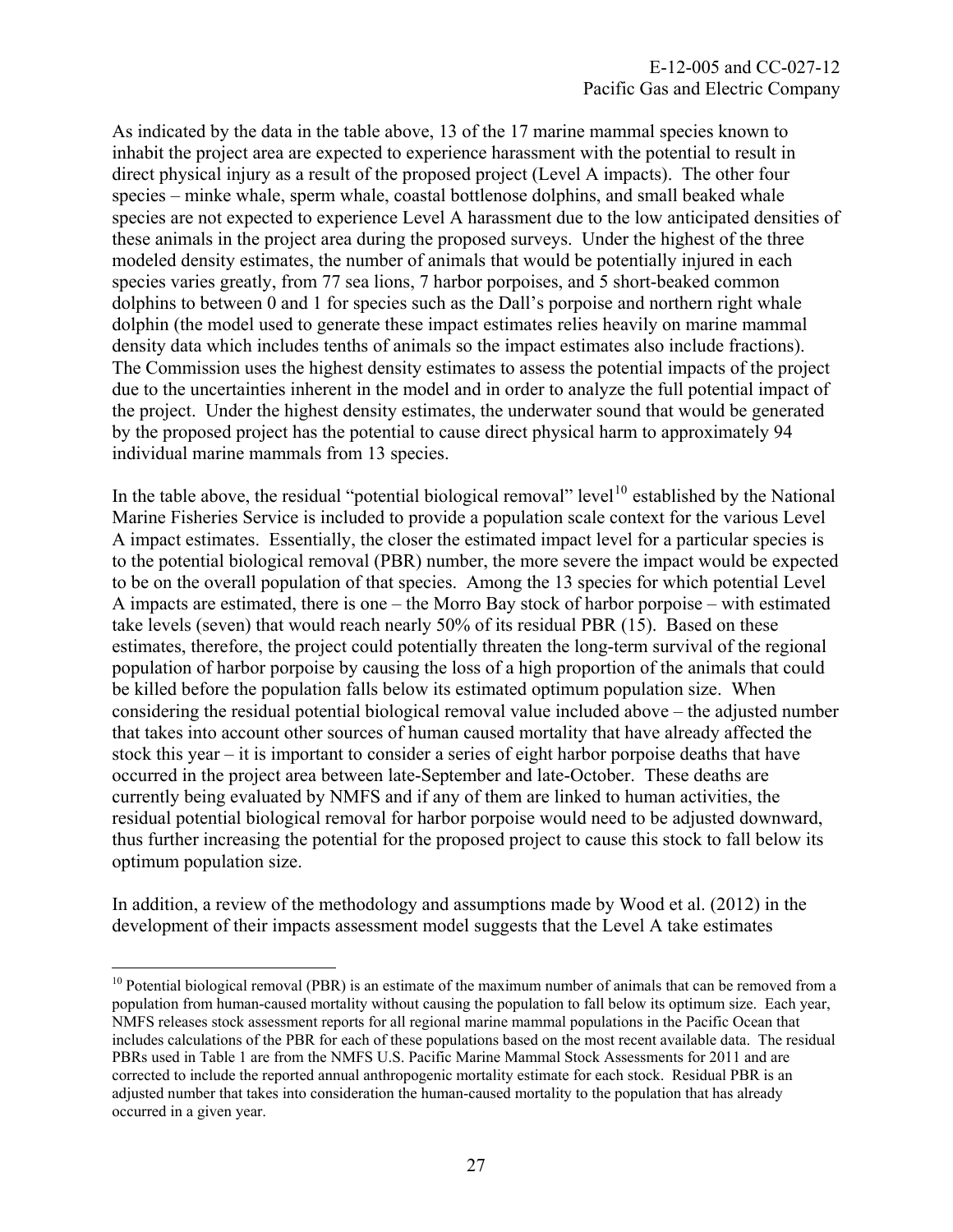provided in Table 1 may be too low. As discussed by Wood et al. (2012) in the Acoustic Take Methodology Section (Section 3.9) of their report, one of the assumptions made in their model is that marine mammal observers would be used to enforce an exclusion zone around the project vessel in order to assure that the air guns are turned off if a marine mammal is observed close enough to the air guns to receive injurious sound levels. This precautionary measure is a standard practice for high-energy seismic surveys and has been proposed by PG&E as an "applicant proposed mitigation measure." However, marine mammals can be difficult to observe at sea, suggesting that the effectiveness of marine mammal observers may vary. Wood et al. (2012) note this and elaborate that:

*Marine Mammal Observers (MMOs) on the scout vessel and the survey vessel and initially on the aircraft would be used to monitor the exclusion zone. Passive acoustic monitoring (PAM) would also be in operation. A proportion of animals predicted to co-occur within the Level A radii should be detected, causing subsequent power down (or shut down) and reduction in the predicted take estimate.* 

*The proportion of time MMOs are able to observe will vary over the survey. We have assumed a 12 h. visual monitoring day on average (Civil twilight starts at 6.38am, ends at 6.28pm on October 20th in the investigation area). Quantitative values for probability of detection if an animal is within the prescribed exclusion zone (an average of ~1km based on Greenridge and Jasco Applied Sciences models) are not available for most species, and where available, would depend upon sea conditions and visibility, among other factors. Estimates listed in Table 3.11 are qualitative estimates from experienced field biologists working on these species in many areas. Data was derived for an Environmental Assessment conducted in support of NMFS permit #14534 for biological and behavioral response studies in southern California. The estimates are based upon the size of the individual (the larger the animal, the more likely to detect), the size of the group (the larger the group, the more likely to detect), the frequency of surfacing, and the visibility of surface behavior. These estimates for the distance at which sensitive and hard-to-sight species (e.g., beaked whales) are detected also take monitoring for vocalizations into account. Daylight detection probabilities are considered maximums, taking into account the use of MMOs on two vessels and the proposed use of PAM (Table 3.11). Detection probabilities will likely decrease if the survey continues in poor weather, increasing Level A takes.* (emphasis added)

In other words, Wood et al. (2012) used data derived from a discussion by experienced field biologists of the limitations of observing marine mammals at sea in order to come up with detection probability estimates for all of the species considered in their analysis. For Dall's porpoise, harbor porpoise, sea lions, and harbor seals, detection probability was set at 50% (primarily based on the small size of these animals); for all other species it was set at 90%. These probabilities were then integrated in the model for daylight observer effectiveness (at night marine mammal observer effectiveness was set at 0).

However, as Wood et al. (2012) correctly notes, these effectiveness estimates would not be accurate for surveys carried out in poor weather. In order to evaluate the likelihood that the proposed surveys would be carried out in poor weather, Commission staff requested information from the PG&E weather station at DCPP regarding the typical sea state, visibility, and weather conditions during the proposed project period. A "Beaufort Scale" is typically used by marine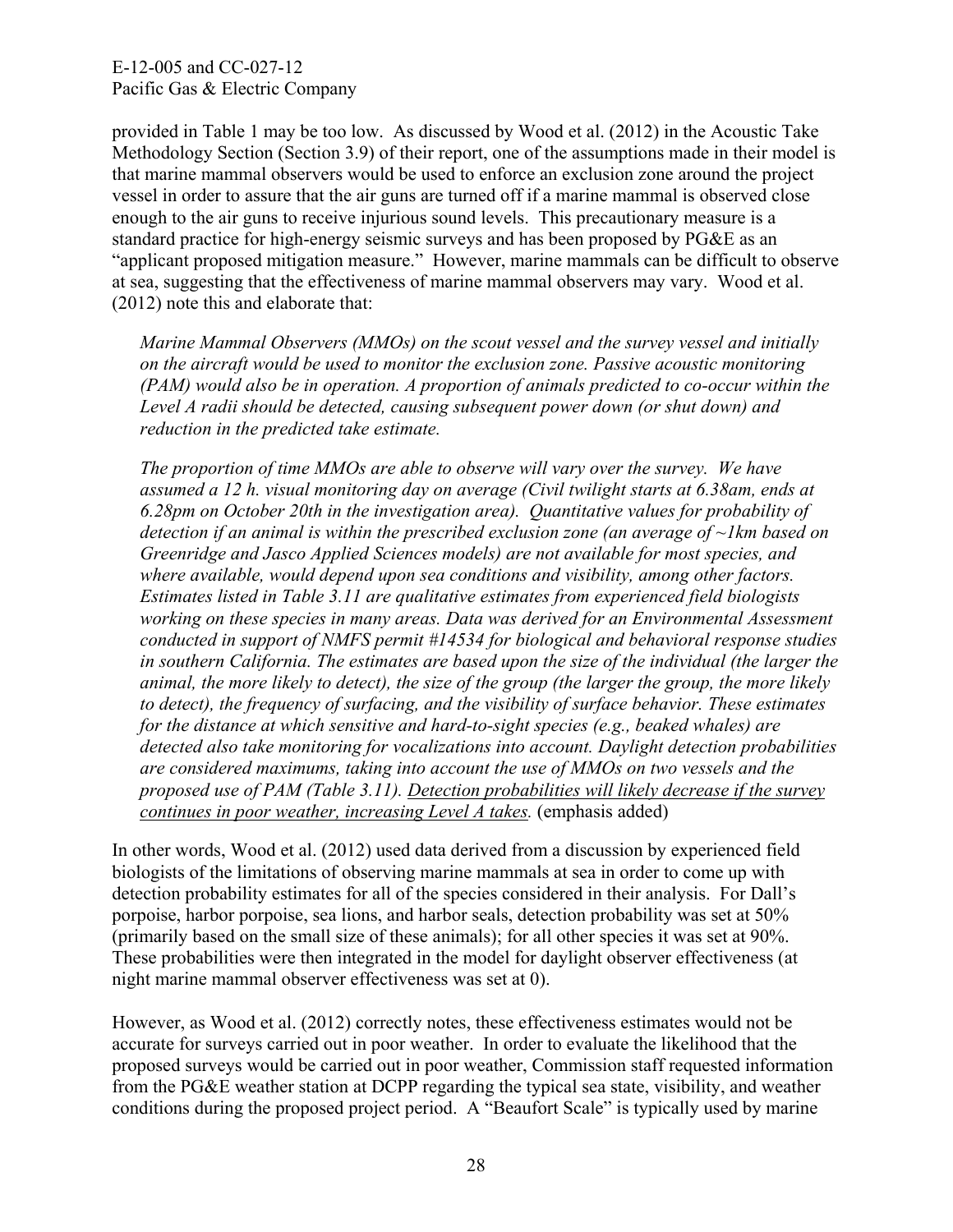mammal biologists to describe weather conditions. A Beaufort Scale of two (waves of 1-2 feet, winds of 4-7 mph and no whitecaps) is considered by marine mammal field biologist to represent the level beyond which sea state conditions impede the likelihood of successfully observing marine mammals, when present.

A review of the weather data provided by PG&E indicates that 33% of the days in November and 58% of the days in December experience wind speeds that exceed those defined as a Beaufort Scale of two. The wave heights on 99% of the days in both months tend to exceed those defined as a Beaufort Scale of two. Specifically, the wind speed for the months of November and December in the project area exceeds 18 mph and the mean wave heights for these months are 5.6 feet and 6.5 feet, respectively. Taken together, these wind and wave conditions most closely represent those defined as a Beaufort Scale of five, thus significantly higher than what marine mammal field biologists consider to be conditions in which they can successfully observe marine mammals.

Thus, based on the specific sea state conditions that are expected to be present in the project area during the proposed surveys, the marine mammal observer effectiveness assumptions used by Wood et al. (2012) appear to be overestimates. A recent letter dated October 11, 2012 from the Marine Mammal Commission to USFWS regarding its proposed IHA raised similar concerns, noting that before moving forward with the issuance of its IHA, USFWS should

*provide additional justification for its preliminary determination that the proposed vesselbased monitoring program will be sufficient to detect, with a high level of confidence, all marine mammals within or entering the identified exclusion and buffer zones—such justification should (1) describe the efficacy of visual monitoring under the expected environmental conditions (including nighttime and potentially adverse weather conditions), (2) describe detection probability as a function of distance from the vessel, (3) describe changes in detection probability under various sea state and weather conditions and light levels…* 

Additionally, the potential lack of efficacy of marine mammal observers is further supported by information from the most recent seismic survey carried out by the proposed survey vessel, the *R/V Langseth*, in July 2012 off the coast of Oregon. A recently released marine mammal observer report from this survey indicates that despite implementation of impact avoidance measures (including many of those proposed by PG&E for the proposed survey), humpback whales were repeatedly exposed to sound levels in excess of 180 dB – levels anticipated to result in Level A harassment - despite the fact that such exposures were not authorized and all of the standard precautionary measures were in place to avoid them. As noted in the *Protected Species Mitigation and Monitoring Report for the Cascadia Thrust Zone Structures in the Northeast Pacific Ocean, 3 July 2012 – 6 July 2012, R/V Marcus G. Langseth*:

*Eleven sighting events totaling 23 animals were observed within the 160 dB safety radius; 15 of these 23 animals were observed to be exposed to received sound pressure levels of 180 dB or greater. The humpbacks were observed to be in groups ranging from one to five animals. Of the 23 animals observed six were identified as juveniles.* 

Although this particular survey lasted just two and a half days and was authorized to expose no more than 12 humpback whales to sound levels at or below 160 dB – the Level B harassment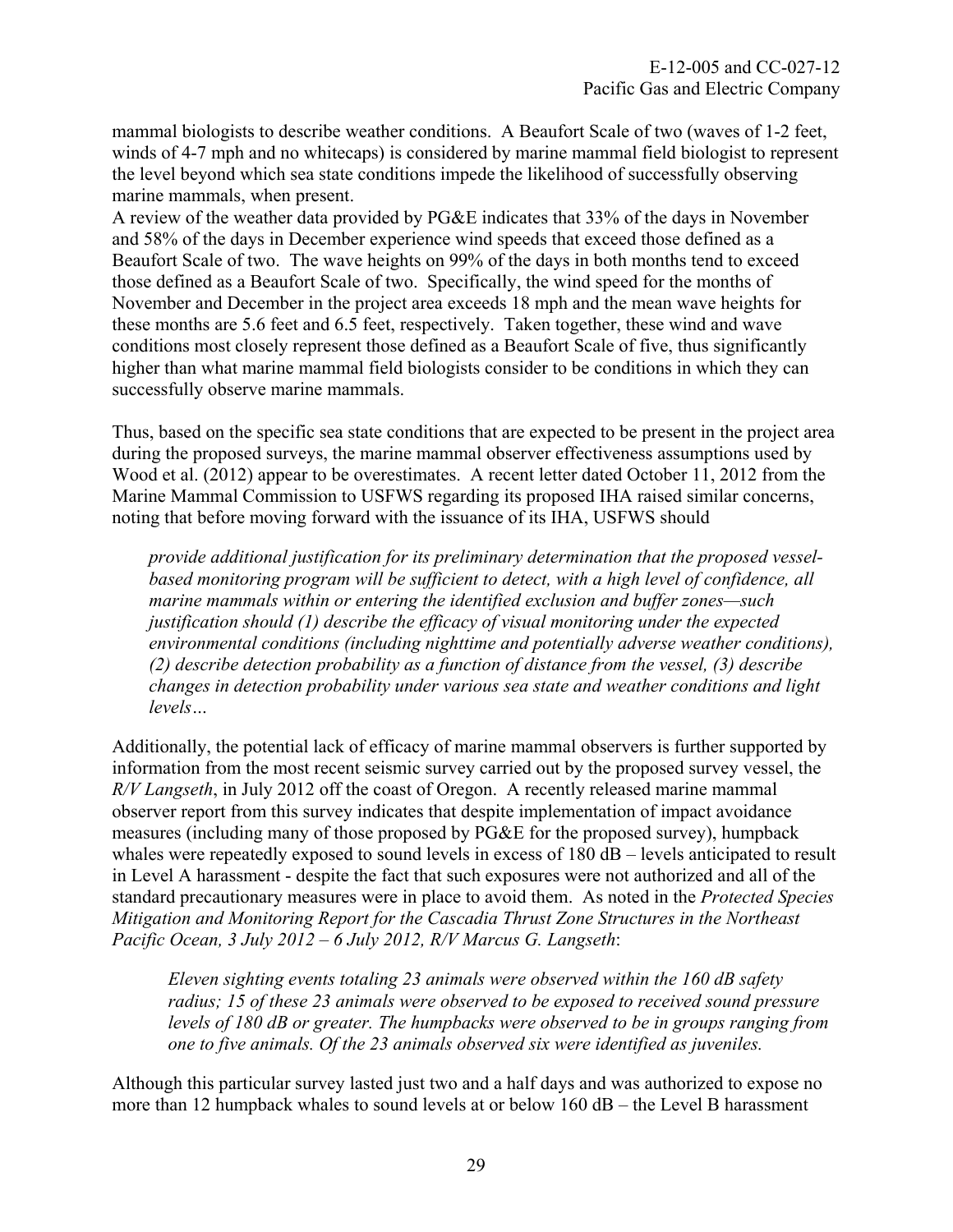threshold – the use of marine mammal observers and passive acoustic monitors appears not to have been effective. As a result, nearly twice the authorized number of humpback whales were exposed to sound levels of 160 dB or greater, including the 15 exposed to sound levels associated with Level A harassment. While the cause of this incident is not yet clear, the report notes that high wind speeds and swell heights were common throughout the survey. These conditions may have contributed to the lack of effective marine mammal monitoring.

Therefore, it appears likely that the Level A take estimates in Table 1 may be somewhat low as a result of the use of optimistic assumptions regarding the effectiveness of marine mammal monitors.

## *Level B Impacts*

Wood et al. (2012) provides the following introductory discussion to aid in the interpretation of the Level B take estimates included in the analysis submitted to the Commission:

*Table 2 Proposed Project YEAR 1 (Box 4) Level B takes of special status species calculated using Probabilistic Disturbance rms and NMFS rms thresholds under three density scenarios. Red cells highlight high magnitude (Listed species >2.5%, non-listed species >25%), orange highlight medium magnitude (Listed species 1.25-2.5%, non-listed species >15-25%) and yellow low magnitude (Listed species >1 individual, non-listed species 5-15%), based on percentage of minimum population estimate. Endangered species are denoted in italics. Take estimates have been modified to include group-specific behavioral avoidance responses whereby animals avoid the Level A threshold area.* 

| Impact<br><b>Threshold</b><br>Approach | Minimum<br>population<br>estimate |             | <b>Wood et al. (2012)</b> | <b>Probabilistic Disturbance rms</b> | <b>NMFS</b>    |                |
|----------------------------------------|-----------------------------------|-------------|---------------------------|--------------------------------------|----------------|----------------|
| <b>Density scenario</b>                |                                   | <b>Base</b> | <b>Upper</b>              | <b>Potential</b>                     | <b>Base</b>    | $Base + 25%$   |
| <b>Species</b>                         |                                   |             |                           |                                      |                |                |
| Fin whale                              | 2,624                             | 56.8        | 82.0                      | 205.0                                | 5              | 6              |
| Humpback whale                         | 1,878                             | 26.7        | 44.9                      | 258.1                                | 3              | 3              |
| <b>Blue</b> whale                      | 2,046                             | 28.4        | 46.4                      | 115.9                                | $\overline{3}$ | $\overline{4}$ |
| Minke whale                            | 202                               | 1.8         | 2.8                       | 7.1                                  | $\mathbf{0}$   | $\mathbf{0}$   |
| Short-beaked<br>common dolphin         | 343,990                           | 482.4       | 736.1                     | 920.1                                | 349            | 436            |
| Long-beaked<br>common dolphin          | 17,127                            | 14.8        | 43.2                      | 54.0                                 | 14             | 18             |
| Small beaked<br>whale species          | 2,498                             | 33.6        | 52.0                      | 65.0                                 | $\overline{2}$ | $\overline{2}$ |
| Harbor porpoise                        | 1,478                             | 1028.4      | 2327.9                    | 2327.9                               | 315            | 394            |
| Dall's porpoise                        | 32,106                            | 196.2       | 329.7                     | 412.1                                | 16             | 20             |
| Pacific white-<br>sided dolphin        | 21,406                            | 51.1        | 78.2                      | 97.8                                 | 38             | 47             |
| Risso's dolphin                        | 4,913                             | 22.0        | 43.0                      | 53.8                                 | 18             | 23             |
| Northern right<br>whale dolphin        | 6,019                             | 22.7        | 32.5                      | 40.6                                 | 22             | 28             |
| Bottlenose<br>dolphin - CA             | 290                               | 7.4         | 10.6                      | 13.2                                 | 17             | 21             |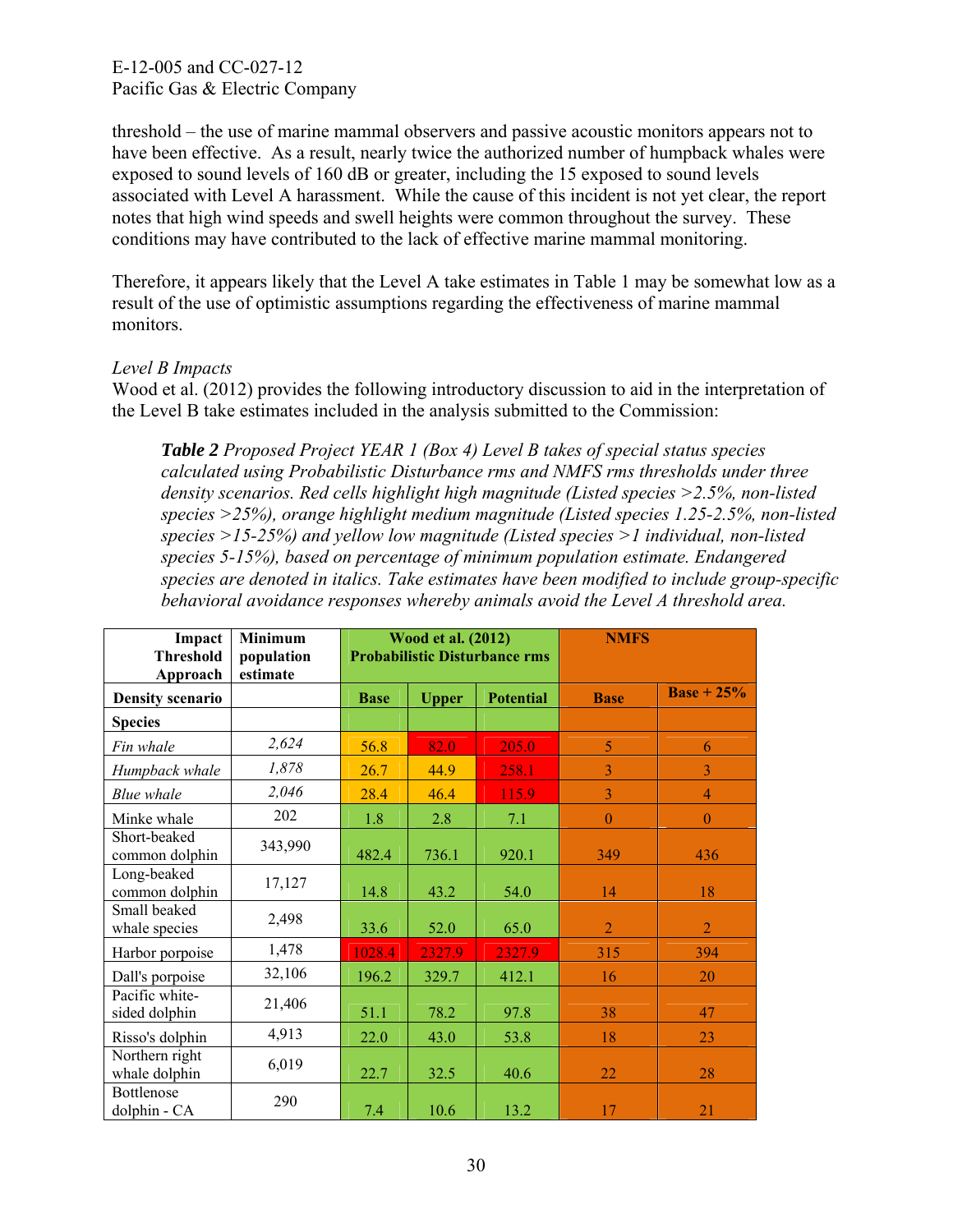| coastal                  |                          |        |        |        |                |                |
|--------------------------|--------------------------|--------|--------|--------|----------------|----------------|
| Striped dolphin          | 8,231                    | $\ast$ | $\ast$ | $\ast$ | $\overline{2}$ | $\overline{2}$ |
| Sperm whale              | 751                      | 0.4    | 0.6    | 0.8    | $\theta$       | $\theta$       |
| Harbor seal              | 26,667                   | 24.7   | 48.0   | 48.0   | 13             | 16             |
| California sea<br>lion   | 153,337                  | 1592.9 | 1991.2 | 2489.0 | 182            | 228            |
| California gray<br>whale | 19,126                   | $\ast$ | $\ast$ | $\ast$ | 17             | 21             |
| Killer Whale             | 86/162/346 <sup>11</sup> | $\ast$ | $\ast$ | $\ast$ |                | 2              |
| Baird's beaked<br>whale  | 615                      | $\ast$ | $\ast$ | $\ast$ | 1              |                |
| Pygmy and<br>dwarf sperm | 400                      |        |        |        |                |                |
| whale                    |                          | $\ast$ | $\ast$ | $\ast$ |                |                |
| Sea otter                | 2,800                    | $\ast$ | $\ast$ | $\ast$ | 352            | $**$           |
| <b>TOTAL</b>             |                          | 3590.3 | 5869.1 | 7108.4 | 1019           | 1273           |

\*-The analysis provided by SMRU does not include estimated impact numbers for these species.

\*\*-Because the U.S. Fish and Wildlife Service (USFWS) has regulatory authority over the southern sea otter, PG&E submitted an application to it for an IHA. The proposed IHA released for comment by USFWS does not include the 25% buffer assumption included in the NMFS proposed IHA.

As shown in Table 2 above, the estimated level of disturbance to marine mammals from the proposed project would be high. Specifically, under the most conservative (i.e., highest) density estimate and using the Wood et al. (2012) thresholds, over 7,000 individual marine mammals from 17 species would be exposed to sound levels sufficient to result in some level of disturbance and behavioral disruption. Among these species are four – fin whales, blue whales, humpback whales, and harbor porpoise – expected to experience "high or medium magnitude" disturbance, as defined by Wood et al. (2012). Wood et al. (2012) uses the high, medium, and low magnitude thresholds to allow the take estimates to be considered in a population context. For the three large whale species federally listed as endangered (fin whales, humpback whales, and blue whales), medium magnitude disturbance is defined as disturbance estimated to affect 1.25% to 2.5% of the total population of the species. For harbor porpoise, the high magnitude threshold is defined as disturbance to more than 25% of the population. However, for harbor porpoise, the estimated disturbance would greatly exceed this threshold, with approximately 200% of the population estimated to experience Level B disturbance (essentially, every individual in the entire population would experience multiple disturbances).

The impact estimates included in Table 2 for the NMFS Level B exposure threshold were calculated by PG&E and provided in its IHA application to NMFS (and subsequently included in the proposed IHA that was released for public comment in late September 2012). Because some of the marine mammals species for which PG&E has requested authorization to harass are federally listed as endangered or threatened under the Endangered Species Act, the NMFS Endangered Species Act Interagency Cooperation Division is currently carrying out a consultation with the NMFS Permits and Conservation Division as well as the National Science

<span id="page-31-0"></span><sup>1</sup>  $11$  Three stocks of killer whale may be in the area, the minimum population estimate for the eastern North Pacific southern resident stock is 86; the minimum population estimate for the eastern North Pacific offshore stock is 162; and the minimum population for the eastern North Pacific transient stock is 346.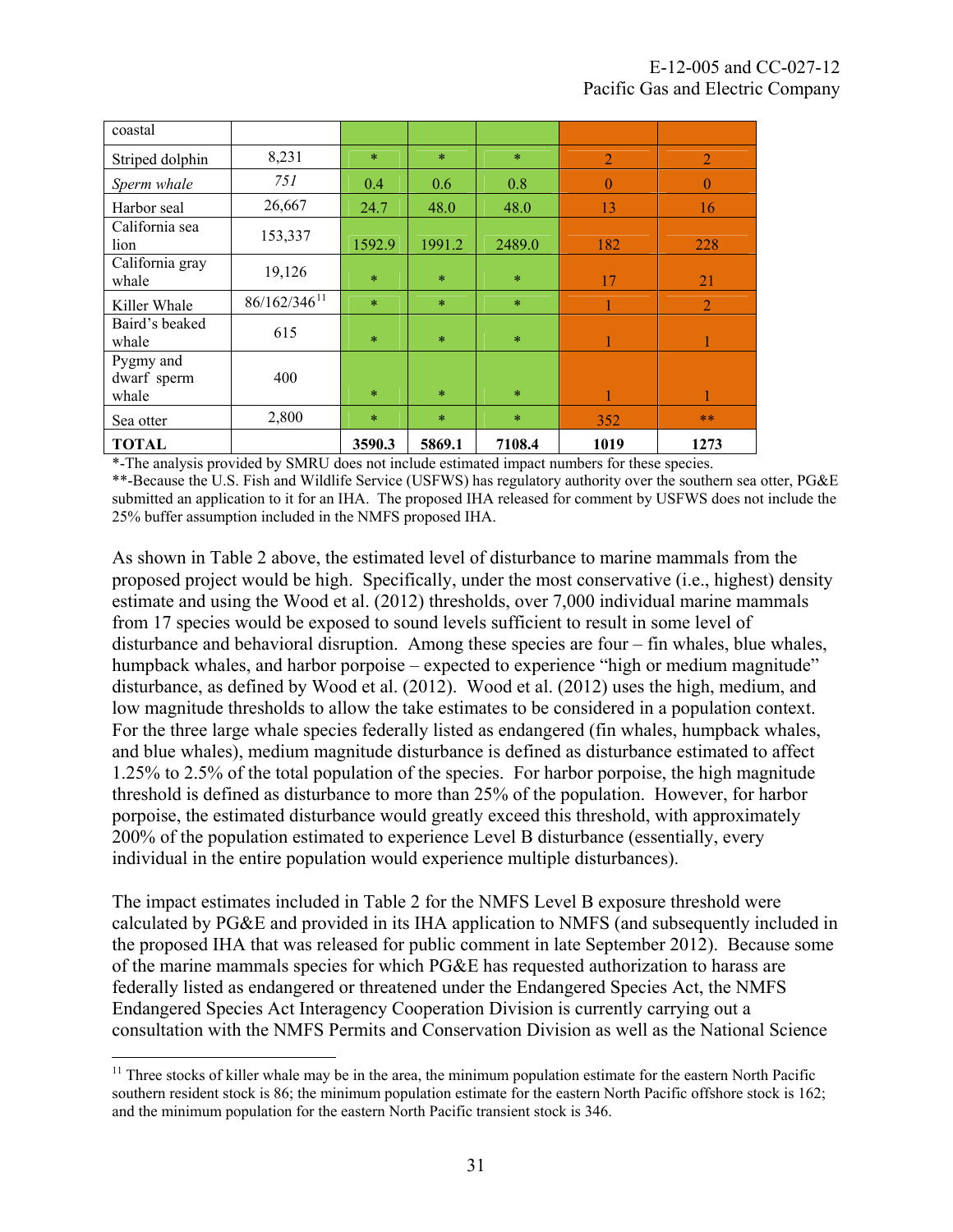Foundation (owner of the seismic survey vessel) regarding the potential adverse effects to these species. This consultation is ongoing and is expected to be completed in mid-November 2012. Although the results of this consultation are not yet available, in personal communications with Commission staff, NMFS Endangered Species Act Interagency Cooperation Division staff has indicated that it has determined that the impact on listed marine mammal species (fin whale, humpback whale, blue whale, sei, and sperm whale as well as Guadalupe fur seals and Steller sea lions) provided by PG&E in its IHA application were calculated in a manner that resulted in potentially substantial underestimations. As such, the NMFS Endangered Species Act Interagency Cooperation Division is working with the NSF, PG&E, and the NMFS Permits and Conservation Division to re-calculate these estimates for listed species to more accurately reflect the likely impact that would occur as a result of the proposed project.

# *Gray Whales*

In addition to the Level A and B impact estimates derived using the Wood et al. (2012) approach for the marine mammals species included above, the proposed project would also have the potential to adversely affect eastern gray whales. Gray whales are not included in the tables above due to an assumption made by SMRU that active air gun activities would be completed prior to December 15. (Although the analysis by SMRU suggests that 160 gray whales may be present in the area before this date, December 15 is considered to be the beginning of their southern migration in this area and represents the date beyond which substantially larger numbers would likely be present.) However, CSLC has authorized PG&E to operate air guns past this date, and PG&E has indicated to Commission staff in its October 1, 2012 modified project proposal that operations through December 31, 2012 would be carried out if necessary. As such, the following discussion from Wood et al. (2012) of the timing of the southbound gray whale migration and its effect on Level A and B impact estimates for this species should be considered:

*The Investigation Area co-occurs with the migration route for majority of Eastern North Pacific Stock of gray whales, a population numbering up to 19,126. Southward transit through investigation area is estimated to start mid-December (15th) and peaks mid-January (15th). Small numbers may migrate through area prior to predicted start of migration. The majority of population likely to travel within 3 nautical miles of coast and pass through study area in <24 h. with limited feeding expected to take place. Based on likely sensitivity and (somewhat limited) use of low frequency sounds, gray whales may be more likely than odontocete cetaceans to be affected by seismic noise and they have been shown to exhibit localized avoidance to seismic exploration sound (Malme et al. 1984). However, there is no strong evidence suggesting gray whales are particularly sensitive to seismic or other low frequency noises and responses are expected to be limited and temporary avoidance behavior. Assuming survey is completed prior to the middle of December, then project impacts considered insignificant. Impacts of survey scale to the degree of delay beyond December 15th. High and medium magnitude impact considered Level B harassment to 25% (n=4504) and 15% (2703) of minimum population, may occur approximately 23 and 18 days after predicted migration start (January 2-6th), Direct effects up to day 23, including potential Level A takes, highly unlikely to exceed residual PBR of 233 animals, given responses to noise, typically inshore travel patterns and low likelihood of potential entanglement and oil contamination. May affect and may have substantial adverse effects*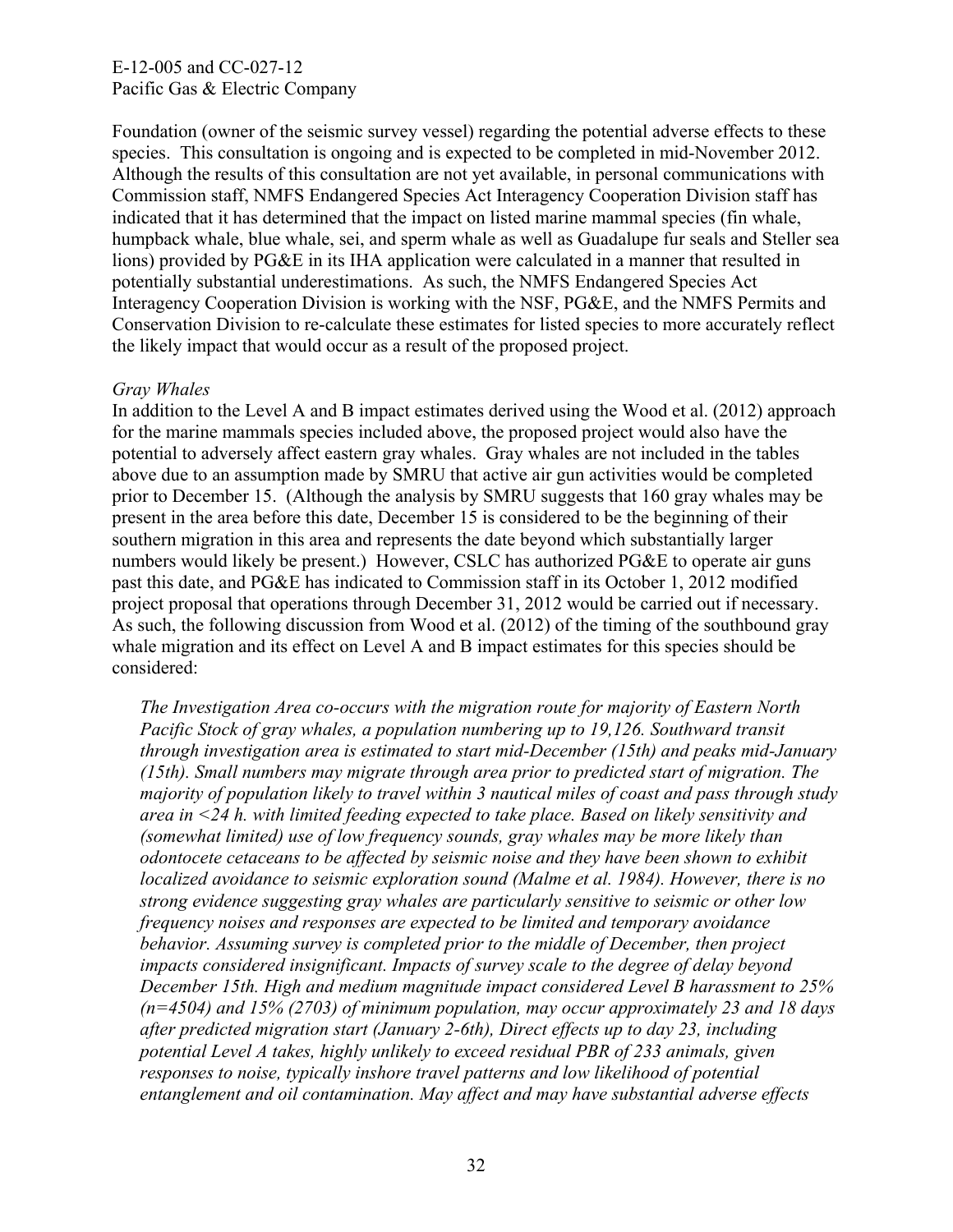*assessment if survey delayed beyond January 2th. Special mitigation monitoring recommend (initiated only if delayed surveys continue beyond 15th December) to confirm non-blocking avoidance reaction and study prediction of migration transit timing and rate.* 

Considering that PG&E has proposed to carry out active air gun operations until December 31, between 160 and approximately  $2700^{12}$  $2700^{12}$  $2700^{12}$  gray whales would be likely to traverse the project area by this date. The project, if carried out during this time, as proposed by PG&E in its October 1, 2012 revised project, therefore has the potential to result in exposure of these whales to sound levels sufficient to cause Level A and/or Level B impacts. A portion of these whales would be pregnant females en route to calving grounds in Baja, Mexico, and may be particularly sensitive to disturbance.

Although virtually indistinguishable physically, gray whales are comprised of two distinct populations, the eastern gray whale discussed above and the western gray whale. While the eastern gray whale is no longer on the federal endangered species list, the western gray whale has an estimated population size of less than 150 individuals, is federally listed as endangered, and is considered to be one of the most endangered marine mammal populations in the world. While the current understanding of the geographic range and migratory routes of this population indicates that it is restricted to the western Pacific Ocean – off the coast of Russia – research carried out in the past several years<sup>[13](#page-33-1)</sup> with the use of satellite tags suggests that this assumption may need to be revisited. Specifically, several tagged western gray whales have been shown to cross the Pacific Ocean and spend fall and winter months off the coast of California and Baja, Mexico. This research has been corroborated through the use of photo identifications of individual western gray whales arriving in Baja in along with the southward migration of eastern gray whales and through the analysis of genetic samples taken of migrating gray whales off the coast of central California. A limited number of western gray whales may therefore be present within the project area in fall and winter months along with eastern gray whales.

As noted in a March 2012 press release from Oregon State University:

 $\overline{a}$ 

*The long-distance journey of* [the tagged western gray whales – one of which has been named "Varvara"] *is critical because this is the first time scientists have documented that critically endangered western gray whales travel to Baja Mexico, where eastern gray whales frequent. Western gray whales are thought to be genetically distinct from their more* 

<span id="page-33-0"></span> $12$  In its October 17, 2012, marine mammal impact assessment submittal to Commission staff Wood et al. indicate that "grey whale migration will have just started by December 15 and we estimate that 160 animals will have migrated through the study area by that time (Malme et al. 1984; Rugh et al. 1999; Rugh et al. 2001)." Further, in the technical report developed for the EIR, Wood et al. note that Level B impacts to 2703 gray whales may occur by January 2<sup>nd</sup>. Therefore, the survey activities carried out between the 15<sup>th</sup> and 31<sup>st</sup> of December have the potential to result in Level B impacts to between 160 and approximately 2700 gray whales.

<span id="page-33-1"></span><sup>&</sup>lt;sup>13</sup> This research was conducted by A.N. Severtsov Institute of Ecology and Evolution of the Russian Academy of Sciences (IEE RAS) and Oregon State University Marine Mammal Institute in collaboration with the U.S. National Marine Fisheries Service, Kronotsky State Nature Biosphere Reserve and the Kamchatka Branch of the Pacific Institute of Geography. The research was contracted through the International Whaling Commission (IWC) and International Union for Conservation of Nature (IUCN) with funding from Exxon Neftegas Ltd. and Sakhalin Energy Investment Company Ltd.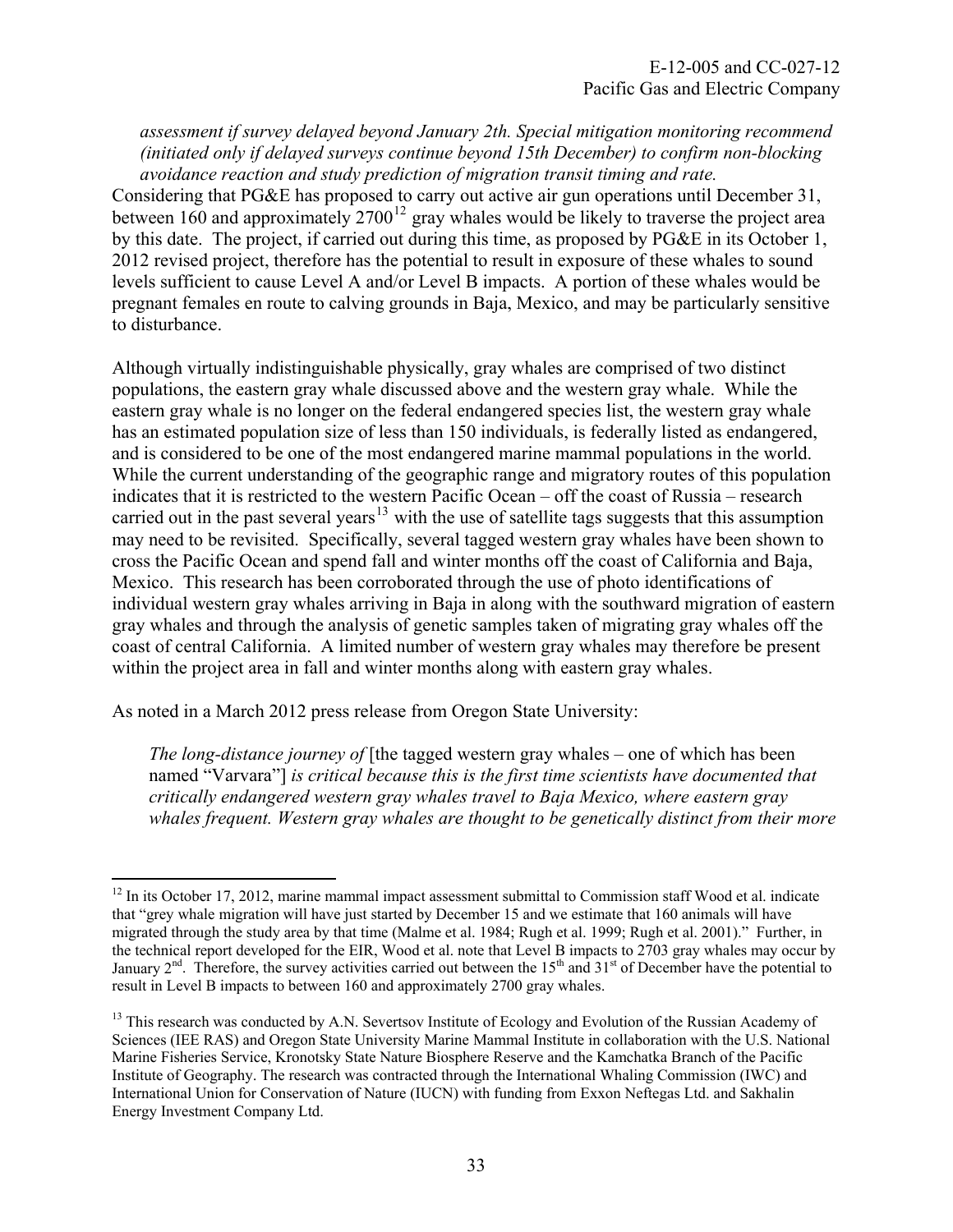*populous cousins that are common up and down the West Coast, but Varvara clearly was mingling with eastern gray whales.* 

*Mate said there are only about 130 western gray whales in the world and the behavior of Varvara has significant ecological and management implications.* 

*"Clearly the experience of Varvara, and Flex* [another tagged western gray whale] *before her, demonstrates that western gray whales can and do come over to the eastern Pacific," Mate said. "Whether this suggests that they are not a distinct population or that we underestimated their range isn't yet clear."* 

While the number of tagged whales that have been shown to travel to California is low, the possibility exists that other non-tagged whales may also be making a similar journey. This recent information indicates that western gray whales may also be present in the project area during the proposed surveys and may also experience adverse impacts due to exposure to elevated levels of underwater sound. Based on available information, the probability is low that the proposed project activities would result in exposure of western gray whales to sound levels high enough to cause Level A or Level B impacts. Given the extremely limited numbers of western gray whales that exist, however, even a low probability of such impacts occurring should be considered closely.

## *Harbor Porpoise*

As described above and demonstrated in Table 1 and Table 2, harbor porpoise (Morro Bay stock) would likely be the most severely affected of the marine mammal species in the project area. Wood et al. (2012) provides the following specific discussion of the susceptibility of harbor porpoise to noise related impacts and further elaborates on the impacts anticipated to occur as a result of the proposed project:

## *Harbor porpoise (Morro Bay stock)*

*The Investigation area co-occurs with the core habitat of the increasing Morro Bay Stock of harbor porpoises. Considered a resident population (best estimate 2044 individuals, minimum 1478 individuals), with very limited opportunity for emigration, as this stock are not encountered south of Point Conception and the coastal areas north of the Investigation area are considered sub-optimal habitat, with relatively low sighting rates in NOAA surveys. Restricted movement into deeper water (>200m) is also unlikely based on strong coastal habitat preferences (mainly <91m water depth). Time period of survey is post the summer calving period and overlaps with the presumed fall breeding season and therefore considered a sensitive period. Species considered very sensitive to anthropogenic noise effects on hearing (Lucke et al. 2009) and on behavior from a wide range of laboratory and field studies (see Southall et al., 2007). Behavioral responses to seismic noise have been infrequently observed in harbor porpoises (Lucke et al. 2009), and based on their apparent sensitivity to seismic noise in this study and also sounds of various types, there is likely a greater potential for avoidance behavior at large ranges, even given the low frequency nature of seismic air guns.*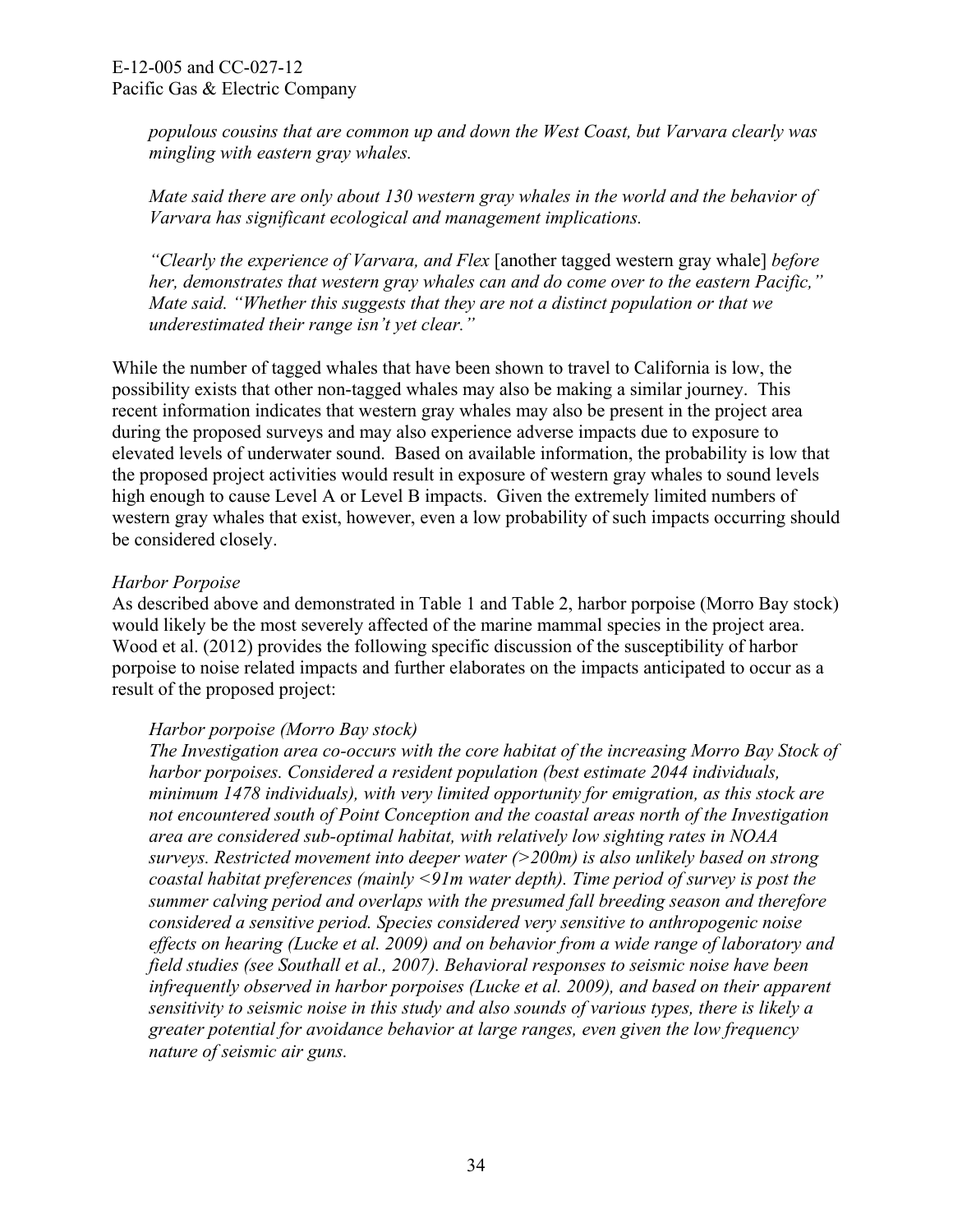*Injury SEL takes (*[2-7] *individuals) resulted in up to low direct impact ratings. Level A takes increase dramatically if assumed behavioral avoidance responses to high intensity noise were reduced, but significantly decreased responses are considered unlikely. Both Probabilistic Disturbance rms and NMFS Level B takes were considered high impact, in all 6 scenarios tested (i.e., both methods at all density scenarios). Probabilistic Disturbance rms takes of* [1028-2328] *individuals equate to* [70]*-100+% of the minimum population estimate…* 

*The porpoise population is considered at high risk to potential for short-term acousticrelated prey disturbances due to residency. Overall, prediction of substantial interference in movement and reduction in core habitat. A large proportion of the population is likely to be affected. The project may affect and likely have a substantial adverse effect through habitat modifications/reduction and combined direct and indirect acoustic effects. Mitigation: Impacts to porpoise are believed largely through Level B harassments which are considered very difficult to mitigate given the ranges over which they occur. Sighting and acoustic detections are typically short-range and are unlikely to extend beyond the exclusion zone. Thus even with mitigation measures proposed the Project likely has a substantial adverse effect on harbor porpoise.* 

These analyses and conclusions are supported by NMFS and elaborated on more fully it its proposed IHA. In particular, NMFS raises additional concerns regarding the high energetic requirements of this species and the difficulty it may have on a population level from being displaced from its core habitat and forced to expend large amounts of energy traveling away from the area in order to avoid the air guns. NMFS states:

*The proposed seismic operations will occur throughout a large portion of the range of the Morro Bay stock of harbor porpoises (i.e., Point Sur to Point Conception, California), and cover much of the core range and optimal habitat for this stock for the duration of the seismic survey. Sighting rates outside of the operational area are much lower, indicating sub-optimal habitat. Studies have shown that harbor porpoises are sensitive to underwater sound and will move long distances away from a loud sound source; and the Morro Bay stock may be forced to move to sub-optimal habitat at the ends of (North or South), or outside their normal range for days to weeks, which may affect foraging success which could in turn have energetic impacts that effect reproduction or survival. This is a coastal species that is primarily found in shallow water within the approximate 100 m (328 ft) isobath and does not move offshore as this is not suitable habitat, and the seismic air gun operations will ensonify a large area that reaches from land to offshore past where harbor porpoises are typically found. This small-bodied species has a high metabolic rate (Spitz et al., 2010) requiring regular caloric intake to maintain fitness and health; therefore, there is a potential for adverse health effects if an animal were forced into an area offering suboptimal habitat for an extended period of time. The November to December, 2012, timeframe of the seismic operations will avoid the peak of their breeding season and after the first few months that are critical to nursing mothers and dependent calves. The phased approach, as suggested by NMFS and agreed to by the applicant, of conducting seismic operations within the survey boxes (i.e., Survey Box 4 first, Survey Box 2 second in 2012) over multiple years (i.e., Survey Box 1 planned for 2013) has significantly reduced the anticipated energetic impacts within a given year by spreading them over two years.*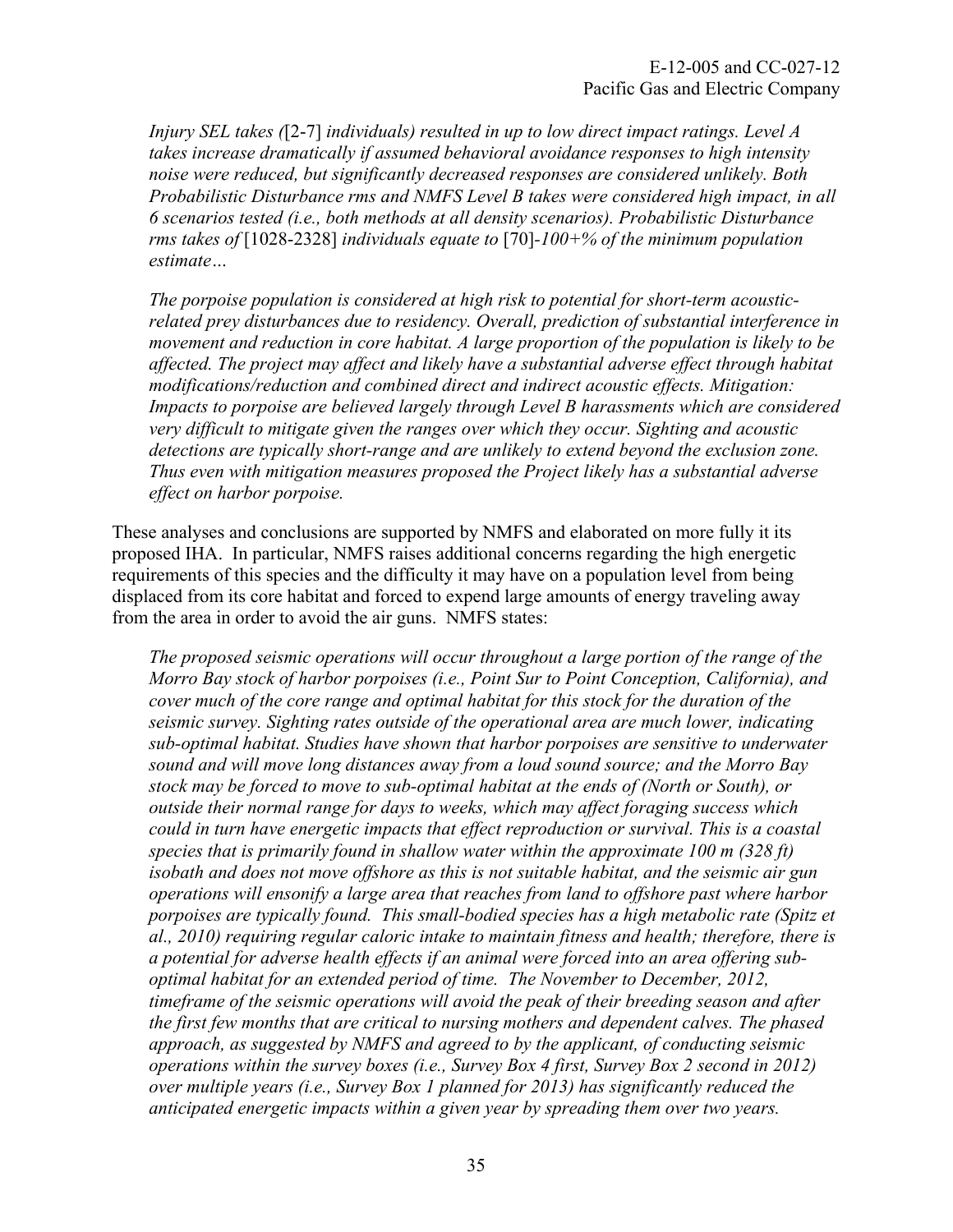*Further, the required monitoring plans will allow us to assess the degree to which, and in part the amount of time, harbor porpoises may be displaced from their core habitat (and potentially crowded into sub-optimal habitat and adjust, in real time L–DEO and PG&E's activity to minimize the likelihood of population level effects...* 

To further illustrate the points raised above regarding the proposed conduct of active survey operations within the core habitat of the Morro Bay stock of harbor porpoise, Exhibit 6 includes a figure demonstrating the location of this core habitat area in relation to the proposed survey areas and a discussion of the genetic and geographic isolation of this stock from the 2011 U.S. Pacific Marine Mammal Stock Assessments developed by NMFS. This figure supports the assessment of Wood et al. (2012) and NMFS that the proposed project will have significant adverse effects on the Morro Bay stock of harbor porpoise. Marine mammal aerial surveys carried out in the project area on October 2, 2012, the results of which are also included in Exhibit 6, further support these conclusions and demonstrate that harbor porpoise are likely to be present within close proximity of the proposed active survey activities. The survey would effectively close about half of the harbor porpoise core habitat area, and porpoises within that area seeking refuge from the survey would likely either move into the remaining core habitat, thereby increasing competition, or move to more marginal habitat areas.

*EIR, Applicant Proposed, and Draft IHA Mitigation Measures for Marine Mammal Impacts*  To address the anticipated adverse impacts to marine mammals in general and harbor porpoise in particular, the EIR and the NMFS draft IHA describe a variety of directed and PG&E proposed impact avoidance and reduction measures. These measures include some of the standard operating procedures for high-energy offshore seismic surveys as well as several unique measures developed specifically for this project. These measures are described in detail in Appendix D and include: (1) the establishment of a 160 dB safety zone and a 180 dB exclusion zone around the survey vessel; (2) the use of prolonged "ramp-up" periods to slowly increase the sound levels generated by the air guns; (3) the use of marine mammal scans to ensure that no marine mammals are observed within the exclusion zone prior to the initiation of ramp-up; (4) the use of marine mammal observers on the survey and support boats; (5) the use of passive acoustic monitors to augment the marine mammal observer efforts; (6) the use of aerial surveys before and during the project to determine if large concentrations of marine mammals are present within the survey area; (7) the surveying of nearshore tracklines during daylight hours to increase observer effectiveness; (8) and the use of adaptive management in case of multiple marine mammal sightings within the exclusion zone.

While these measures would reduce the anticipated adverse impacts to marine mammals, adverse impacts are still likely to occur. The expected impact reduction from many of these measures was integrated into the Wood et al. (2012) Level A harassment analysis and the results included in Table 1 include this reduction factor. In addition, despite these measures, the EIR concludes that "the overall potential noise-related Project impacts on marine mammals are considered to be *Significant and Unavoidable*" (emphasis in original). Accordingly, the draft IHA further builds on PG&E's proposed marine mammal measures and those required in the EIR and requires additional impact reduction measures for marine mammals, especially for harbor porpoise. These measures are also described in Appendix D and include the development and implementation of a variety of impact assessment and reduction plans. For example, as described in the draft IHA: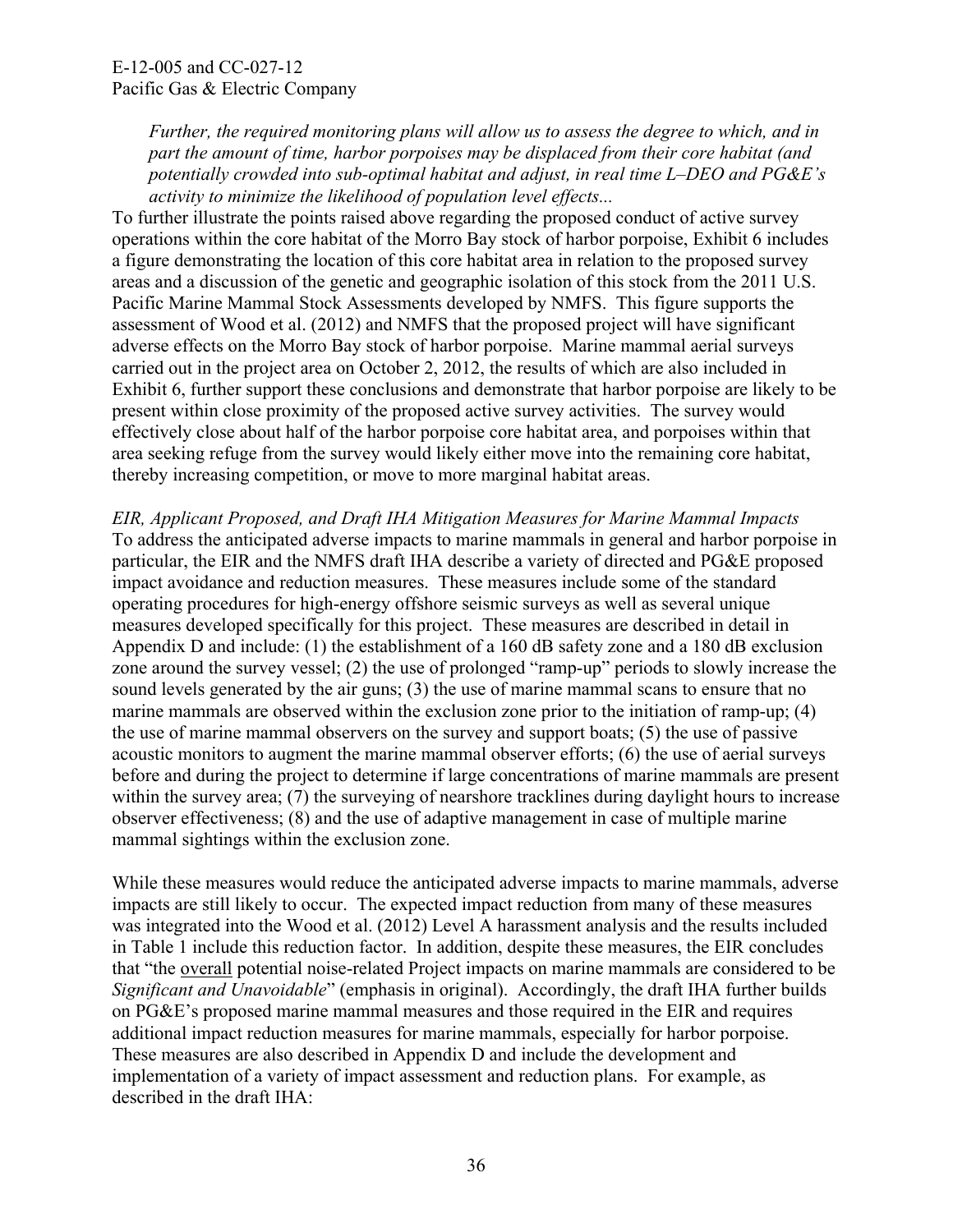*NMFS coordinated closely with PG&E to develop a comprehensive and precautionary monitoring, mitigation, and adaptive management framework. This plan, which PG&E has agreed to operationally and financially support, is designed to detect significant responses of harbor porpoises to the activity that can be used to trigger management actions in realtime and allow the activity to proceed in a cautious manner in light of some uncertainty regarding how this species will respond to the activity.* 

In addition, the draft IHA also describes the need for a NMFS Morro Bay stock of Harbor Porpoise Monitoring Program, a Southern Sea Otter Monitoring Program, and a Marine Mammal Stranding Response Plan. The analysis included in the draft IHA indicates that the implementation of these plans would be essential to reducing anticipated project related impacts to marine mammals and to allowing the IHA to be issued. As such, Commission staff requested copies of these plans from PG&E. On October 5, 2012, PG&E provided Commission staff with a draft Cetacean Aerial Survey and Passive Acoustic Monitoring Plan, a draft Stranding Response Plan, and a Sea Otter Monitoring Plan. The draft Cetacean Aerial Survey and Passive Acoustic Monitoring Plan and draft Stranding Response Plan were prepared by NMFS staff while the Sea Otter Monitoring Plan was prepared by staff of USGS with input from USFWS and CDFG.

The Commission staff has reviewed these plans and concluded that they have been largely developed to assess the magnitude and range of impacts to marine mammals that may result from the proposed surveys rather than to ensure that such impacts do not occur or are mitigated. While the plans would allow severe impacts, such as large stranding events and significant mortality, to trigger the shut-down of survey operations, given the opacity of the marine environment, if such impacts occur they may remain undetected or be discovered subsequent to the completion of the survey. These conclusions are supported by the NMFS and USFWS staff who contributed to the design of these plans (K. Forney and L. Carswell, personal communications).

While implementation of these plans would undoubtedly provide additional insight on the type of and level of impacts to marine mammals (in particular harbor porpoises and sea otters) that would result from the proposed project, the design of these plans would not provide sufficient information to comprehensively assess all of the impacts that may have occurred to marine mammals. In addition, these plans would not be expected to result in a significant reduction in the anticipated amount of Level A and Level B take of marine mammals associated with the project. Further, PG&E has not provided any clear commitment to carry out compensatory mitigation if the monitoring efforts described in these plans conclusively demonstrate that adverse impacts to marine mammals have occurred. As such, the Commission does not find that implementation of these plans would reduce potential impacts to the Morro Bay stock of harbor porpoise to a level that would be less likely to cause significant population level impacts and potentially jeopardize the continued presence and survival of this species in the project area.

The Commission finds that the project's above described effects, including behavioral harassment and potentially injurious physiological harm to large numbers of marine mammals, cannot be reconciled with the requirement of Section 30230 to protect marine resources and the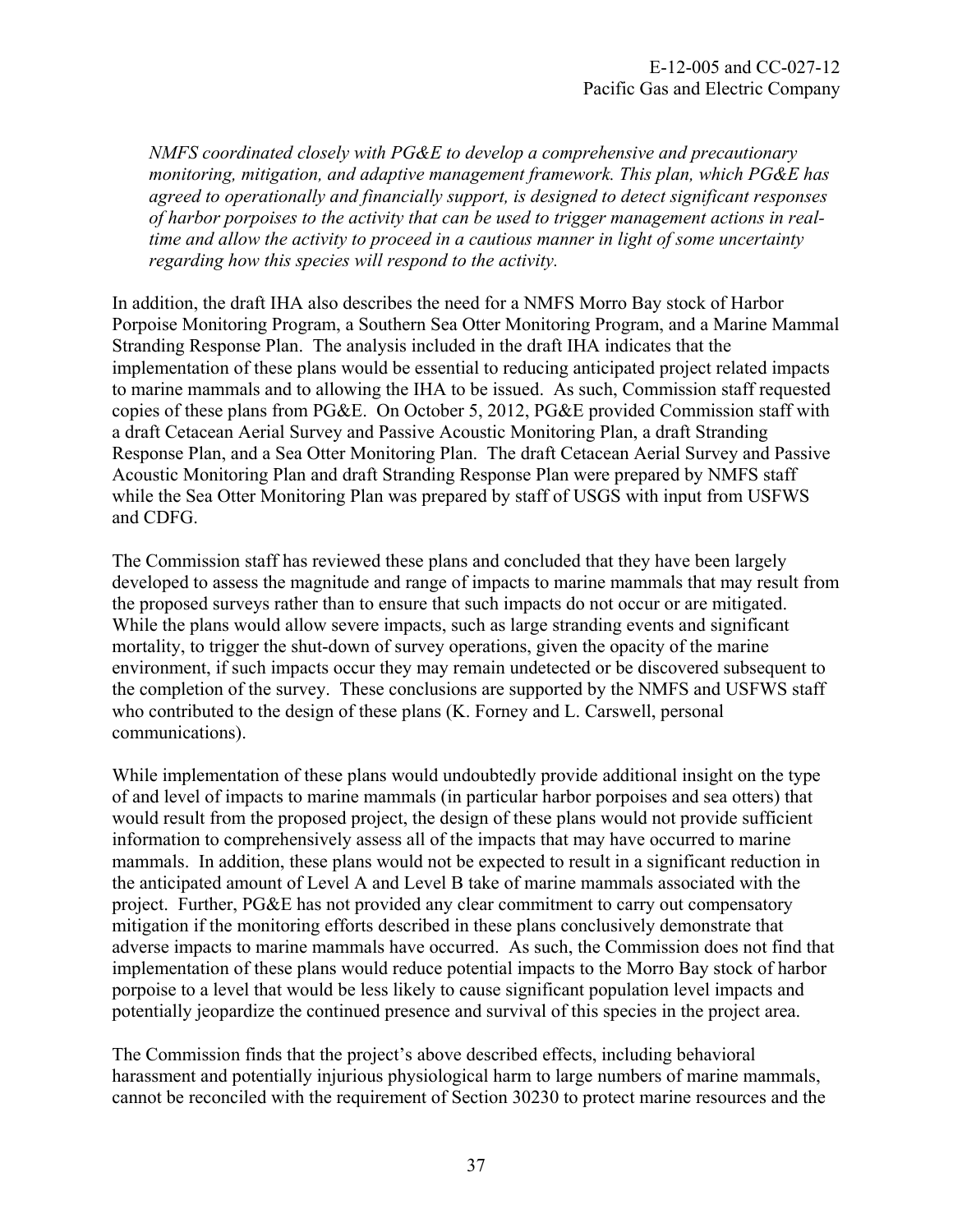biological productivity of coastal waters. The Commission therefore concludes that the project's noise effect on marine mammals alone would be inconsistent with Section 30230 of the Coastal Act.

## *Adult and Juvenile Fish*

As with marine mammals, many fishes also depend on sound to communicate with one another, detect prey and predators, navigate, avoid hazards, and interact with their surrounding environment. High levels of underwater anthropogenic sound may therefore result in a wide range of potential impacts on fishes, ranging from behavioral responses to death. The occurrence and magnitude of such impacts may vary depending on many things, from the acoustic characteristics of the source to the distance of the fish from that source, as well as the state and motivation of the fish. Close to a sound source, where the intensity is highest, the impact may include death, physical injury, temporary hearing threshold shift, masking, and behavioral responses. As the animal gets further from the source and the sound intensity level decreases, the number of potential types of impacts also decreases. This concept is discussed by Hawkins and Popper (2012) in their review of available research on the effects of underwater sound on fish and invertebrates:

*Perhaps the most important concern is how man-made sounds alter the general behavior of fishes. It is likely that fishes will respond behaviorally to man-made sounds at lower sound levels than would result in physiological effects. Thus, fish will show behavioral*  responses to sounds at much greater distances from the source than those which will *result in physical injury. Changes in behavior could have a population level effect such as keeping fish from migratory routes (e.g., salmon or American shad). Issues not only involve detection but also questions of habituation and how fish, in general, respond to a fright stimulus.* 

*There are very few studies on the behavior of wild (unrestrained) fishes, and these have been only on a few species and the data are often contradictory. This includes not only immediate effects on fish that are close to the source but also effects on fish that are further from the source.* 

While a review of those few studies that have been carried out in the wild, as well as the similarly limited set of studies conducted in laboratory environments provides useful insights, it is important to note that extrapolation of the results of these studies on a limited number of species to the full diversity of fish species within a particular area should be approached with caution. Over 32,000 fish species have been identified to date and within these species is an extraordinary diversity in ear structures and other anatomical features, such as swim bladders, that may play a significant role in hearing abilities and sensitivities to adverse impacts from exposure to underwater sound. Additionally, factors such as size, age, behavior at the time of exposure, and surrounding habitat may also strongly influence the susceptibility of individual fish to adverse impacts. Therefore, the observed behavioral and physiological responses of a limited number of species or individuals within a population may not accurately reflect the responses of other species and individual animals.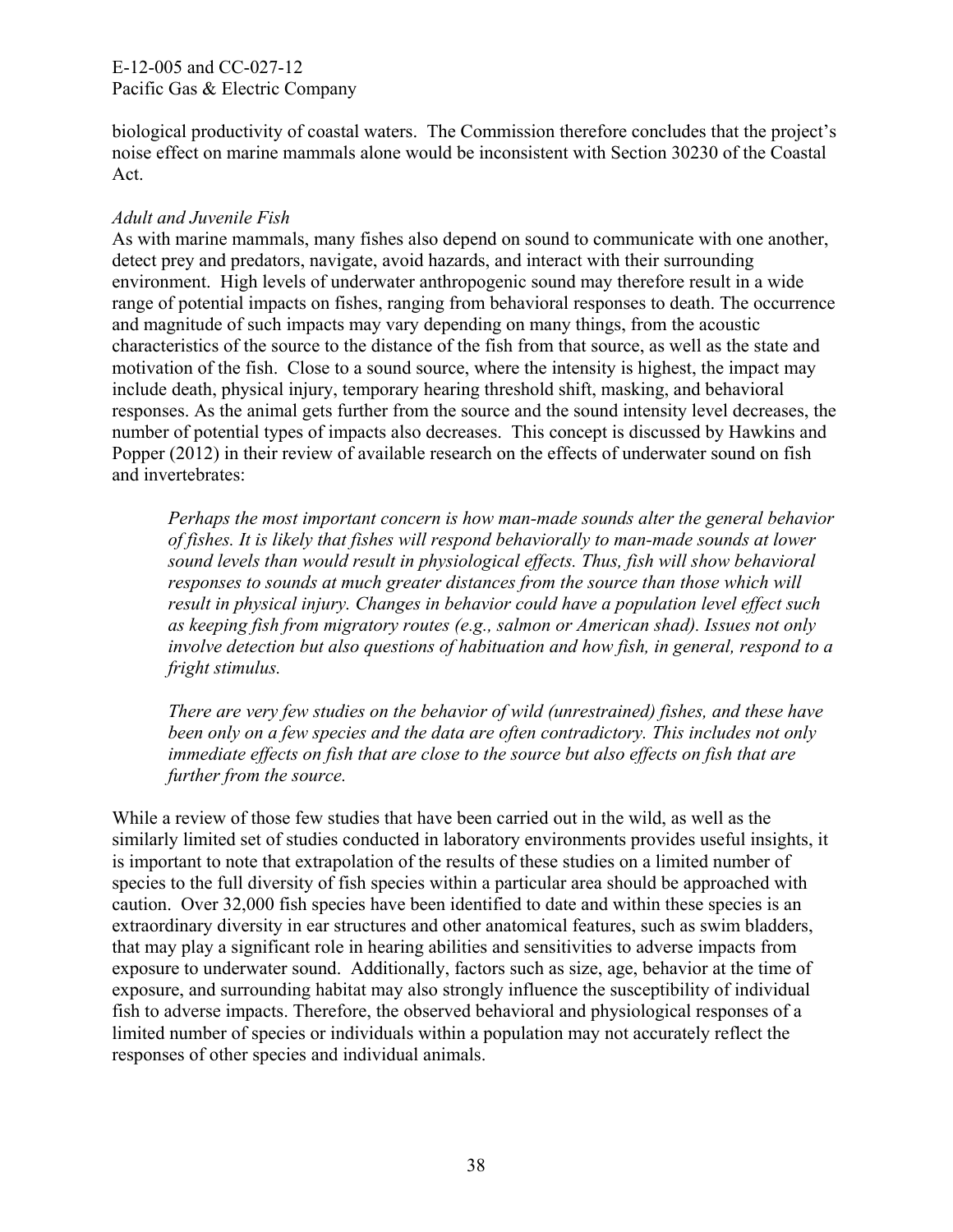As described by Hawkins and Popper (2012), several studies have demonstrated that moderate levels of anthropogenic underwater sounds may affect the behavior of at least a few species of fish:

*Engås et al. (1996) and Engås and Løkkeborg (2002) examined movement of fish during and after a seismic air gun study - although they were not able to actually observe the behavior of fish directly. Instead, they measured catch rate of haddock and Atlantic cod as a surrogate or indicator of fish behavior. These investigators found that there was a significant decline in catch rate of haddock and Atlantic cod that lasted for several days within the area of active seismic surveys after termination of air gun use. Catch rate subsequently returned to normal. The conclusion reached by the investigators was that the decline in catch rate resulted from the fish moving away from the fishing site as a result of the air gun sounds.* 

*More recent work (Slotte et al. 2004) showed similar results for several additional pelagic species including blue whiting (Micromesistius poutassou) and Norwegian spring-spawning herring. In this study, Slotte et al. (2004) used sonar to observe the behavior of fish schools and reported that fishes in the area of the air guns appeared to swim to greater depths after limited air gun exposure. Moreover, the abundance of animals 30 to 50 km away from the ensonified area increased, suggesting that migrating fish may avoid entering an area of ongoing seismic survey activity…* 

*Most recently, Løkkeborg et al. (2012) have reported similar experiments to those described above, and obtained data that could be interpreted to suggest that some sounds actually result in an increase in fish catch.* 

*In similar studies, Skalski et al. (1992) showed a 52% decrease in rockfish (Sebastes sp.) catch when the area of catch was exposed to a single air gun emission at 186 to 191 dB re 1 Pa (mean peak level) (see also Pearson et al. 1987, 1992). They also demonstrated that fishes would show a startle response to sounds as low as 160 dB, but this level of sound did not appear to elicit a decline in catch.* 

*Wardle et al. (2001) used underwater video and an acoustic tracking system to examine the behavior of fish on a reef in response to emissions from a single seismic air gun. They observed startle responses and some changes in the movement patterns of fish. Startle responses have been observed in several fish species exposed to air gun sounds (Hassel et al. 2004; Pearson et al. 1992; Santulli et al. 1999).* 

*In an evaluation of the behavior of free-swimming fishes to noise from seismic air guns, fish movement (e.g., swimming direction or speed) was observed in the Mackenzie River (Northwest Territories, Canada) using sonar. Fishes did not exhibit a noticeable response even when sound exposure levels (single discharge) were on the order of 175 dB re 1 μPa2·s and peak levels of over 200 dB re 1 μPa (Jorgenson and Gyselman 2009; Cott et al. 2012).*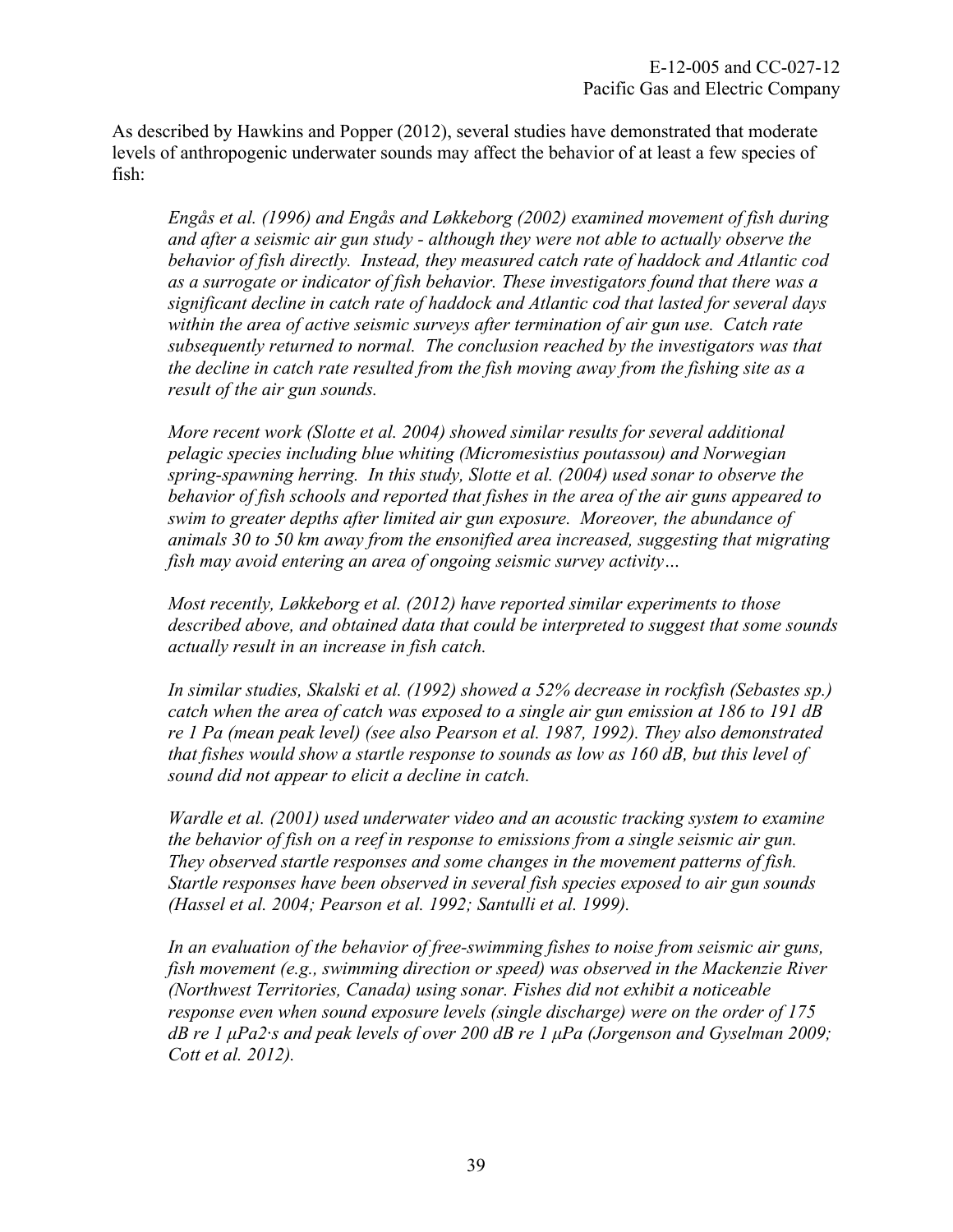While relevant, the particular studies described above do not adequately inform an analysis of the potential adverse impacts associated with the particular sound levels and activities associated with the proposed project. For example, the seismic survey studies cited above are based on evaluations of air guns and air gun arrays several times smaller in capacity than those associated with the proposed project. Accordingly, the sound levels evaluated in these studies are substantially lower than the maximum levels that would result from the proposed project. For example, the proposed project would include survey activities in depths of approximately 22 to 400 meters (roughly 100 meters average depth). The configuration of the towed air gun array would place it at a depth of approximately nine meters below the surface, in an orientation that would increase the sound energy directed downward towards the seafloor.

Therefore, when surveying the shallowest areas within the proposed area, the active air gun array would be approximately 10 meters away from the sea floor. Several of these shallow survey areas would be located offshore of Montana de Oro State Beach and adjacent to the Point Buchon marine protected areas (as shown in Exhibit 4). These areas support persistent kelp and surfgrass beds, extensive areas of rocky reef habitat, and other highly diverse, highly productive marine habitats known to support a wide variety of species and age classes of fish. At a distance of 10 meters from the full air gun array, received sound levels would likely exceed 230 to 236 dB (based on the general spherical spreading assumption that sound levels decrease by 6 dB per doubling of distance from the sound source). In addition, the presence of high relief hard substrate reefs in these areas may cause sound waves to refract and reflect in unexpected ways, potentially accentuating received sound levels at distance and reducing typical attenuation rates.

While research demonstrating the effects on fish from these substantially greater sound levels is limited, a variety of studies do provide useful information. Among these studies are several that note that mortality to adults, juveniles, and larvae of several fish species may occur from exposure to sound intensity levels from 220 dB to 240 dB (Larson 1985, Dalen and Knutsen 1986, Holliday et al. 1987, Greenlaw et al. 1988, Turnpenny and Nedwell 1994, Davis et al. 1998, Wardle et al. 2001, McCauley et al. 2003). These sound intensity levels would likely occur within several meters to several dozen meters of the sound source, suggesting that fish within these areas have the potential to be killed or severely injured.

Although some of the studies cited above were carried out on species that may be found within the project area, only one study has been carried out in the area itself. This study, by Pearson et al. (1992), was carried out in Estero Bay and involved the exposure of rockfish species to ten minute intervals of air gun pulses. The discussion of this study in the draft Environmental Assessment notes that:

 *In five trials over four days in Estero Bay, California, Pearson et al. (1992) found sound levels as low as 161 dB caused rockfish (blue, olive, vermillion and black rockfish) to change swimming behavior. Shifts in vertical position (up or down), alarm, and startle responses were also observed. Startle responses are flexions of the body followed by rapid swimming, shudders, or tremors. Alarm responses are changes in schooling behavior that presumably would lead to avoidance behavior. A threshold of about 180 dB elicited alarm responses. A threshold for startle responses for olive and black rockfish was reported as between 200-205 dB. Blue and black rockfish reacted as a group, possibly related to their*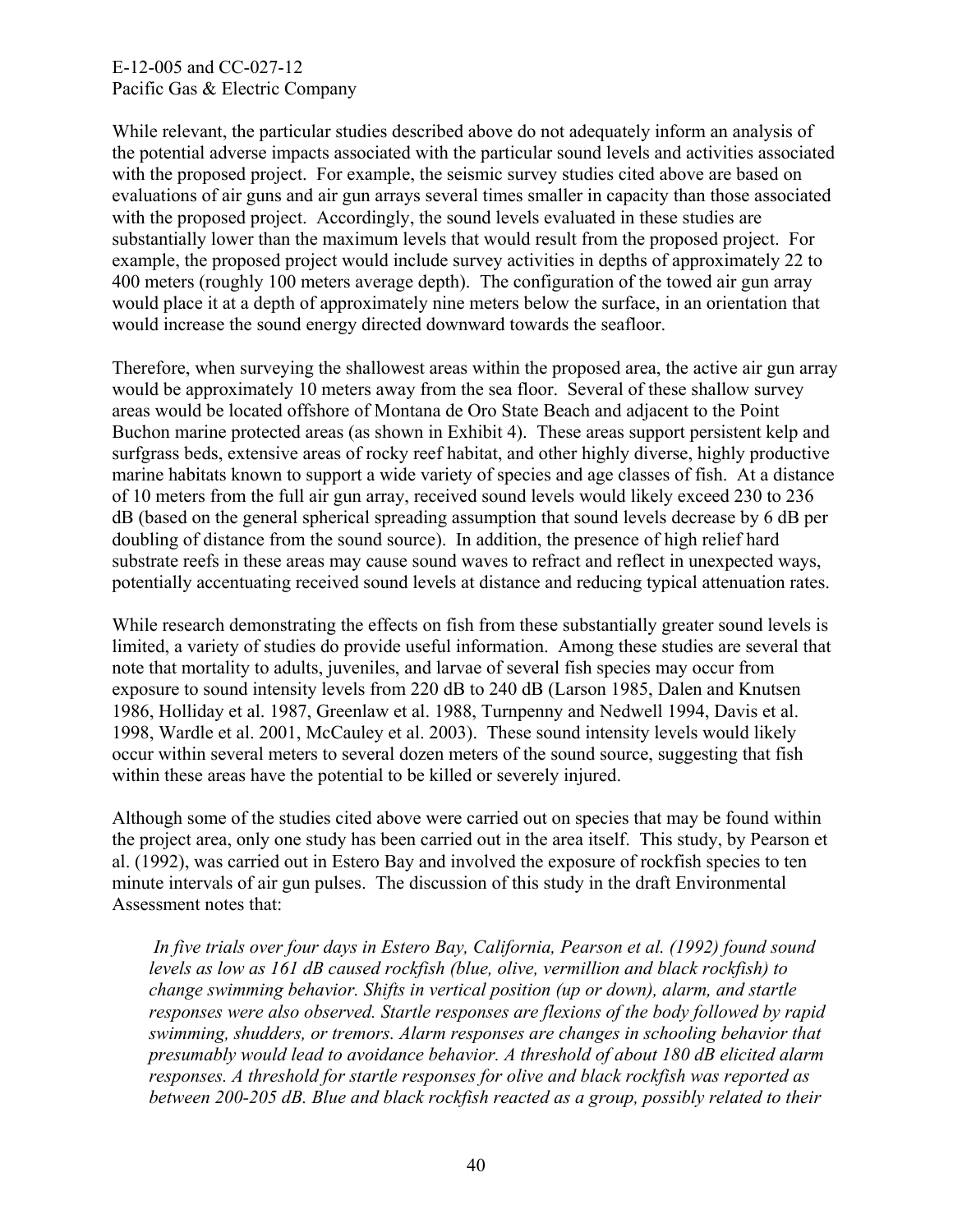*behavior as schooling fish species. Fish returned to pre-exposure behavior within minutes suggesting that any effects on fishing would be transitory.* 

It is unclear, however, based on the results of this study, what effect prolonged exposure of rockfish species to sound intensity levels at or above their observed behavioral response threshold of 161 dB and startle response threshold of 200-205 dB would have. While the studies cited previously provide data suggesting that at the highest received sound levels (220+ dB) and shortest distances from the sound source, physical injury and mortality to a variety of fish life stages may occur, it is important to recognize the limitations of these studies and the relevance of the information they provide to the currently proposed project. As noted in the draft Environmental Assessment, "Extrapolation of experimental results to actual effects during surveys presents some uncertainties due to differences in duration and intensity of exposure." For example:

*Christian and Bocking (2010) noted that the Pearson et al. (1992) studies were quite different from an actual seismic survey in that the duration of exposure was much longer. When caged European bass were exposed to multiple discharges with a source SPL of 256 dB, the air guns were pulsed every 25 s over two hours. The minimum distance to the cage was 180 m (590 ft). Although no pathological injury was reported, Santulli et al. (1999 cited in Christian and Bocking 2010) did find higher levels of cortisol, glucose, and lactate, biochemical parameters that indicated more stress than in control fishes. Video data showed slight responses when the air gun was as far away as 2.5 km (1.5 mi). When the array was within 180 m (590 ft) the fish packed densely in the middle of the cage. Normal behavior returned after about two hours.* 

In comparison, the proposed project would involve exposure of a wide range of fish species to shorter interval sound pulses (11 to 20 seconds) at both shorter and longer distances from a similar sound source. As such, available research is insufficient to conclusively determine that the proposed survey activities would not cause significant injury to fish populations in nearshore waters. However, the amount of impact that may occur remains unknown and unknowable. Based on a review of available research by Commission staff, it appears that no studies are available that could be used to make a defensible accounting of the magnitude of impact to nearshore fish populations. Essentially, the available research suggests that adverse impacts would be likely to occur immediately below and in the vicinity of the survey but provides no clear indication of the level of these impacts or how they would affect particular fish species.

With regard to the deepwater habitat located throughout the majority of the project area and the potential impacts to the fish species that inhabit these areas, substantial uncertainty also exists. While the depths of offshore areas (typically several hundred feet) would substantially reduce the received sound levels at the bottom compared to the nearshore survey lines, given the high sound source levels associated with the proposed project, even these areas would likely be exposed to sound levels of over 200 dB. Most available research, including that discussed in Appendix E of the project's draft Environmental Assessment, suggests that the most likely impacts to fish in deeper waters would be disturbance. For example, as noted above, the Environmental Assessment described a study carried out in Estero Bay (Pearson et al. 1992) that found that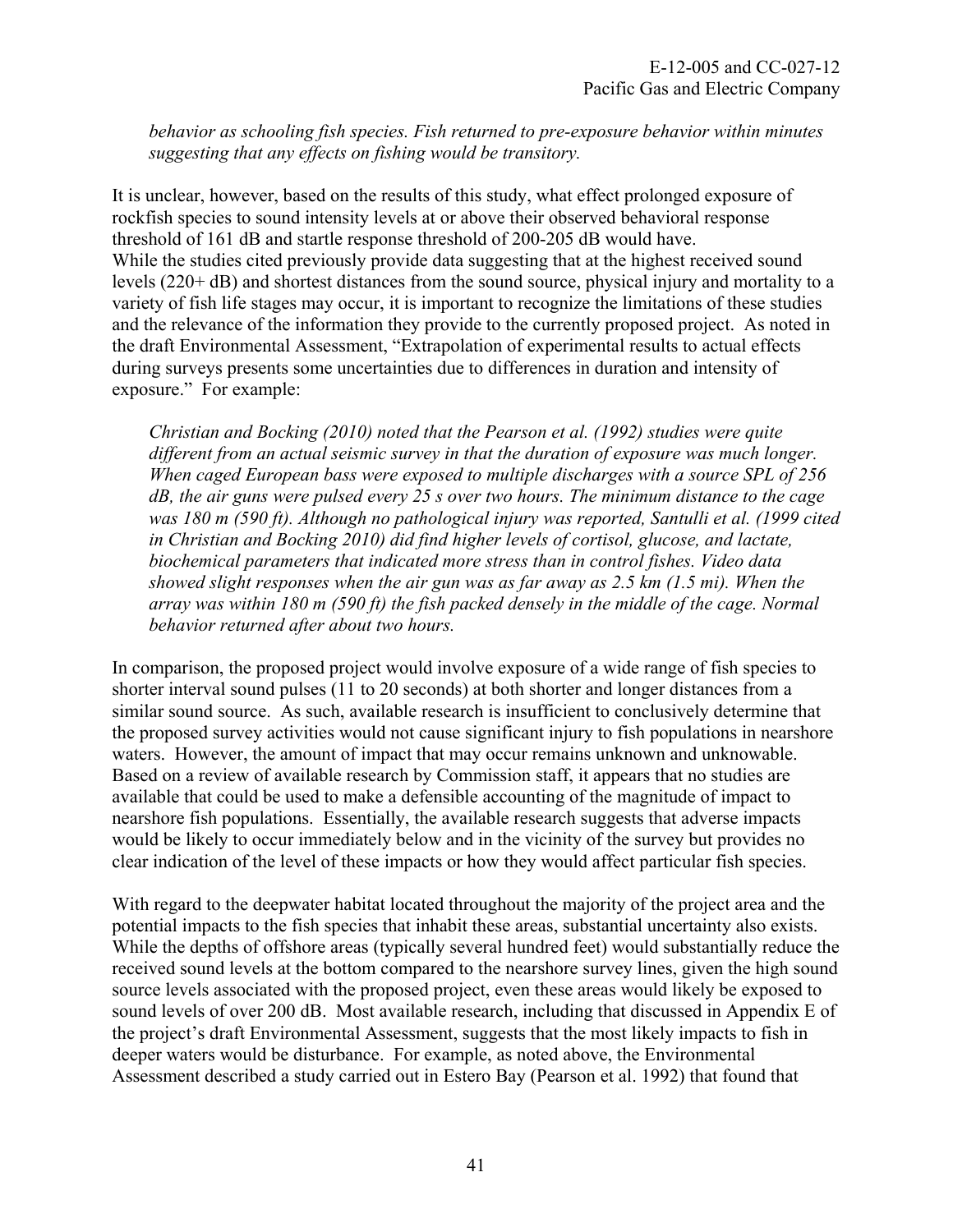rockfish showed transitory startle and alarm responses after being exposed to sound intensity levels of 200-205 dB.

However, while the results of this study are important to consider – especially because it was carried out in the project area and targeted several of the key fish species located there  $-$  it diverges from the proposed project in several key ways. Primarily, this study exposed fish to approximately 10 minutes of air gun sounds while the proposed project would include several weeks of continuous activity within a fairly limited area. While rockfish appear to recover prior behavioral patterns within a short time after limited exposure, it is uncertain how rockfish species, or other pelagic species for which less information is available, would respond to more prolonged exposure.

One set of fish species about which even less is known regarding potential impacts from underwater sound is the cartilaginous fishes, sharks and rays. There have been no studies concerning how underwater sounds might affect these species, either behaviorally or physiologically. However, as noted by Hawkins and Popper (2012), these species have welldeveloped ears and substantial evidence exists to suggest that they are able to detect and respond to sound, and that sound plays a major role in their lives (Myrberg 1978, 1990, 2001; Casper and Mann 2009; Casper et al. 2012). Studies of hearing show that sharks and rays detect sounds from below 50 Hz to over 500 Hz (a range that overlaps with the dominant sound frequencies used by air guns) even though they have no swim bladder or other gas bubble associated with the ear. Since they have no internal gas chambers, the likelihood of physiological effects from other than the most intense sounds is substantially lower than for fishes with gas bubbles, but there are likely to be behavioral effects associated with masking and, perhaps at high chronic sound levels, Temporary Threshold Shift (TTS).

To address the recognized uncertainty regarding the magnitude and extent of adverse impacts to fish species as a result of the project, PG&E has proposed to carry out several monitoring efforts in the project area focused specifically on fish and fish catch rates in offshore areas. PG&E describes these efforts as follows:

*Study of the Effects of the Seismic Survey on Fishes. PG&E has agreed to fund a twocomponent study to examine the short- and long-term effects on fish abundance (and invertebrates) of the seismic survey: (1) Remote Operated Vehicle (ROV) surveys to assess the abundance of common rockfishes and other demersal fish and invertebrate species in sites before, during, and after the seismic survey; and (2) funding the California Collaborative Fisheries Research Program (CCFRP), which is an existing program between the fishing communities of Half Moon Bay, Moss Landing/Monterey, Morro Bay, Port San Luis and the academic institutions of Moss Landing Marine Labs and Center for Coastal Marine Sciences at Cal Poly, San Luis Obispo to study the long-term effects of the HESS on fish abundance in shallower waters.*

As noted by PG&E in the document it developed to describe its fish monitoring program, however, the currently designed monitoring plan has limitations:

*It is unlikely that sufficient statistical rigor will be achieved by either sampling approach to apply a BACI analysis to the assessment, however the information collected by the ROV will*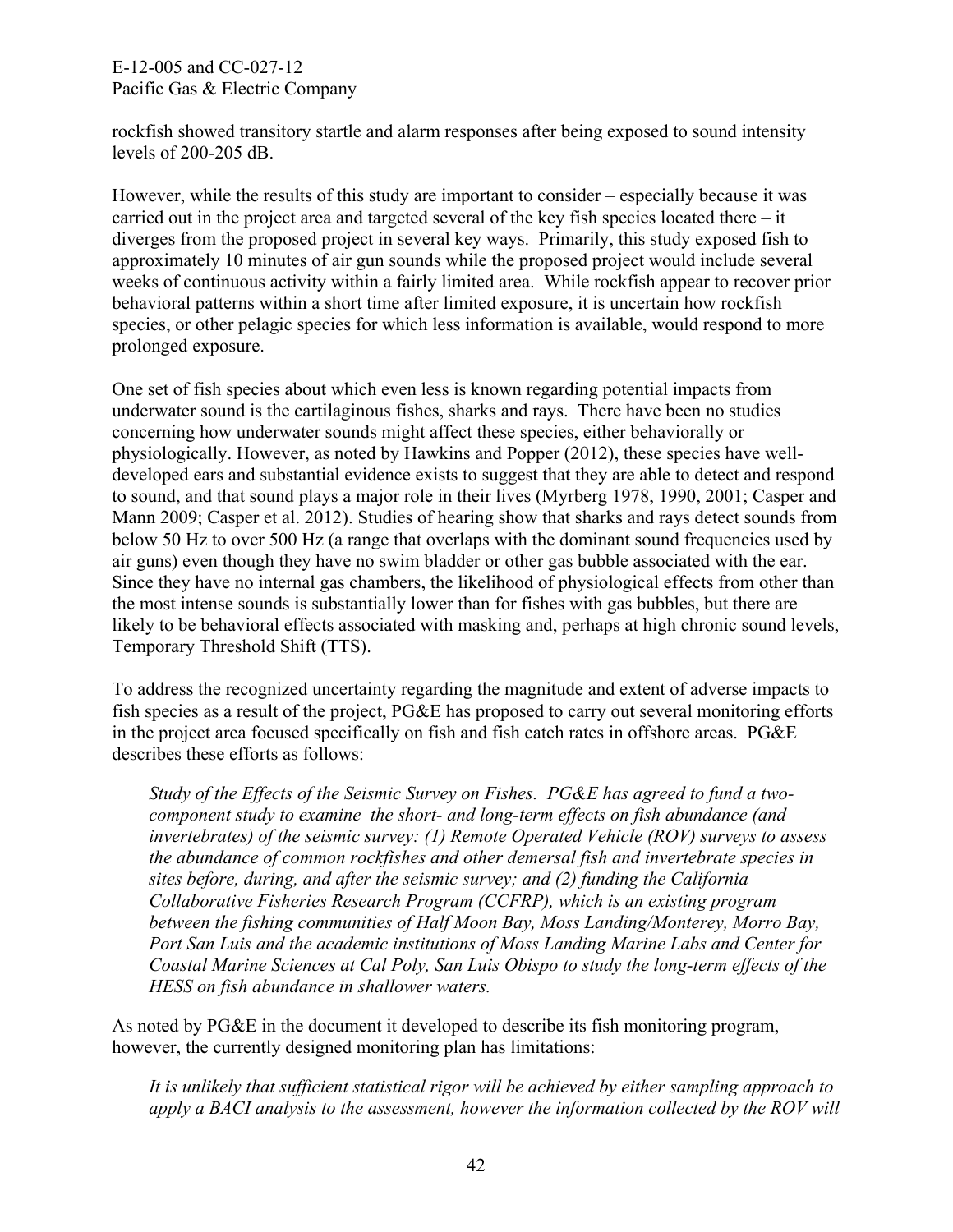*certainly provide some quantitative data from which a qualitative description of observations on the immediate to short-term effects of the [high-energy seismic surveys] on these sites.* 

Although limited to obtaining "snapshots" of several habitat areas that may not be reflective of the larger project area, the proposed ROV survey would nevertheless provide more information than currently exists regarding the response of fish in deepwater habitat to high-energy seismic survey operations. However, PG&E has not proposed to use the results of these monitoring efforts to carry out compensatory mitigation if adverse impacts are observed. Further, in its current form, the proposed monitoring plan is not designed to be able to accurately or completely reveal those impacts to fish that may occur in the project area.

#### *Adult and Juvenile Invertebrates*

Very limited information is available regarding noise related impacts to marine invertebrates – either sessile species such as shellfish, anemones and sponges, or mobile species such as squid, crabs, lobster, and marine snails. As noted by Hawkins and Popper (2012):

*One question that is very hard to deal with is the potential effect of man-made sounds on invertebrates. There are almost no data on hearing by invertebrates, and the few suggestions of hearing indicates that it is for low frequencies and only to the particle motion component of the sound field (e.g., Mooney et al. 2010, 2012). There are no data that indicate whether masking occurs in invertebrates or to suggest whether man-made sounds would have any impact on invertebrate behavior.* 

Appendix E from the draft Environmental Assessment provides the following general review of available research:

*Christian and Bocking (2010) stated that, "In general, the limited studies done to date on the effects of acoustic exposure on marine invertebrates have not demonstrated any serious pathological and physiological effects." However, an earlier review by Moriyasu et al. (2004) found that nine quantitative studies showed five cases of immediate impacts and four cases of no impact. However, many of the studies lacked rigorous examinations and lacked clear sound measurements. They found that studies reported by La Bella et al. (1996), McCauley et al. (2000) and Christian et al. (2003) contained the most useful information of the possible impacts of air guns on invertebrates.* 

*Crab fisheries are a major resource, and much like certain species of fishes, crabs have pelagic larval stages that live offshore in the plankton for several weeks. Pearson et al. (1994) exposed stage II larvae of Dungeness crab (Cancer magister) to single discharges from a seven-air gun array and compared their mortality and development rates with those of unexposed larvae. They found no statistically significant differences in immediate survival, long term survival, or time to molt between the exposed and unexposed larvae, even those exposed within 1 m of the seismic source. Christian et al. (2003) did not detect any effects on the behavior of snow crab placed in cages at 50 m (164 ft) depth and exposed to sound levels of 197-237 dB.* 

In addition, the EIR notes that: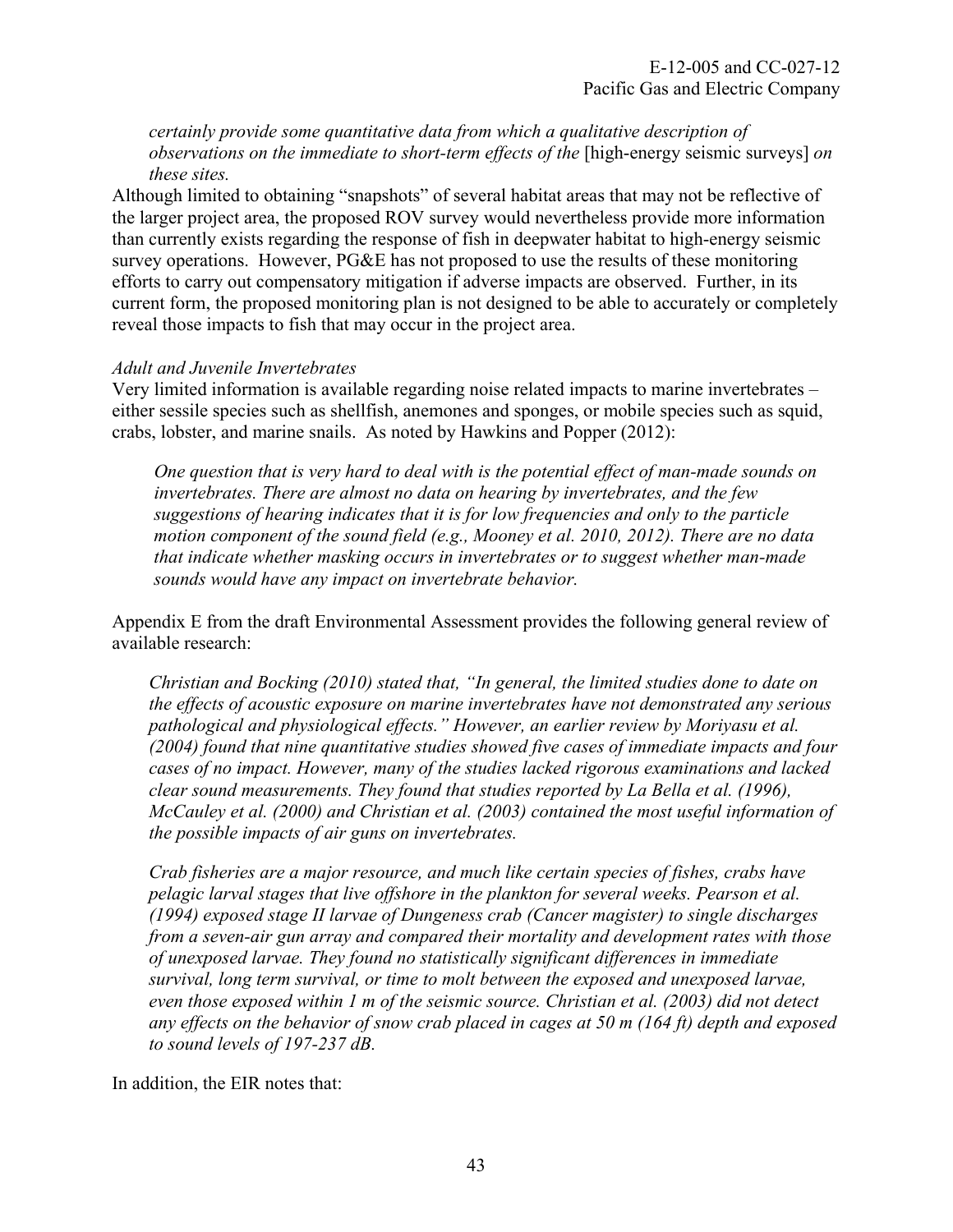*…studies suggest that seismic survey noise-generation activities in the Project area would have very little effect on benthic invertebrates, which would be insensitive to these sounds. For example, Pearson et al. (1994) found sound levels between 222 and 244 dB re 1 μPa had no effect on Dungeness crabs (Cancer magister) within distances of only 3.3 feet (1 m) from an air gun array. Kosheleva (1992) exposed mussels (Mytilus edulis), amphipods (Gammarus locusta), and Periwinkle (Littorina littorea) to a 223 dB re 1 μPa air gun only 1.6 feet (0.5 m) away and documented no injury.* 

*In an in situ study, Wardle et al. (2001) set up cameras and acoustic tags around a natural reef and observed the reef prior to, during, and following exposure to seismic air gun firings with magnitudes as high as 218 dB. No effects on invertebrates were observed.* 

Based on this available information, it appears that impacts to most invertebrate species would be unlikely. However, recent research focused on the physiological responses of squid and octopus species to underwater sound suggests that these species may be particularly sensitive and susceptible to physical injury. André et al. (2011) exposed four species of wild captured squid and octopus to 157-162 dB sound sweeps at 50-400 Hz for two hours before surgically evaluating them. All exposed animals were found to have suffered significant damage to internal sensory organs. These findings appear to be supported by previous work by McCauley et al. (2000) that observed alarm and startle responses in squid exposed to air gun pulses of between 156 dB and 174 dB. As noted by André et al. (2011), "[i]f the relatively low levels and short exposure applied in this study can induce severe acoustic trauma in cephalopods, the effects of similar noise sources on these species in natural conditions over longer time periods may be considerable."

While the type of sounds used by André et al. (2011) in their research does not exactly replicate the sound that would be produced by air guns, the significant physiological effects that they observed suggests that squid and octopus species may be particularly susceptible to injury from exposure to low-frequency underwater sound. With a maximum anticipated sound source level of 254 dB, the injury threshold for squid, between 156 dB and 174 dB, would extend throughout the project area. Therefore, injury, disturbance, and displacement to large numbers of squid may potentially occur due to the size of the 156 to 174 dB radius from the project vessel – up to about five miles.

In sum, there are many gaps in the scientific data regarding the effect that seismic surveys, such as the proposed project, may have on fish and invertebrates of various life stages. Available data does show, however, that anthropogenic underwater sounds are likely to adversely affect the behavior of fish and could result in mortality for those fish in close proximity to the air gun arrays. Additionally, available research also suggests that some invertebrate species, including squid and octopus, may be susceptible to injury when exposed to even moderate levels of underwater sound. Finally, the proposed project includes the use of air guns that have higher maximum sound intensity levels and will be used for substantially more days than those used in the majority of available studies. Thus, the project is expected to have a significant adverse effect on a wide range of fish and invertebrates, including bony fishes, cartilaginous fishes, and squid and octopus.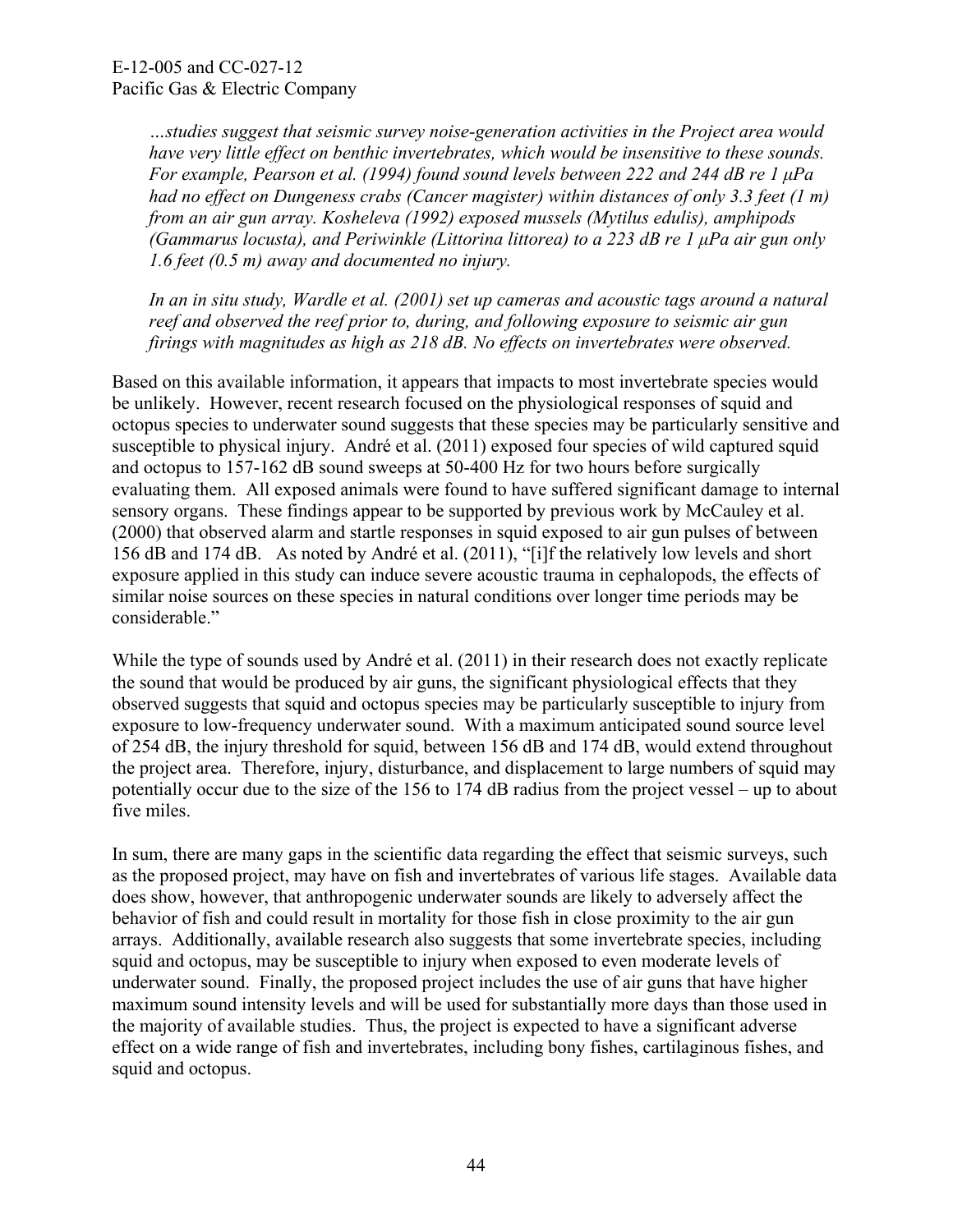## *Fish and Invertebrate Eggs and Larvae*

Although limited information is available regarding the effects of underwater sound on eggs and larval organisms in the water column, the few available studies suggest that larval organisms and eggs in close proximity to a high-energy sound source are likely to experience severe injury and mortality. The draft Environmental Assessment (Appendix E) cited several studies that evaluated the effects of underwater sound on specific species at different distances. These studies used varying sound levels and distances to determine effects on particular species, and, although results were not consistent, they generally suggest that the range in which these organisms are killed or injured are typically in the tens of feet from sound sources of comparable intensity to the proposed air guns. For example, as noted in Appendix E to the draft Environmental Assessment:

*Eggs and larvae that are closer than 3 m (10 ft) can be damaged by individual air guns, and Davis et al. (1998) calculated that some mortality can occur at a distance of up to 5.5 m (18 ft) from the largest array. They estimated a volume for a zone of lethality as 1,965 m3 per shot, given a typical air gun array of 3,000 to 4,000 in3. Holliday et al. (1987 cited in Davis et al. 1998) found that 2-day old anchovy larvae were more sensitive compared to older larvae and adults (Table 3).* 

| <b>Stage</b>    | <b>Effect</b>       | <b>Notes</b>    | Peak Pressure' (kPa) |
|-----------------|---------------------|-----------------|----------------------|
| Larvae          | 50% Mortality       | 2 d old         | 100                  |
|                 |                     | 4 d old         | 75                   |
| Adults (100 mm) | Swim bladder damage | Damage occurred | 90                   |
|                 |                     | No damage       | 40                   |

Table 3. Larval and adult anchovy mortality and damage from 75 to 90 kPa (217-220 dB re 1 µPa 0-peak). Data from experiments by Holliday et al. (1987 cited in Davis et al. 1998).

Based on these studies, the 5.5-meter radius "zone of lethality" described by Davis et al. (1998) is considered an appropriate and conservative threshold for assessing the extent of expected planktonic losses. In response to requests for information from Commission staff and the California Department of Fish and Game, PG&E on September 25, 2012 provided an impact assessment that used the 5.5-meter distance from the air guns as the area within which planktonic organisms would not be expected to survive due to sound exposure. The assessment calculated the volume of water within the project area that would be within this distance of the air guns as they were being fired during the survey. It used data collected from a 1997-99 entrainment study conducted offshore of DCPP to estimate the density and diversity of larvae expected to be within this volume of water, and assumed 100% mortality for the larvae within this water volume. Due to lack of data, PG&E's analysis did not assess the expected mortality of pelagic fish eggs that would result from survey activities, but stated that "the same or somewhat lower mortality rates would apply."

PG&E's analysis concluded that survey tracks totaling 1,608 miles in length would result in roughly 65 billion gallons of seawater being within the 5.5 meter radius "zone of lethality" of the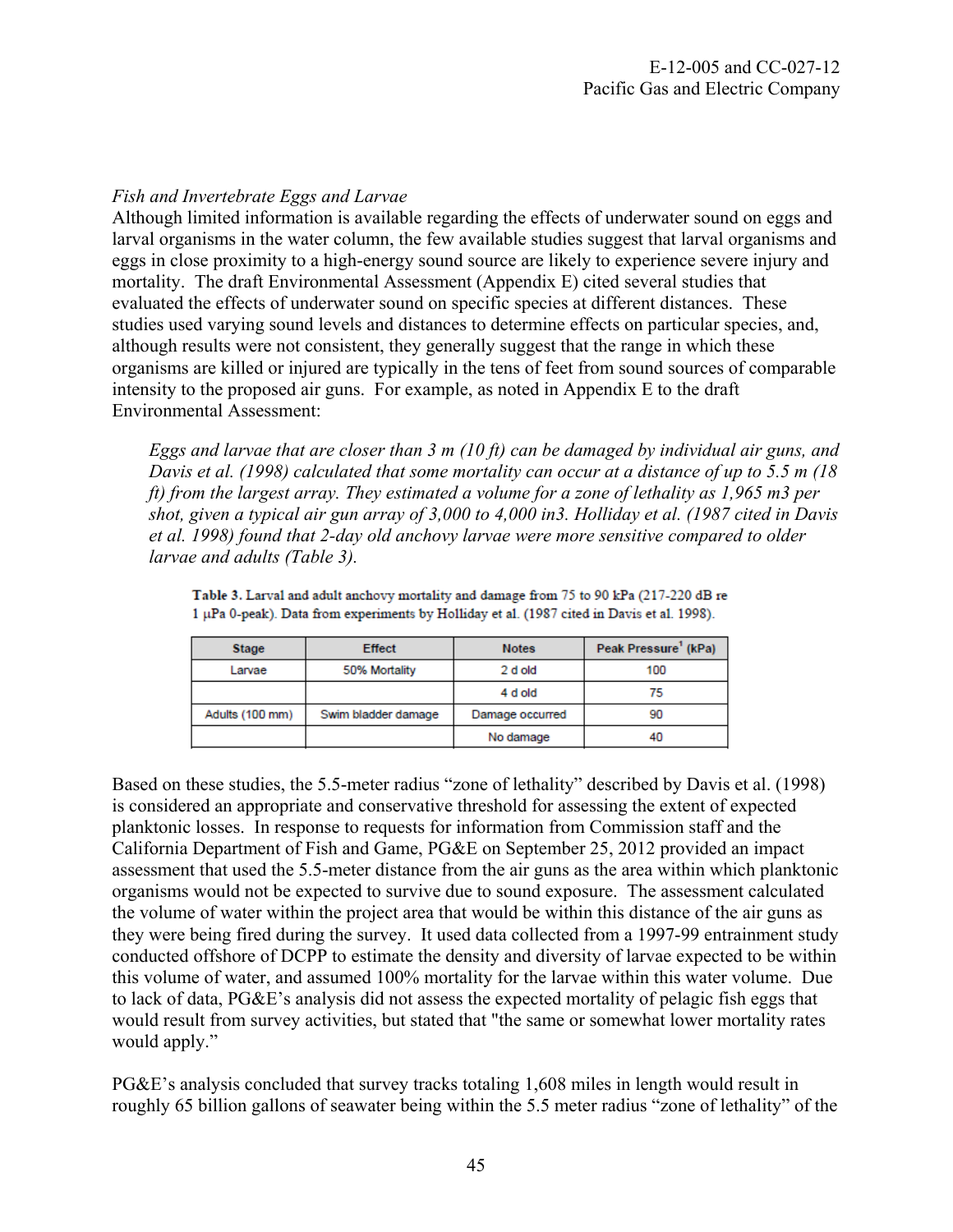air guns. Based on the results of the 1997-99 DCPP entrainment sampling, the analysis additionally concluded that this volume of seawater would be expected to contain from 8.56 to 9.20 million fish larvae. Accordingly, with the assumed 100% mortality to larvae within this water volume, PG&E's analysis concluded that the project was expected to cause the mortality of up to 9.2 million larval fish within the project area, along with an unknown number of fish eggs. However, the project evaluated in the September 25, 2012 report from PG&E was subsequently modified and reduced in size PG&E's updated evaluation, provided on October 31, 2012, states that the currently proposed survey tracks would have the full array of air guns firing over a total length of about 576 miles for a total water volume in the "zone of lethality" of about 23 billion gallons (although this does not include operations during turns with only the mitigation air gun firing). Assuming the larval densities are the same for both the previously evaluated and currently evaluated survey track lengths, the expected level of mortality would be about 36% of 9.2 million, or approximately 3.3 million larvae.

The DCPP sampling data show the dominant species represented in this number are northern anchovy, Pacific sardine, kelp/gopher rockfishes, northern lampfish, and blue/olive rockfish. PG&E's analysis concluded that this level of mortality was insignificant when compared to the overall number of larvae from these species within the study area and when compared to natural predation of these species. However, for several reasons detailed below, PG&E's analysis does not adequately support this conclusion and appears to underestimate the project's effects.

Evaluating the effects of removing this amount of larval fish on the offshore ecosystem and on adult fish populations is complex. Three methods are typically used for such analysis – the "Adult Equivalent Loss" (AEL) method, the "Fecundity Hindcasting" (FH) approach, and the "Empirical Transport Model" (ETM) and the related "Area of Production Foregone" (APF), which is derived from the ETM approach. All three methods have been used to determine the effects of larval losses that result from a stationary intake drawing in seawater for a power plant, desalination facility, or similar industrial use, with the APF approach developed most recently to approximate the amount of lost ocean productivity these organism losses represent. ETM is used to identify the proportional mortality of the losses – that is, the number of organisms killed compared to the number of organisms in the source water area that have the potential to be killed. The proportion may be different for each species because each has a different concentration per unit volume of water and has a different source water area because they are susceptible to entrainment during a different number of days or weeks of life stages – for example, a species that grows slowly and cannot swim away from an intake for its first several weeks of life may have a source water area that extends dozens of miles upcoast or downcoast, depending on the speed of the current that carries it towards the intake. This proportional mortality can then be used to identify the APF – that is, the number of acres of different types of ocean or estuarine habitat types needed to replace the productivity represented by these lost organisms. PG&E's analysis, which used a modified version of this approach, is the first analysis known to staff that applies this approach to a mobile array of air guns instead of a stationary intake. While the analysis includes some reasonable assumptions, several questions remain about the appropriateness of the data used and whether the approach used in the analysis accurately characterizes the likely impacts.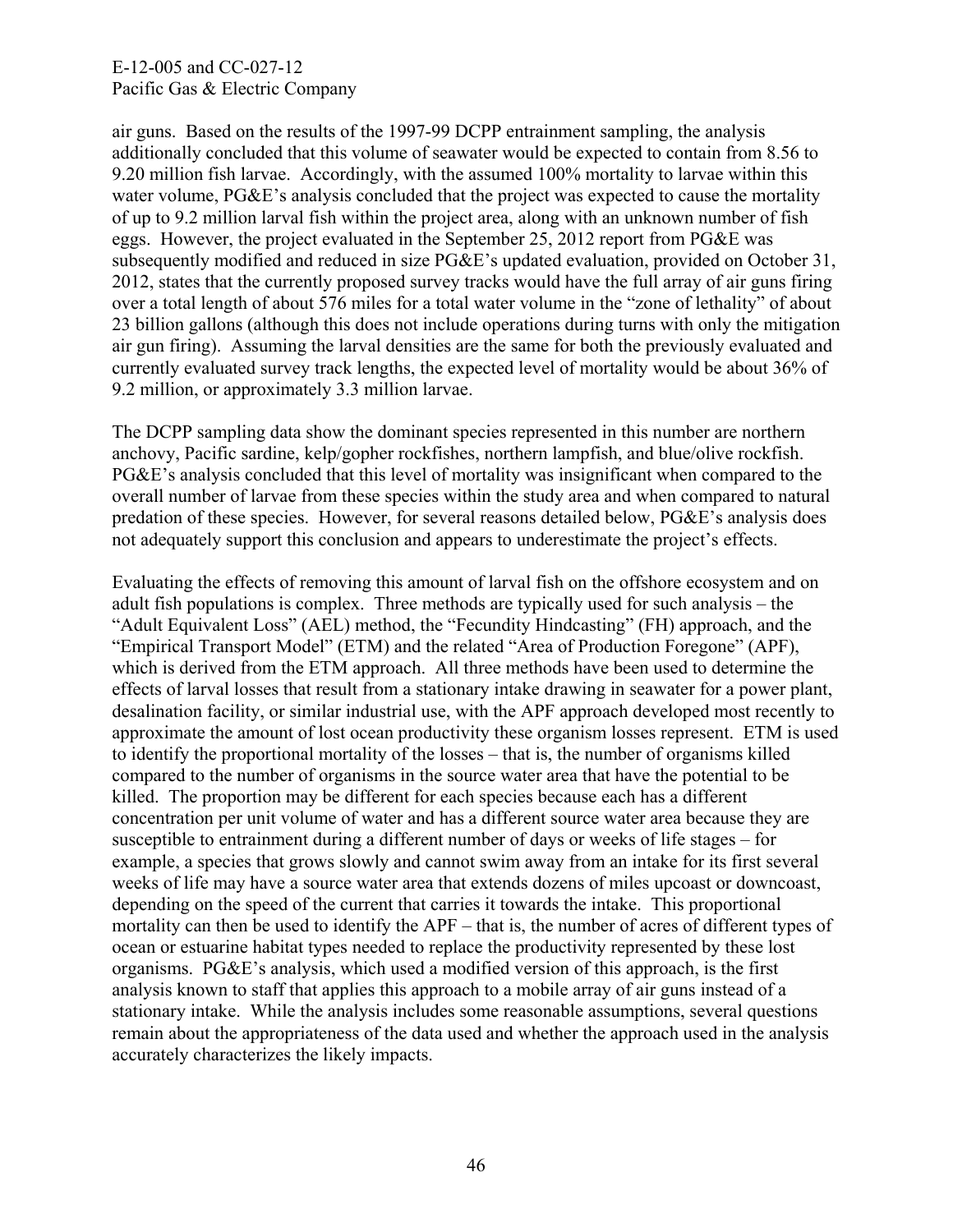**Appropriateness of Data Used:** Most of PG&E's proposed survey would occur in deep water offshore, but the entrainment data used in the analysis was primarily from shallow areas with different biological characteristics. As noted above, PG&E used sampling data collected in 1997-99 from nearshore waters off of DCPP. Samples were collected from several transects parallel to the shoreline, with the most seaward transect about a mile from shore. Most of the sampling locations were in areas with water depths of less than 60 meters. Even so, the samples showed distinct differences in the species types and abundance collected in the nearshore and shallower waters and those in the deeper offshore areas. Most of PG&E's proposed seismic survey would occur in areas much farther offshore and with significantly deeper waters than these sampling locations – for instance, roughly two-thirds of the survey area is more than three miles offshore, with depths of more than 400 meters and an overall average depth of more than 100 meters. The biological gradient observed in the 1997-99 sampling showed significant differences between species collected near the shoreline and those collected in areas of about 60 meters depths, suggesting that the community of species that would be affected by the proposed survey would be much different than those used as the basis of PG&E's recent analysis. It is therefore not clear that PG&E's assessment accurately describes the potential impacts to the planktonic community.

Modifying the assessment to include additional data with the 1997-99 nearshore data (i.e., no more than a mile from shore) could provide a better representation of the types and expected abundance of larval species that would be affected by the project. One source of additional data may be the California Cooperative Oceanic Fisheries Investigations program (CalCOFI). CalCOFI has several sampling stations in federal waters offshore of Point San Luis near the proposed project area that could provide more appropriate data on representative larval fish species and density in the project area, which extends up to about 17 miles offshore. It is not clear, however, whether CalCOFI has conducted sampling at these nearby sites during the fall season. If fall sampling data are available, Commission staff recommends that it be incorporated into the analysis. Given the seasonal variability in larval fish diversity and abundance in the water column, offshore samples from spring and summer seasons may not accurately represent the species types and numbers present during the proposed survey period; however, PG&E could review those spring/summer sampling data to determine the degree of correlation to the DCPP sampling data, which may allow partial inclusion of the offshore CalCOFI data to improve the analysis.

 **Appropriateness of Approach Used:** PG&E's analysis used the upper 100 meters of water within the survey area as the basis for the expected project impacts. By doing so, the analysis substantially underestimated the proportional mortality that would result from the survey, and thereby discounted the significance of the survey's potential effects. The analysis assumed that larval mortality would be limited to areas within 5.5 meters of air guns that would be towed at a depth of about 10 meters; therefore, the area of the water column within which larvae would be subject to mortality would be no more than about the uppermost 16 to 20 meters. However, rather than use this upper part of the water column as the source water area, the analysis based its proportional mortality calculations on the upper 100 meters of water within the survey area. By including these substantial volumes of water within which plankton are not likely to be affected, the analysis significantly underestimated the proportional effects on the various species. Further, any diurnal differences in the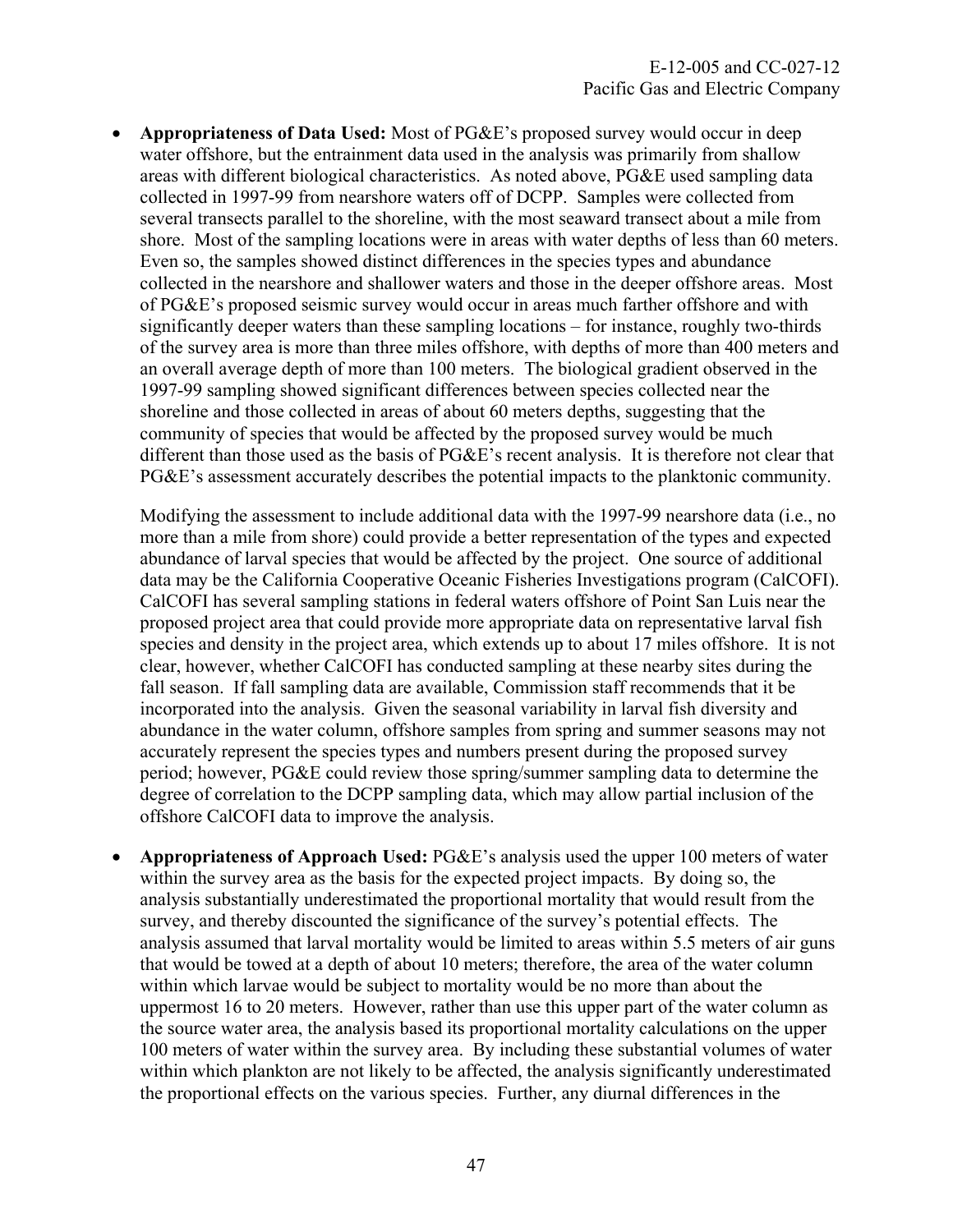composition of the plankton community – i.e., detecting species that emerge from or descend to deeper waters during the day or night – are already included in the data, since samples were taken over 24-hour periods. It is therefore not necessary to include the deeper parts of the water column in the analysis.

Conducting the analysis using just the top 20 meters of the water column as the source water area would substantially increase the expected proportional mortality of the survey – that is, the larvae affected by the survey would represent a larger proportion of the total larval population in the top 20 meters of the survey area than the total population living in the entire 100+ meter depths of the water column. Even though larval densities are generally higher in the upper water column than the lower, recalculating the source water area using just the top 20 meters is likely to significantly increase the proportional mortality and the overall effect of the survey on the planktonic community.

While modifying PG&E's analysis to address the above concerns would likely improve the impact assessment, there would remain a substantial degree of uncertainty. The estimates of expected plankton mortality due to in-water sound are based on a limited number of studies, most of which were done in other areas and on species not present in the survey area. For example, available studies discuss effects on local northern anchovies and Dungeness crab, but also Atlantic cod and species offshore of Nova Scotia and Norway or in the Black Sea. As noted in the project's Environmental Assessment (see Appendix E, page 3 of Addendum 1, "Responses to Issues Raised During a November 2, 2011 Meeting with Fishers at Port San Luis", PG&E states: "There are a number of other gray literature studies of the effects of sound on developing eggs and larvae; none provide conclusive evidence on this topic that is germane to most Pacific Coast species. Indeed, one can conclude that there is a total dearth of material on this topic and it is an area of research that needs rigorous experimental evaluation. In summary, the few studies on the effects on eggs, larvae, and fry are insufficient to reach any conclusions with respect to the way sound would affect survival. The level of uncertainty might be reduced by using additional assessment methods, such as the above-referenced AEL and FH methods, which calculate the effects of plankton losses on adult fish populations. However, these methods have been used primarily to determine effects on commercially-important fish species, and rely on having extensive knowledge about the affected species' life history, which is unavailable for most species in the survey area. These methods are not as useful for identifying the effects of planktonic losses on food web dynamics, community structure, or other similar ecosystem functions. Additionally, and as noted above, there are apparently no studies describing the lethal or sub-lethal effects of the project's air guns on fish eggs, so this would remain an area of uncertainty.

Based on the data used by PG&E and the assessment provided, it is likely that the survey would result in mortality to about 3.2 million fish and invertebrate larvae in the project area and an unknown number of fish eggs. The proposed project does not include measures to mitigate for this adverse effect. Further, given the paucity of relevant data and studies, as well as the questions about the suitability of the submitted assessment in accurately characterizing likely effects, it is not clear that the extent of this adverse effect, or its significance, has been adequately assessed. Nonetheless, the evidence shows the proposed project would adversely affect larvae and fish eggs, and the Commission finds that it does not include measures to minimize or mitigate these effects, as required under Section 30231.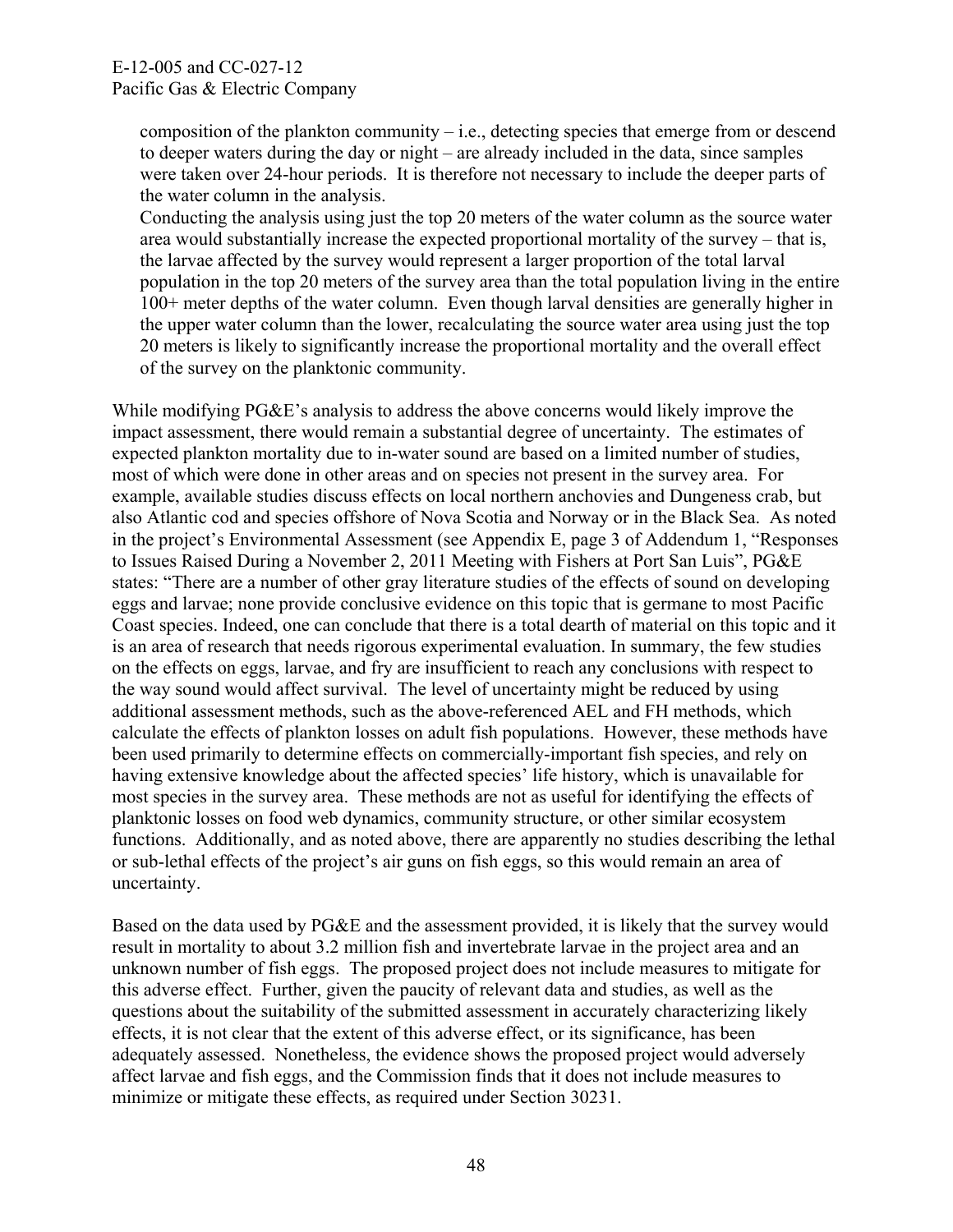## **Wildlife Entanglement**

The proposed hydrophone streamers, air-gun array and associated equipment that would be towed behind the survey vessel have the potential to entangle marine wildlife.

#### *Hydrophone Streamers*

The proposed towing of four 3.7 mile long cable streamers, an air-gun array and associated equipment behind the project survey vessel presents an entanglement risk to marine wildlife. Sea turtles and marine mammals could become trapped by or wrapped around the air gun array, hydrophone streamers, cables, buoys, or other deployed seismic gear, which could cause injury or fatal drowning. Although PG&E would use marine mammal monitors, the survey is to be carried out on a 24 hour basis during a period in the fall/winter that is often characterized by weather and sea state conditions that would likely reduce the ability of marine mammal observers to effectively sight marine wildlife. The proposed use of passive acoustic monitoring is expected to slightly increase the chance that marine mammals in the area would be identified, but this technology is not effective in identifying the location of the marine mammals relative to the vessel or streamer array and is not capable of detecting sea turtles. In addition, the length of the streamers  $-3.7$  miles – means that portions of them would extend a great distance from the survey and scout vessels that would support the marine mammal monitors. Therefore, marine wildlife may be able to approach to within close proximity of the project equipment without being observed. Further, the project vessel would respond to observations of marine wildlife within the safety or exclusion zone by reducing speed, not removing the source of potential entanglement from the area.

While a reduction in speed may reduce the potential for entanglement of marine wildlife approaching in some directions, this measure may not be an effective means of responding to animals approaching from all directions. However, given the lengthy process required to deploy and recover the streamers, air gun arrays, and associated equipment, removal of this equipment when marine wildlife is observed near the vessel or streamers is not a feasible option. The most effective means of reducing the potential for entanglement to occur would be for project activities to be carried out during the period of lowest marine mammal and sea turtle density in the project area. As discussed previously, available information regarding marine mammal and sea turtle presence and abundance in the project area suggests that November 1 through December 15 is the period of lowest expected density. If this project were otherwise consistent with Coastal Act requirements, the Commission could condition an approval of the project to require that active air gun operations be limited to the period of November 1 through December 15. This would reduce the likelihood of this wildlife entanglement in project equipment.

## **Ship Strikes**

The proposed project includes the transit of at least one large vessel to the project area and the use of three additional smaller vessels within the project area for an estimated 33 days. The primary project vessel is being held in Astoria, Oregon and is proposed to travel approximately 1000 miles to the project area. In addition, the proposed survey would involve approximately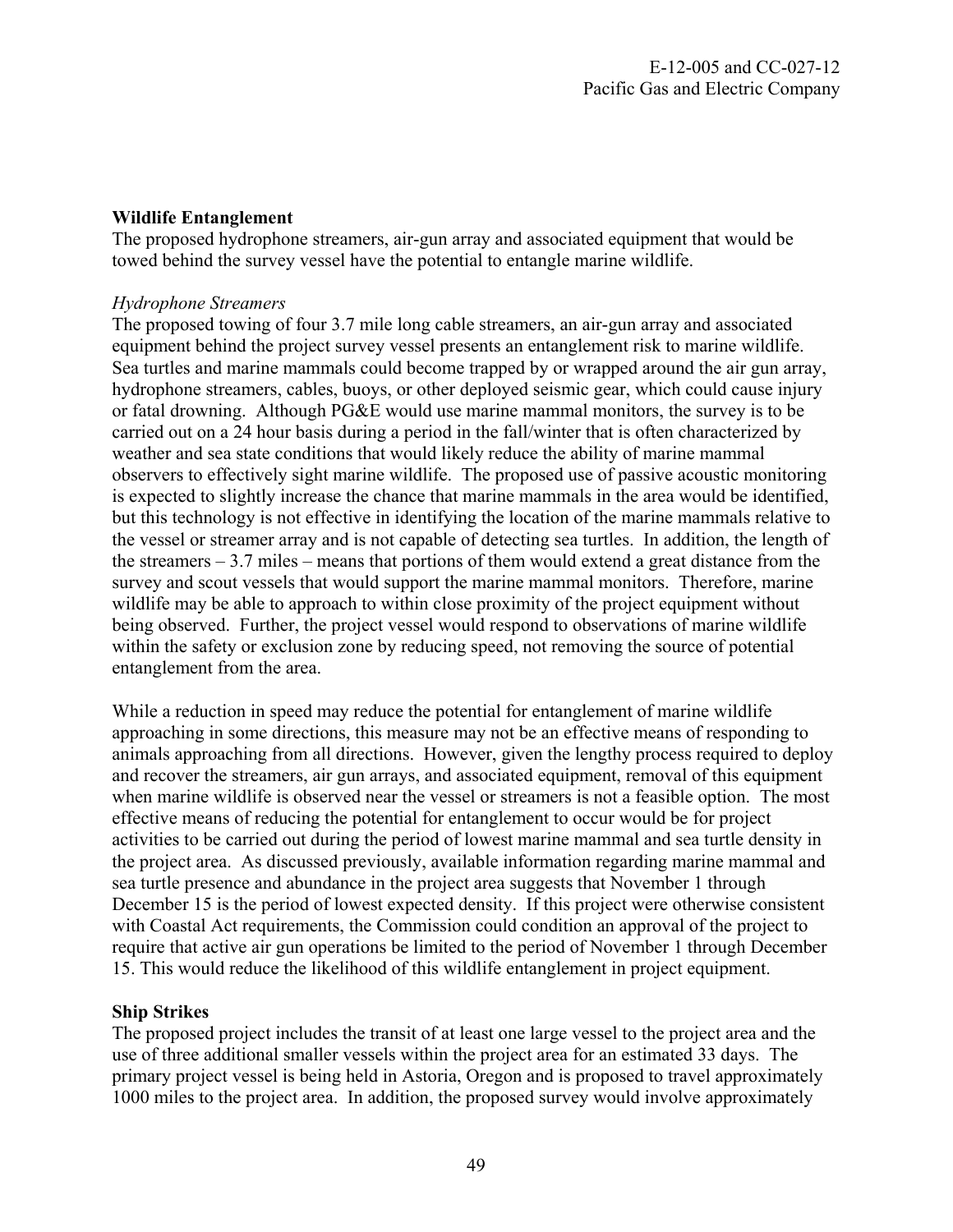900 additional miles of survey tracks in Estero Bay for a combined total of nearly 2000 miles of vessel travel by the primary survey vessel, the 235-foot *R/V Marcus Langseth*. Three additional support vessels would also be used during the project, the 110-foot *Nushagak Spirit*, the 100-foot *Michael Uhl*, and the 80-foot *Enterprise*. These vessels would be expected to travel at least 1000 miles during the proposed survey since they would follow the survey vessel. The *Michael Uhl* is a local vessel and would not be required to travel to the project area. PG&E has not provided the current locations and travel distances for the other two support vessels.

Although any oceangoing vessel may be involved in a ship strike with marine wildlife, larger, fast moving vessels are most typically associated with collisions and are the predominant cause of collisions that result in death to marine wildlife. Among the three primary project vessels, the 235-foot *R/V Marcus Langseth* is the largest. This vessel is not known to have been involved in a ship strike since it began operation for the National Science Foundation in 2007, but similar large research vessels operating in California have been known to strike and kill marine wildlife, including large whale species. As a recent example, a similar seismic research vessel, the 176 foot *Pacific Star*, struck and killed an adult blue whale in mid-October of 2009 during lowenergy seafloor mapping activities off the coast of northern California.

The EIR notes that:

 *…* 

*Sea turtles, fish, or marine mammals could be disturbed or struck by the vessels during mobilization to the Project area. As reported in Jensen et al. (2003), of 11 species of whales known to be hit by ships, fin whales (Balaenoptera physalus) are struck most frequently; right whales (Eubalaena glacialis and E. australis), humpback whales (Megaptera novaeangliae), sperm whales (Physeter catodon), and gray whales (Eschrichtius robustus) are also commonly hit. Of 292 large whale ship strikes reviewed in 2004, a total of 48 were known to result in injury and 198 resulted in mortality. No injuries to the whale were reported in only seven ship strike cases. The average vessel speed in 58 of the reported cases that resulted in ship strikes was 18.6 knots (34.4 km per hour), with speed ranges falling into one of three categories: 13 to 15 knots (24 to 38 km per hour), 16 to 18 knots (29.6 to 33.3 km per hour), and 22 to 24 knots (40.7 to 44.4 km per hour) (Jensen et al. 2003).* 

*As noted above, the Project-related vessels would typically travel at speeds of approximately 10 to 12 knots (18.5 to 22 km per hour), which is lower than the range of speeds associated with marine mammal collisions (greater than 13 knots [24 km per hour] [Jensen et al. 2003]) during transit to the site. However, lethal collisions, even with slowmoving survey boats, have recently occurred in the region and the risk of collisions may increase at night when surface feeding rates increase.* 

*During mobilization and demobilization, the survey vessel's activity would be equivalent to that of similar vessels in the area, such as fishing boats and commercial vessels.* 

Regarding the potential for vessel collisions to occur with marine wildlife during active operations, the EIR notes that some whale species in central California, including blue whales, have been shown to be particularly susceptible to ship strikes and that the risk of collisions may increase at night when surface feeding behavior in these whales becomes more common.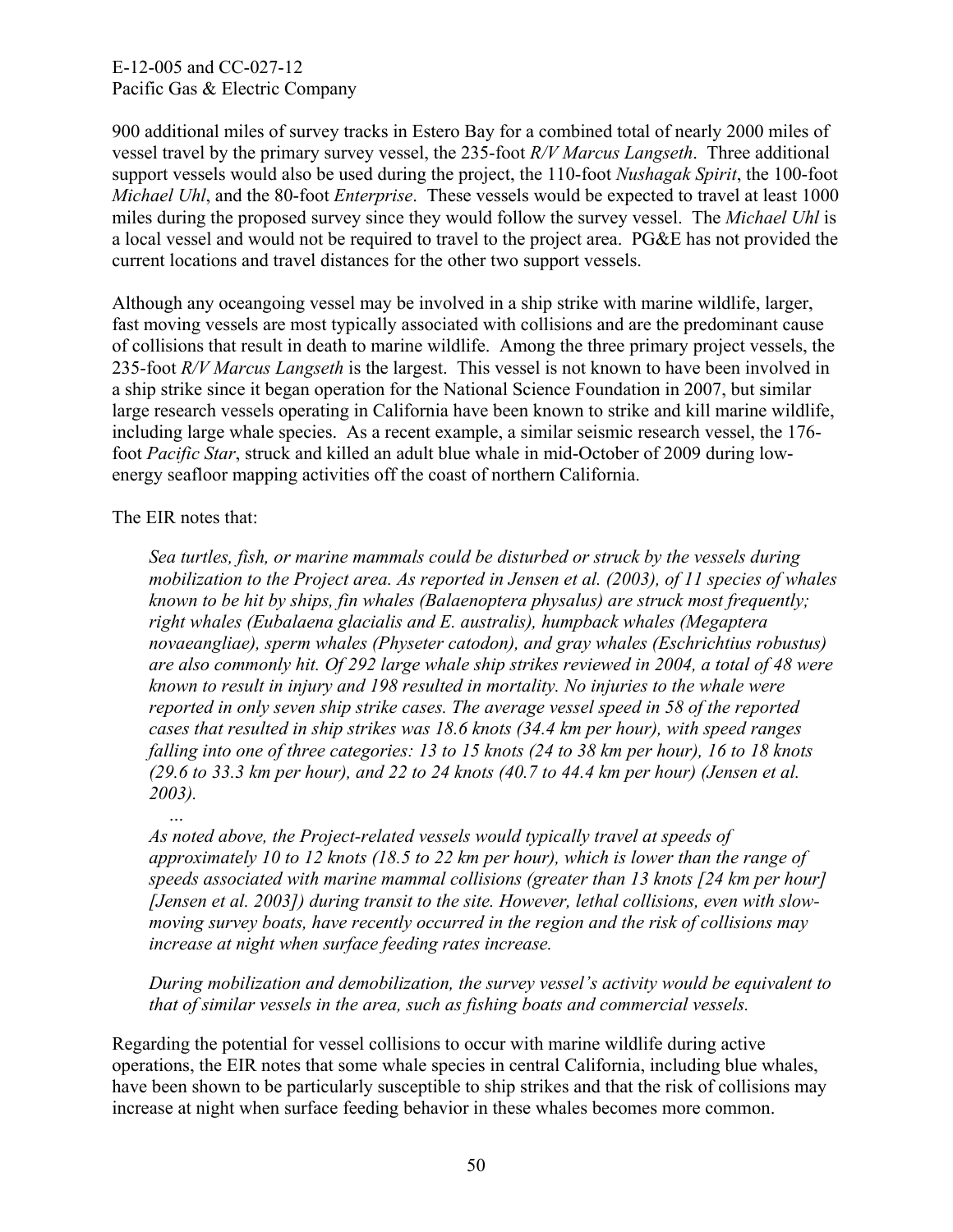The potential occurrence of ship strikes would be reduced primarily by the low proposed speeds of the project vessels during survey operations, the use of marine mammal observers on the project vessels, and the adherence of project vessels to appropriate safety protocols. In its approval, the CSLC is requiring PG&E to prepare and implement a Marine Wildlife Contingency Plan. On October 17, 2012, PG&E submitted to the Commission a draft plan that includes commitments to: (1) maintain at least three dedicated protected species observers onboard of all of the project support vessels during transit to the project area; (2) carry out these transits during daylight hours; (3) have the protected species observers positioned on the vessel with a clear view of the area in the direction of and adjacent to the course of travel to look for marine wildlife; (4) maintain a minimum distance of 1,640 feet from any observed marine mammals or sea turtles; (5) slow the vessel or change course as necessary in order to maintain this distance and avoid contact; (6) initiate a series of whale specific safety measures; and (7) immediately record key information regarding any collisions and report them to the NMFS Stranding Coordinator, DFG, and CSLC staff.

While these measures would reduce the potential occurrence of collisions between project support vessels and marine wildlife, the plan does not specify that such measures would also apply to the primary research vessel, the *R/V Langseth*. In order to ensure that the risk of collision is reduced, the Commission could require that PG&E's Marine Wildlife Contingency Plan include standard measures for this vessel as well, such as the use of marine mammal observers during daylight hours, and reduced vessel speeds (less than ten knots) near areas in which whales have been sighted. With the addition of such a requirement, the Commission could find that PG&E would be minimizing the potential risk the project would pose to marine wildlife from ship strikes.

#### **Marine Protected Areas**

The California Marine Life Protection Act Initiative process in the central coast study region was carried out from 2004 to 2007 with collaboration, input, and expertise from a wide variety of stakeholders, scientists, and experts. The goal of this process was to redesign California's system of marine protected areas (MPAs) to function as a network in order to: increase coherence and effectiveness in protecting the state's marine life and habitats, marine ecosystems, and marine natural heritage, as well as to improve recreational, educational and study opportunities provided by marine ecosystems subject to minimal human disturbance. Ultimately, this process resulted in the identification of specific areas within state coastal waters which supported unique assemblages of diverse species and habitats which, if provided with additional protection from injury, disturbance, and loss, would be expected to: 1) protect the natural diversity and abundance of marine life, and the structure, function and integrity of marine ecosystems; 2) help sustain, conserve and protect marine life populations, including those of economic value, and rebuild those that are depleted; 3) improve recreational, educational and study opportunities provided by marine ecosystems that are subject to minimal human disturbance, to manage these uses in a manner consistent with protecting biodiversity; 4) protect marine natural heritage, including protection of representative and unique marine life habitats in California waters for their intrinsic values; 5) ensure California's MPAs have clearly defined objectives, effective management measures and adequate enforcement and are based on sound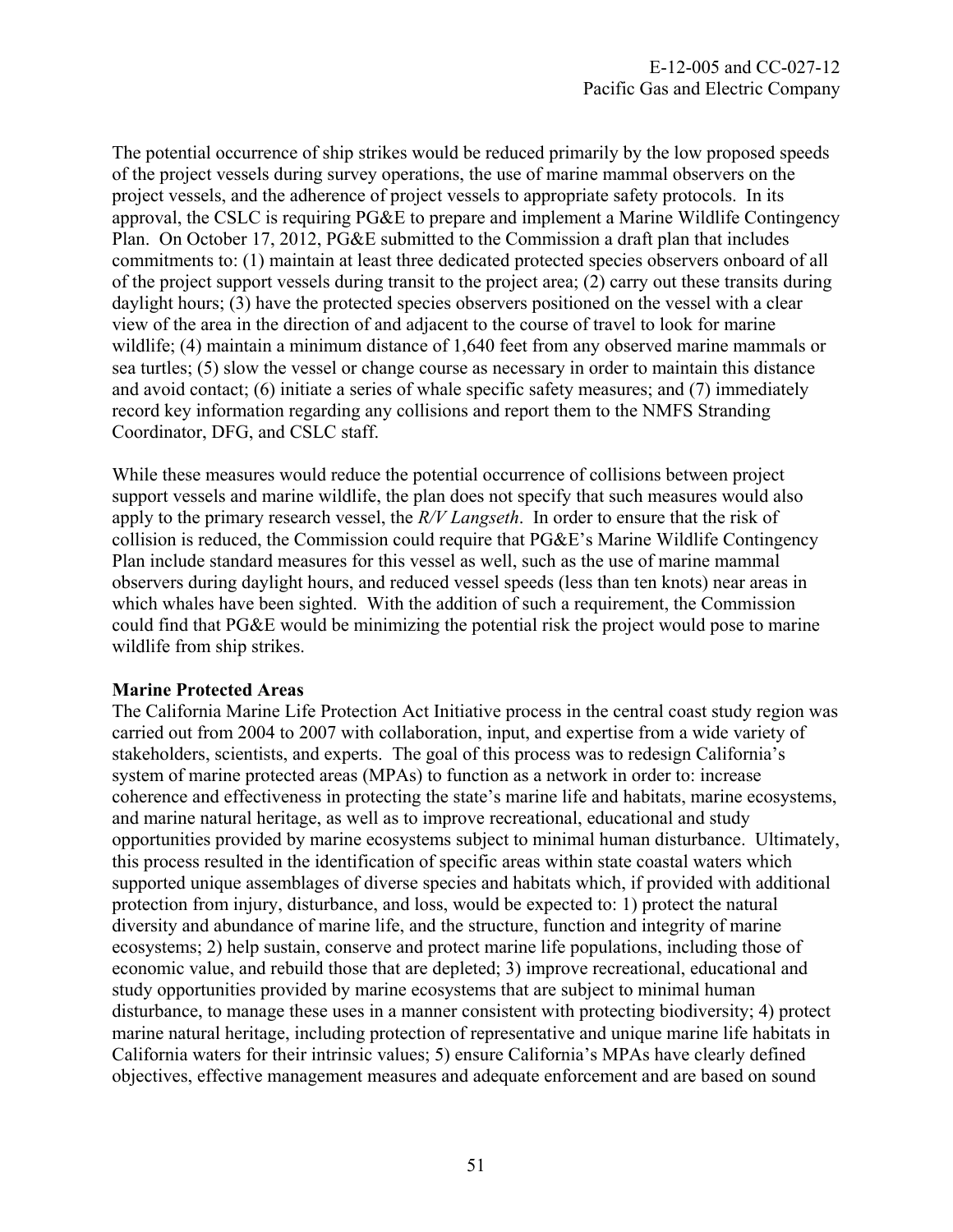scientific guidelines; and 6) ensure the State's MPAs are designed and managed, to the extent possible, as a network.

On April 13, 2007, the Fish and Game Commission voted unanimously to adopt 29 marine protected areas (MPAs) covering many of those areas along the central coast that were identified as particularly important through the Marine Life Protection Act Initiative process due to the habitats and species of special biological significance they support. The proposed project would include high-energy seismic survey activities in close proximity to two of these 29 MPAs, the Point Buchon State Marine Reserve and Point Buchon Marine Conservation Area. In addition, the project would also result in elevated sound levels within the White Rock State Marine Conservation Area. The discharge of elevated sound levels into these MPAs has the potential to result in the disturbance, injury, and loss of marine life within the MPAs.

Section 30230 of the Coastal Act requires, in part, that special protection be given to areas and species of special biological significance. Given the collaborative stakeholder process and detailed scientific evaluation that informed the designation of the Point Buchon State Marine Reserve, Point Buchon Marine Conservation Area, and White Rock State Marine Conservation Area all three of these MPAs are considered to support areas and species of special biological significance. The Commission must therefore find that the proposed project provides all three areas with special protection. Given all of the project's expected impacts, described above, the proposed use of high-energy air guns in the nearshore and offshore waters adjacent to the Point Buchon MPAs clearly does not provide these areas with special protection. The Commission therefore finds that the proposed project is inconsistent with Section 30230 of the Coastal Act.

#### **Conclusion**

The Commission finds that, for the reasons discussed above, the proposed project would result in adverse impacts to marine resources and the biological productivity of coastal waters. These adverse effects include behavioral harassment and potentially injurious physiological effect on large numbers of marine mammals; the loss of fish and invertebrate eggs and larvae; the injury, disturbance, and loss of adult fish and invertebrates; and damage to marine protected areas. While the use of marine mammal monitors, the relatively low speed of the research and support vessels and other mitigation measures may reduce some of these impacts, such measures are limited in their effectiveness under expected project conditions, so these impacts are likely to occur to some degree regardless of the inclusion of impact reduction measures.

In addition, the proposed project has the potential to result in additional adverse impacts to marine biological resources through entanglement of marine wildlife in project equipment and ship strikes. These latter impacts, however, could be addressed through imposition of additional mitigation measures.

For these reasons, the Commission finds the proposed project inconsistent with Sections 30230 and 30231 of the Coastal Act. However, this project qualifies for special consideration under the Coastal Act's coastal-dependent industrial "override" policy (Coastal Act Section 30260), which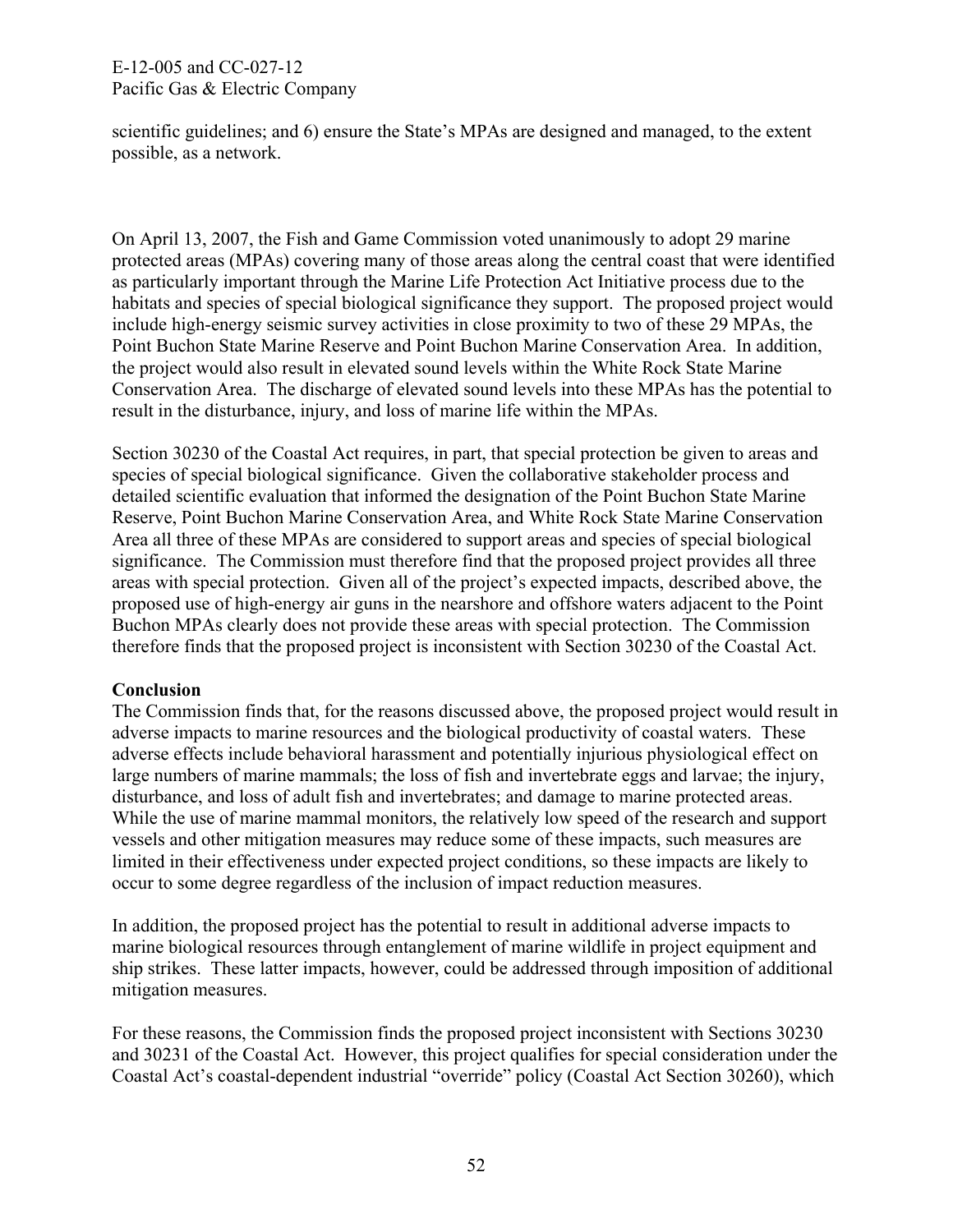is discussed in the Coastal Dependent Industrial Override Section of this report. See Section M of this report.

## **H. COMMERCIAL AND RECREATIONAL FISHING**

Section 30234.5 of the Coastal Act states:

*The economic, commercial, and recreational importance of fishing activities shall be recognized and protected.* 

## **Commercial Fishing**

Commercial fishing is an important component of the regional economy in San Luis Obispo County. The County's LCP, which the Commission may use for guidance, identifies commercial fishing as a top priority coastal use.<sup>[14](#page-53-0)</sup> The area's commercial fishing activities focus on several species, including crab, various rockfish, and pelagic species such as salmon and albacore. The commercial fishery employs a range of gear types, including trawl, gill net, trap, diving, roundhaul nets, and hook-and-line. Most of the area's commercial fishing is conducted out of Morro Bay Harbor or Port San Luis Harbor. Although the proposed survey is relatively short-term, it would cause adverse fishing-related effects in areas important to the local commercial fishing interests and is likely to result in some degree of longer-term effects on fishing.

#### **Commercial Fishing Data**

 $\overline{a}$ 

Commission staff used several data sources, including "fish catch blocks", commercial landings, and seasonal records to assess the importance of the area's commercial activities and possible survey-related effects on those activities, as described below:

 **Fish Catch Blocks:** The California Department of Fish and Game (DFG) collects commercial catch data using "fish catch blocks," which are mapped and numbered areas covering much of the state's offshore waters. Commercial buyers and recreational fishing vessels report catches within these blocks, each of which covers about 100 square nautical miles of marine waters. Although there are inaccuracies inherent in this reporting system (e.g., as explained in *Report on Marine Protection Act Initiatives* in Ecotrust 2006), it is has

<span id="page-53-0"></span><sup>&</sup>lt;sup>14</sup> The San Luis Obispo County Local Coastal Program includes the following policy in its Chapter  $5 -$ Commercial Fishing and Recreational Boating:

*Policy 1: Protection of Commercial Fishing and Recreational Boating Opportunities – Commercial fishing and recreational boating shall be protected and where feasible upgraded. Commercial fishing needs shall be assigned first priority. Recreational boating facilities shall be designed and located to not interfere with the needs of the commercial fishing industry. [THIS POLICY SHALL BE IMPLEMENTED AS A STANDARD.]*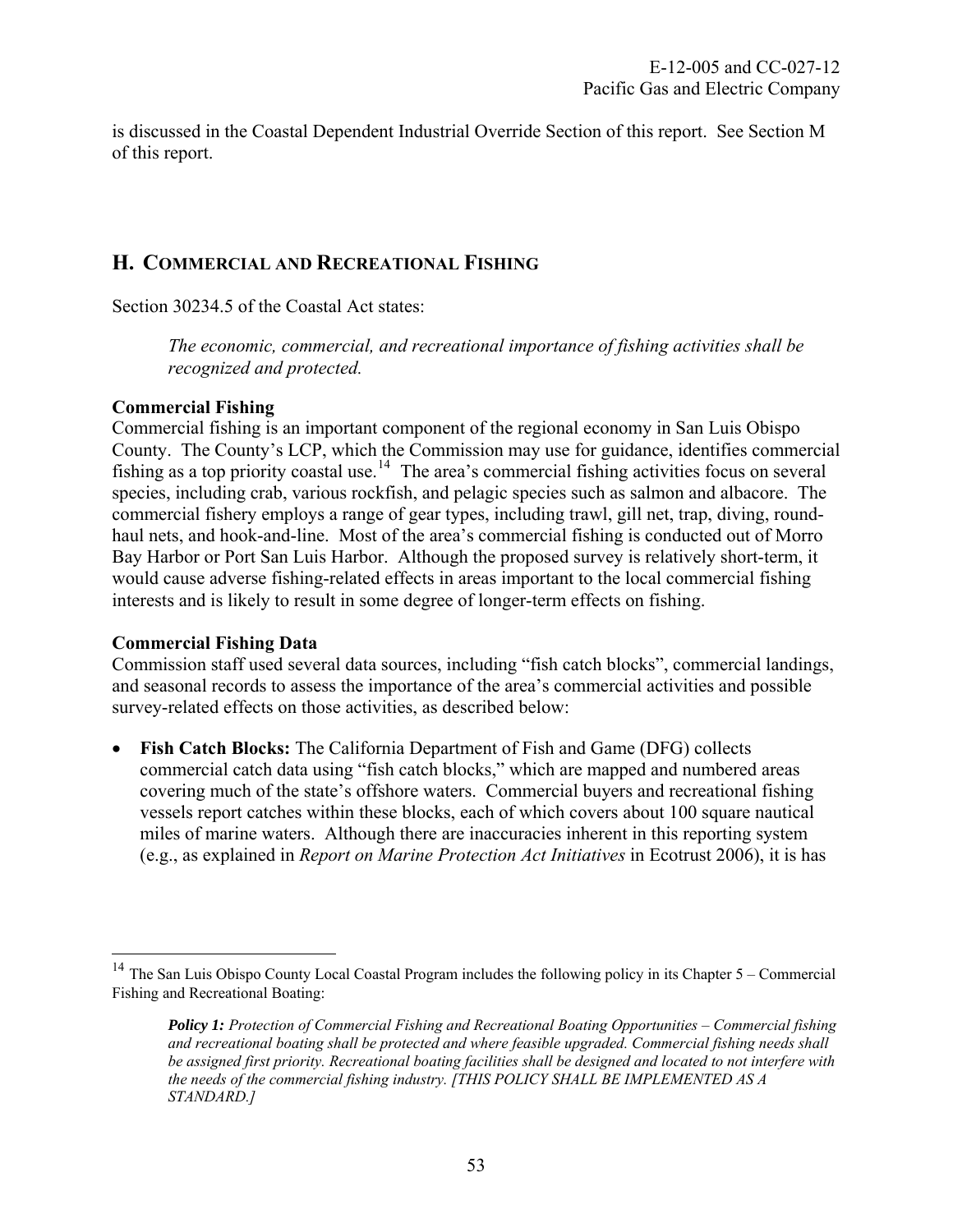provided an established means for the past several decades of reporting and characterizing fish catch in California's offshore waters.<sup>15</sup>

The footprint of the proposed survey, and the areas in which the survey's anticipated sound propagation levels are expected to affect marine life (as described in Section G of these Findings), are within portions of four blocks, including Fish Catch Blocks 607, 608, 615, and 616. Mobilization and demobilization of project equipment may affect other nearby areas. These catch blocks represent an important component of the area's commercial fisheries, as shown in the table below. It lists the total annual catch from the catch blocks, by weight and dollar value, for the most recent 10 years available  $-2001$  to  $2010 -$  as well as the main species caught within those blocks, in order of average weight (CSLC 2012).

| <b>Fish Catch</b> | <b>Predominant Species Caught</b> | Average       | <b>Average Value</b> |  |
|-------------------|-----------------------------------|---------------|----------------------|--|
| <b>Block</b>      |                                   | Weight (lbs.) | (current \$\$)       |  |
| 607               | Pacific sardine, market squid,    | 59,278        | \$110,495            |  |
|                   | pink shrimp                       |               |                      |  |
| 608               | Market squid, Dover sole,         | 56,297        | \$59,689             |  |
|                   | longspine thornyhead              |               |                      |  |
| 615               | Hagfish, market squid,            | 159,871       | \$371,799            |  |
|                   | sablefish                         |               |                      |  |
| 616               | Sablefish, chinook salmon,        | 20,946        | \$31,486             |  |
|                   | hagfish                           |               |                      |  |
| Total:            |                                   | 296,392       | \$462,974            |  |

 **Commercial Landings Data:** In addition to the information available from the Fish Catch Block System, commercial fishing data for the project area is available from landings reported at Morro Bay and Port San Luis. While "catch" refers to the amount and value of fish caught, and is reported in terms of weight and dollars, respectively, "landings" refer to the amount and value of fish brought in to the ports, with landings values representing the amount of money paid to the fishermen. Similar to the catch values above, these data do not provide an exact description of commercial fishing's importance in the area's economy – for example, they include fish landed by commercial fishing interests from outside the area, and do not include fish taken to other harbors by local commercial fishing interests – however, they provide a general measure of economic value. The table below, which is derived from the project EIR, provides the annual commercial landings for Port San Luis and Morro Bay for all gear types and species from 2000 to 2009. Although the annual landings are highly variable, they represent an average yearly value of about \$1.19 million at Port San Luis and about \$2.6 million at Morro Bay.

|                                     | 2000 | 2001        | 2002 | 2003 | 2004 | 2005 | 2006 | 2007 | 2008 | 2009 |
|-------------------------------------|------|-------------|------|------|------|------|------|------|------|------|
| <b>Port San Luis</b>                |      |             |      |      |      |      |      |      |      |      |
| <b>Weight</b> (in<br>millions lbs.) | 13   | 26          | 14   | 2.89 | .63  | 0.18 | 0.29 | 0.24 | 0.25 | 0.32 |
| Value (in                           | 14   | $2^{\circ}$ | .86  | .69  | 26   |      | .02  | 0.96 | 0.89 | 0.09 |

 $\overline{a}$ <sup>15</sup> Additional information about the Fish Catch Block System and data collection can be found at the DFG website: [http://www.dfg.ca.gov/marine/landings10. asp](http://www.dfg.ca.gov/marine/landings10.%20asp)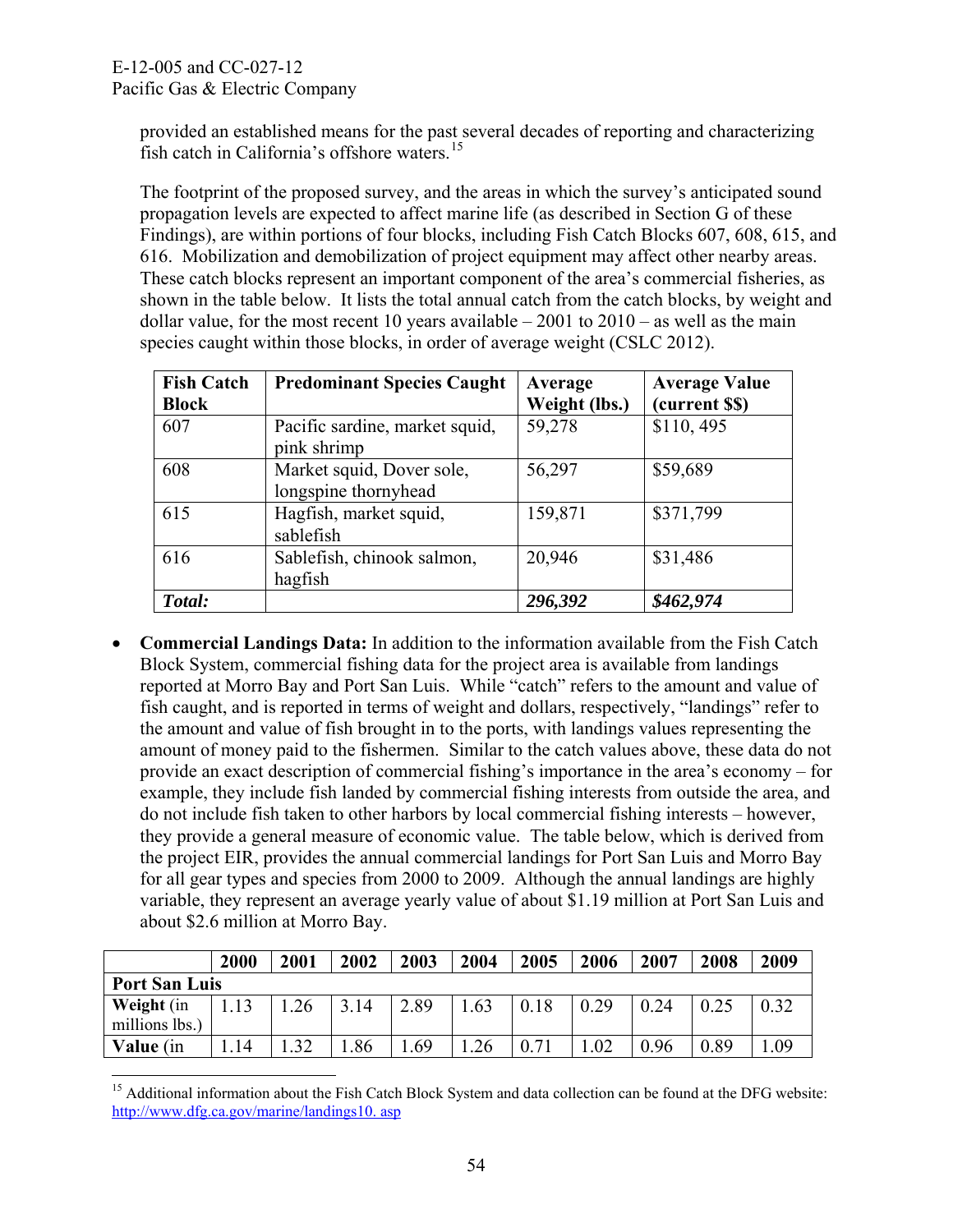| millions \$\$)   |      |      |      |      |      |      |      |      |      |      |
|------------------|------|------|------|------|------|------|------|------|------|------|
| <b>Morro Bay</b> |      |      |      |      |      |      |      |      |      |      |
| Weight (in       | 2.47 | 2.62 | .65  | 2.14 | 3.13 | .68  | 0.86 | 0.66 | 1.03 | 2.60 |
| millions lbs.)   |      |      |      |      |      |      |      |      |      |      |
| <b>Value</b> (in | 4.41 | 3.44 | 2.49 | 1.70 | 2.18 | 2.19 | 1.90 | 1.68 | 1.84 | 3.72 |
| millions \$\$)   |      |      |      |      |      |      |      |      |      |      |

Note: Dollar values are in current dollars (not adjusted for inflation). Source: CDFG 2011b, CDFG 2011e, BOEMRE 2011.

 **Seasonality of Fishing in Project Area:** The area's commercial fishing activity varies seasonally, with the peak fishing season generally occurring in the summer and lower or moderate levels during November and December. Data provided in the EIR (see EIR Table 4.13-5) show that catch totals during the November-December period for the past ten years represent between 10-15% of the average year's catch (i.e., about 140,000 lbs. of an annual total of about 1.07 million lbs.), with the average year's landings representing a similar proportion (i.e., about 370,000 lbs. of an annual total of about 3.025 million lbs.).

## **Recreational Fishing**

Recreational fishing is a similarly important part of the local and regional economy. Although the abundance of fish caught varies year-to-year, the proposed November-December survey period would generally coincide with parts of the peak seasons for several species that support recreational fishing activities, including charter boats and other fishing-related businesses in the area, as well as an active community of recreational divers and fishers. For example, the albacore season changes each year, but generally occurs sometime between August and November. The lingcod and rockfish seasons generally run from May through December. The project EIR, although based on a larger project than the currently proposed survey, nonetheless concluded that preclusion of recreational fishing during a peak season would cause a significant adverse effect. The EIR states:

*The Project would not restrict recreational fishing for the entirety of a peak season for all targeted species, and recreational fishing could still take place outside of the active Project area. However, for the purposes of this analysis, preclusion does occur during a peak season and is therefore significant.*

Numeric estimates of the proposed survey's effects on recreational fishing in the survey area are not available but, as stated in the EIR, the disruption of this activity due to the proposed project would result in significant and unavoidable impacts.

#### **Effects on Fishing Activities**

While the survey would result in some adverse impacts to commercial and recreational fishing, the Commission, for several reasons, cannot determine the exact effects of the proposed survey on these activities. For example, because commercial fishing data are tabulated by entire catch blocks and by full months, they do not allow for calculations to determine the effects of a survey occurring within only portions of those blocks or during just part of a month. Additionally, the survey would occur within only part of the offshore fishing grounds used by the regional fishing community, so its exact effects on the overall catch or landing totals are unclear. Still, we can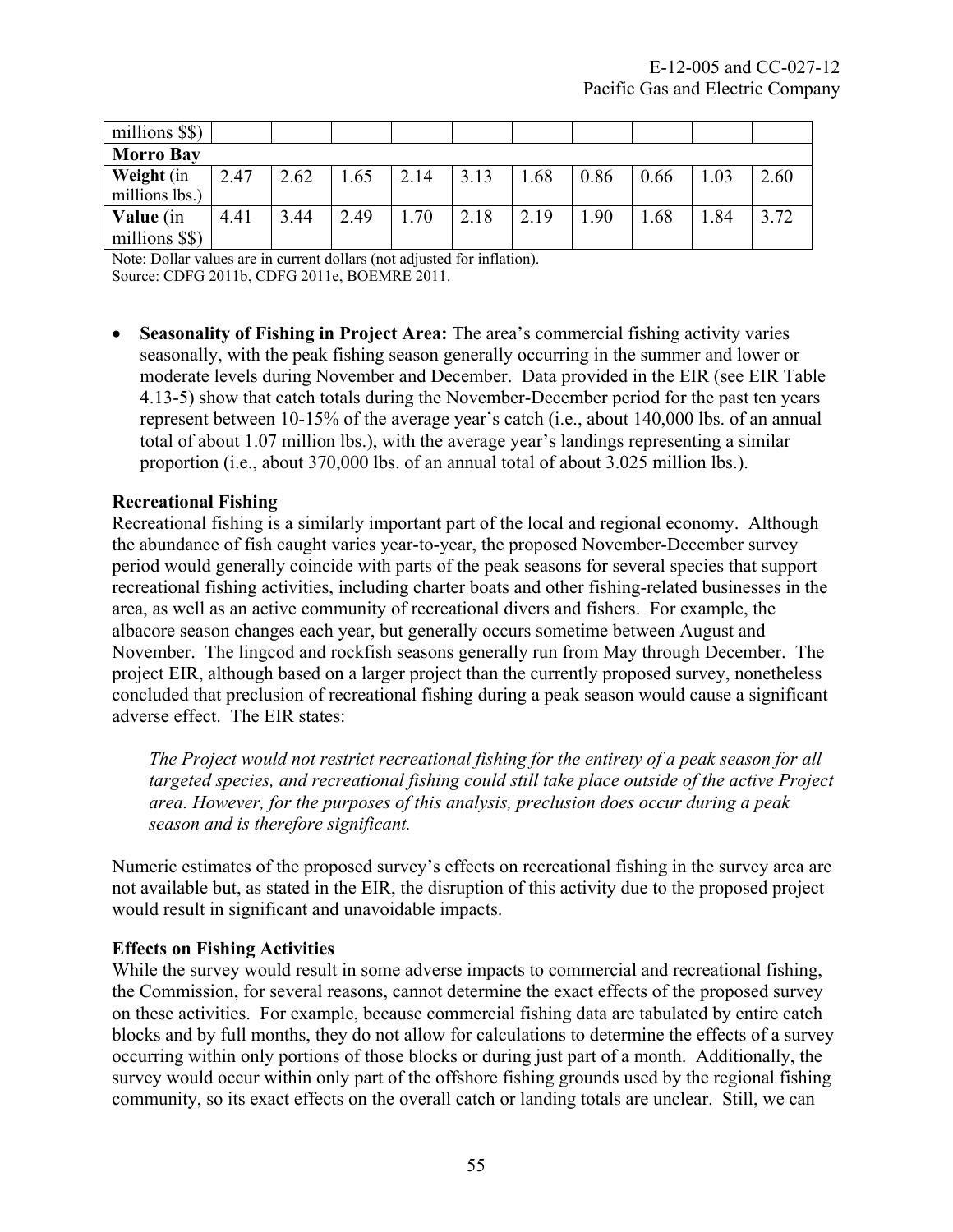identify two main types of the survey's adverse effects on commercial and recreational fishing: first, effects on the fishing activities themselves, such as preclusion of fishing vessels and fishing effort from areas within the survey footprint during active operations and the potential for lost fishing gear; and second, effects on the area's fish and invertebrates that would reduce catch opportunities. These are each described in more detail below.

The proposed project would entail the use of up to five vessels within the project area for up to about 33 days between mid-November and December 31. PG&E expects active survey operations to occur for about 10 of those days, though survey activities could occur throughout the expected 33 days due to maintenance delays, disruption due to unfavorable ocean conditions, the observed presence of marine mammals within the survey area, or other factors.

Due to the risk of vessel collisions, entanglement with project equipment, and other considerations, much of the project footprint would be restricted or closed to non-project vessels during these periods. As noted in the EIR, PG&E would request that the U.S. Coast Guard (USCG) issue a Notice to Mariners outlining restrictions to other vessels within and near the survey area. The EIR states that for purposes of safety and to ensure the integrity of the data collection process, PG&E has proposed that vessels maintain the following distances from the *R/V Langseth*:

- $\bullet$  3.2 km (2 mi.) ahead,
- $\bullet$  8.8 km (5.5 mi.) astern; and,
- 4.8 km (3 mi.) to the side when a ship or other vessel is passing the survey vessel.

These proposed distances would create a continually moving 35-square mile exclusion zone around the survey vessel that would directly preclude commercial and recreational fishing activities. This preclusion area would move within the approximately 150-square miles of Box 4 during the proposed six-week survey period from mid-November through December, 2012. This closure would coincide with parts of the peak seasons for several area fisheries. As shown in the table below (based on data from the project EIR), the survey is proposed to occur during seasons for several important commercial fisheries and result in reduced fishing opportunities for several of those fisheries.

| <b>Species</b>  | <b>Seasonal Factors for 2012</b>       | <b>Impact of Proposed Six-</b>           |
|-----------------|----------------------------------------|------------------------------------------|
|                 |                                        | <b>Week Survey Period</b>                |
| Market squid    | Generally year-round; however, the     | If the fishery remains open              |
|                 | season closed in November 2011.        | throughout 2012, the project             |
|                 |                                        | may restrict the fishery for up          |
|                 |                                        | to six weeks                             |
| Pacific sardine | 25% of annual harvest allocation opens | Would reduce season by an                |
|                 | on Sept $15th$ , plus any remaining    | unknown proportion.                      |
|                 | allocation from earlier in the year.   |                                          |
| Hagfish         | No seasonal restrictions.              | Would reduce season by                   |
|                 |                                        | about 12.5% (i.e., $1\frac{1}{2}$ months |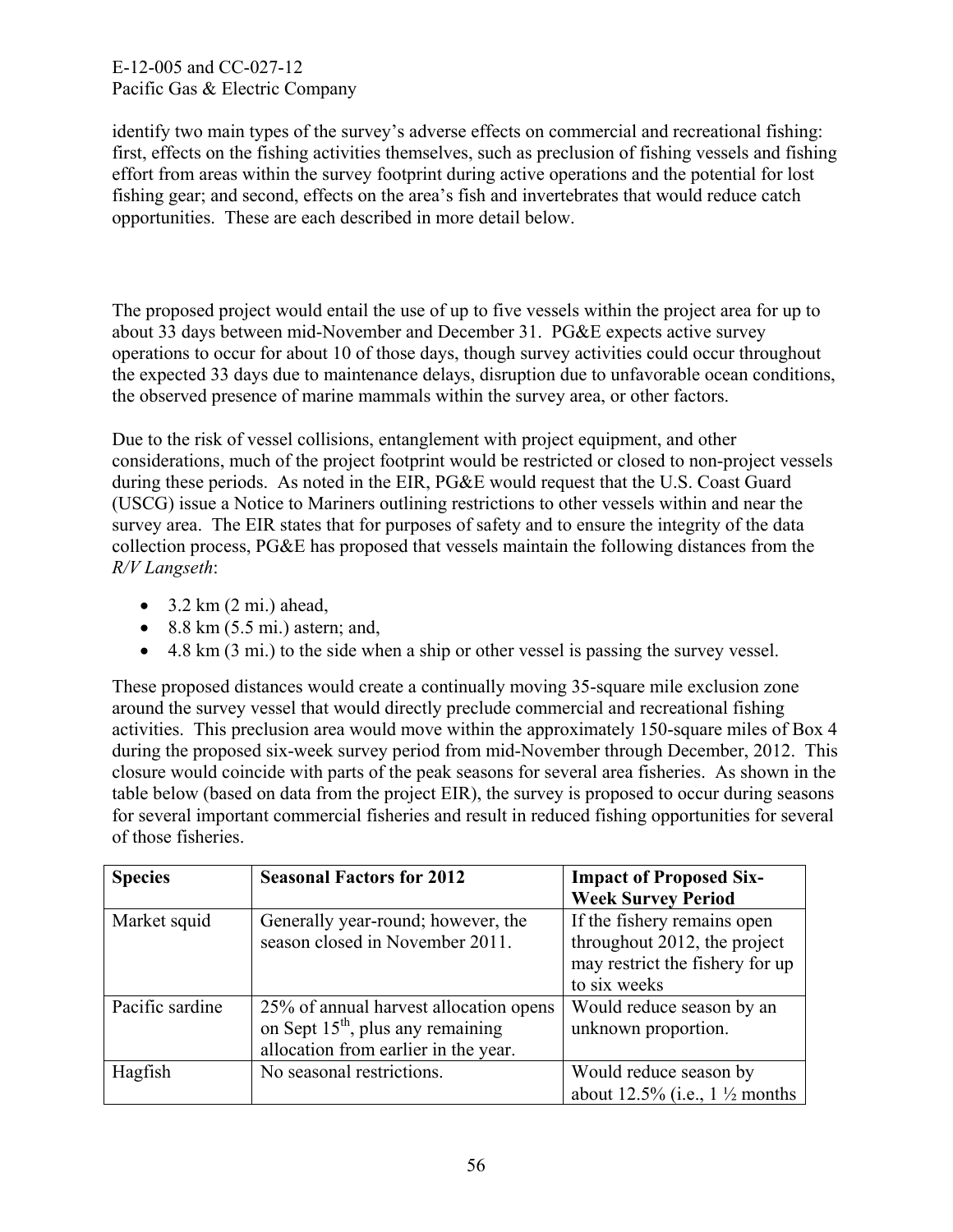|                |                                        | out of $12$ ).                           |
|----------------|----------------------------------------|------------------------------------------|
| Sablefish      | Longline, trap, and trawl by-catch     | Would reduce season by                   |
|                | allowed year-round.                    | about 12.5% (i.e., $1\frac{1}{2}$ months |
|                |                                        | out of $12$ ).                           |
| Dungeness crab | Season opens November 15 <sup>th</sup> | Would restrict first six weeks           |
|                |                                        | of season.                               |
| Spot prawn     | Opens August 1 <sup>st</sup>           | Would restrict approximately             |
|                |                                        | $1\frac{1}{2}$ months of season          |

Although some fishing activities may be able to respond to preclusion by relocating to areas outside the project footprint, this could result in increased fuel costs, increased competition, and the need to fish in areas with lower productivity. However, for those fisheries in which licenses apply to specific areas, the ability to relocate may be limited or infeasible. Additionally, while fisheries may be able to "fish around the survey" by targeting those portions of the project area that are not being actively used for project operations, this, too, may be limited or infeasible in some cases. For example, fisheries using set gear, such as crab pots, would not be likely to employ this strategy since it may not be possible or practical to plan the placement of gear around the anticipated survey schedule and location. Those fishing vessels that do place gear in or near the survey area risk losses due to entanglement or collision. Overall, therefore, the adverse effects resulting from preclusion of fishing within the survey area are not likely to be significantly reduced or avoided by relocating those fishing efforts to areas outside the project area or by "fishing around" the active survey locations.

## **Effects on Area Fish and Invertebrates**

The survey is likely to result in both short- and long-term effects on nearby species, including many marine life populations important to commercial and recreational fishing. Each category is described in more detail below.

 **Short-term Effects:** The most likely short-term adverse effects to the fishing community are the reductions in catch that could result from the species' "startle" and "alarm" behavioral responses caused by the sounds generated by the survey's air guns. A number of studies have attempted to describe and quantify this effect, including several summarized in the project EIR (see EIR Table 4.13-10 – Summary of Literature Showing Observable Effects of Seismic Surveys on Fish Catch). Many of these studies attempted to determine a "no observable effect" decibel level for various species, though most of the cited studies were conducted in areas other than the project area and on species not present in the survey area. Results of these studies show a range of responses by different species at different decibel levels – e.g., no observable effect on hake at less than 149 decibels, rockfish catch reductions of about 50% at 186-191 decibels, ear damage on pink snapper at 180 decibels, etc. Additionally, the study designs were generally limited to identifying specific effects of a narrow decibel range at a particular distance. It is therefore difficult to determine the full range of likely effects the proposed survey's inwater sounds would have on area species, the distance at which those effects would occur, and the time period during which those effects might last. The study results suggest, however, that adverse fishing-related effects, such as multiple days of reduced catch levels, can occur with sounds in the range of at or above about 160 decibels. This is well below the expected 250 decibel maximum sound levels from the air guns and would cover a distance of up to about six miles from the air gun array.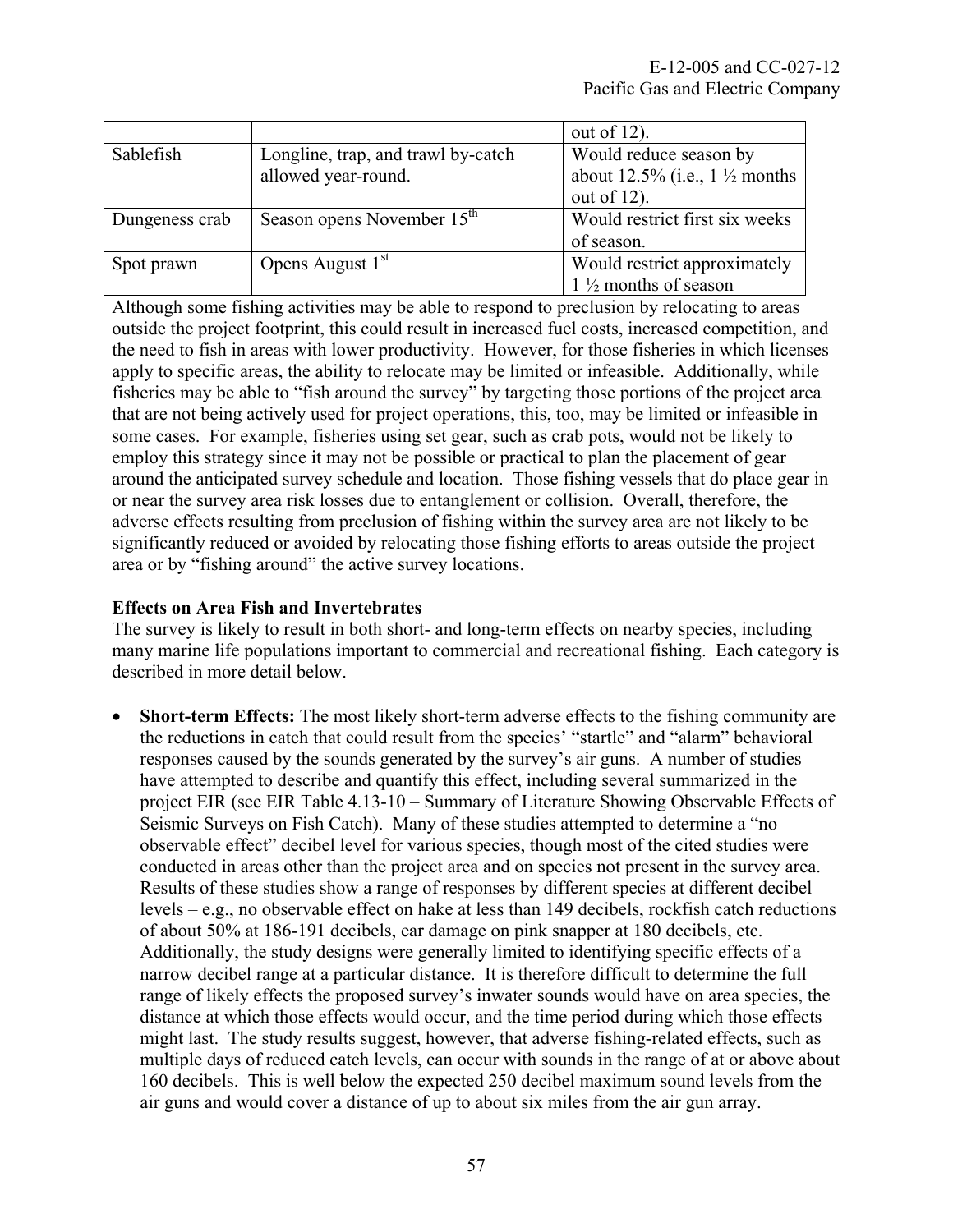Another associated short-term adverse effect is a decrease in "catch per unit effort" or CPUE. The effect described above  $-$  i.e., the reduced likelihood of catching species that show "alarm" or "startle" responses to the air gun sounds – can lead to the need for a greater level of effort required to catch a given number of fish. Decreased CPUE can show up in a number of ways that affect the economic vitality of the local fishing community – increased fuel consumption needed to cover a larger fishing area, inefficiencies associated with fishing in a less familiar area, cumulative effects of having more fishing boats share a smaller overall fishing area, etc. The effects of decreased CPUE are similar in at least one way to those described above regarding overall reductions in catch – i.e., they are difficult to measure precisely – but they differ in that the effects of CPUE would be felt over a larger area and by more of the fishing community than those directly affected by the catch reductions.

In sum, these short-term impacts, while difficult to measure, would likely result in reductions in catch throughout the survey area as well as increased CPUE that would extend beyond the survey area. In both cases, the effects are likely to last for up to several weeks, and are likely to adversely affect the economic vitality of the local fishing community for at least that period of time. Although the project EIR evaluated these issues for a larger version of the proposed project, it noted that the combination of both these effects within the same area and timeframe resulted in a significant adverse impact.

 **Long-term Effects:** The most likely long-term effects to area fishing interests are those associated with mortality and injury of adult and larval fish and invertebrates, as well as eggs of those organisms, as previously discussed in Section IIG of these Findings. However, because of the many environmental and population variables that go into determining survivorship, population dynamics, community structure, and other similar ecosystem characteristics, it is not possible to determine with precision the extent of these effects.

Losses of adult fish are likely to be relatively low, since they would need to be relatively close to the air guns (i.e., within several dozen feet) to experience death or injury. However, a loss of adults in some species could result in reduced catch rates in the area for as many as several seasons – for example, because rockfish generally grow relatively slowly to adulthood, losses of adult rockfish could require some time for replacement populations to develop. Regarding larvae and eggs, the losses are expected to be in the range of about 5 million, as discussed in Section G above. The EIR notes that several factors are likely to reduce the potential effects resulting from these losses – for example, this total represents a relatively small proportion of larvae within the survey area and within the region, and the survey would occur outside the area's peak larval concentrations in the spring and summer. PG&E expects this level of loss to have an insignificant effect on the area's adult fish population, though, as noted above, there are few studies to support this predicted level of mortality or to identify other adverse sublethal effects that may affect eventual adult populations. In general, however, losses of these organisms are likely to reduce to some degree the numbers of certain species that would otherwise be available to the fishing community.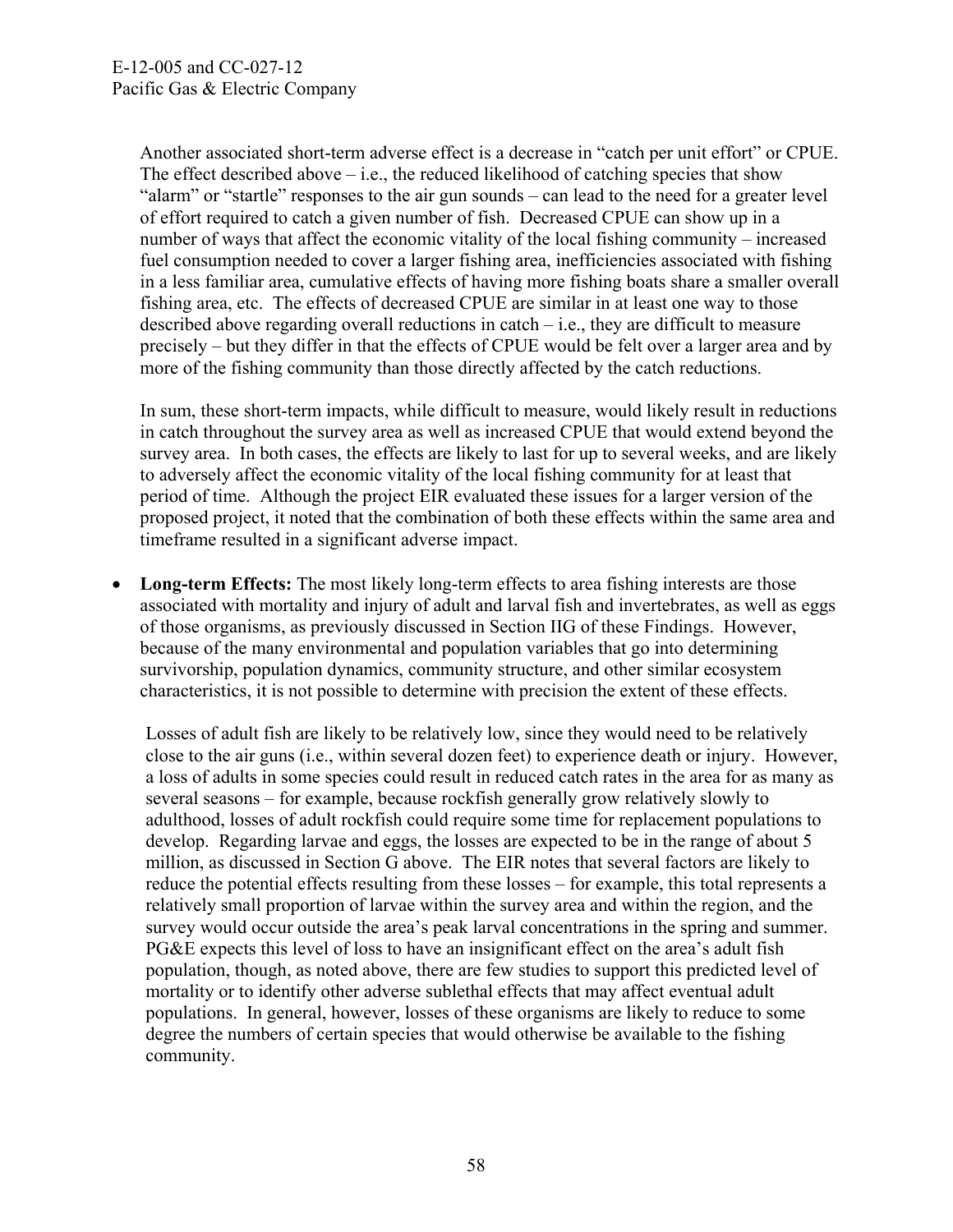**Cumulative Impacts:** As noted in the 2008 Morro Bay and Port San Luis Commercial Fisheries Business Plan, the area's commercial fishing is still an important part of the local and regional economy, but has been in decline over the past several decades. This Plan describes the decline as "precipitous" due largely to declines in fish stocks, the cyclical nature of many stocks, market problems, and reduced access to certain stocks due to fisheries regulations. As a result, any unmitigated impacts from the survey would be in addition to the existing set of adverse effects already contributing to this ongoing decline.

In sum, although the exact type and extent of adverse effects cannot be calculated, the proposed project will clearly cause some degree of disruption and possible losses to the area's commercial and recreational fishing interests. Mitigation measures needed to address these effects are described below.

#### **Mitigation Measures**

To address the effects of preclusion, the California State Lands Commission required PG&E to develop a Communications Plan for managing communication and outreach with the fishing community and to ensure that fishermen have adequate information about the project to limit the need to avoid the project area to the minimum necessary. On October 5, 2012, PG&E submitted to the Commission a draft Communications Plan; however, the draft Plan does not yet include sufficient measures to provide adequate, updated, and complete noticing to the public in the project area regarding the location, timing, duration, and sound levels associated with the proposed project. For example, it does not: (1) propose a method to provide updated sound propagation information if the sound source verification process reveals that the modeled assumptions were inaccurate; (2) provide for updating PG&E's database of interested parties based on the participants in the review and comment opportunities provided by the Coastal Commission, California Department of Fish and Game, National Marine Fisheries Service, U.S. Fish and Wildlife Service, or National Science Foundation; and (3) include common means of communication such as email or social media that may be more likely to provide timely information to a wider audience. A modified Communications Plan that includes the aboveidentified elements, if fully implemented, would reduce expected impacts to the fishing community, though fishing within most of the survey area would still be effectively eliminated during all or much of the survey period. In addition, and as described below, PG&E has not yet reached agreement with the fishing community regarding adequate mitigation for lost fishing opportunities and the additional costs to the fishing community that may result from the survey. Without an adequate Communications Plan, the Commission is unable to determine that PG&E's proposed survey will be adequately protective of commercial fishing activities.

Regarding impacts such as lost catch opportunities, possible lost fishing gear, and others, Commission staff requested that PG&E develop and submit a Fishing Mitigation Plan outlining the steps PG&E would take to address adverse impacts to commercial and recreational fishing operations, including the reduction or displacement of fishing activities or catch during and after survey operations. PG&E had initially proposed a base compensation amount of \$1.2 million dollars to be disbursed to the fishing community and noted the existence of its existing claims process for damages related to PG&E operations (e.g., damages due to electrical outages, powerline damages, etc.). PG&E provided a September 5, 2012 letter outlining the key steps of its proposed fishing mitigation plan, which included the following: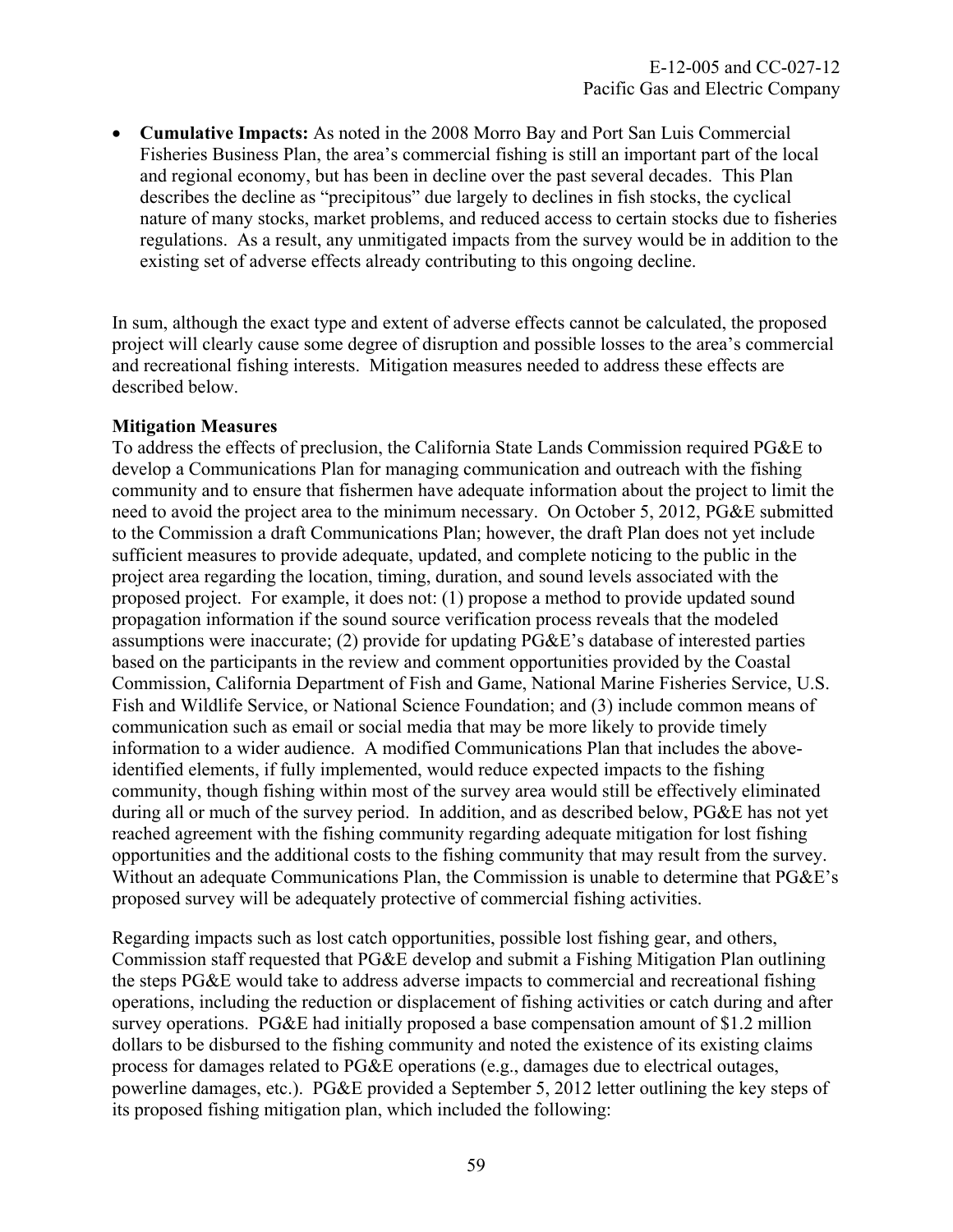*Under PG&E's existing claims process, an individual or business would file a claim form with supporting documentation to the company. Supporting documentation would include official fish tickets submitted to the California Department of Fish and Game (CDFG) and other financial data to demonstrate losses. After reviewing the documentation, PG&E's Claims Department would issue payment for those demonstrated losses. The length of this process varies depending on the magnitude of the loss, where smaller claims with appropriate documentation being processed in about 30 days. Larger claims are subject to additional internal controls and may take longer to process.* 

*There are several ways to submit a claim to the company. A claimant can:* 

 *(a) File claims online at: http://www.pge.com/mybusiness/customerservice/contact/claims/ Supporting documents are sent by email to claimsdocs@pge.com (b) File claim by email by sending completed claim form and documentation to lawclaims@pge.com. (c) File by mail at PG&E Claims, 1850 Gateway Blvd, 6th Floor, Concord, CA 94520* 

 *PG&E's lead representative for any claims associated with the CCSIP is: Carolyn Hanson Pacific Gas and Electric Company 160 Cow Meadow Place Templeton, CA 94365 (805) 434-4404* 

*For any disputed claims, an eligible mediator in the San Luis Obispo County area would be hired to resolve the claim. Mediation does not require legal representation and the mediator acts to understand the perspectives of both sides to help reach an agreement. The mediator would be jointly selected by representatives from PG&E, the Morro Bay Commercial Fishermen's Organization (MBCFO), the Port San Luis Fishing Association (PSLFA) and ocean-based businesses located in San Luis Obispo County.* 

Commission staff noted that this proposal lacked several key details. It no longer included the earlier proposed \$1.2 million baseline compensation fund, it did not specify how payments would be made, and it was vague about the information needed to process a claim and the criteria that would be used to evaluate the claims. The proposal also suggested the need for additional mediation with the fishing community to further modify the plan and to reach an agreement on its implementation. Commission staff believed this proposal lacked sufficient information and certainty to ensure it would protect commercial and recreational fishing activities as required by Coastal Act Section 30234.5.

Commission staff then requested PG&E provide additional detailed information, including a proposed compensation amount, and develop a claims process specifically applicable to possible damages resulting from the proposed survey. Staff recommended that PG&E develop a process similar to the Joint Oil/Fisheries Liaison Office (JOFLO), which has been used successfully since 1983 to manage claims from fishing interests for damages associated with offshore oil and gas production in California. The JOFLO process includes several key characteristics that result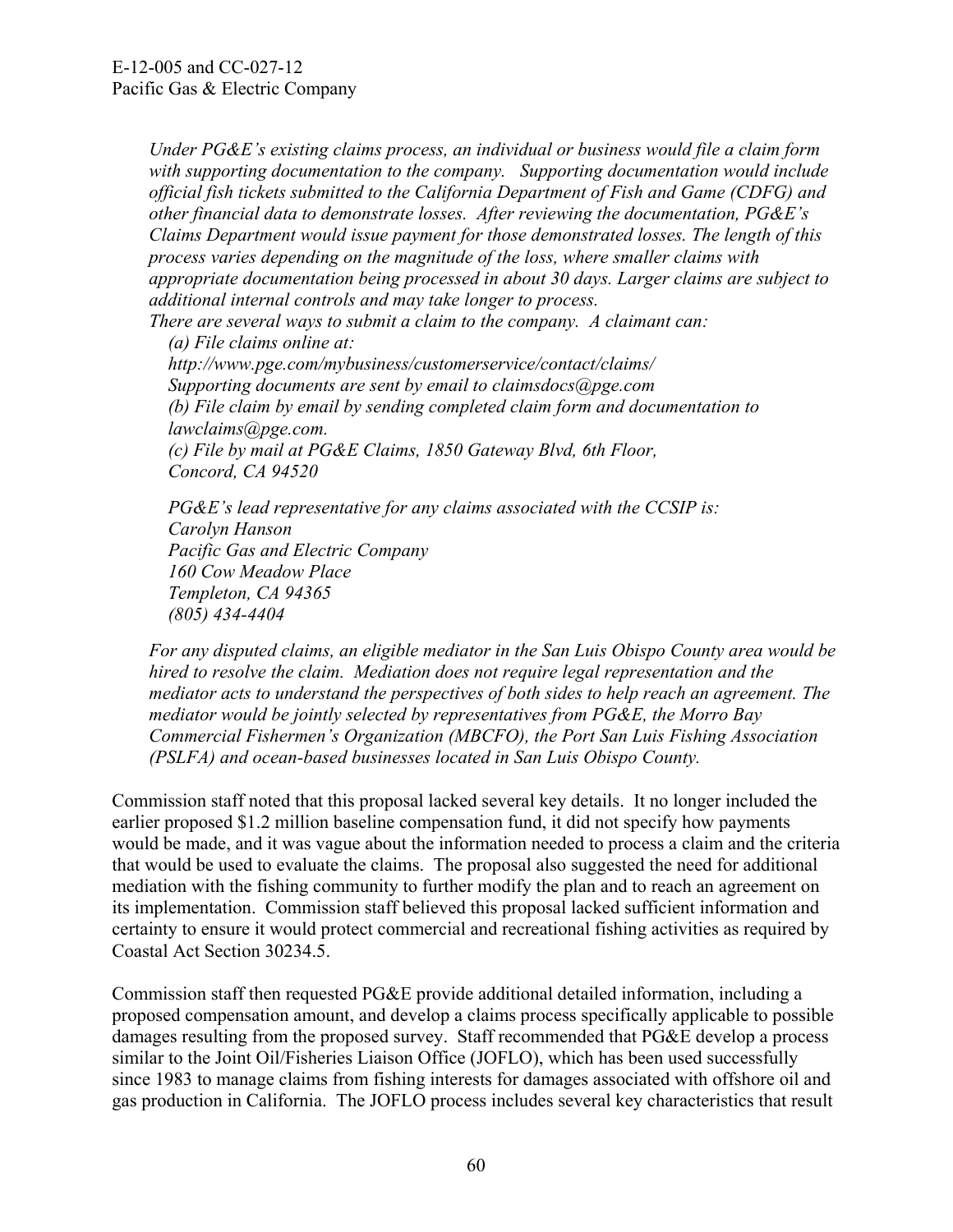in a successful mitigation strategy to address damages to fishing interests. JOFLO provides an independent liaison office to review claims, to assist fishing interests in meeting filing requirements, and to provide mediation when necessary to settle claims. It also includes guidelines for claims and a standardized claims process. Further, claims managed through JOFLO benefit from contingency funds administered by the National Marine Fisheries Service, the Bureau of Ocean Energy Management (BOEM), and the County of Santa Barbara that are adequate to address valid damage claims from the fishing community. Although JOFLO was established as a means to provide long-term mitigation, Commission staff believes it serves as an appropriate model on which to base mitigation needed for PG&E's relatively short-term survey.

On October 5, 2012, PG&E submitted additional information about its proposed plan, which included the following:

- PG&E noted that its proposed base compensation amount was still being negotiated with local fishing interests. PG&E has proposed providing an initial lump sum that would be disbursed among affected commercial fishing interests in a manner still to be determined.
- PG&E again proposed to use its existing claims process to address claims beyond the initial base compensation amount, and again proposed the same mediation process as described in its September 5, 2012 proposal to settle any disputed claims.
- PG&E proposed to retain JOFLO to assist parties in filing claims and to serve as an ombudsman, though it did not propose to incorporate other aspects of the JOFLO process into its claims process.

This most recent proposal, however, still lacks the information and certainty needed to ensure effective mitigation for potential impacts to the fishing community. For example, PG&E's proposal to partially retain JOFLO is apparently not an available option, as JOFLO is available to its members only (though PG&E could obtain JOFLO's services by becoming a member). The Commission believes that a more robust mitigation plan based on the JOFLO model would likely provide the necessary level of mitigation; however, absent some basic information about the level of compensation PG&E would provide, the process and basis for making damage claims and resolving those claims, and concurrence from the affected fishing interests about this approach, the Commission finds that there is insufficient information to find the currently proposed compensation plan is adequate to protect fisheries or is consistent with Coastal Act Section 30234.5.

## **Conclusion**

The project would result in significant short-term impacts to both commercial and recreational fishing from preclusion of fishing efforts in the project area during the proposed survey and from behavioral reactions of targeted fish and invertebrate species that would reduce catch per unit effort both during and after the project. In addition, the anticipated injury and mortality to fish and fish larvae that would result from the proposed project activities has the potential to cause both short and long term adverse impacts to commercial and recreational fishing. For these reasons, the Commission finds the project as currently proposed to be inconsistent with the commercial and recreational fishing policy at Coastal Act, Section 30234.5. As noted above, the Commission believes a more complete Communications Plan and a more robust, comprehensive and detailed fishing mitigation plan based on the JOFLO model could be sufficient to ensure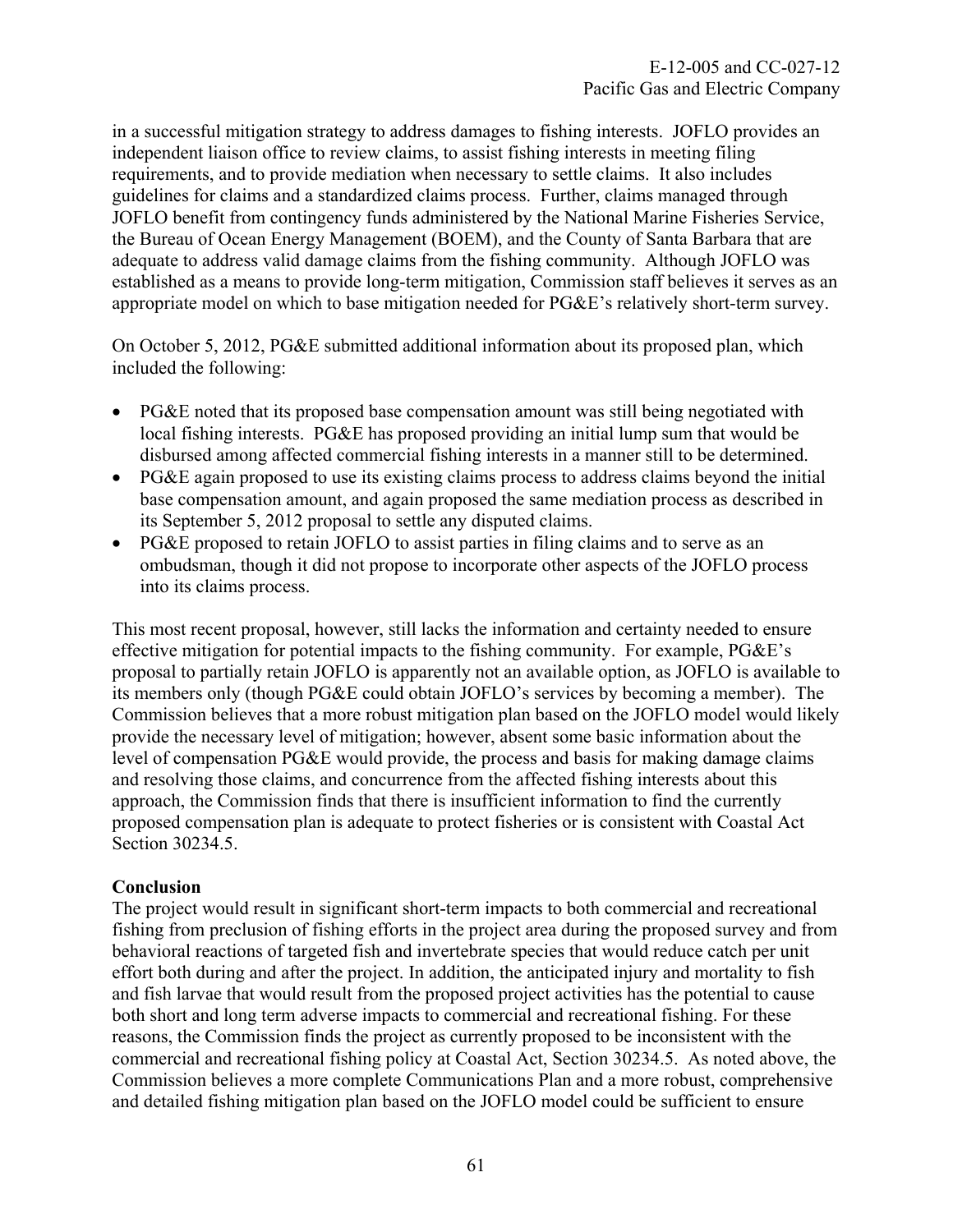protection of commercial and recreational fishing activities. However, the Commission does not currently have a plan that is detailed enough for it to assess whether mitigation would be adequate to meet Coastal Act Section 30234.5. If the proposed project were otherwise consistent with other Coastal Act policies, the Commission could ensure consistency with Section 30234.5 by requiring: (1) a more comprehensive Communications Plan identifying how PG&E would provide updated sound propagation information to the affected fishing community, how PG&E would update its database of parties interested in reviewing and commenting on the proposed project, and including measures for providing timely information updates via social media; and (2) a more comprehensive Mitigation Plan based on the JOFLO model that specifies a baseline compensation amount to address expected impacts to the fishing community, includes clear guidance on the criteria and process used to submit and determine valid claims, and to resolve any claim-related disputes.

# **I. ACCESS AND RECREATION**

Section 30210 of the Coastal Act states:

*In carrying out the requirement of Section 4 of Article X of the California Constitution, maximum access, which shall be conspicuously posted, and recreational opportunities shall be provided for all the people consistent with public safety needs and the need to protect public rights, rights of private property owners, and natural resource areas from overuse.* 

Section 30211 of the Coastal Act states:

*Development shall not interfere with the public's right of access to the sea where acquired through use or legislative authorization, including, but not limited to, the use of dry sand and rocky coastal beaches to the first line of terrestrial vegetation.* 

Section 30220 of the Coastal Act states:

*Coastal areas suited for water-oriented recreational activities that cannot readily be provided at inland water areas shall be protected for such uses.* 

Water-oriented or ocean-based recreation activities in and around the project area include whale watching, fishing (discussed above in Section H of this report), diving, surfing, swimming, sailing, boating, and other similar water sports. The proposed project has the potential to adversely affect coastal access and recreation in several ways, including (1) by restricting wateroriented recreational activities from occurring in areas near active survey operations due to human safety concerns; (2) by establishing a vessel closure area around the survey vessel during active survey operations; and (3) through the placement of structures in beach areas.

## **Restriction of Water-Oriented Recreation**

Underwater sound levels in several nearshore areas may result in a temporary reduction in wateroriented recreation within the project area. Regarding the effect of underwater noise on human health, the EIR notes that studies have shown that high levels of underwater noise can cause dizziness, hearing damage, or other sensitive organ damage to divers and swimmers, as well as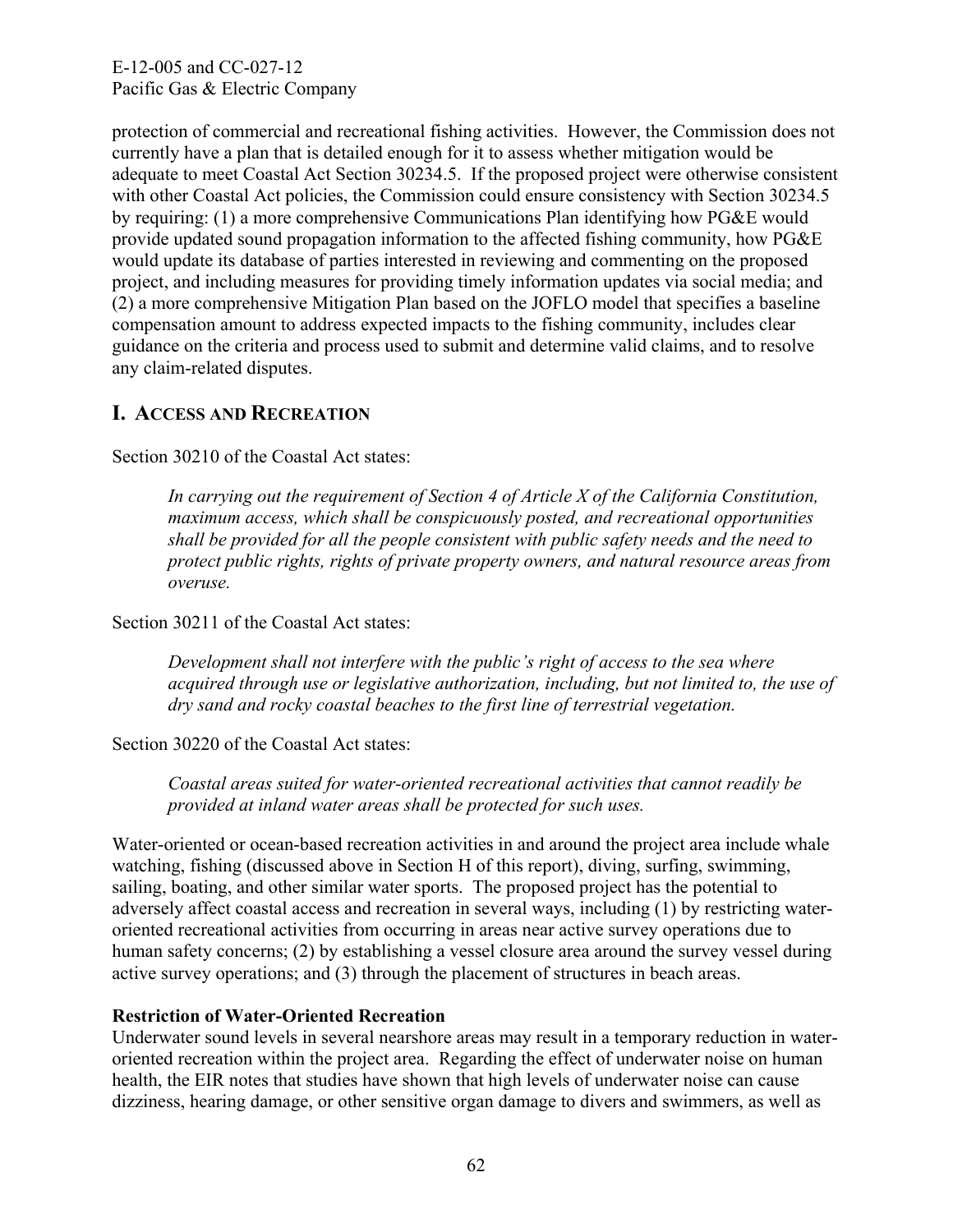| <b>Source</b>             | <b>Frequency Range (Hz)</b> | Maximum Value (dB re: $1 \mu Pa$ ) |
|---------------------------|-----------------------------|------------------------------------|
| NATO Undersea             | 600 to 2500                 | 154                                |
| <b>Research Centre</b>    |                             |                                    |
| Diving Medical            | Unspecified; believed to    | $\mid$ 201                         |
| <b>Advisory Committee</b> | be 1,500                    |                                    |
| Parvin                    | 500 to 2500                 | 155                                |

indirect injury due to startle responses. The table below (derived from information in the EIR) shows suggested noise thresholds for recreational divers.

Based on this information, the EIR concluded that noise levels in excess of 154 dB re 1 μPa could be considered potentially harmful to recreational divers and swimmers in the project area. Additional studies carried out in 1997 and 1999 (Stevens et al. 1997 and Cudahy et al. 1999) to assist the U.S. Navy in establishing safety thresholds for diver exposure to low frequency active sonar resulted in the Navy setting standard safety protocols that call for the avoidance of all lowfrequency active sonar levels above 145 dB in known commercial or recreational dive sites. The studies carried out for the Navy used frequency ranges (100 to 500 Hz) that were substantially lower than those in the table included above and more closely match the dominant frequencies that would be generated by the proposed seismic surveys (0 to 188 Hz). Although no research has been carried out on human exposure to seismic air gun generated sound, the research carried out for the Navy using low frequency active sonar may be the closest available approximation.

While divers, swimmers, surfers, and other persons would be unlikely to approach within close range of the active survey vessel (primarily because it would remain at least one mile from shore and would be flanked by support vessels enforcing a vessel and diver exclusion zone), the proposed sound levels associated with the survey would result in elevated received sound levels a substantial distance from the vessel itself, including in nearshore areas frequented by surfers, swimmers, spearfishers, and divers. Some of these exposed areas, including sites in Montana de Oro State Beach, near Morro Rock, and in Cayucos, are among the most popular and consistently used ocean recreation areas in San Luis Obispo County, primarily due to their consistent draw for surfers. These sites are especially popular during the late fall and winter months when swell size and frequency provides consistent opportunities for surfing.

At the request of Commission staff, PG&E submitted a map of the received sound levels in nearshore waters that would be expected from the survey activities, based on sound propagation models. This map is included as [Exhibit 7](#page-1-0) and suggests that nearshore areas from Montana de Oro State Park to Cambria would be expected to experience received sound levels in excess of 160 dB re 1 μPa.

Given the information provided in Exhibit 7 and the proximity of proposed survey activities to shore in several locations, sound exposure levels for nearshore recreational areas in Montana de Oro, Morro Bay, and between Cambria and Cayucos are anticipated to be substantially higher than the levels found to be safe for human exposure. Individuals engaged in water-oriented recreational activities in these areas during active survey operations may therefore be at an increased risk of injury. While PG&E has not proposed to close any beaches, recreationists concerned about their safety may avoid surfing, diving, and swimming during the survey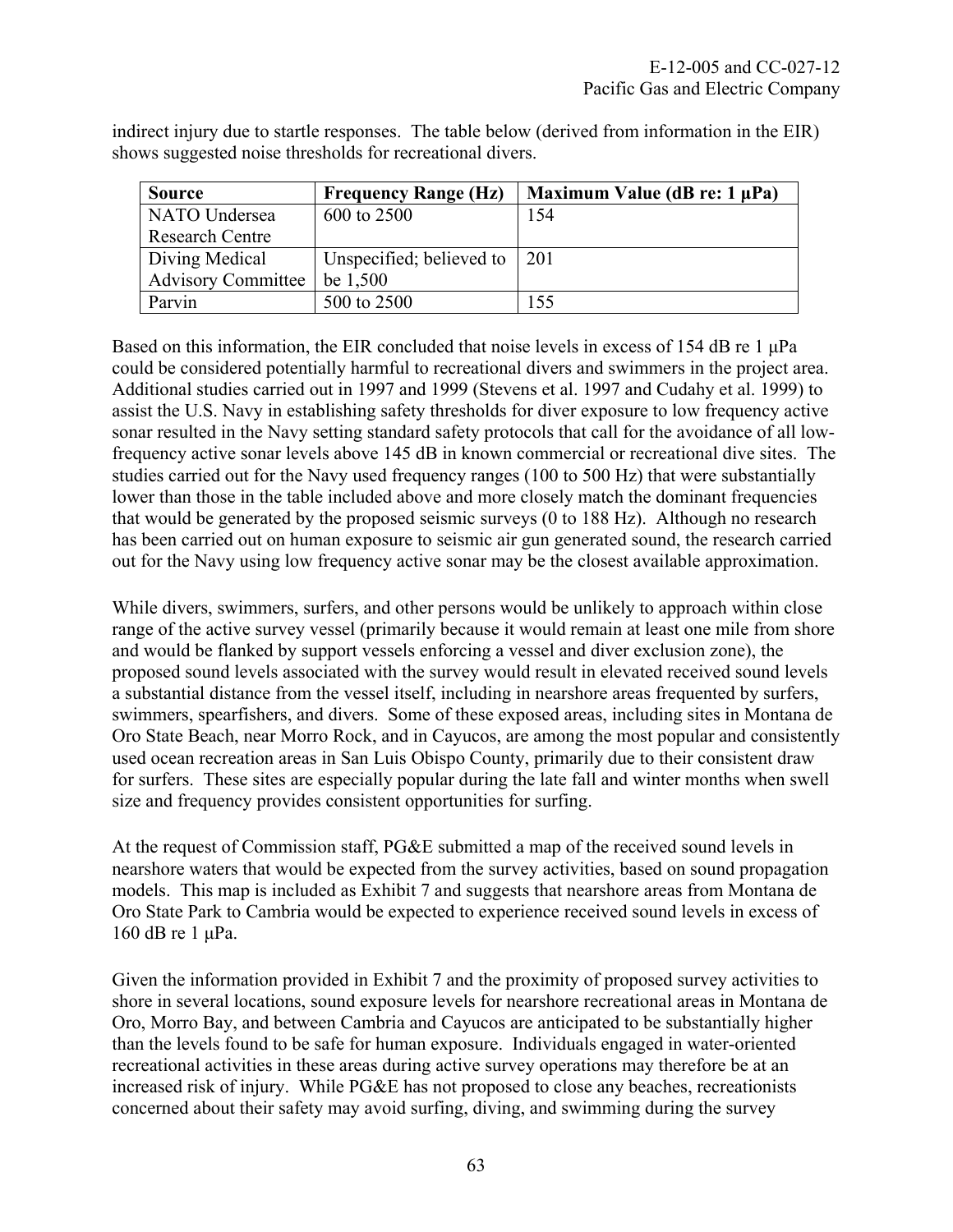(perhaps a total of 17 days (the estimated amount of time required for preliminary sound verification work and the survey of Box 4)).

As noted above, PG&E submitted the figure included as Exhibit 7 to demonstrate the anticipated sound propagation distances and received sound levels in beach areas throughout the project area. However, this figure does not accurately depict the anticipated sound levels that would be received in beach and coastal areas within the project area because the vessel locations from which the "full air gun array" sound propagation distances are calculated are further offshore than the survey vessel would be when it begins firing of the full air gun array. As discussed in a letter provided to the Independent Peer Review Panel on October 19, 2012, the full air gun array would begin firing as soon as the vessel completes each turn:



This would substantially increase the received sound levels in nearshore waters along the coast from Montana de Oro State Beach to Cambria beyond those depicted in the figure provided in Exhibit 7. Received sound levels would be expected to exceed 160 dB throughout this area during the proposed survey activities, with the highest levels received each time the survey vessel approaches or completes one of its shoreside turns. Additionally, the sound propagation distances depicted in the figure above are based on the modeled behavior of underwater sound waves in the project area. Until five day sound source verification process is completed at the initiation of active survey operations, the actual sound levels and distances will not be known with complete certainty. As such, the received sound levels in nearshore areas may further exceed or fall short of modeled expectations.

The CSLC is requiring PG&E to develop a Communication Plan that would include providing beach and ocean users with accurate and updated notifications of the dates of air gun use. On October 5, 2012, PG&E submitted to the Commission a draft Communications Plan. In its current form, the Communications Plan does not provide sufficient efforts or measures to provide adequate, updated, and complete noticing to the public in the project area regarding the location, timing, duration, and sound levels associated with the proposed project. Specifically, it does not: (1) include posting of signage or notices at beaches, coastal access sites, or beach parking areas; (2) propose a means of providing updated sound propagation information if the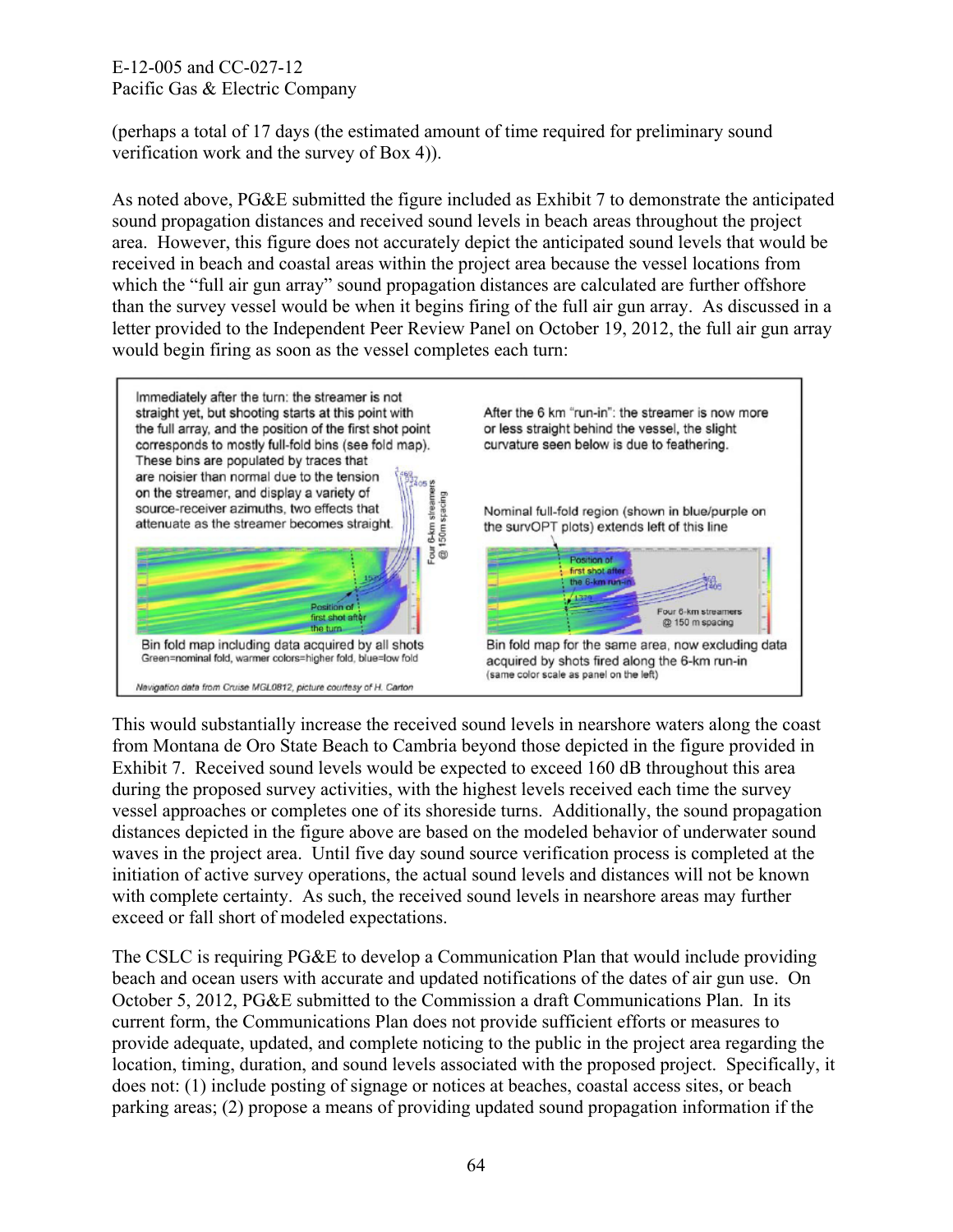sound source verification process reveals that the modeled assumptions were inaccurate; (3) provide a means of updating PG&E's database of interested parties based on the participants in the review and comment opportunities provided by the Coastal Commission, California Department of Fish and Game, National Marine Fisheries Service, U.S. Fish and Wildlife Service, or National Science Foundation; and (4) include common means of communication such as email or social media that may be more likely to provide timely information to a wider audience. A modified Communications Plan that includes the above-identified elements, if fully implemented, would reduce expected ocean recreational impacts, but recreational use in these popular coastal areas would still be effectively eliminated during the estimated 17 days of air gun use. Thus, without mitigation to compensate for lost recreational opportunities, the project is not consistent with the Coastal Act's standard to protect water-oriented recreational activities. Since PG&E has not offered mitigation for the loss of surfing days and other lost ocean recreational opportunities due to survey operations (e.g., local public access and recreational improvements or in lieu mitigation payment), the Commission cannot at this time find that the project will be carried out consistent with the Coastal Act's public access and recreation protection policies.

## **Preclusion of Vessel Activity**

In coordination with the U.S. Coast Guard, PG&E proposes to close to non-project vessels all waters within a specified proximity of active survey operations. This moving closure would follow the survey vessel and apply to all non-project vessels, including recreational boating, sailing, and whale watching activities. The closure would be in place both as a safety measure (to prevent collisions and entanglement with project equipment) and to preserve the integrity of survey operations. The closure would include all waters two miles ahead, five and a half miles behind, and three miles to each side of the survey vessel (for a total area of about 35 square miles roughly centered on the survey vessel).

The location of this 35 square mile closure area would be continually adjusted as the survey vessel moves, requiring recreational boats in offshore areas to temporarily change course. PG&E's Communications Plan is also a tool to disseminate to recreational boaters accurate and current project information and survey dates and therefore increase the ability of the recreational boating community to respond and adapt to preclusion areas. The plan can serve to provide adequate noticing, but implementation of the project would nevertheless result in recreational boating preclusion during survey operations.

#### **Placement of Structures in Beach Areas**

Although PG&E proposes to place temporarily approximately 90 passive seismic monitoring devices (geophones) on Morro Strand beach – the beach area stretching from Montana de Oro State Park to the inlet of Morro Bay -- their presence will not interfere with the public's access to and use of the beach. The proposed geophone devices are approximately five inches in diameter, would be installed by hand widely spaced throughout a several mile long stretch of Morro Strand beach, and would be buried in place for the duration of the survey only. As such, the Commission finds that the placement onshore of temporary geophones would not adversely affect coastal access or recreation.

#### **Conclusion**

As described above, the proposed project would result in the temporary closure of the offshore project area to recreational boating and diving activities. Expected high nearshore underwater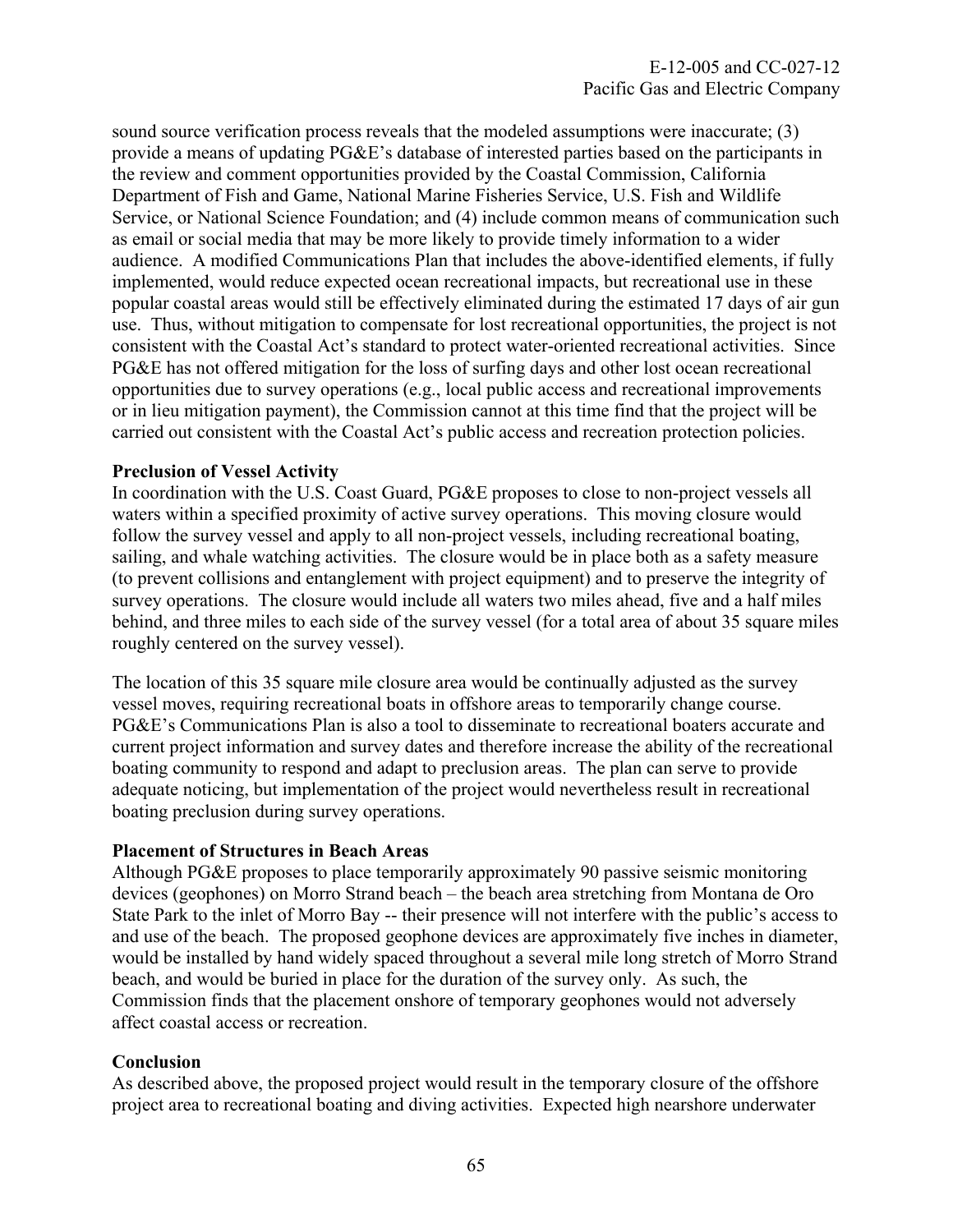sound levels may also discourage surfers, swimmers and divers from entering the ocean during survey operations and therefore result in a "de facto" closure. An appropriately thorough communications and noticing strategy by PG&E would serve to minimize some of these impacts but would not mitigate or compensate fully for lost ocean recreation use. If the proposed project were otherwise consistent with the Coastal Act, the Commission could require (1) a more comprehensive Communication Plan to minimize the project's impacts on public access and recreation, and (2) mitigation in the form of public access and recreation improvements or an in lieu mitigation payment.

# **J. CULTURAL RESOURCES**

Section 30244 of the Coastal Act states:

*Where development would adversely impact archaeological or paleontological resources as identified by the State Historic Preservation Officer, reasonable mitigation measures shall be required.* 

The proposed project involves very limited ground disturbing activities onshore – the temporary placement by hand of 90 small geophones on Morro Strand beach for the duration of the proposed project. The State Historic Preservation Officer (SHPO) has not identified any archeological or paleontological resources in the areas in which PG&E would temporarily place geophones.

However, the Northern Chumash Tribal Council (NCTC) has also expressed a variety of concerns to the Commission regarding potential adverse impacts to cultural resources. In a letter dated August 29, 2012, Mr. Fred Collins of the NCTC states:

*As I have mentioned before in our conversations NCTC is extremely concerned about the abuse of the Chumash Nation Creation Story, most people all over the world know about the "Rainbow Bridge" story, the Dolphins are our Ancestors. The potential killing of our Ancestors is Traumatic Trauma to the members of NCTC and the Chumash community. NCTC is of the opinion that this is one of many violations of our Freedom of Religion Act rights, and many other law, treaties and regulation that mandate meaningful consultation. (Ninth District Court, Quechan Tribe v. US Department of Interior 2010)* 

In addition, the following excerpt from a September 17, 2012 letter to the Commission from Maura Sullivan, a member of the Coastal Band of the Chumash Nation, provides an additional description of some of the concerns of the Chumash community regarding the anticipated adverse project related impacts to marine mammals:

*The dolphins and whales are our relatives. When crossing the Santa Barbara channel for our annual Tomol crossing we encounter these blessed creatures and immediately our community erupts in applause and songs and prayers of gratitude. The animals are more than creatures with whom we cohabitate. These spirits are our guides and our caretakers. They teach us how to move through our lives in a fluid and graceful way. We cannot live without them.* 

…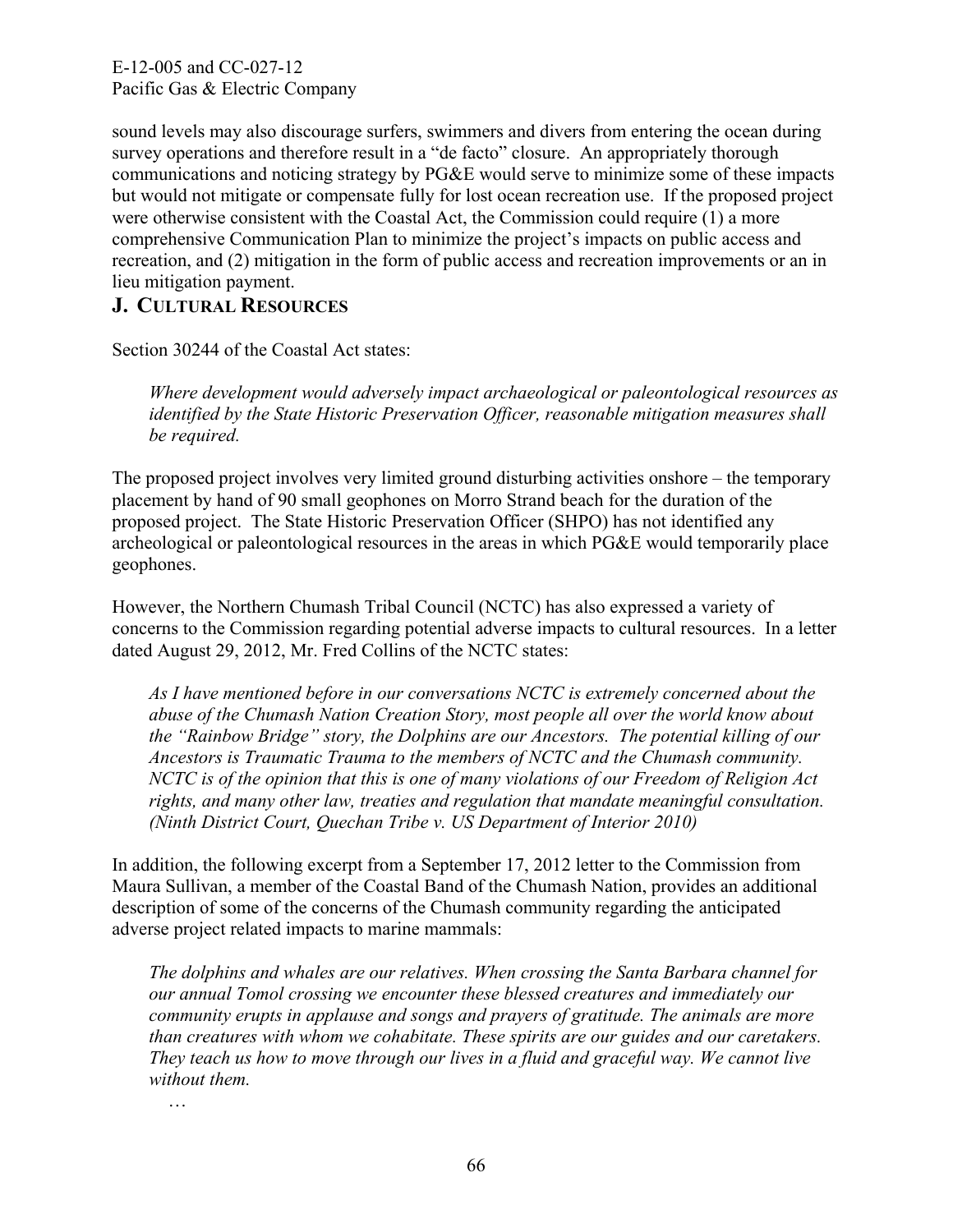*We consider all of these animals, from the whales down to the tiny krill on which they feed, to be valuable resources in our community. This letter is in direct support of the NCTC (Northern Chumash Tribal Council) and the Northern Chumash peoples' rights to protect their environment and the sea creatures as a cultural resource. This is summarized in article 26 of the UNDRIP:* 

## *Article 26*

*1. Indigenous peoples have the right to the lands, territories and resources which they have traditionally owned, occupied or otherwise used or acquired. 2. Indigenous peoples have the right to own, use, develop and control the lands, territories and resources that they possess by reason of traditional ownership or other traditional occupation or use, as well as those which they have otherwise acquired. 3. States shall give legal recognition and protection to these lands, territories and resources. Such recognition shall be conducted with due respect to the customs, traditions and land tenure systems of the indigenous peoples concerned.* 

The Chumash community thus considers marine mammals to be important cultural resources. Dolphins have a particular importance to the Chumash people because their origin story, the story of the Rainbow Bridge, establishes that dolphins and humans are descended from one people. Mati Waya of the Chumash Nation's Sea Turtle Clan on the Wishtoyo Foundation website, states:

*As the Rainbow Bridge story tells it, when the Chumash crossed over from the islands to the mainland, on the Rainbow Bridge, the Creator told them not to look down, or they would die. However, some could not resist. Instead of letting them die, the Creator saved them, turning them into Dolphins.* 

Although the Coastal Act does not provide a policy basis for protecting cultural resources in the absence of an identification by SHPO that archaeological or paleontological resources are present, the Commission, in the Marine Resources section of the report (Section G), evaluated this project's impacts to dolphins and finds that it will result in significant adverse impacts to dolphins and other marine mammals, and therefore is inconsistent with the Coastal Act's marine resource protection policy (30230). However, with respect with to the Coastal Act cultural resource protection policy, the Commission finds the project consistent with Section 30244.

## **K. ENVIRONMENTALLY SENSITIVE HABITAT AREAS**

Coastal Act Section 30240(b) states that:

 *(b) Development in areas adjacent to environmentally sensitive habitat areas and parks and recreation areas shall be sited and designed to prevent impacts which would significantly degrade those areas, and shall be compatible with the continuance of those habitat and recreation areas.*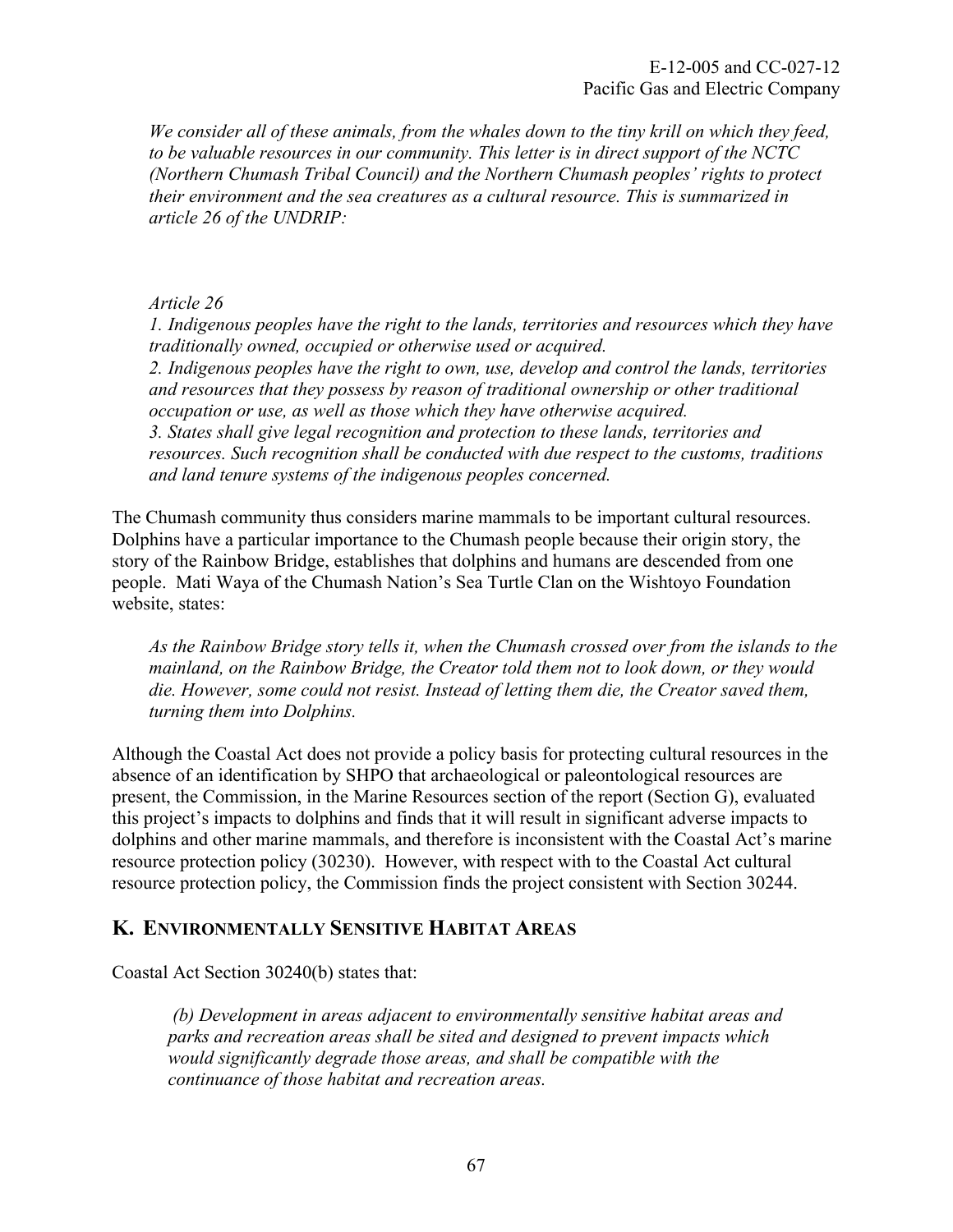In addition, Coastal Act Section 30107.5 defines "Environmentally sensitive area" as follows:

*"Environmentally sensitive area" means any area in which plant or animal life or their habitats are either rare or especially valuable because of their special nature or role in an ecosystem and which could be easily disturbed or degraded by human activities and developments.* 

The proposed project includes the temporary placement of approximately 90 passive seismic monitoring devices (geophones) on sandy beach area along a 5.53 mile linear transect on the Morro Bay Sandspit (0.81 miles within Montana de Oro State Park (MDOSP), 3.51 miles within Morro Dune Natural Preserve (MDNP), and 1.21 miles on non-park property). Each geophone is small (5-pounds, 6-inches-high, and 5-inches-wide with a 5-inch spike located at the bottom of the device to assist in placement) and will be placed 100 meters apart along the beach and buried about one foot to avoid trampling and vandalism (see Exhibit 2 for the transect location and Exhibit 3 for a diagram of a typical geophone nodal). The geophones would be removed when the survey is complete. All work associated with the onshore geophone -- placement, maintenance, and removal – would be conducted manually without the use of heavy equipment on the beach.

The area of the Morro Bay Sandspit where geophones are to be placed is composed of coarsegrained sand. The wildlife habitat associated with this sandy beach area is barren with generally less than 2 percent vegetative cover. Many bird species nest in this barren habitat along the coast, including the western snowy plover (Charadrius alexandrinus nivosus), a Federalthreatened species, and other plovers, stilts, avocets, several gulls, and terns including the California least tern (Sternula antillarum), a Federal-endangered species, but the project would be carried out during the non-nesting season.

Areas landward of the Morro Bay Sandspit sandy beach area include coastal foredunes and central dune scrub, habitats that are rare and sensitive and qualify as environmentally sensitive habitat areas (ESHA) under the Coastal Act. These habitat areas are inhabited by many small mammal species, including the Botta's pocket gopher, California mouse (Peromyscus californicus), and western harvest mouse (Reithrodontomys megalotis). Bird species that inhabit central dune scrub include California towhee (Pipilo crissalis), rufous-sided towhee (Pipilo erythropthalmus), white-1 crowned sparrow (Zonotrichia leucophrys), wrentit (Chamaea fasciata), California thrasher (Toxostoma redivivum), and scrub jay (Aphelocoma coerulescens). Reptiles include southern alligator lizard (Elgaria multicarinata), western skink (Eumeces skiltonianus), and western fence lizard (Sceloporus occidentalis). Special-status species that may occur in this habitat include the federally protected Morro shoulderband snail (Helminthoglypta walkeriana), the Federal- and State-endangered salt marsh bird's beak (Chloropyron maritimum ssp. maritimum), Blochman's leafy daisy (Erigeron blochmaniae), and the State-threatened beach spectaclepod (Dithyrea maritima).

In order to avoid impacts to sensitive habitats and species (especially the sensitive dune vegetation located inshore of the beach on the Morro Bay Sandspit) that could result from the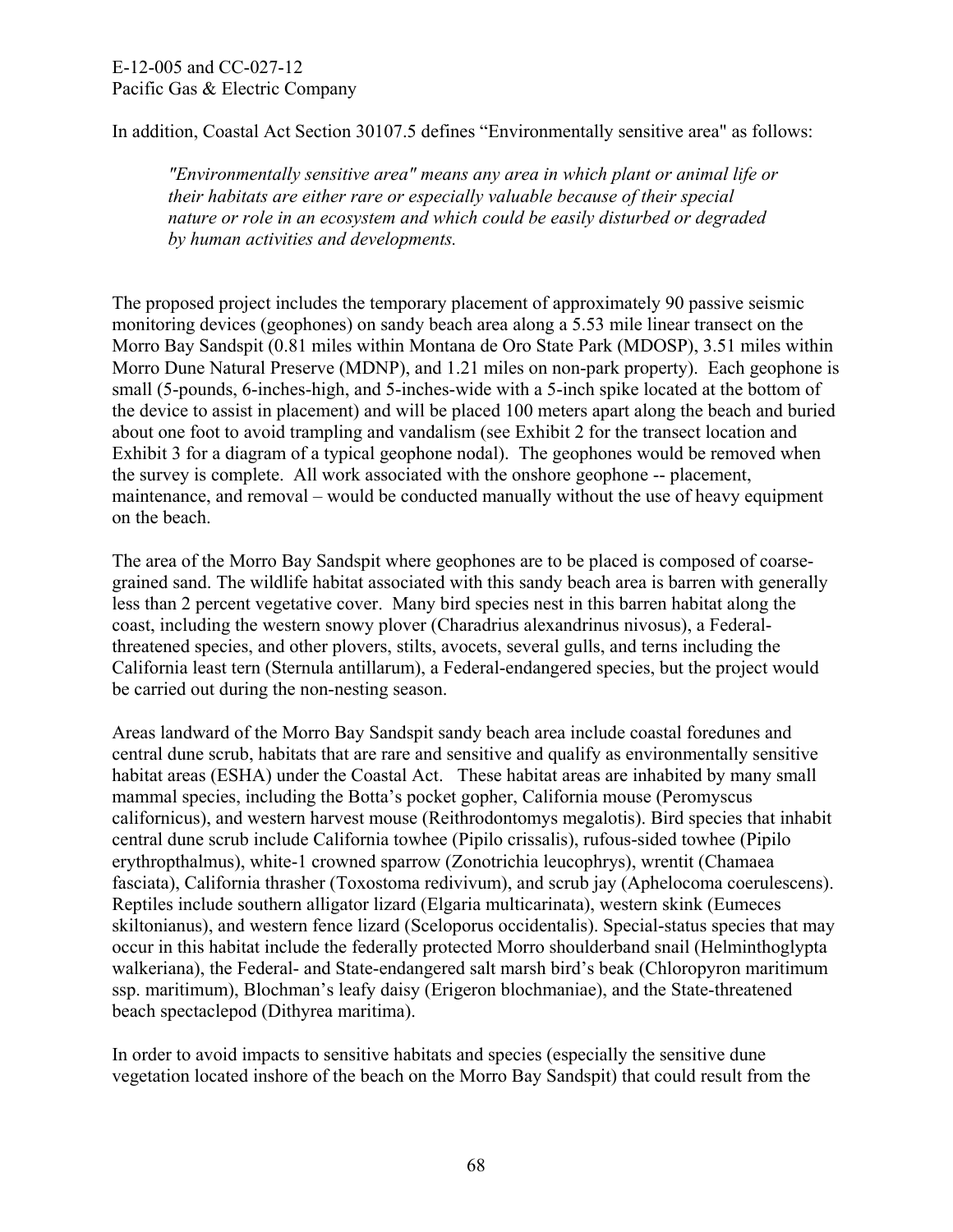temporary placement, operation, and removal of the geophones, PG&E has incorporated the following design features and mitigation measures into the project:

- A worker environmental awareness training program would be conducted to discuss the area's sensitive species, habitat areas, and mitigation measures.
- Pre-activity biological surveys of area to be conducted by a qualified biologist no more than two weeks prior to the start of onshore activities and submitted to the Coastal Commission and other agencies. Areas with sensitive flora and fauna would be recorded with GPS, clearly marked in the field, and have an exclusion zone established around them.
- A qualified biologist would be maintained on site during placement and retrieval of the geophones to ensure exclusion areas are maintained and sensitive resources are avoided.
- The geophones would be placed above the high high-water mark in areas devoid of vegetation on the side of trails in areas that do not contain sensitive species or habitat.
- Exclusion zones would be established around kangaroo rat burrows and any presence of Morro shoulderband snail (50 feet).
- Areas within Montana de Oro State Park and the Morro Dune Natural Preserve would be accessed by foot from the southern sandspit parking lot or by boat from a more central location.
- Onshore project activities would not occur during the nesting.
- Burial of geophones will be done with hand tools only. No heavy equipment would be used.

With implementation of these measures, the Commission believes PG&E will avoid disturbing ESHA and sensitive species. The Commission therefore finds the project would be carried out consistent with Section 30240(b) of the Coastal Act.

# **L. OIL SPILLS**

Section 30232 of the Coastal Act states:

*Protection against the spillage of crude oil, gas, petroleum products, or hazardous substances shall be provided in relation to any development or transportation of such materials. Effective containment and cleanup facilities and procedures shall be provided for accidental spills that do occur.* 

The proposed project includes the operation of three ocean vessels that could potentially increase the chance of a vessel collision and a release of fuel oil into marine waters during mobilization, demobilization, and survey activities.

The first test of Coastal Act Section 30232 requires an applicant to "protect against the spillage of crude oil, gas, petroleum products, or hazardous substances..." In this case, PG&E has incorporated into its project a number of measures that reduce the risk of an oil spill. To avoid the potential for a vessel collision, PG&E will provide a Notice to Mariners and local fishing associations prior to the start of field operations. The use of support boats during the project will minimize the potential for non-project vessel interference. Additionally, project vessels will not refuel within the project area in order to avoid the potential for releases during on-water fuel transfers.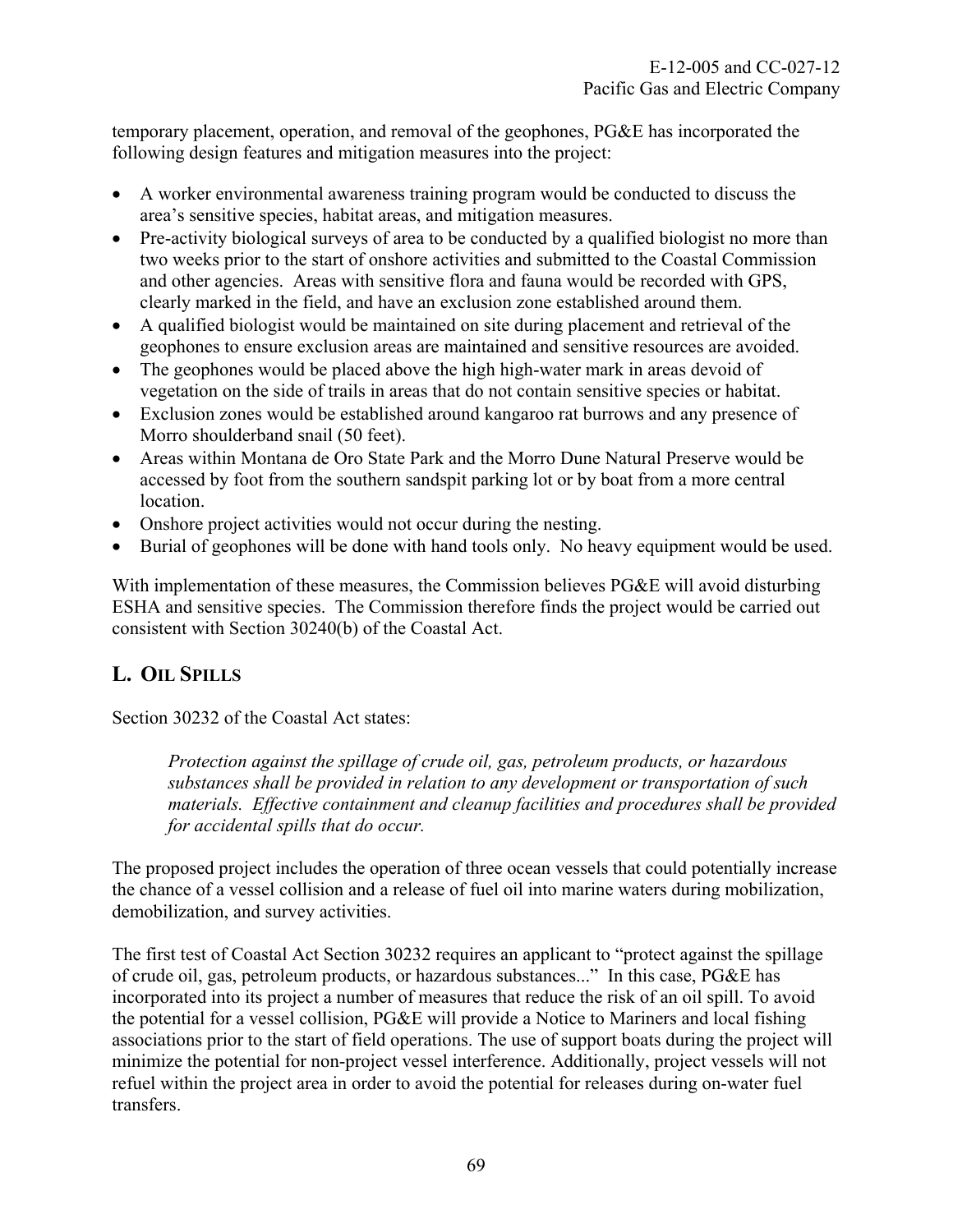With implementation of these measures, the Commission finds that PG&E is undertaking appropriate measures to prevent a spill from occurring and therefore the project is consistent with the first test of Coastal Act Section 30232.

Notwithstanding implementation of the above-described prevention measures, accidental spills can and do occur. The second test of Section 30232 requires that effective containment and cleanup facilities and procedures be provided for accidental spills that do occur. To meet this test the Commission requires an applicant to: (a) submit an oil spill contingency plan that demonstrates that the applicant has sufficient oil spill response equipment and trained personnel to contain and recover a reasonable worst case oil spill, and to restore the coastal and marine resources at risk from a potential oil spill; and (b) demonstrate financial ability to pay for all oil spill clean-up costs and resource damages in the event of an oil spill.

PG&E currently has in place a California Nontank Vessel Contingency Plan covering the *R/V Marcus G. Langseth* that has been approved by the California Department of Fish and Wildlife's Office of Spill Prevention and Response ("OSPR"). The nontank vessel contingency plan includes spill notification procedures and general oil spill response and cleanup techniques. Oil spill equipment that would be available on-scene/onboard the *R/V Marcus G. Langseth* are identified in the Ship Oil Spill Response Kit, and include: 30 bags of dry absorbent, 12 absorbent socks 3"x4" long, 4 absorbent booms 5"x10" long, 2 bundles (100 per bundle) of absorbent mats 20"x15", and associated spill equipment (e.g., shovels, scoops, buckets, tape, goggles, gloves, etc.). In addition, a current and project specific list of contacts and spill notification numbers (including but not limited to: the identified Responsible Person/ Party, Cal-EMA oil spill reporting number, USCG, OSPR, and Port San Luis and Morro Bay Harbormasters) will be updated prior to the start of field operations and will be onboard *R/V Marcus G. Langseth* for the duration of the project. Moreover, PG&E has agreed in its oil spill contingency plan to include "protective measures developed to protect sensitive resources and habitats in the Project area, as described in the Area Contingency Plan (ACP) prepared by the USCG, California Department of Fish and Game, and other resource agencies" (see APM-27 – Oil Spill Contingency Plan). Over the years, Coastal Commission Oil Spill Program staff has been instrumental in developing and updating an ACP for this area that identifies area-specific coastal and marine resources at risk and area-specific oil spill response techniques and capabilities.

However, PG&E has not demonstrated the financial ability to pay for all oil spill clean-up costs and resource damages in the event of an oil spill. The implementing regulations, found in California's certificate of financial responsibility regulations (14 CCR Sections 791-797), require that, prior to operating in California, all operators or owners of marine facilities where a spill could impact the marine waters of the state must demonstrate to the satisfaction of the Administrator of the OSPR the financial ability to pay for all costs and damages caused by a spill. The OSPR Administrator issues a California Certificate of Financial Responsibility ("COFR") when the standards set forth in the regulations have been met. Even though PG&E's nontank vessel contingency plan has been previously approved by OSPR (January 24, 2011), PG&E, as the operator of nontank vessel *R/V Marcus G. Langseth*, has not received a COFR from the OSPR Administrator, making the plan and vessel "non-compliant." In order to ensure vessel and contingency plan compliance, the Commission could require PG&E to provide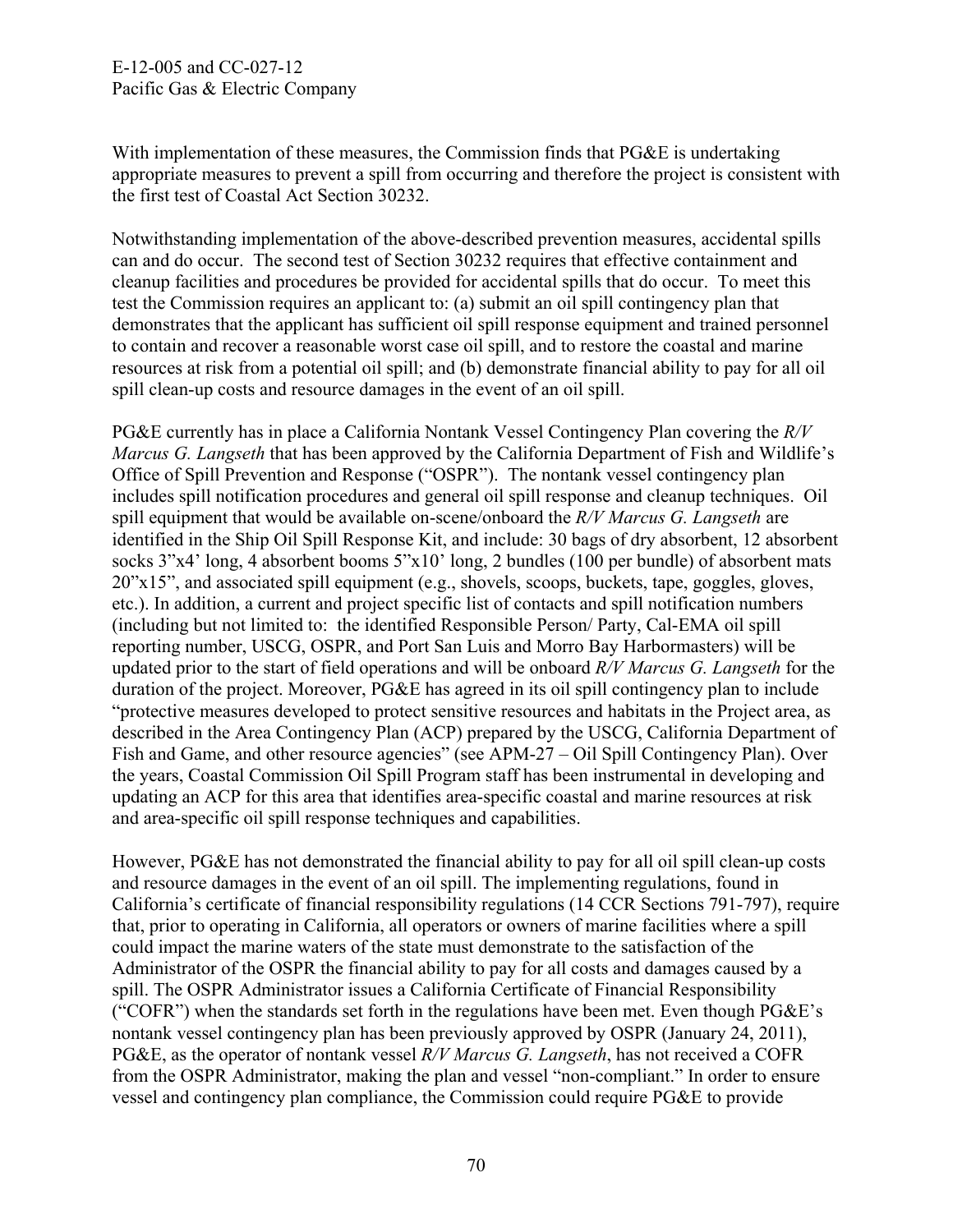evidence that a COFR has been issued by the OSPR Administrator prior to the start of field operations.

With the addition of such a requirement, and given  $P G \& E$ 's implementation of the approved California Nontank Vessel Contingency Plan for the *R/V Langseth*, the Commission could find that PG&E would provide effective containment and cleanup equipment and procedures for accidental spills that may occur and that the project would satisfy the second test of Coastal Act Section 30232.

# **M. COASTAL DEPENDENT INDUSTRIAL OVERRIDE**

Section 30260 of the Coastal Act states:

*Coastal-dependent industrial facilities shall be encouraged to locate or expand within existing sites and shall be permitted reasonable long-term growth where consistent with this division. However, where new or expanded coastal-dependent industrial facilities cannot feasibly be accommodated consistent with other policies of this division, they may nonetheless be permitted in accordance with this section and Sections 30261 and 30262 if (1) alternative locations are infeasible or more environmentally damaging; (2) to do otherwise would adversely affect the public welfare; and (3) adverse environmental effects are mitigated to the maximum extent feasible.* 

Coastal Act Section 30101 defines a coastal-dependent industrial development or use as that which "requires a site on or adjacent to the sea to be able to function at all." Ports, offshore oil and gas platforms, and power plants that require seawater for cooling are types of coastaldependent development that the Coastal Act gives priority over other types of development on or near the shoreline. Coastal Act Section 30001.2 finds that, notwithstanding the significant adverse effects a coastal-dependent industrial development may have on coastal resources or coastal access, it may be necessary to locate such developments within the coastal zone. Consequently, Section 30260 of the Coastal Act provides for special consideration of coastaldependent industrial facilities that may otherwise be found inconsistent with the Coastal Act's Chapter 3 policies. Coastal-dependent industrial facilities must be evaluated under all applicable policies and standards contained in Chapter 3. If the proposed project is inconsistent with any Chapter 3 policy, Section 30260 provides that the Commission may nonetheless approve such developments if it finds that the proposal meets that policy's three-part test.

PG&E proposes to conduct the seismic survey to provide the California Energy Commission, the California Public Utilities Commission, and the Nuclear Regulatory Commission with additional seismic data as part of its effort to re-license and therefore extend the operation of the Diablo Canyon Power Plant (DCPP). The Commission has previously determined the DCPP to be a coastal-dependent industrial facility, finding "While nuclear power plants in general are not necessarily coastal-dependent, DCPP's reliance on billions of gallons a day of seawater requires that it be sited on or adjacent to the sea in order to function at all, and it is therefore coastaldependent." (See Commission's Final Adopted Findings for E-06-011/A-3-SLO-06-017 Diablo Canyon Steam Generator Replacement Project.)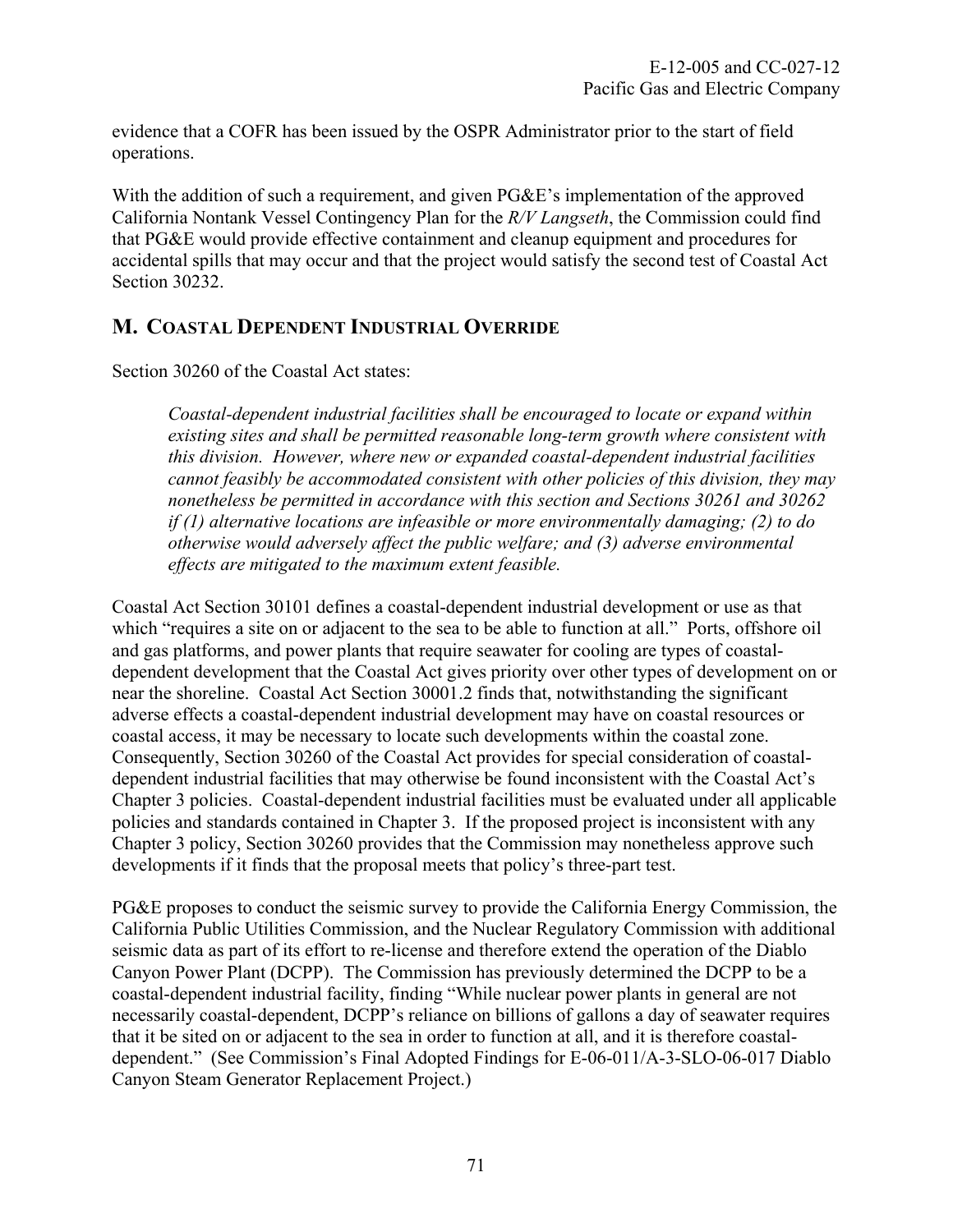E-12-005 and CC-027-12 Pacific Gas & Electric Company

As discussed in Section G of this report, the proposed project is inconsistent with the marine resources protection policies (Section 30230 and 30231) of the Coastal Act due to significant adverse impacts to marine mammals and other marine wildlife that cannot be mitigated. Since the survey to be undertaken is in support of the temporal expansion of an existing coastaldependent industrial facility, the Commission may nevertheless approve the project if all three requirements of Section 30260 can be met. As discussed in detail below, the Commission finds that the project does not meet the first **any** of the three **these** tests, and **it** therefore cannot be approved pursuant to Section 30260.

### **Project Alternatives**

The first test of Section 30260 allows the Commission to approve the project if it finds that "alternative locations are infeasible or more environmentally damaging." Since the Commission also is required under the California Environmental Quality Act (CEQA) to evaluate a reasonable range of alternatives if the proposed project results in significant adverse environmental effects, the Commission here analyzed a broad range of potential project alternatives, including alternative locations and configurations.

The Commission notes that the project currently proposed and evaluated in this report is itself an alternative version of the originally proposed project. In response to concerns raised by the National Marine Fisheries Service over potentially high levels of marine mammal "take" and requirements of the State Lands Commission, PG&E had reduced the original proposal evaluated in the EIR. On October 1, 2012, PG&E further modified the project to carry out surveys on only one of the four originally proposed survey "boxes," or areas, and to eliminate the use of seafloor geophones. The result of these modifications is that the total number of anticipated operational days in the water would be 33 (including mobilization of project vessels, deployment of air gun arrays and streamers, air gun testing, and active surveying), down from the 82 total days that were anticipated in the initial proposal and evaluated in the EIR. The total number of days of active air gun use (including equipment calibration, sound propagation model verification, contingency days, and surveying) has been reduced from 65 under the initial proposal evaluated in the EIR to 17 under the most recently modified proposal.

### **Background**

The EIR evaluated a variety of survey configurations. These alternatives included a single survey "racetrack" covering a larger area between Cambria and Point Sal as well as configurations with one, two, and three, survey loops focused on different areas and targets. The currently proposed project includes one survey box, Box 4, and would be limited to the months of November and December only. The current proposed project, which would cover about 880 miles over approximately 12 days (not including the five days of air gun use for equipment calibration and sound propagation model verification), is therefore substantially smaller in size and shorter in duration than the five alternative survey footprint locations evaluated in the project EIR. Because the extent and duration of the adverse impacts associated with this project are directly related to the size of the survey and the number of survey days, all of the larger and lengthier alternatives discussed in the EIR are expected to be more damaging than the currently proposed project. The Commission therefore focused its assessment of alternatives on whether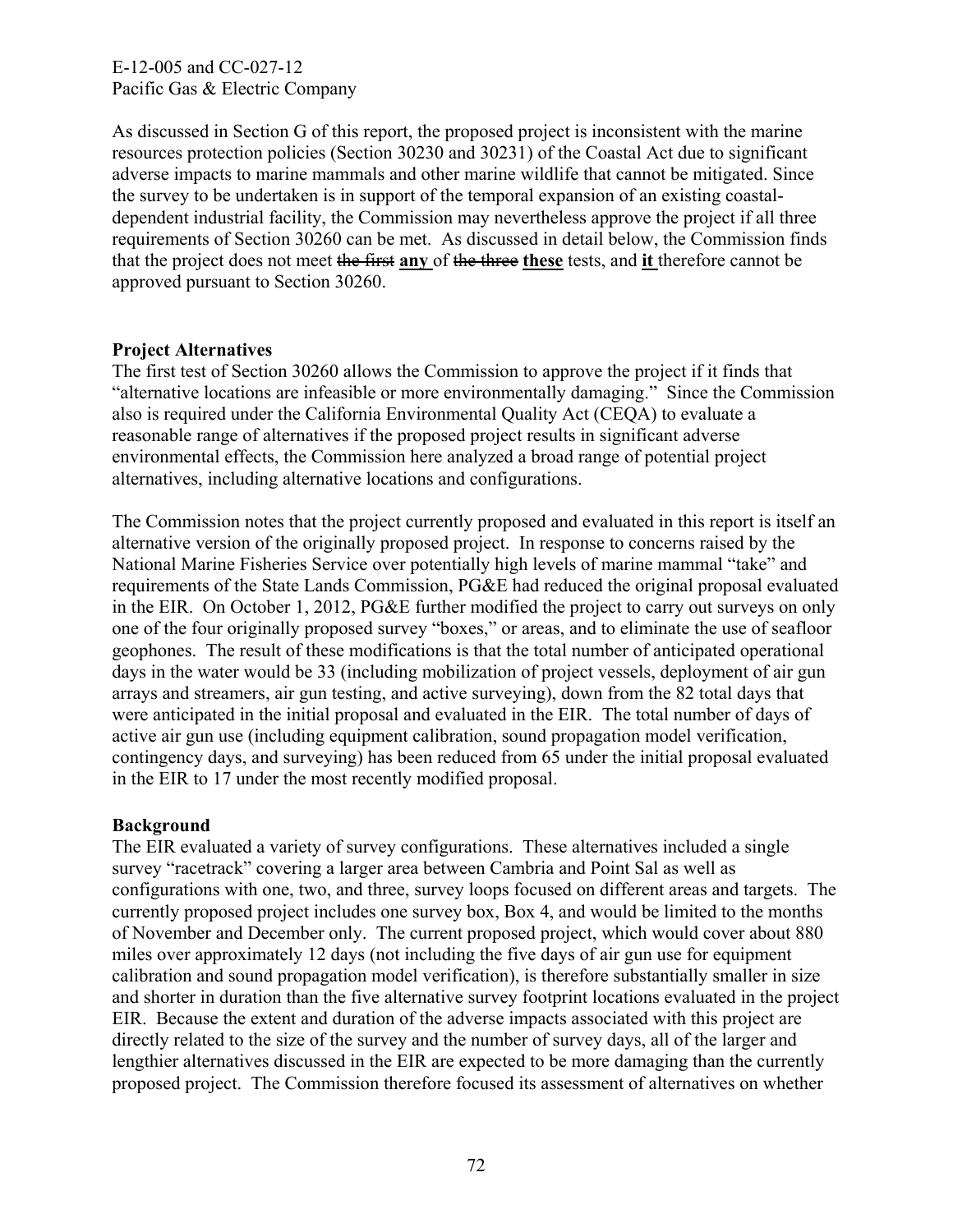PG&E could obtain the necessary data using methods that would further decrease the survey's extent or duration.

In addition to considering alternative survey footprints to reduce the significant effects of the proposed project, the Commission also evaluated (1) the installation of seafloor geophones as a means of eliminating or reducing the number or length of nearshore survey lines; (2) using data collected from previous seismic surveys in the project area as a means of either eliminating the need for the project or reducing its size or duration; (3) using data collected from the recently conducted and ongoing onshore 2D seismic studies and recently conducted offshore low-energy 3D seismic surveys (carried out in 2011 and from August 20 to October 5, 2012) as a means of eliminating the need for the project, or reducing its size or duration; and (4) the use of alternative survey techniques – such as a research vessel with the capacity to use more than four streamers, marine vibroseis devices, etc. These evaluations are provided below.

### **Seafloor Geophones**

PG&E's initial project proposal included the use of seafloor geophones. PG&E stated in a July 9, 2012 letter to Commission staff that "Marine geophone or node locations were selected to 'fill in' nearshore areas where the *R/V Langseth* cannot survey due to shallow water <25 m (82 feet) and other navigation obstacles." In other words, the use of geophones was proposed as a means of extending the seismic imaging area beyond the area in which the air gun array was proposed to be used. As such, Commission staff requested additional information from PG&E regarding the potential use of additional seafloor geophones as a means of reducing the proposed amount of nearshore survey activities. PG&E provided the following response on September 14, 2012:

*The spatial area of the proposed survey is dictated by the location of the geologic features*  being evaluated in the proposed study. In particular the Hosgri and Shoreline fault *structures are located offshore; therefore, imaging these structures must be conducted in direct proximity to their locations. PG&E has carefully evaluated the use of additional onshore surveys and seafloor geophones as a means of reducing the number or length of nearshore or offshore survey transects. …The number or length of nearshore or offshore survey transects has been minimized to the extent feasible.* (emphasis added)

Commission staff then requested additional information regarding the evaluation that PG&E referenced in its letter regarding the use of additional onshore surveys and seafloor geophones to reduce the number or length of nearshore or offshore survey transects. PG&E responded (K. Vardas personal communication on September 14, 2012) that no written record of such an evaluation was available for review by Commission staff. PG&E has therefore not provided the Commission with information that would allow it to analyze the feasibility of using additional seafloor geophones. Subsequently, PG&E eliminated the use of seafloor geophones from its project, as reflected in the revised proposal submitted to Commission staff on October 1, 2012. The Commission finds this potentially feasible alternative needs further evaluation. The use of seafloor geophones may reduce the amount of survey activities and thereby reduce identified impacts to coastal resources through lowering the extent and duration of sound levels that would be received in the marine environment, particularly in highly productive and diverse nearshore habitat areas, water-oriented recreation sites, and fishing locations. As a result, the Commission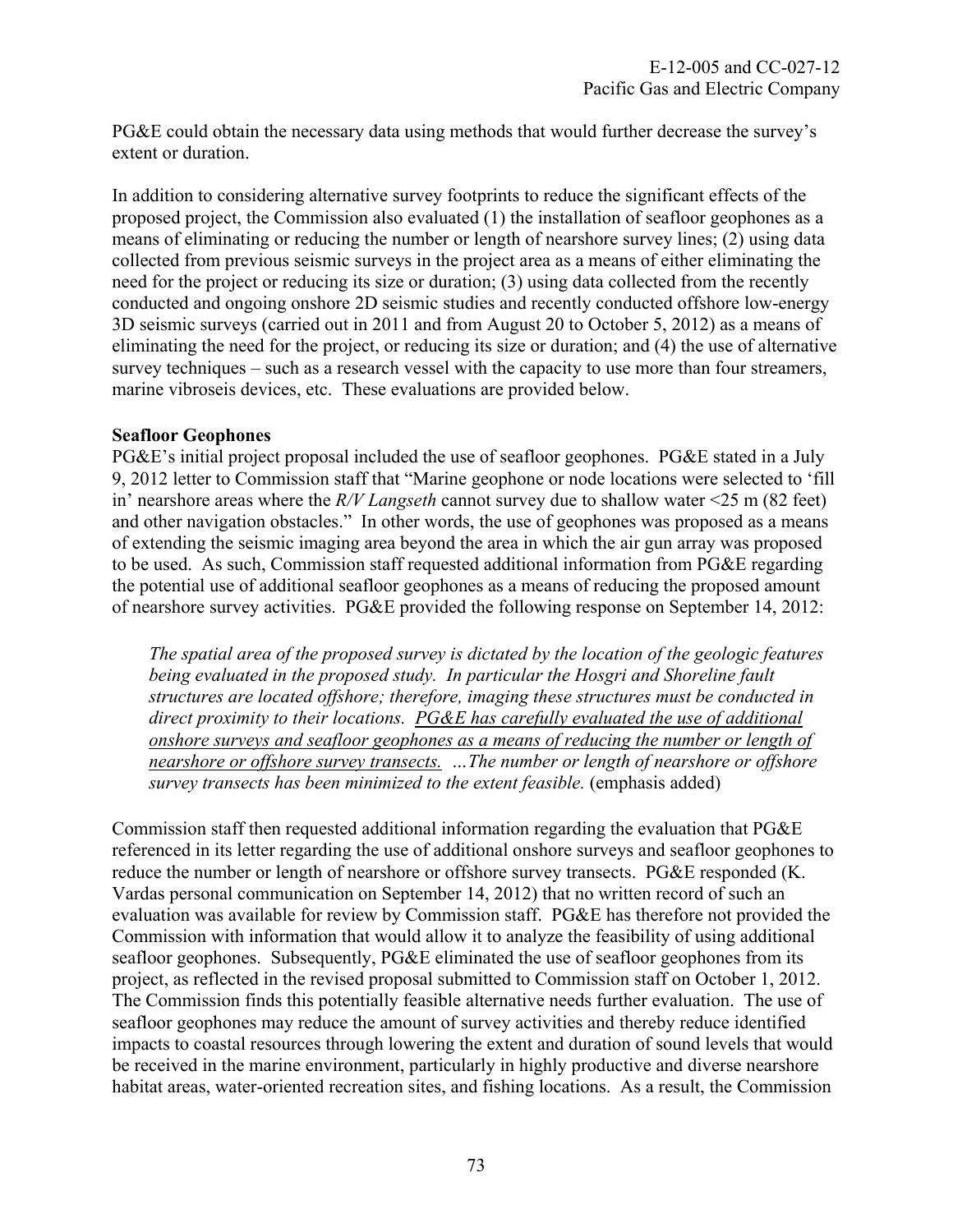E-12-005 and CC-027-12 Pacific Gas & Electric Company

finds that it has insufficient information to determine if a survey using seafloor geophones would result in a feasible and less damaging project alternative.

### **Use of Data from Previous Seismic Surveys**

The collection, evaluation, and, if necessary, re-processing of previously collected seismic survey data using current methods has the potential to eliminate the need for the proposed project or reduce its scope or duration. Approximately 19 seismic surveys have been carried out in the project area since the early 1970s. These previous surveys have been carried out by government agencies, research organizations, the oil industry and PG&E. The table and figure included in Exhibit 8 to this report provide a brief summary of these previous surveys and shows the specific areas they targeted. In response to questions regarding whether or not the data collected during these previous surveys could be used to reduce the duration, scope, or design of the proposed project, PG&E states that:

*Diablo Canyon is the only nuclear power generating facility in the country that employs a full time seismic department staffed with experts. The scientific staff continually studies earthquake faults in the region of the power plant and global seismic events as part of a comprehensive safety program, known as the Long Term Seismic Program (LTSP). The LTSP is a requirement of our NRC operating licenses. The analyses and models used in the seismic assessments under the LTSP are continually updated and confirm the plant is designed to withstand probable ground motions from nearby faults.* 

*PG&E's advanced seismic research was called for by the state and includes the use of a combination of on-shore 2D and 3D studies, off-shore 3D low and high-energy surveys, as well as the ongoing use of seismic monitoring devices.* 

*The advanced studies will enhance our seismic knowledge of the area, and provide a more accurate, detailed picture of the region's seismic characteristics, including the angle of faults, how they are shaped and if they are interconnected. This data will help further define the ground motions that faults in the region are capable of producing, which PG&E will use as part of its ongoing work to continually assess and validate the seismic design of the plant. The data will also be used to support a federal requirement for a new seismic risk evaluation following the Fukushima Daiichi power plant tragedy.* 

This response does not clarify the extent to which data resulting from these previous surveys has been collected, evaluated, and re-processed by PG&E using more modern techniques. In response to a request from Commission staff to PG&E for additional information on this issue, PG&E noted in a September 20, 2012 email to Commission staff that it has evaluated and discussed all of the seismic survey data collected during the surveys shown in Exhibit 8. PG&E's response refers to a variety of references in which the previously collected survey data was evaluated, the majority of which are well over ten years old. This suggests that a more recent evaluation making use of more advanced processing techniques that may currently be available has not been carried out. In addition, the September 18, 2012 decision by the CPUC to approve PG&E's request to recover in customer rates a total of \$64.25 million to carry out 2D and 3D seismic studies onshore and offshore of DCPP provided specific funds for "purchasing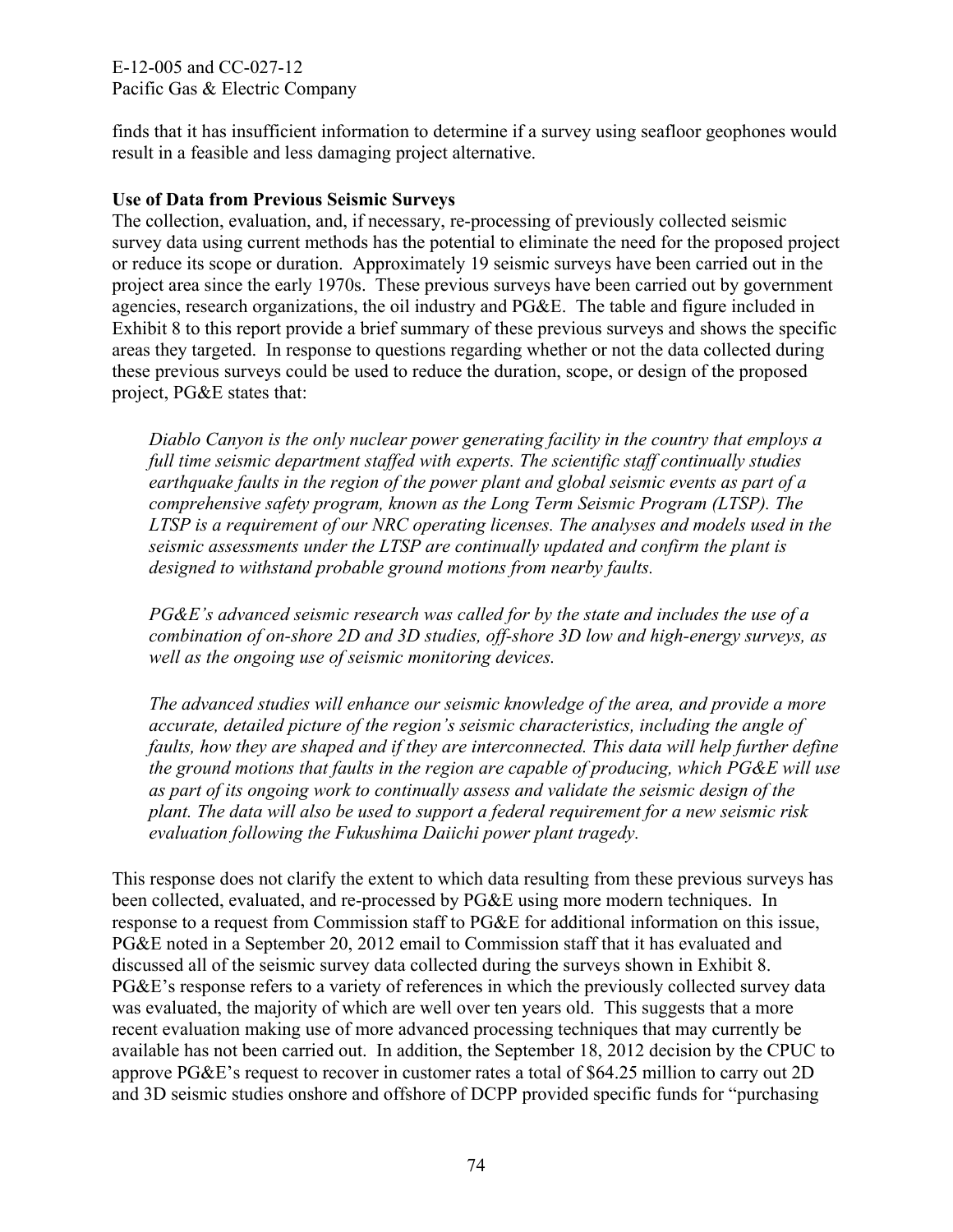and evaluating existing industry data" collected during offshore seismic surveys. PG&E suggested in subsequent communications with Commission staff that the data purchased was onshore data only and it was used to inform the design of the onshore 2D seismic imaging program.

This issue is of key importance to a consideration of the proposed project because the extensive amount of seismic data collected in the vicinity of DCPP over the past 40 years has the potential to be used to further refine the proposed project and change the location or reduce the size and duration of survey efforts – modifications that would reduce anticipated significant and adverse impacts to coastal resources and identified conflicts with the Coastal Act. The Commission believes that a re-evaluation of older data, in conjunction with completing the assessment of recently acquired 2D and 3D low-energy survey data (as discussed below), has the potential to further reduce the survey location, scope, or duration.

### **Use of Data from Recently Conducted and Ongoing Studies**

The proposed project is one element of a \$64 million, multi-year seismic research program initiated by PG&E in 2010. Other elements include partially-completed extensive onshore seismic imaging efforts in Los Osos, San Luis Obispo County, and the vicinity of DCPP as well as several separate 2D and low-energy 3D offshore surveys and the installation of long-term seismic monitoring devices on the seafloor.<sup>[16](#page-75-0)</sup> The following excerpts from the recent September 18, 2012 CPUC funding decision for this work provide a brief description of its scope and objectives:

*In addition to more than doubling the offshore area to be studied using 2--D and 3--D technology, PG&E is performing two types of 3--D seismic surveys: high--energy and low- -energy. The low--energy survey provides high--resolution imagery at subsurface depths of approximately 1/2 kilometer (km). The high--energy survey provides imagery at depths of up to 12 km, but provides poor resolution imagery at shallow depths, so the high-- and low- -energy technologies complement each other. PG&E plans to perform high-- and low- -energy 2--D and 3--D surveys to illuminate shallow and deep structures and resolve uncertainties related to the Shoreline, Los Osos, and Hosgri/San Simeon fault zones. Understanding the geometry of these faults at seismogenic depths, coupled with slip rate information that PG&E hopes to obtain from the low-energy surveys will improve PG&E's ability to define the seismic hazard in the region. …* 

*PG&E identified the Los Osos and San Luis Bay fault zones as having a deterministic seismic hazard that was comparable to the offshore Shoreline and Hosgri fault zones. Reducing the uncertainty in the source characterization (geometry, slip rate) of these fault zones will further define the seismic hazard at Diablo Canyon. Additionally, the data collected from the onshore 2--D surveys will provide constraints on the geometry and style of faulting beneath the Irish Hills. Using this data, PG&E will develop a 3--D model of the geologic structure beneath the Irish Hills to address the geometry and rate of uplift of the hills and the distribution of hypocenters beneath the range. PG&E determined that it should* 

 $\overline{a}$ 

<span id="page-75-0"></span><sup>&</sup>lt;sup>16</sup> In April 2012, PG&E received Commission approval to install these devices, known as "Ocean Bottom Seismometers" or OBS units; however, PG&E has not yet done so.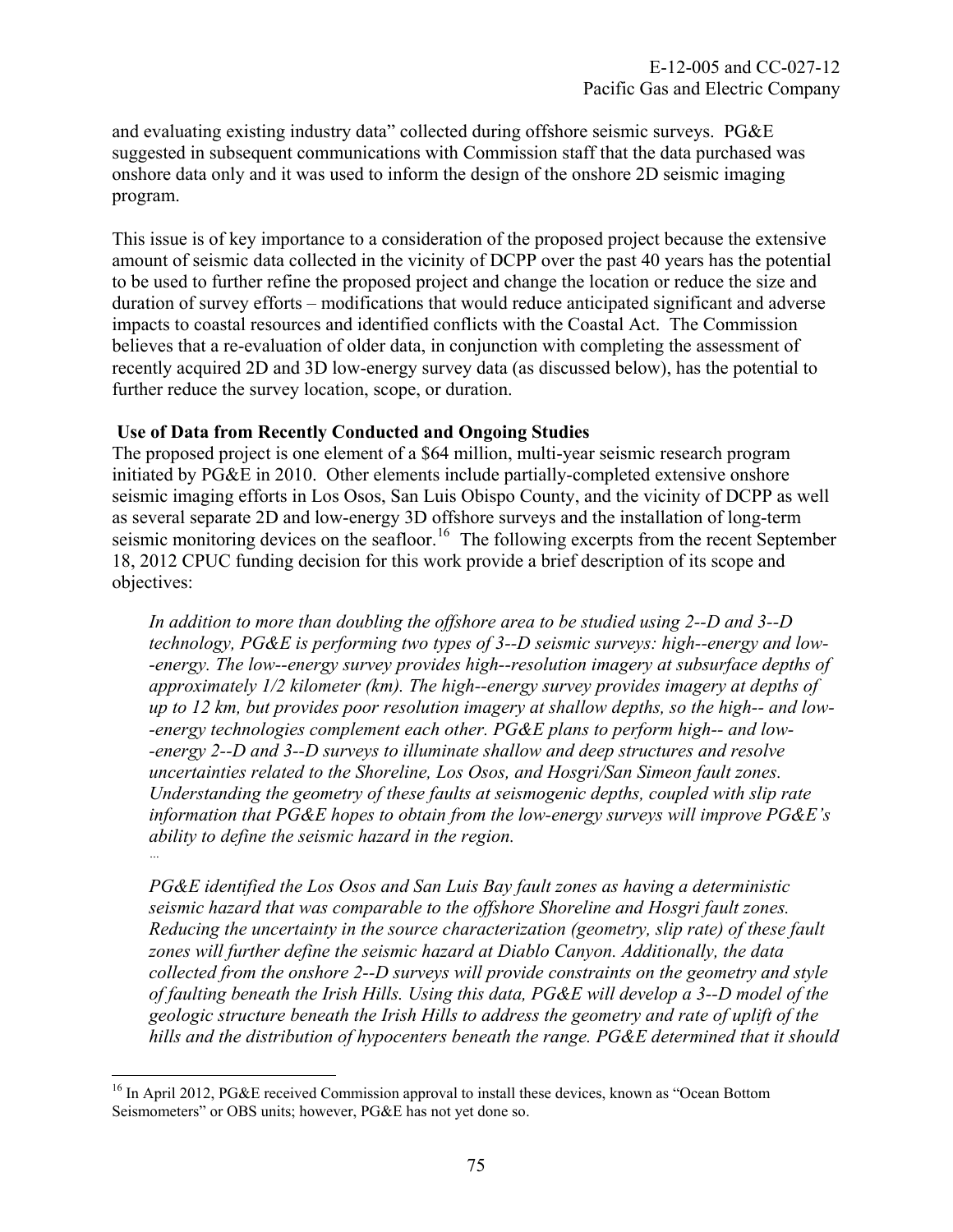*implement 2--D seismic surveys rather than 3--D surveys onshore because of the difficulty and cost of using instruments in rugged hilly terrain, as well as land ownership and environmental issues.* 

*Even then, the highly folded and deformed nature of the rocks in the Irish Hills region limits the resolution possible with conventional 2--D seismic surveys. In light of that reality, PG&E conducted computer--based illumination studies to optimize the proposed onshore source and receiver routes, which caused PG&E to modify the four survey routes it had originally proposed. This revised survey plan covers approximately 2.5 times the mileage originally proposed in 2010 and uses two types of seismic sources: (1) Vibroseis trucks for deep (approximately 10 km) penetration; and (2) Accelerated Weight Drop trucks for shallow (approximately 5 km) penetration and infilling in areas that the larger Vibroseis trucks are unable to access. The additional line mileage, the deployment of geophones, and the use of two different types of seismic sources will enable improved imaging of fault structures at depth that will approach the resolution of conventional 3--D seismic coverage.*

While PG&E has indicated that these projects and the proposed high-energy offshore survey are directed at separate targets and research questions, the review and analysis carried out by the Independent Peer Review Panel (IPRP) suggests that some of the other data being collected may shed light on the high-energy offshore targets as well, potentially causing the project location, scope, and duration to be further refined. Specifically, after carrying out its review of PG&E's proposed project targets and objectives as well as the available information for the project area, the IPRP recommended that PG&E eliminate its proposed northern survey area, survey box 3, because recently conducted low-energy surveys provided sufficient information to satisfy the remaining questions and scientific debate regarding the research targets in that area. PG&E ultimately agreed and dropped Box 3 during the CSLC review of the project, subsequently reducing the survey size by approximately 25% (based on the initially proposed survey of four separate boxes). This suggests that the not-yet-completed evaluation of the low-energy offshore data and 2D onshore data collected by PG&E over the past two years may also further refine and reduce the extent and duration of the proposed survey. PG&E expects to complete the data processing for those surveys in early to mid-2013, which will likely help inform any high-energy offshore seismic survey proposed for the fall of 2013. Even a small reduction in the survey area or duration has the potential to substantially reduce the impacts associated with the project. PG&E may also obtain additional guidance on the necessary scope of its seismic surveys through the Nuclear Regulatory Commission's Senior Seismic Hazard Analysis Committee (SSHAC) Level 3 review process. PG&E is currently participating in this process as part of its application for relicensing. As part of this process, an independent panel of experts analyzes available seismic data to evaluate the seismic hazard at DCPP and determines if additional data should be gathered and how it should be gathered. The results of this data analysis phase of the SSHAC process are not yet available, so it is unclear if the experts involved in the SSHAC process will recommend seismic surveys in the location or of the length and scope proposed by PG&E.

Therefore, until the other elements of PG&E's seismic research program (low-energy offshore surveys and onshore seismic imaging) can be completed and their results evaluated, and until more is known about the recommendations generated through the SSHAC process, the Commission is unable to determine whether the proposed project could be further refined in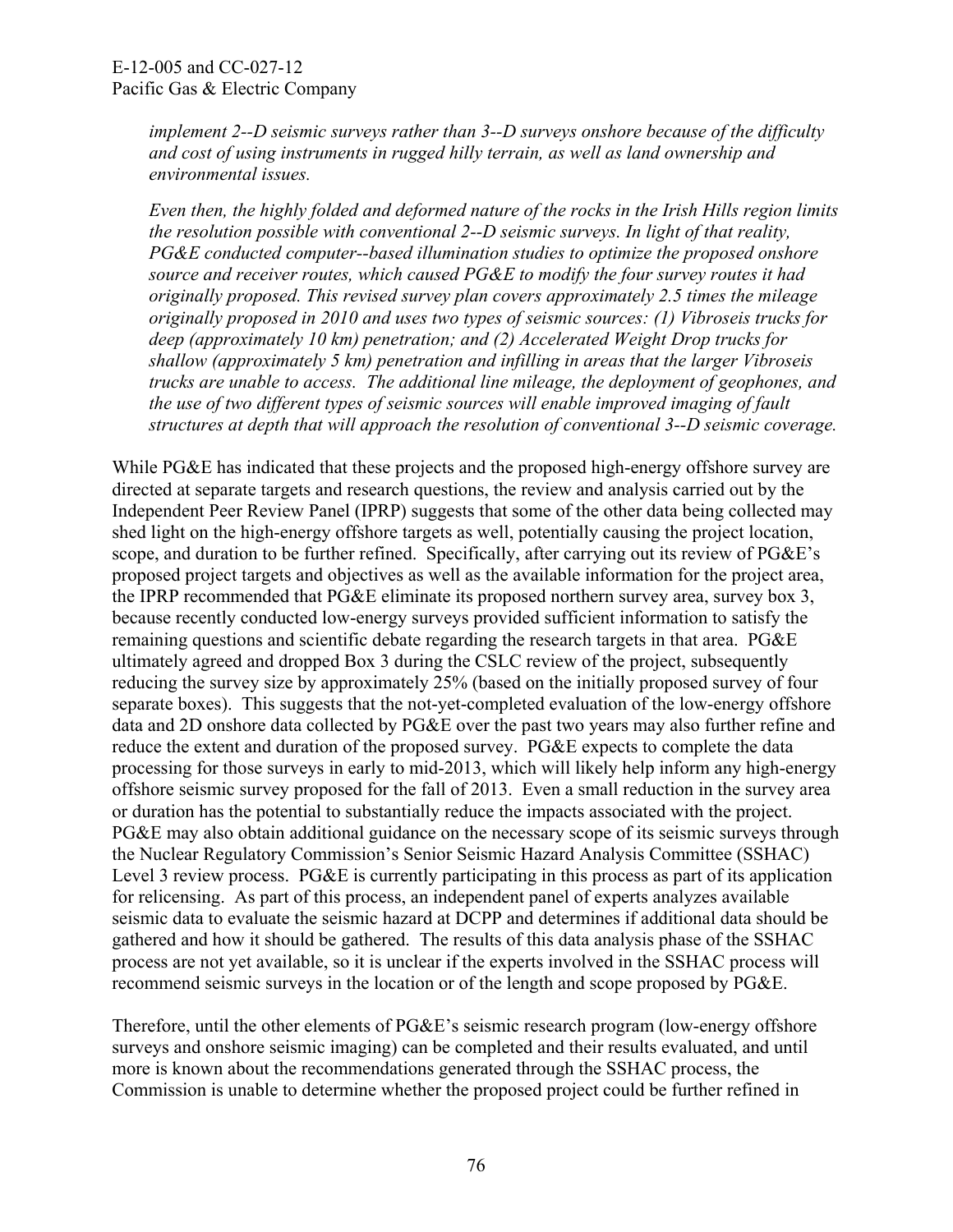location, scope, or duration. We note that PG&E has modified the survey at least six times in roughly the past six months, with modifications as recently as October 2012, even before completing the processing and evaluation of the recently acquired data. This suggests further refinements and further reductions of the survey and its impacts are likely. The Commission therefore finds that insufficient information is currently available to analyze whether further refinements will lead to a feasible and less environmentally damaging alternative to the proposed project. Thus, insufficient information is available for the first "test" of Section 30260 of the Coastal Act to be met.

# **Alternative Survey Techniques**

There is also the possibility to use alternatives to air guns and alternative means of collecting data using high-energy air gun surveys.

In a letter to the Commission dated September 17, 2012, the San Luis Obispo County Board of Supervisors, questioned whether an oil industry vessel capable is using 10 streamers instead of four streamers (as proposed by PG&E) may be a better alternative that results in less survey days and therefore less coastal resource impacts. The letter states:

*…. The proposed survey vessel would tow 4 laterally-separated streamers of hydrophones, covering a swath of 300-400 m of ocean surface with each pass of the survey vessel. In contrast, industry vessels can tow 10 or more streamers similarly spaced, resulting in a swath about 1000 m wide. As noted in PG&E's response (Attachment 2), the greater number of streamers "can reduce data collection time by a factor of 2 or 3."* 

*PG&E contends, but has not demonstrated, that operation of a 10-streamer boat is not feasible in this survey area. The question should be settled by an industrial-level survey design review, which would model data acquisition geometry based on state-of-the-art streamer positioning technology. While the issue of data collection efficiency is certainly important because of reduced survey time would reduce impacts to marine life, the larger streamer numbers and other industrial survey technologies could also improve the image quality of the geologic targets.* 

The need for further evaluation of this alternative data acquisition method has been repeatedly raised by the IPRP in its reports as well as by the California State Lands Commission during its consideration of PG&E's application for a Geophysical Survey Permit. In addition, the CPUC has provided \$210,000 to San Luis Obispo County to expedite the addition of one or more experts to the IPRP with sufficient technical knowledge to carry out a review of the feasibility of alternative streamer/vessel configurations. To date, this review has not been completed. As such, the Commission does not currently have sufficient information regarding the feasibility and potential impact reduction qualities of this alternative to make a determination that it would not be a feasible, less environmentally damaging alternative to the proposed project. As noted by Supervisor Gibson in Attachment 3 of the September 17, 2012 letter from the San Luis Obispo County Supervisors to the Commission: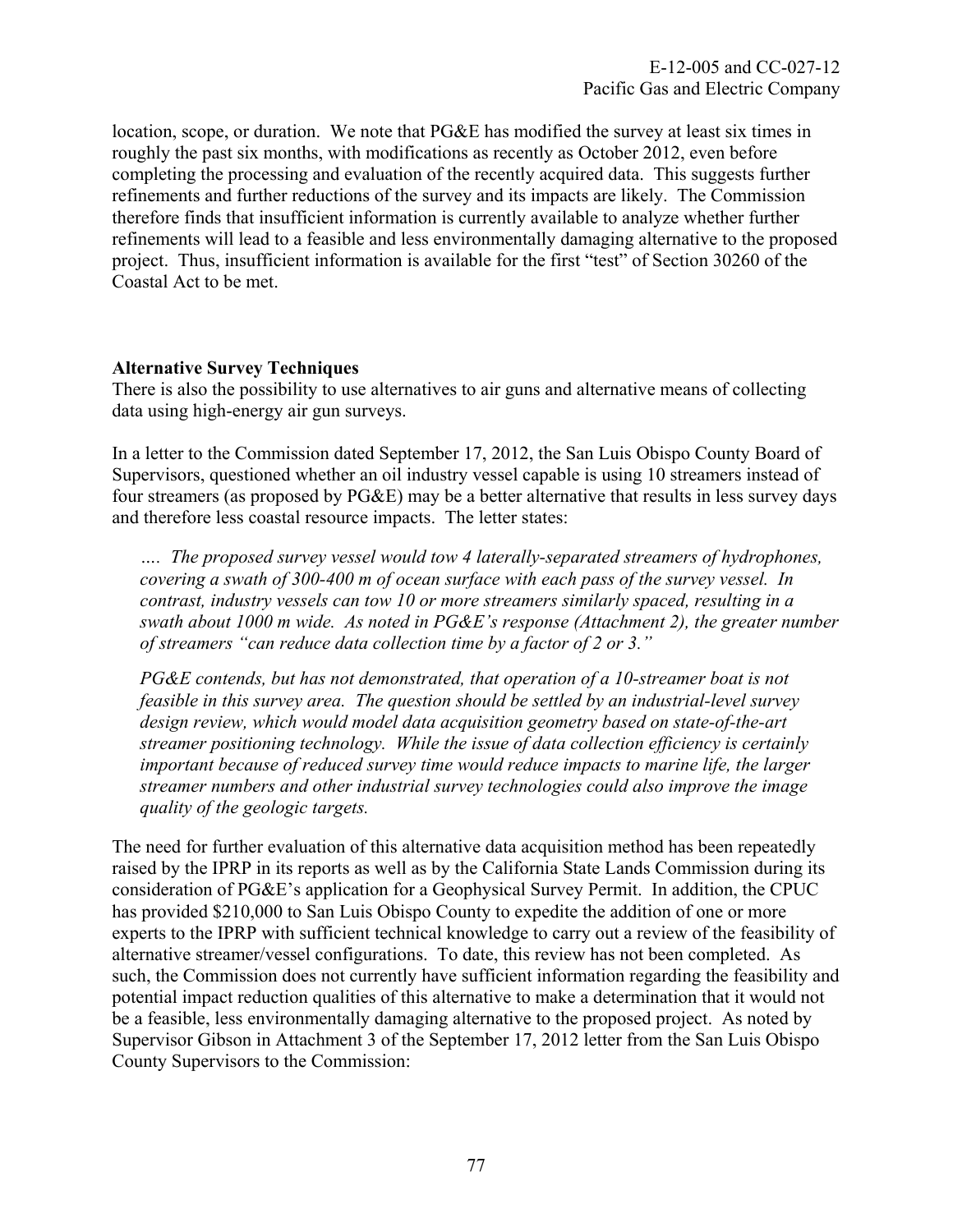*This project should be submitted for a complete survey design review that would include a navigational obstruction survey of the area and modeling of streamer tracking behavior (horizontal and vertical) based on modern streamer steering and control technology. The survey design review would assess data collection efficiency, including 1) the potential use of greater numbers of streamers, and 2) the application of a second shooting boat, which is a common industry practice that improves data collection efficiency and image quality as well.* 

The Commission agrees that this survey design review should be carried out in order to identify potential acquisition or processing modifications that could be made to decrease the duration or scope of the proposed project. Until the results of this independent third party review process are available and evaluated, the Commission is unable to determine whether the proposed project could be further refined in scope or duration. As such, the Commission finds that insufficient information is currently available for this project alternative to be rejected as one that would be either infeasible or more environmentally damaging than the proposed project. The Commission therefore finds that insufficient information is available for the first "test" of Section 30260 of the Coastal Act to be met.

In addition, the EIR includes a detailed discussion and analysis of a variety of other non-air gun technologies, including microseismic and passive seismic monitoring, electromagnetic surveys, controlled-source/marine vibroseis technologies, and deep-towed acoustics/geophysical systems. The EIR concluded that all of these technologies have limitations that would make their use infeasible at this time. The Commission has carried out an additional review of these technologies and also finds that none of them would be feasible alternatives to the proposed use of air guns.

# **No Project and "No Project At This Time" Alternatives**

As discussed in Section G of this report, the proposed project is inconsistent with Coastal Act policies designed to protect marine resources. Thus, the no project alternative would clearly have fewer adverse environmental impacts than the proposed project. The question remains, however, whether this alternative meets the purpose of the project. Another, related, alternative is essentially the "no project at this time" alternative. This alternative allows PG&E and the Commission to fully evaluate existing and recently gathered data to determine whether a project of the location, size and scope proposed by PG&E is necessary to meet PG&E's data acquisition goals.

These alternatives would not involve the immediate implementation of seismic surveys. Instead, PG&E would use existing information and analyses to assess seismic features, movement, and hazards. This information would include:

- Data collected to date and incorporated into existing reports, such as PG&E's Shoreline Fault Report (PG&E 2011).
- Data that are currently being collected as part of PG&E's Long-term Seismic Program, including the results of the low-energy survey carried out in 2011 and 2012; and
- Data and reports prepared by other agencies and organizations such as the United States Geological Survey.
- A third party review of proposed survey data acquisition and processing.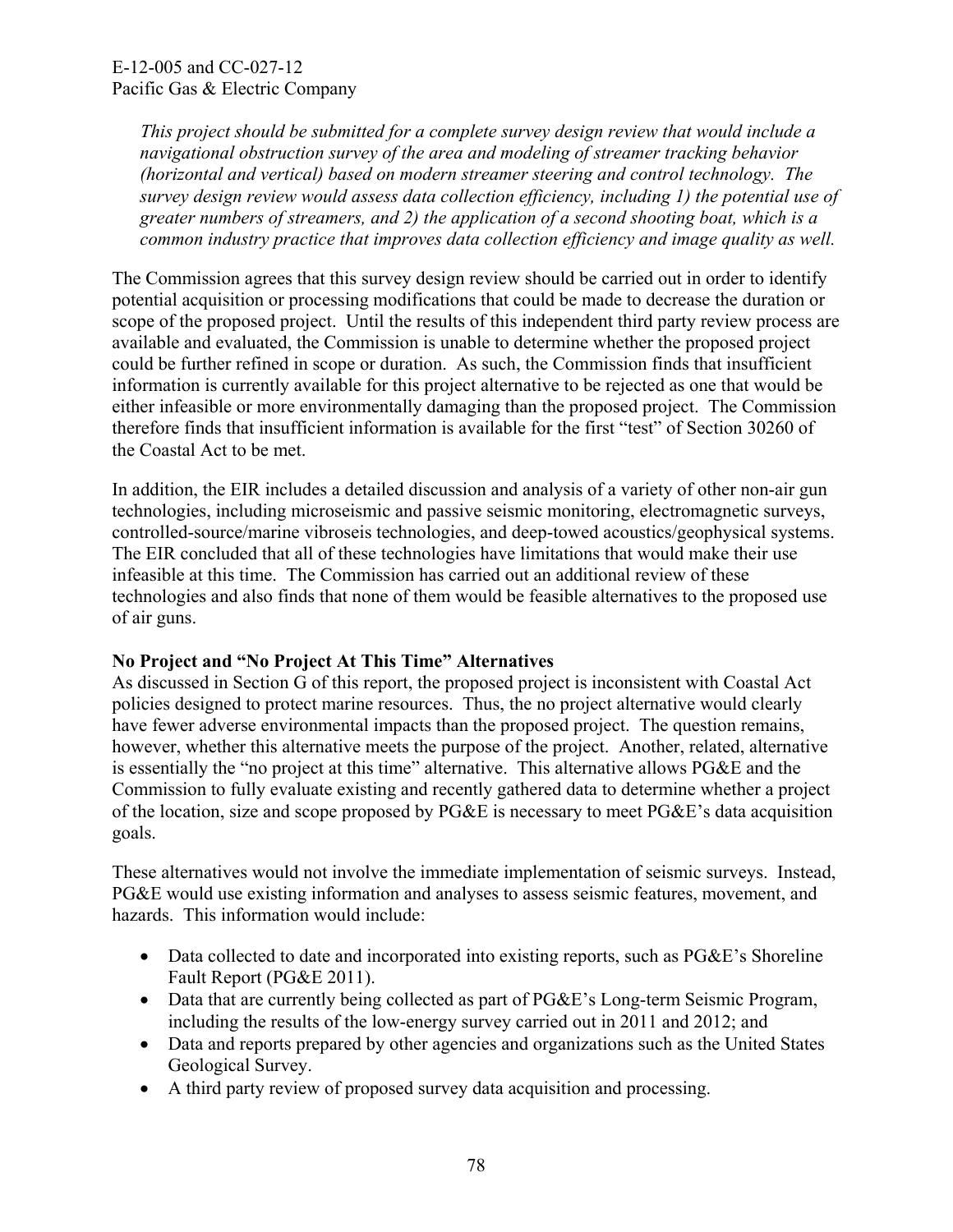Based on the evaluation of these data, PG&E may then be able to propose a refined and reduced survey. Additionally, these evaluations may result in sufficient reduction of uncertainty about the seismic characteristics of the area and potential effects on DCPP that a high-energy offshore survey may be unnecessary, making the no project alternative a feasible alternative.

# **Conclusion on Alternatives**

For the reasons described above, at this time the Commission lacks sufficient information necessary to find that alternative project locations, or other alternatives, are infeasible or more environmentally damaging and that the first test of Section 30260 has been met. Because the Commission is unable to determine that the proposed project meets the first test of Section 30260, further evaluation of the remaining two tests is unnecessary, as the project cannot be found consistent with Coastal Act Section 30260.

### **Public Welfare**

**The second test of Section 30260 involves public welfare considerations, and the question of whether** *not* **authorizing the project to proceed "would adversely affect the public welfare." In weighing the public welfare considerations, the Commission finds that the project's impacts on marine resources would be adverse and significant, for the reasons discussed in the previous sections of this report, whereas the benefits to be gained from performing the surveys remain unclear.** 

**The primary stated goal of the survey is to reduce uncertainty over the likelihood and intensity of seismic events. Even if the survey is conducted, however, uncertainty will remain. The Commission notes, for example, that earthquakes occur after significant pressure has built up in a fault zone; however, the survey would not be able to measure or predict the amount of pressure that has built up on a fault. Furthermore, PG&E stated it is "highly unlikely" that the plant would need to be retrofitted in the event increased risk to the plant is predicted due to the surveys, and even if retrofitting were necessary, PG&E has not provided any information as to whether and how such retrofitting might occur or be feasible. Moreover, it is unclear whether increased earthquake magnitude potential would necessarily lead to increased risk to the plant, in part because such an increase in predicted magnitude could be accompanied by a reduced frequency of seismic events.** 

**Therefore, given the evidence provided to date, the Commission is not convinced as to the benefits to be derived from the survey information, whereas the project would significantly adversely impact marine resources. The Commission therefore concludes that it has insufficient information at this time to determine that not authorizing the project would, on balance, adversely affect the public welfare, and thus that it has insufficient information available to find the project consistent with the second test of Section 30260.** 

# **Maximum Feasible Mitigation**

**The third test of 30260 requires a finding that the adverse environmental impacts of a proposed project have been mitigated to the maximum extent feasible. As discussed in the previous sections of this report, in several issue areas the Commission has determined that it has insufficient information to determine whether adverse effects would be adequately mitigated. Specifically, PG&E's proposed marine mammal and fish monitoring programs**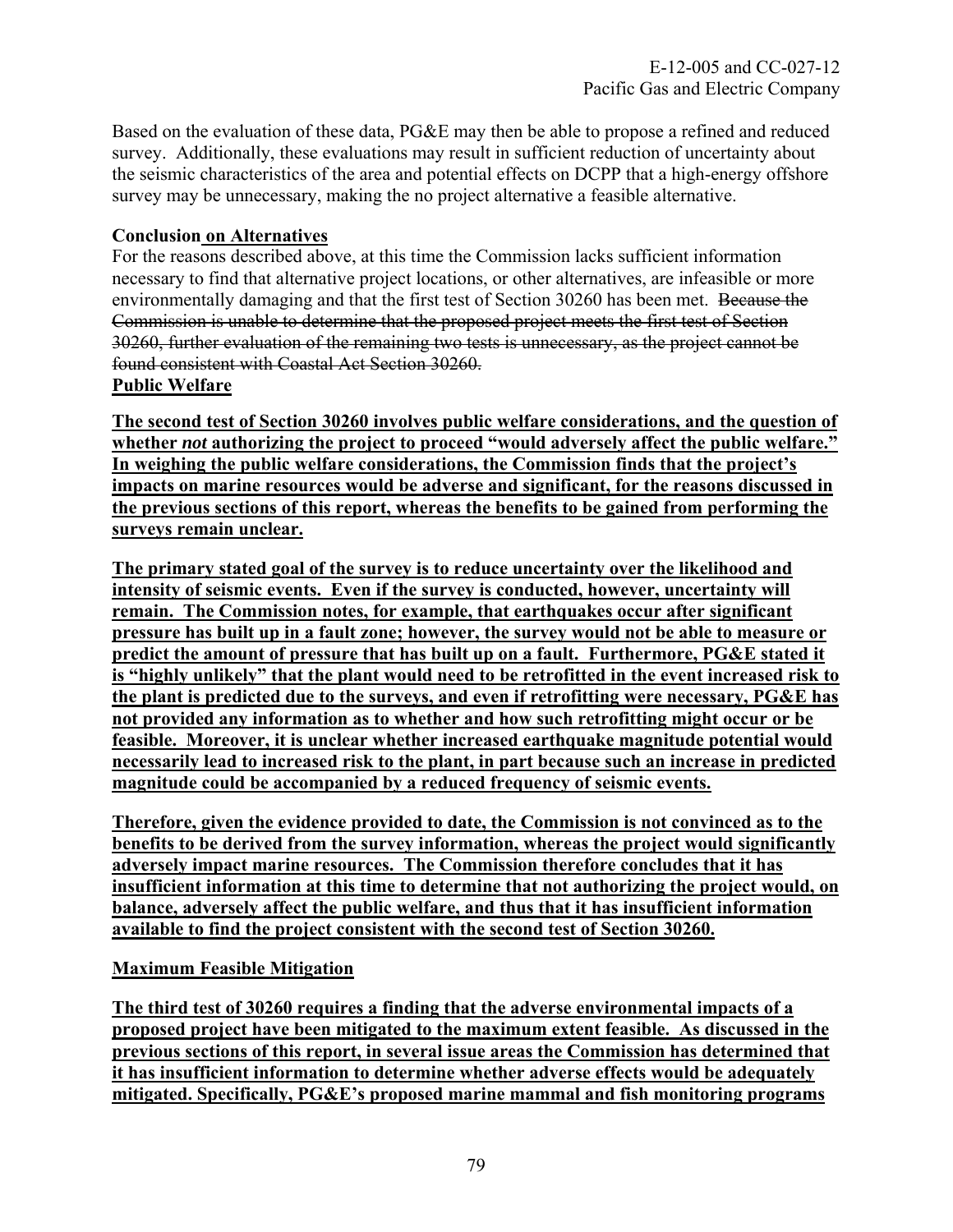E-12-005 and CC-027-12 Pacific Gas & Electric Company

**are deficient, so, as proposed, the actual impacts to marine mammals and fish will not be accurately assessed. And even if the scope of the project's impacts on these species were determined, PG&E has not proposed any mitigation, much less the maximum feasible mitigation, for impacts to fish or marine mammals, particularly the Morro Bay stock of the harbor porpoise. Thus, the Commission finds that there is inadequate information in the record for it to determine if these impacts will be mitigated to the maximum extent feasible.**

**In addition, the Commission finds that PG&E's proposed project does not adequately mitigate expected impacts to commercial and recreational fishing. The project would result in significant short-term and long-term impacts to commercial and recreational fishing, and while PG&E has proposed a communications plan and a fishing mitigation plan, neither plan is detailed enough for the Commission to assess whether the proposed mitigation would be adequate to meet the requirements of Coastal Act section 30234.5. The Commission similarly cannot find that there is sufficient evidence to show that the project would include maximum feasible mitigation for impacts to commercial and recreational fishing.**

**Finally, as described in detail in Section II. I above, the proposed project would have significant adverse effects on public access and recreation. PG&E's proposed communications plan does not provide sufficient efforts or measures to provide adequate, updated, and complete noticing to the public in the project area regarding the location, timing, duration, and sound levels associated with the proposed project. Without a more detailed communications plan and a plan to provide mitigation for the project's impacts on lost recreational opportunities, the Commission finds that it has insufficient information to determine that the project's impacts on public access and recreation would be mitigated to the maximum extent feasible.** 

**For these reasons the Commission concludes that it has insufficient information to determine whether adverse effects would be mitigated to the maximum extent feasible, and thus that the project is consistent with the third test of Section 30260.** 

# **N. CALIFORNIA ENVIRONMENTAL QUALITY ACT**

Public Resources Code (CEQA) Section 21080(b)(5) and Sections 15270(a) and 15042 (CEQA Guidelines) of Title 14 of the California Code of Regulations (14 CCR) state in applicable part:

*CEQA Guidelines (14 CCR) Section 15042. Authority to Disapprove Projects. [Relevant Portion.] A public agency may disapprove a project if necessary in order to avoid one or more significant effects on the environment that would occur if the project were approved as proposed.* 

*Public Resources Code (CEQA) Section 21080(b)(5). Division Application and Nonapplication. …(b) This division does not apply to any of the following activities: …(5) Projects which a public agency rejects or disapproves.* 

*CEQA Guidelines (14 CCR) Section 15270(a). Projects Which are Disapproved. (a) CEQA does not apply to projects which a public agency rejects or disapproves.*